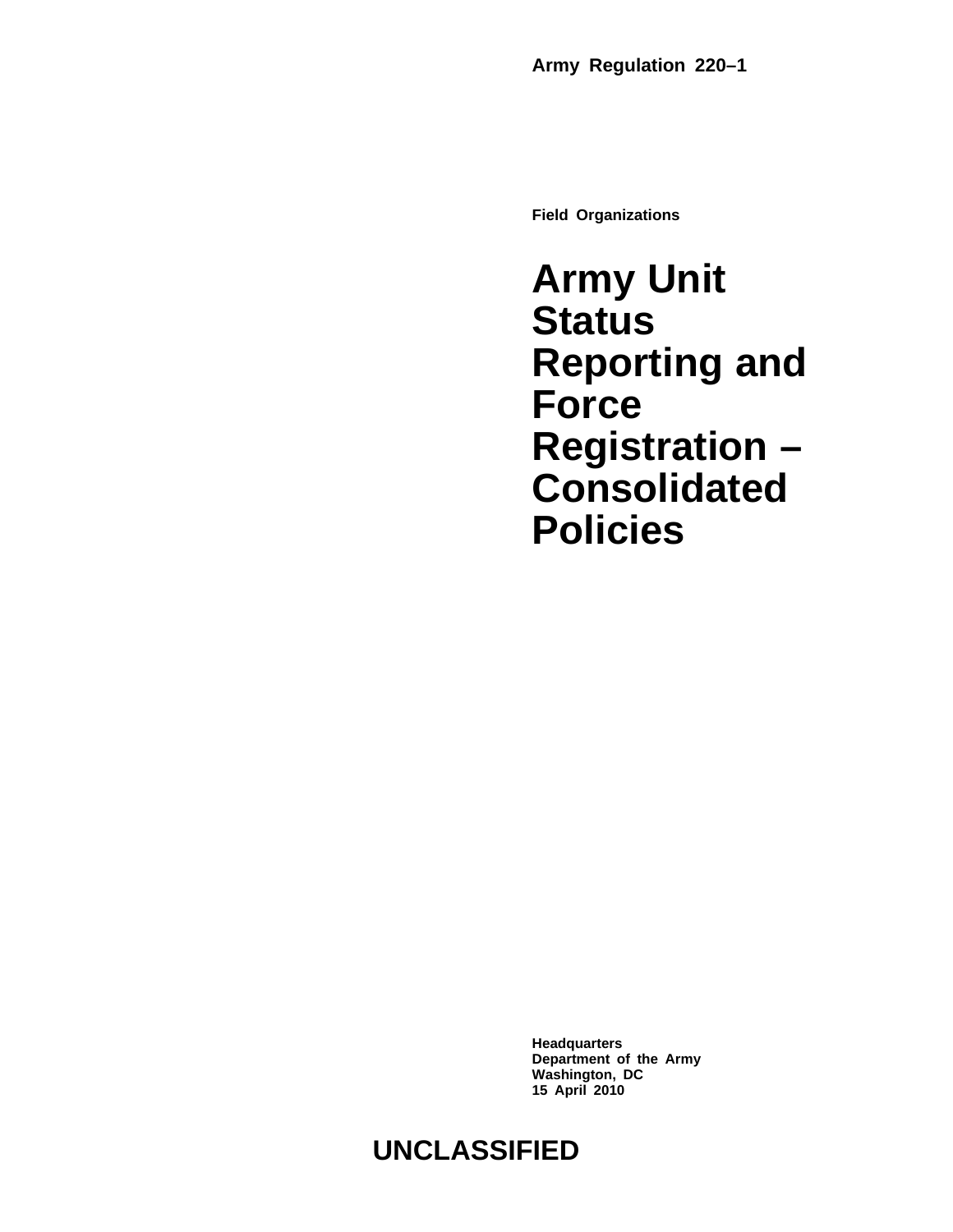# *SUMMARY of CHANGE*

AR 220–1 Army Unit Status Reporting and Force Registration – Consolidated Policies

This major revision, dated 15 April 2010--

- o Changes the title of the publication from Unit Status Reporting to Army Unit Status Reporting and Force Registration - Consolidated Policies (cover).
- o Establishes the Defense Readiness Reporting System-Army and adds the terminology commander's unit status report to the lexicon (paras 1-1 and 2- 1).
- o Explains key terminology and lexicon unique to Army readiness status reporting and Army force registration processes, and updates other terminology to align with emerging Army doctrine and/or Joint definitions (para 2-1).
- o Describes the legislative background for readiness reporting requirements, readiness reporting systems, and information technology programs established by the Secretary of Defense and the Chairman of the Joint Chiefs of Staff to meet the legislative requirements (para 2-2).
- o Describes the key policy guidance and keystone doctrinal publications that support Army readiness status reporting requirements (para 2-8).
- o Establishes responsibilities for recommending, approving, and using the authoritative list of "critical dual use" Army equipment items (paras 3-1 and  $10-10$ ).
- o Establishes responsibility for Assistant Chief of Staff for Installation Management to review readiness status reports submitted by Army installations and garrisons to identify readiness trends and resourcing issues and to recommend improvements to readiness status reporting by Army installations and garrisons (para 3-1*e*).
- o Reiterates that, when necessary and approved by HQDA (DAMO-ODR), administrative control authorities at higher levels will provide supplementary instructions (para 4-1*a*).
- o Establishes that Army reporting units must download the applicable unit data from authoritative Army systems concurrent with their preparation of required reports (paras 4-1*e* and 7-5*d*).
- o Requires each measured unit to indicate the operational environment associated with its training or assigned missions (paras 4-2 and B-3*d*(2)).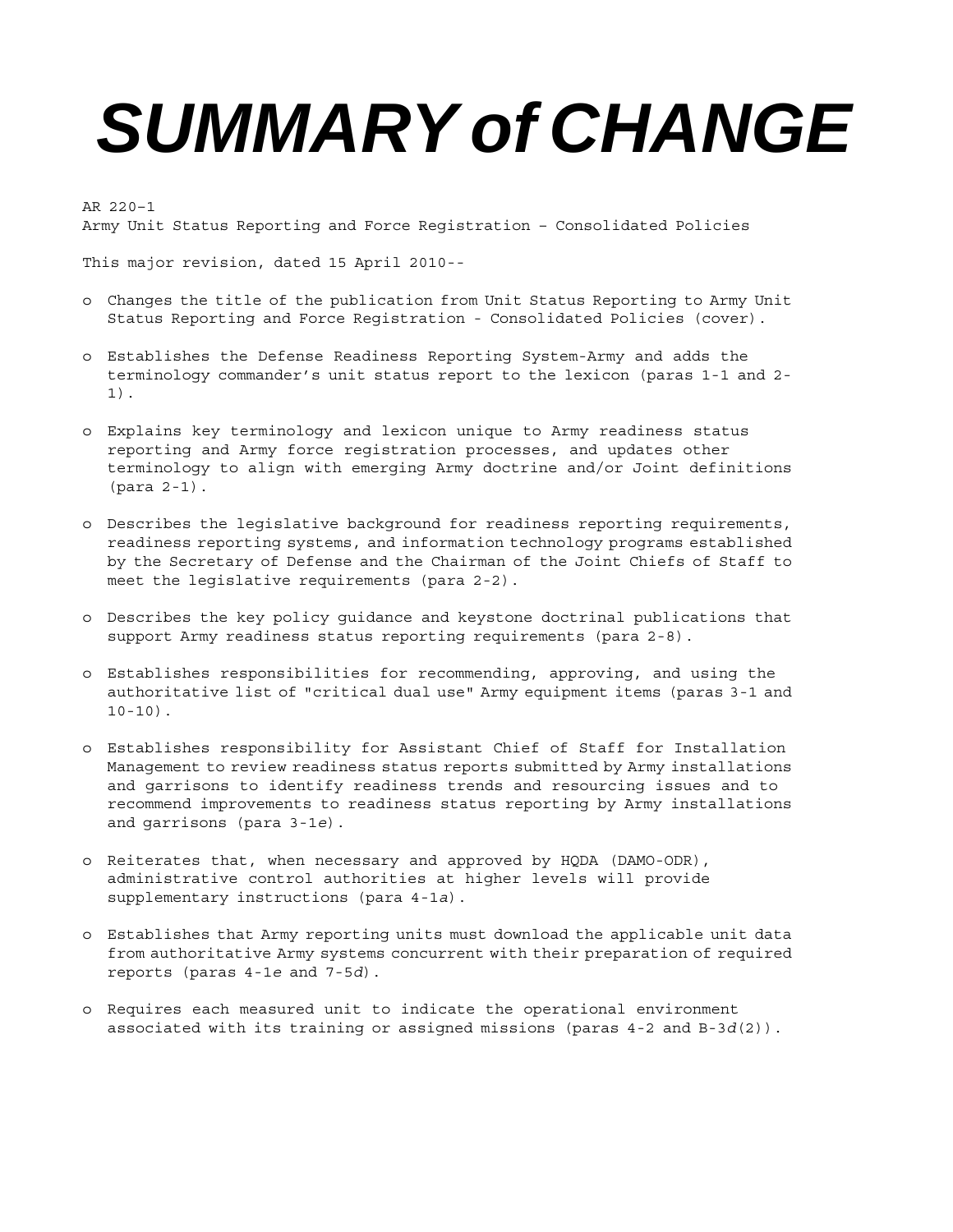- o Clarifies that, for Commander's unit status report purposes, the number of equipment items that currently are available to a unit to accomplish its core functions is determined by the unit commander based on possession, control or in accordance with authoritative guidance from specified administrative control authorities at higher levels (paras 4-3*b*(2) and 9-3*a*).
- o Establishes reporting requirements for the assigned mission level (A-level) that is reported by Army units in place of the percent effective level (paras 4-4*c*, 9-6, and app C).
- o Revises provisions for upgrading and downgrading the C-levels of Operating Force units, adds provisions for upgrading and downgrading the C-levels of Generating Force units, and adds provisions for upgrading and downgrading Alevels (para 4-5).
- o Describes the three tier and four tier rating scales established by the Joint Staff and Office of the Secretary for Defense for readiness assessments and measurements (paras 4-6 and 4-7).
- o Establishes that Army rotational units will report C-5 for a specified period while they are reconstituting in the RESET force pool following deployment (para 4-8*c*(2)).
- o Explains and clarifies the command and support relationships and authorities that impact on readiness status reporting requirements and commander's unit status report management oversight responsibilities (paras 4-9 and 4-10).
- o Establishes Defense Readiness Reporting System-Army registration and access requirements (para 4-12).
- o Clarifies and reinforces unit status reporting requirements supporting the implementation of Army Force Generation (chap 5).
- o Establishes general policy governing Army force registration (chap 6).
- o Establishes provisions regarding the release of Basic Identity Data Elements and Army Basic Identity Data Elements to third parties for use in their automated and/or Web enabled systems (para 6-5*b*).
- o Establishes additional provisions for the inactivation of unit identification codes and derivative unit identification codes in the Defense Readiness Reporting System-Army database to enhance management controls and support personnel and property accountability (paras 6-6 and 6-7).
- o Emphasizes the importance of commander comments in the commander unit status report (para 7-4).
- o Revises and updates provisions regarding the units required to report into the Defense Readiness Reporting System-Army database via Net Centric Unit Status Report (chap 8).
- o Establishes requirements for Reserve Component units that have been notified of sourcing for an operational deployment to submit regular reports monthly at notification of sourcing + 60 days, or when the training requirements for the assigned mission are approved, whichever is sooner (para 8-4*b*).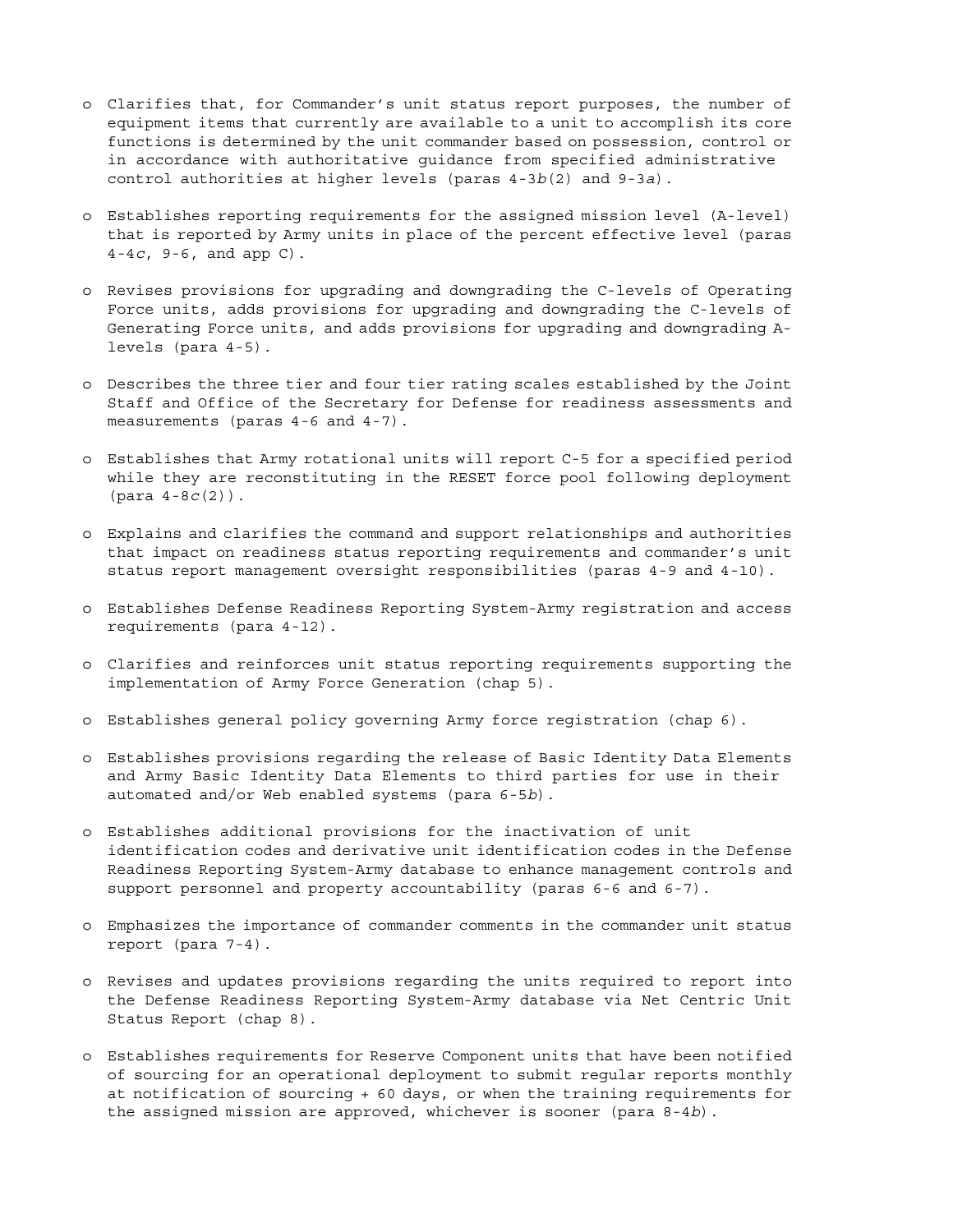- o Clarifies policy regarding readiness status reporting requirements for deployed/deployable Army table of distribution and allowances units and organizations (paras 8-4*d* and 8-4*e*).
- o Establishes specific guidance regarding the availability for commander's unit status report purposes of Soldiers in the Individual Ready Reserve and retiree recalls (para 9-2*d*(4)).
- o Clarifies that Soldiers identified as Medical Readiness Classification 4 (indeterminate status) will be reported as available in the commander's unit status report unless an appropriate medical or dental official has examined the Soldier and specified, in writing, that the Soldier should not be deployed with the unit (para  $9-2d(5)$ ).
- o Adds additional data points for the number of assigned and attached Soldiers that meet criteria for military occupational specialty qualification, for senior grade, for the number of available Soldiers that are not expected to deploy with the unit regardless of their availability status, and for the status of professional military education (para 9-2*e*).
- o Revises the process to determine the available senior grade level by establishing five senior grade categories and calculating a composite senior grade level by aggregating the levels determined for each of the senior grade categories applicable to the unit (para 9-2*f*).
- o Revises provisions for unit commanders reporting P4 to rank order the military occupational specialty shortages in their units so that the military occupational specialty shortage report becomes an optional data point (para 9-2*h*(3)).
- o Revises the provisions for exempting obsolete equipment items from S-level status computations, prevents units from reporting obsolete line item numbers in lieu of the required equipment item line item numbers, and requires units to report modernization items in lieu of vintage items when the modernization items are issued as replacements in advance of modification table of organizational and equipment updates (para 9-3).
- o Eliminates mandatory data points applicable to equipment readiness code B and C equipment items in modification table of organizational and equipment units and establishes provisions for selected administrative control authorities or Director, Army National Guard to establish supplementary equipment readiness coding guidelines in order to meet command unique information requirements for their table of distribution allowances units and organizations (paras 9-3*a*(3), *d*, *e*(1)(c)).
- o Revises data entry requirements associated with the R-level determination to require that units provide by line item number visibility of specific equipment only for maintenance reportable pacing items and for those other on-hand equipment items specifically selected by the unit commander or designated by the chain of command (para 9-4).
- o Establishes requirements for commanders to determine and report the manning and qualification status of emerging command and control systems and command posts (para 9-5).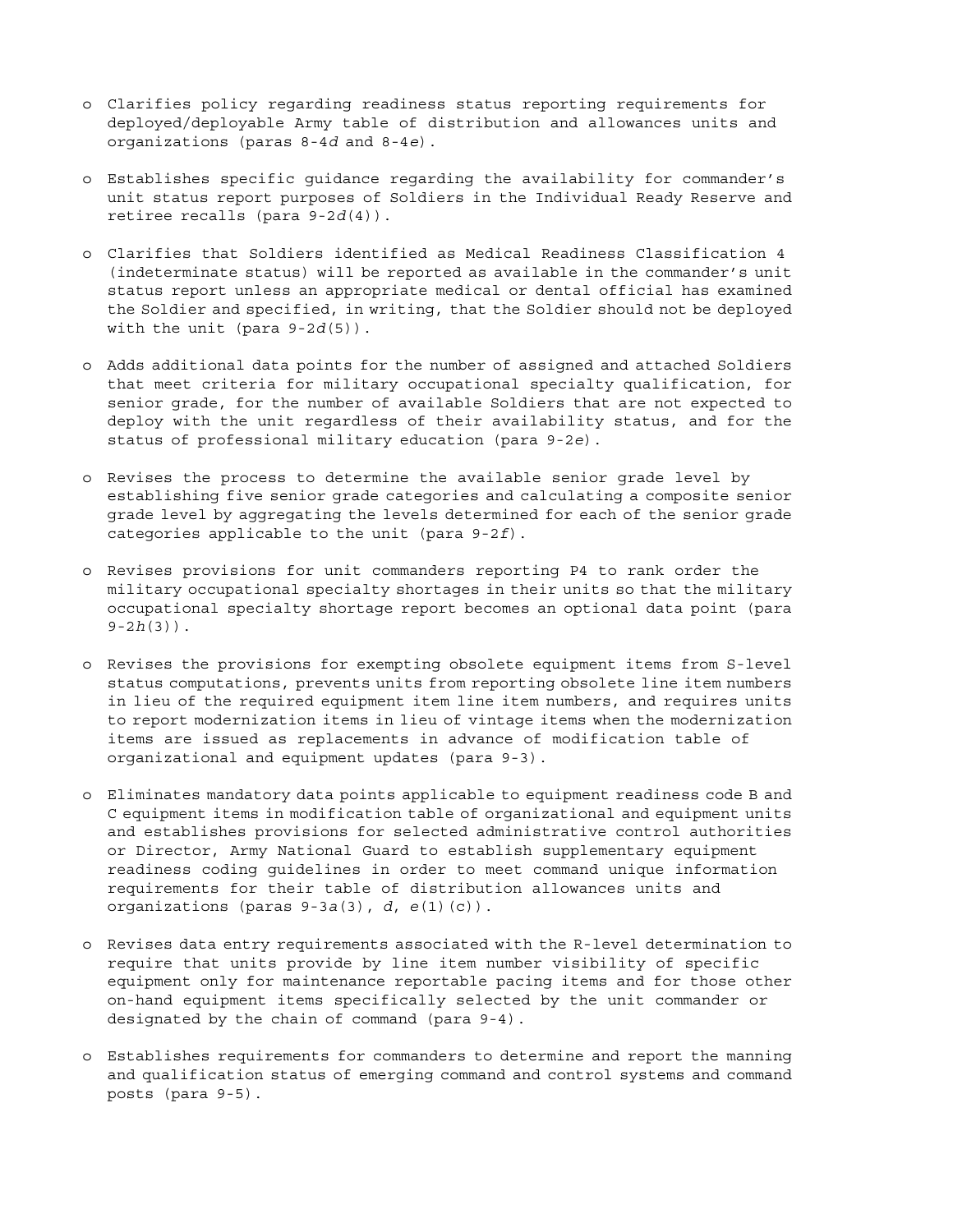- o Eliminates the training days estimate from the metrics used to determine the training level while retaining this estimate as a mandatory data point (para  $9 - 5$ ).
- o Revises the training level metrics to prevent a unit from reporting T1 or T2 if the current unit training proficiency assessment for any of the mission essential tasks associated with its core functions or designed capabilities is "untrained" and aligns the mission essential task training percentages in the Army reference table with those in the Global Status of Resources and Training System (para 9-5).
- o Clarifies distinctions between units/elements registered with unstructured derivative unit identification codes and those registered with sub/unit's unit identification codes and explains the reporting requirements (para 10- 2).
- o Eliminates the mission accomplishment estimate as a mandatory reporting requirement while retaining it as an optional data point (para 10-3).
- o Establishes readiness status reporting requirements for Army installations (para 10-6).
- o Establishes provisions for readiness status reporting by Army National Guard units with State--assigned missions (para 10-7).
- o Establishes guidelines for determining equipment on-hand status by forces structure component and by State/territory to synchronize equipment on-hand data reporting by Army to external agencies (para 10-10).
- o Establishes minimum classification guidance, revises downgrading instructions and clarifies the security classifications of readiness reports and readiness status information and data obtained from the Defense Readiness Reporting System-Army database, to include readiness data aggregated with other data, readiness data resulting from the application of the readiness status reporting metrics and criteria established in this regulation, and readiness data referencing the entire Army, Army National Guard, U.S. Army Reserve, and other large groupings (chap 11).
- o Establishes requirements for units to determine and report their mission essential task list (app B).
- o Revises current policy so that unit assessments of overall readiness or capability for assigned missions begin no later than 270 days prior to unit deployment or upon receipt of formal orders/notification of sourcing, whichever is applicable, and continue until the unit redeploys or is released from orders for the assigned mission (app C).
- o Transfers the detailed procedures and instructions for unit status reporting and force registration to the applicable Defense Readiness Reporting System-Army software applications and user's guides (throughout).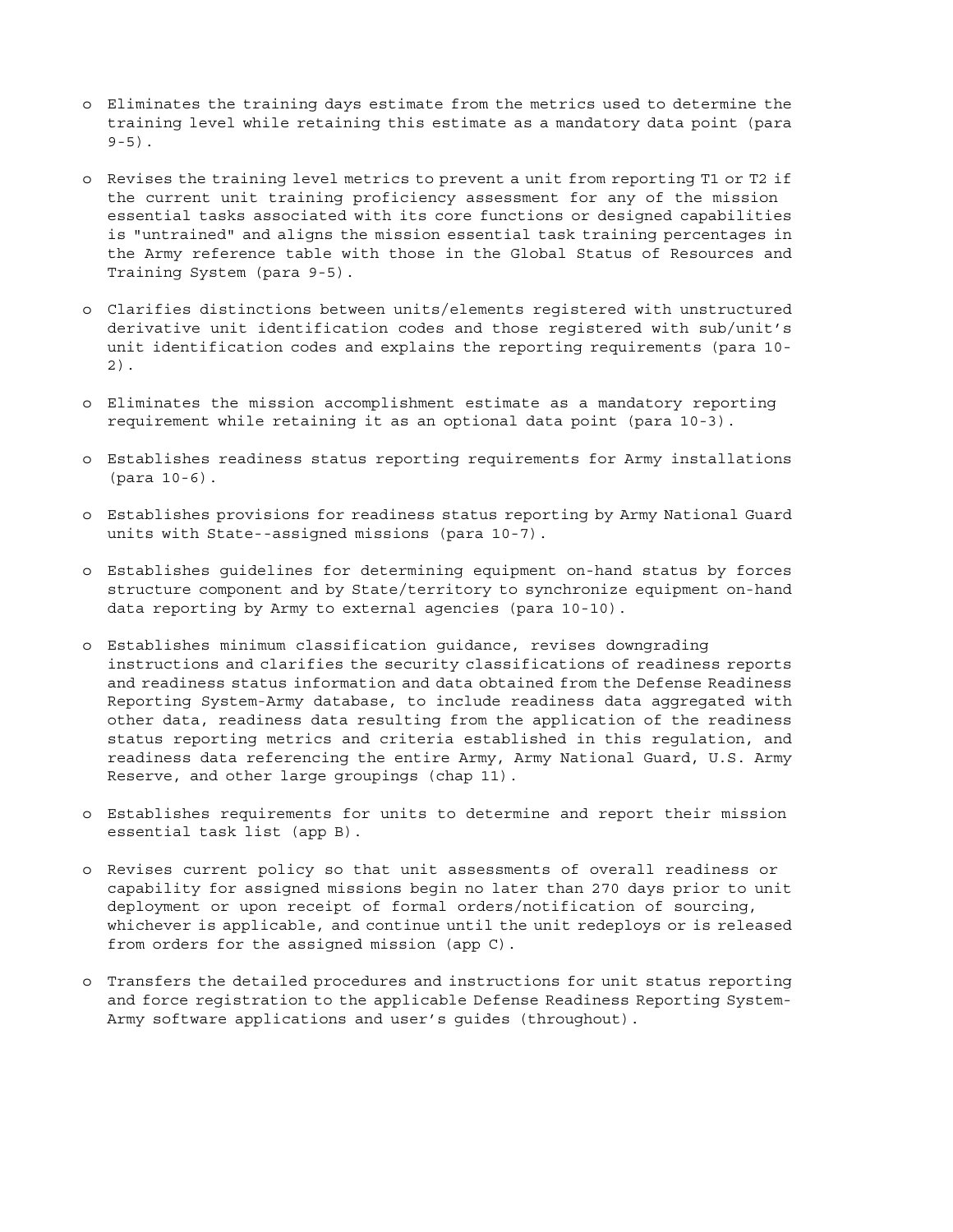**Headquarters Department of the Army Washington, DC 15 April 2010**

# **\*Army Regulation 220–1**

**Effective 15 May 2010**

#### **Field Organizations**

# **Army Unit Status Reporting and Force Registration – Consolidated Policies**

By Order of the Secretary of the Army:

GEORGE W. CASEY, JR. General, United States Army Chief of Staff

Official:

Forne E. JOYCE E. MORROW Administrative Assistant to the Secretary of the Army

**History.** This publication is a major revision.

**Summary.** This regulation consolidates into one authoritative publication Army policy for readiness status reporting, previously contained in AR 220-1 and Army policy for force registration, previously contained in AR 220–20. Also, it implements Chairman of the Joint Chiefs of Staff Instruction 3401.02A, Chairman of the Joint Chiefs of Staff Manual 3150.02A, DODD 6025.19, DODD 7730.65, and DODD 8500.1.

**Applicability.** This regulation applies to the Active Army, the Army National Guard/Army National Guard of United States, and the U.S. Army Reserve, unless

otherwise stated. During mobilization, for deployments and/or when operational requirements dictate, the proponent may modify or direct the responsible Army Command, Army Service Component Command, Direct Reporting Unit, and the Director, Army National Guard.

**Proponent and exception authority.** The proponent of this regulation is the Deputy Chief of Staff, G–3/5/7. The proponent has the authority to approve exceptions or waivers to this regulation that are consistent with controlling law and regulations. The proponent may delegate this approval authority, in writing, to a division chief within the proponent agency or its direct reporting unit or field operating agency, in the grade of colonel or the civilian equivalent. Activities may request a waiver to this regulation by providing justification that includes a full analysis of the expected benefits and must include formal review by the activity's senior legal officer. All waiver requests will be endorsed by the commander or senior leader of the requesting activity and forwarded through their higher headquarters to the policy proponent. Refer to AR 25–30 for specific guidance.

**Army internal control process.** This r egulation contains management control provisions and identifies key management controls that must be evaluated (see appendix D).

**Supplementation.** Supplementation of this regulation and establishment of command and local forms are prohibited without prior approval from the Deputy Chief of Staff, G-3/5/7 (DAMO-ODR), 400 Army Pentagon, Washington, DC 20310–0400.

**Suggested improvements.** Users are invited to send comments and suggested improvements on DA Form 2028 (Recommended Changes to Publications and Blank Forms) directly to the Deputy Chief of Staff, G-3/5/7 (DAMO-ODR), 400 Army Pentagon, Washington, DC 20310–0400.

**Distribution.** This publication is available in electronic media only and is intended for command levels A, B, C, D, and E for the Active Army, the Army National Guard/Army National Guard of the United States, and the U.S. Army Reserve.

**Contents** (Listed by paragraph and page number)

#### **Chapter 1**

**Introduction,** *page 1* Purpose • 1–1, *page 1* References • 1–2, *page 1* Explanation of abbreviations and terms • 1–3, *page 1* Responsibilities • 1–4, *page 1*

#### **Chapter 2**

**Overview,** *page 1* Key terminology and lexicon • 2–1, *page 1*

\*This regulation supersedes AR 220–1, dated 19 December 2006 and AR 220–20, dated 19 March 2004.

AR 220–1 • 15 April 2010 i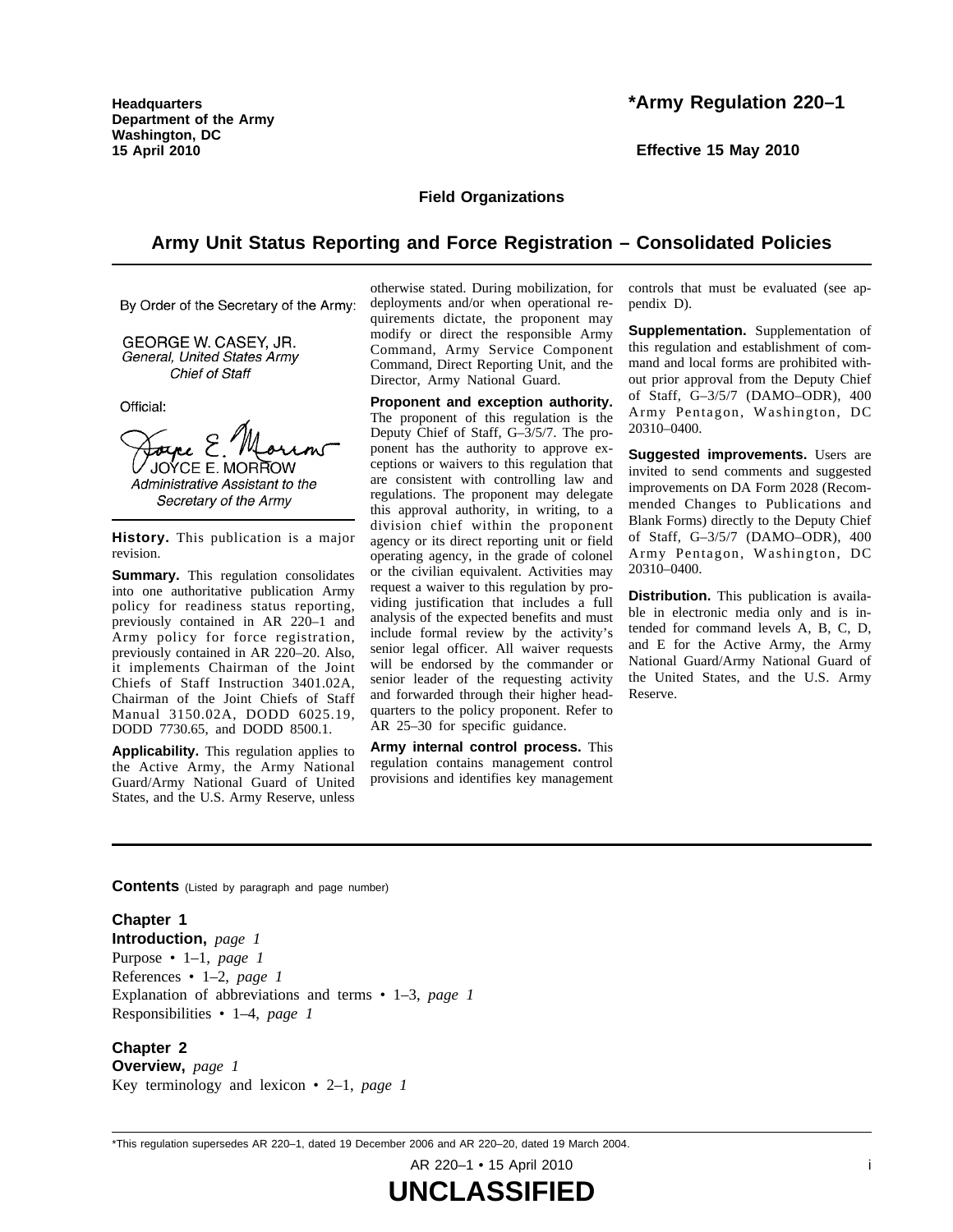#### **Contents—Continued**

Authority and background • 2–2, *page 3* The Chairman's Readiness System • 2–3, *page 4* The Global Status of Resources and Training System • 2–4, *page 4* The Department of Defense Readiness Reporting System • 2–5, *page 4* The Office of the Secretary of Defense Readiness Reporting System Program • 2–6, *page 4* The Department of Defense Readiness Reporting System–Army • 2–7, *page 4* Statutory authority and keystone doctrinal publications • 2–8, *page 5*

#### **Chapter 3**

#### **Roles and Responsibilities,** *page 6*

Readiness status reporting roles and responsibilities • 3–1, *page 6* Force registration roles and responsibilities • 3–2, *page 9*

#### **Chapter 4**

#### **Basic Concepts and Business Rules,** *page 10*

General • 4–1, *page 10* Mission essential task capability assessments • 4–2, *page 11* Measured areas • 4–3, *page 12* Overall unit readiness and mission capability assessments • 4–4, *page 13* Commanders' subjective upgrades and downgrades • 4–5, *page 14* The four tier rating scale • 4–6, *page 16* The three tier rating scale • 4–7, *page 17* C–5 Reporting • 4–8, *page 19* Command relationships, authorities, and readiness reporting • 4–9, *page 20* Oversight by commanders at higher level • 4–10, *page 22* Commander's unit status reports • 4–11, *page 22* Net Unit Status Report and Army Readiness Management System user registration • 4–12, *page 25* Reporting procedures and channels • 4–13, *page 25* Timeliness of data • 4–14, *page 27* Overview of Commander's Unit Status Report metrics • 4–14, *page 27*

#### **Chapter 5**

#### **Army Force Generation and Unit Status Reporting,** *page 28*

Overview • 5–1, *page 28* Concept • 5–2, *page 30* Army Force generation status reporting process • 5–3, *page 31* Army force generation management oversight • 5–4, *page 32*

#### **Chapter 6**

# **Force Registration,** *page 32*

General • 6–1, *page 32*

Force registration requirements • 6–2, *page 33*

Database corrections and synchronization • 6–3, *page 33*

Security classification of basic identity data element and Army basic identity data element • 6–4, *page 33* Release of and access to basic identity data element and Army basic identity data element • 6–5, *page 34* Inactivation and discontinuation of modification of table of organization and equipment and table of distribution and allowances parent units (AA-level unit identification code) • 6–6, *page 34*

Inactivation of unstructured derivative unit identification codes registered by command unit identification codes • 6–7, *page 34*

# **Chapter 7**

# **The Commander's Unit Status Report,** *page 35*

Intent • 7–1, *page 35* Reporting procedures • 7–2, *page 36* Use • 7–3, *page 37* Importance of commander comments • 7–4, *page 37*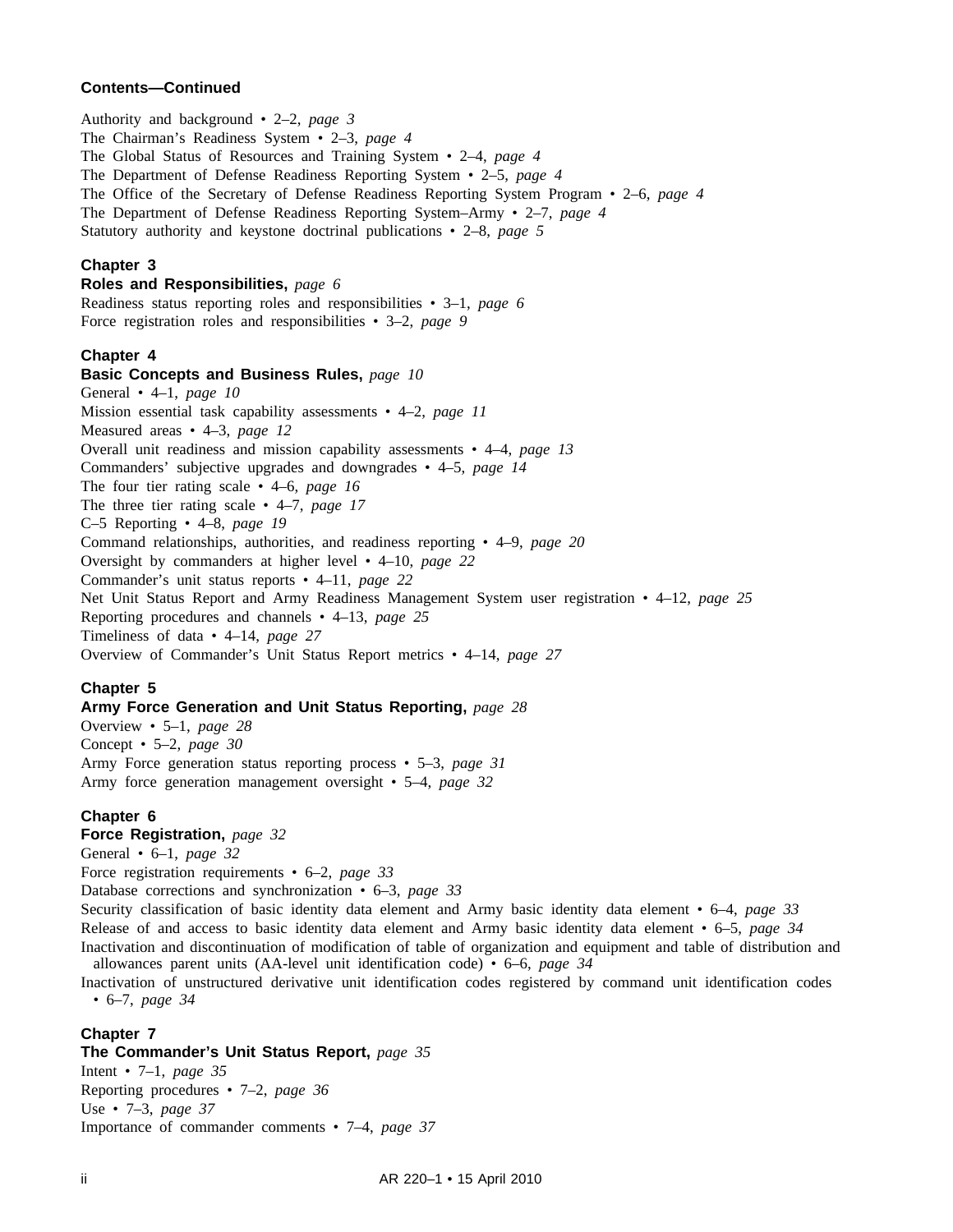#### **Contents—Continued**

Preparation, processing, and review • 7–5, *page 37* Format, types, and reporting frequency • 7–6, *page 38*

#### **Chapter 8**

**Reporting Units,** *page 38*

General • 8–1, *page 38*

Operating forces (modification table of organization and equipment units) • 8–2, *page 38*

Generating forces (table of distribution and allowances units) • 8–3, *page 39*

Operating and generating force units for which special Commander's Unit Status Report provisions apply • 8–4, *page 39*

Exempted and excused units • 8–5, *page 40* Special provisions • 8–6, *page 41*

#### **Chapter 9**

#### **Reporting the Status of Resource and Training Measurements,** *page 41*

General • 9–1, *page 41*

Personnel level metrics and data • 9–2, *page 42*

Equipment on–hand level (available) metrics and data • 9–3, *page 45*

Equipment readiness/serviceability level metrics and data • 9–4, *page 50*

The training level metrics and data • 9–5, *page 51*

Assigned mission level and associated data • 9–6, *page 52*

Chemical/biological defense resources and training level • 9–7, *page 53*

#### **Chapter 10**

# **Army Unique Reporting Requirements,** *page 53*

General • 10–1, *page 53*

Reporting by units and elements registered with derivative unit identification codes and sub unit identification codes • 10–2, *page 53*

Mission accomplishment estimate • 10–3, *page 55*

Composite reporting requirements • 10–4, *page 55*

Deployed reporting requirements • 10–5, *page 56*

Reporting by Army installations • 10–6, *page 56*

Reporting by Army Reserve National Guard units with State assigned missions • 10–7, *page 57*

Reporting by multiple component units • 10–8, *page 58*

Reporting the status of battle command • 10–9, *page 58*

Determining aggregate equipment on–hand status by Force Structure Component and by State/territory • 10–10, *page 58*

#### **Chapter 11**

# **Security Classification,** *page 59*

Security classification and declassification of readiness status information and reports • 11–1, *page 59*

Access to and release of Global Status of Resources and Training System and Army Status of Resources and Training System and Army Status of Resources and Training System/Defense Readiness Reporting System–Army information and data • 11–2, *page 61*

Retention of data • 11–3, *page 62*

Specific policies for the classification of Commander's Unit Status Report data when referencing the entire Army, Army National Guard, U.S. Army Reserve, and other large groupings • 11–4, *page 62* Specific policies for auditors, Congress, and the general public • 11–5, *page 62*

Specific access authorizations to readiness data • 11–6, *page 62*

#### **Appendixes**

- **A.** References, *page 64*
- **B.** Determining, Assessing, and Reporting the Mission Essential Task List, *page 69*
- **C.** Determining and Reporting the Assigned Mission Level (A-level), *page 70*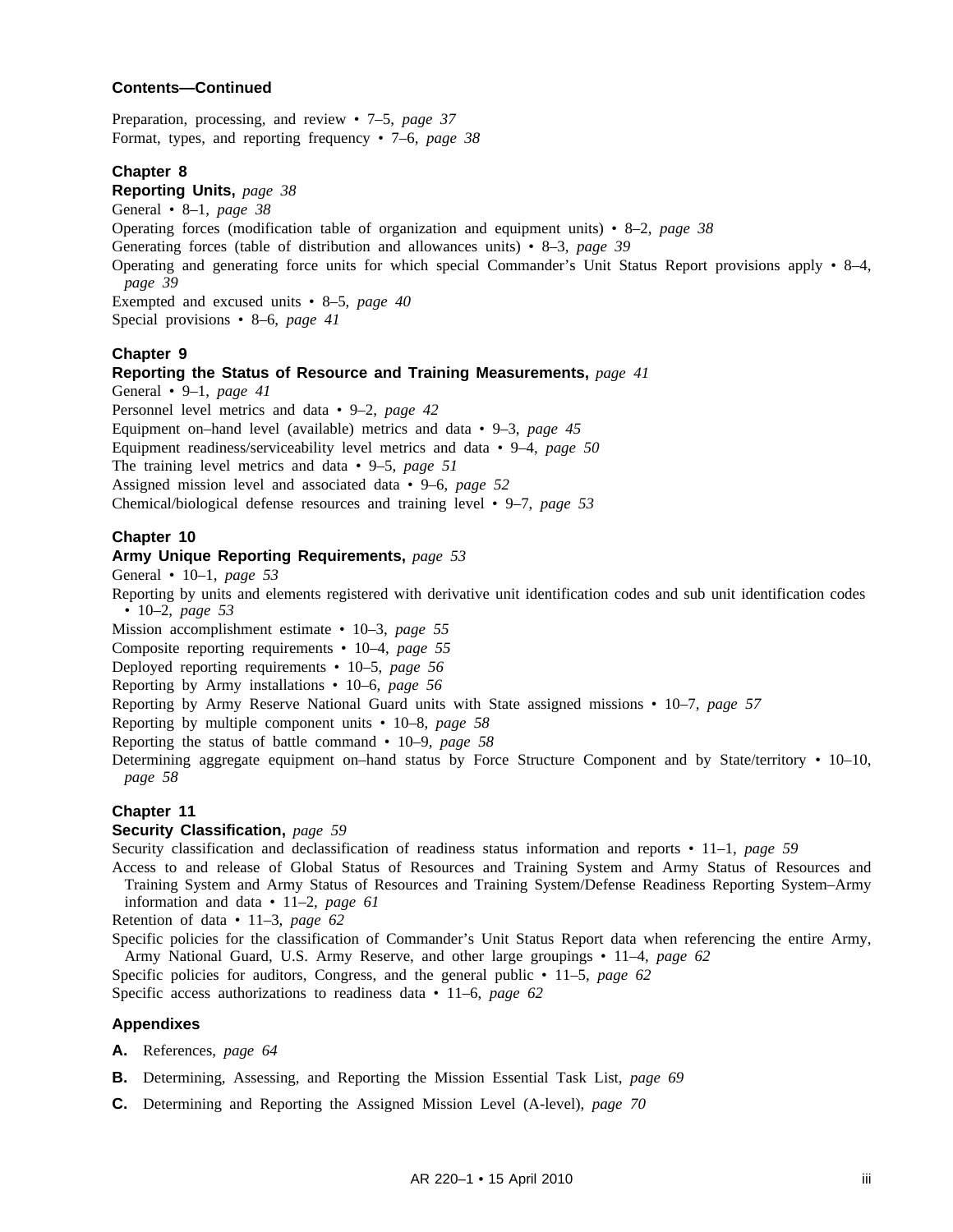#### **Contents—Continued**

**D.** Management Control Evaluation Checklist, *page 73*

#### **Table List**

Table 4–1: Report submission requirements and frequency, *page 24*

- Table 9–1: Metrics for determining the personnel level, *page 44*
- Table 9–2: Equipment on–hand (available) criteria (high density individual line items numbers, 21 or more items, includes pacing items), *page 46*
- Table 9–3: Level for percentage of equipment fully mission capable, *page 51*
- Table 9–4: Translating the T-mission essential task list percentage into a T-level, *page 51*
- Table C–1: Assigned mission manning and assigned mission equipping level criteria, *page 72*

Table C–2: Assigned mission levels (A-levels), *page 72*

#### **Figure List**

- Figure 2–1: Army units and entities, *page 2*
- Figure 2–2: DRRS–Army components, *page 5*
- Figure 4–1: Overall unit readiness and mission capability assessments, *page 13*
- Figure 4–2: Army methodology for overall unit readiness assessments, *page 15*
- Figure 4–2: Army methodology for overall unit readiness assessments–Continued, *page 16*
- Figure 4–3: MET Assessment Methodology, *page 18*
- Figure 4–4: Methodology for the Overall Y/Q/N Assessments Applicable to Core Functions/Designed Capabilities and Assigned Missions, *page 19*
- Figure 4–5: CUSR Management Oversight Decision Tree, *page 22*
- Figure 4–6: Model for CUSR submission, *page 26*
- Figure 4–7: CUSR Metrics, *page 28*
- Figure 5–1: The Army Operating Force, *page 29*
- Figure 5–2: The Army Generating Force, *page 29*
- Figure 9–1: Process for determining and approving authorized substitute items, *page 48*

#### **Glossary**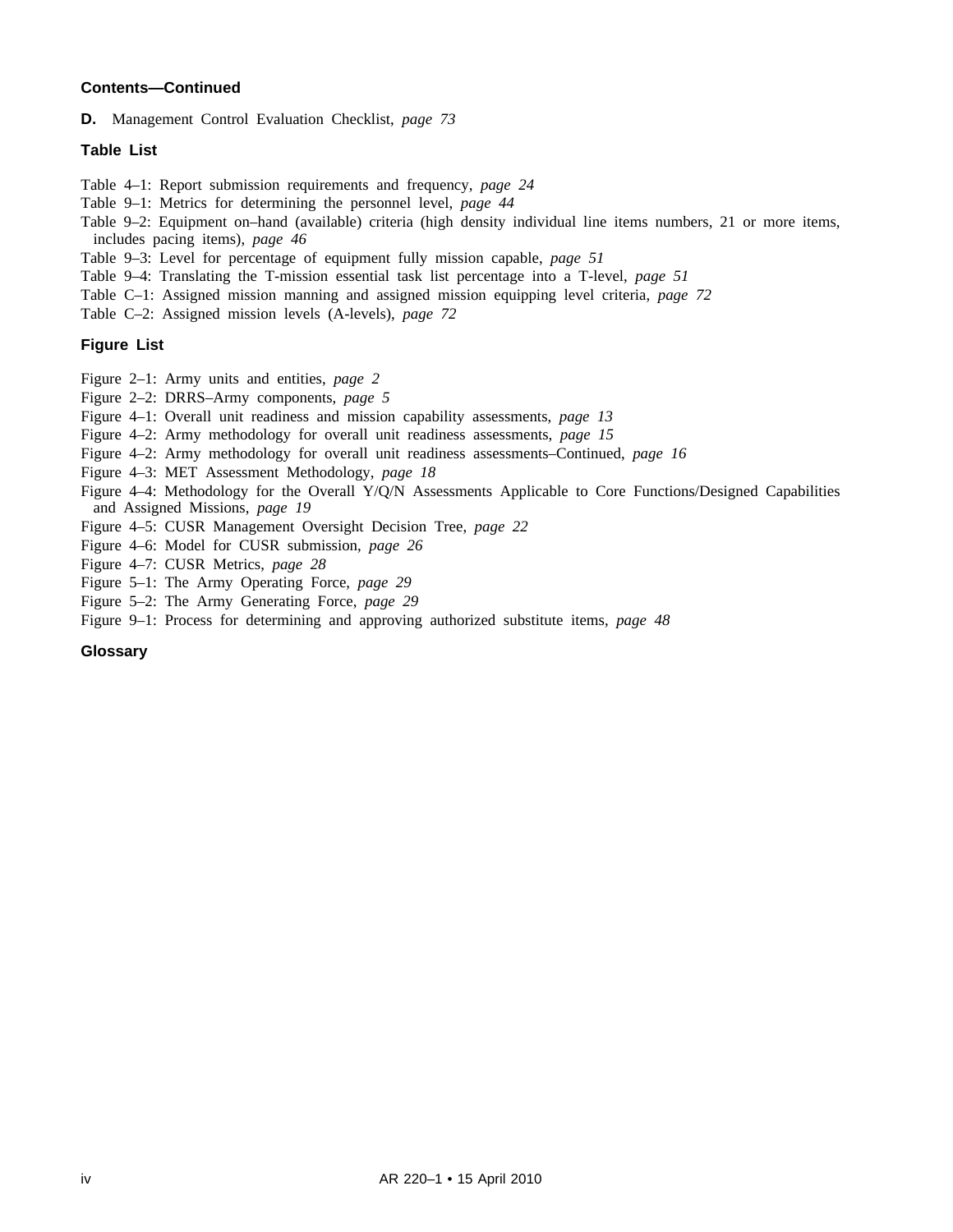# **Chapter 1 Introduction**

#### **1–1. Purpose**

This regulation explains the processes, methodologies, and information technology (IT) systems established by the Secretary of Defense (SECDEF), the Chairman, Joint Chiefs of Staff (CJCS), and the Secretary of the Army (SA), pursuant to their responsibilities under Title 10, United States Code (10 USC), for determining and reporting the readiness of military forces to conduct their assigned missions, and it establishes the specific readiness status reporting requirements that are applicable to Army units, organizations, and installations. Department of Defense (DOD) and Joint Staff policy require military units to report their readiness status for their "designed" capabilities and for their "assigned" missions. This regulation provides the authoritative policy guidance to the commanders of Army units regarding each of these fundamental readiness reporting requirements.

#### **1–2. References**

Required and related publications and prescribed and referenced forms are listed in appendix A.

#### **1–3. Explanation of abbreviations and terms**

Abbreviations and special terms used in this regulation are explained in the glossary.

#### **1–4. Responsibilities**

Responsibilities are listed in chapter 3.

## **Chapter 2 Overview**

#### **2–1. Key terminology and lexicon**

*a. Widely used terminology and lexicon.*

(1) The readiness status reports submitted into Department of Defense Readiness Reporting System (DRRS)–Army by the unit commander are referred to in this regulation as the "commander's unit status report" (CUSR). Accordingly, the acronym CUSR is used in this publication to emphasize commander responsibility. The acronym "USR" (unit status report) also is used where applicable.

(2) The terms "measure" and "measurement" are used in this regulation to indicate a process to accomplish a status determination using largely objective calculations and the result of that process, respectively. The terms "assess" and "assessment" are used in this regulation to indicate a process to accomplish a status determination using largely subjective appraisal or evaluation and the result of that process, respectively.

(3) The terms "entity" and "unit" are used uniquely in this regulation to distinguish between Army elements that are required by this regulation to be registered in the DRRS–Army database and those registrants that also are required to submit readiness reports, respectively. A unit is an organization or other formally recognized grouping of people and/or resources for the purpose of tactical employment or mission assignment. An entity is a more generic term that includes units and also other elements, personnel, and resources that have been purposefully grouped together and/or designated for force registration. When used in this regulation, the terms "entity" and "unit" do not connote size; an entity or unit can range from a major Army organization, command, or agency to an individual Soldier.

(4) The terminology "measured units" (current Joint Staff lexicon), "assessed units" (emerging Joint Staff lexicon), and "reporting units" (Army unique lexicon), are used in this regulation to describe those Army units, organizations, and installations that are required by this regulation to report their resource measurements and/or capability assessments into the DRRS–Army database. Measured units are those force structure component (COMPO) 1, Reserve Component (RC) Army units (COMPO 2 and COMPO 3), and Army Prepositioned Sets and Stocks (APS), COMPO 6 that are required by this regulation to report both their resource measurements and their capabilities assessments into the DRRS–Army database. "Assessed units" are those Active and Reserve Army units required by this regulation to report their capabilities assessments in the DRRS–Army database. While all measured units are required to report capability assessments, not all assessed units are required to report resource measurements. "Reporting units" is generic Army unique terminology that encompasses all active duty Army units and RC Army units not on active duty that are required by this regulation to report resource measurements, capabilities assessments, or designated Army unique requirements into the DRRS–Army database. Reporting units include, but are not limited to, all measured units and all assessed units. The term "registered entity" is used in this regulation to indicate those units, organizations, installations, elements, and/or their fragments that are required to be registered in the DRRS–Army database. Registered entities include all reporting units and also various registrants that are not required to determine and report readiness status measurements and assessments. While all reporting units are registered entities, all registered entities are not reporting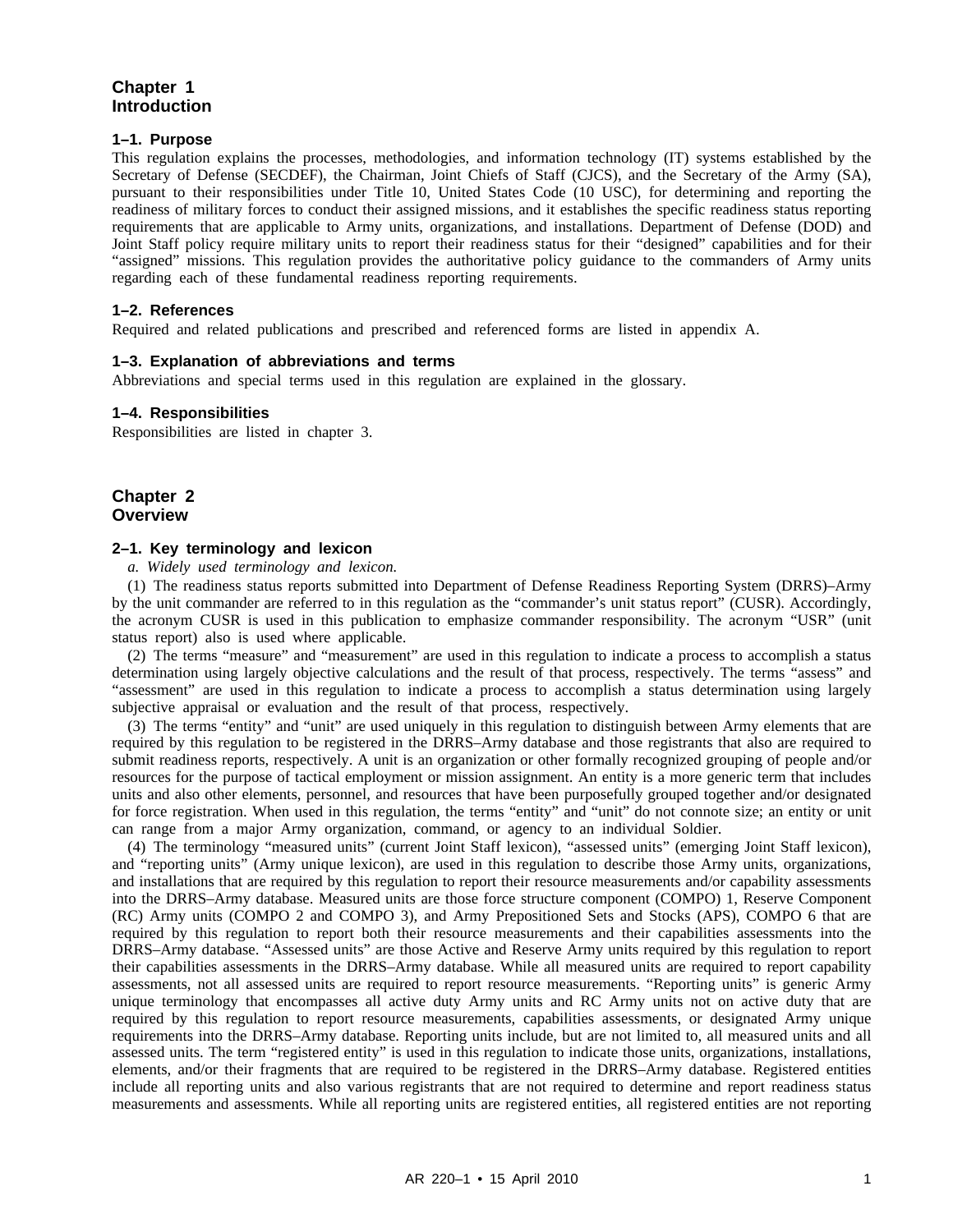units. Figure 2–1 illustrates the relationships between the various units and entities described in this paragraph. Also see chapter 7 and chapter 8.



**Figure 2–1. Army units and entities**

(5) The terminology "core functions/designed capabilities" replaces the previously used phrase "wartime or primary mission" and is used in this regulation to indicate those functions and capabilities involving full spectrum operations for which the Army unit was designed as specifically described in its formal requirements and authorization document (modification table of organization and equipment (MTOE) or table of distribution and allowances (TDA)). The term "assigned mission" also known as the "directed mission" in field manual (FM) 7–0 is used in this regulation to describe those missions assigned to units by operations plans or operations orders or other primary sources for planning, evaluation, or execution as explained in FM 7–0.

(6) The terminology "major unit" and "major headquarters" is used in this regulation to describe reporting units, above battalion level, that routinely prepare CUSRs using a composite aggregation methodology to determine their measured area levels. Also see paragraphs 7–1, 8–1, and 10–4.

(7) For the purpose of explaining readiness status reporting requirements and especially for establishing policy guidelines for the security classification of readiness status information and data, various measurements and assessments addressed in this regulation are described as either "metrics" or "data points." Metrics are the readiness status measurements or assessments accomplished in accordance with the criteria established by this regulation that directly support the calculations or the determinations of the resource measurements, capability assessments, and/or the overall assessments that are required to be reported. Data points are the measurements, assessments or facts that do not directly support the calculations or the determinations of the resource measurements, capability assessments, and/or the overall assessments; data points provide specific information required for management oversight or trend analysis at higher levels and/or are established for the commander's reference or subjective consideration while determining assessments. See chapter 4 of this publication, the NetUSR User's Guide, and the user help screens embedded in the NetUSR application.

(8) When used in this publication to address unit status reporting requirements, the term "available" indicates that required assets (for example, subordinate elements, personnel, and equipment) currently are controlled or possessed by the reporting unit or, when applicable, are accessible within 72 hours for mission accomplishment. For USR purposes,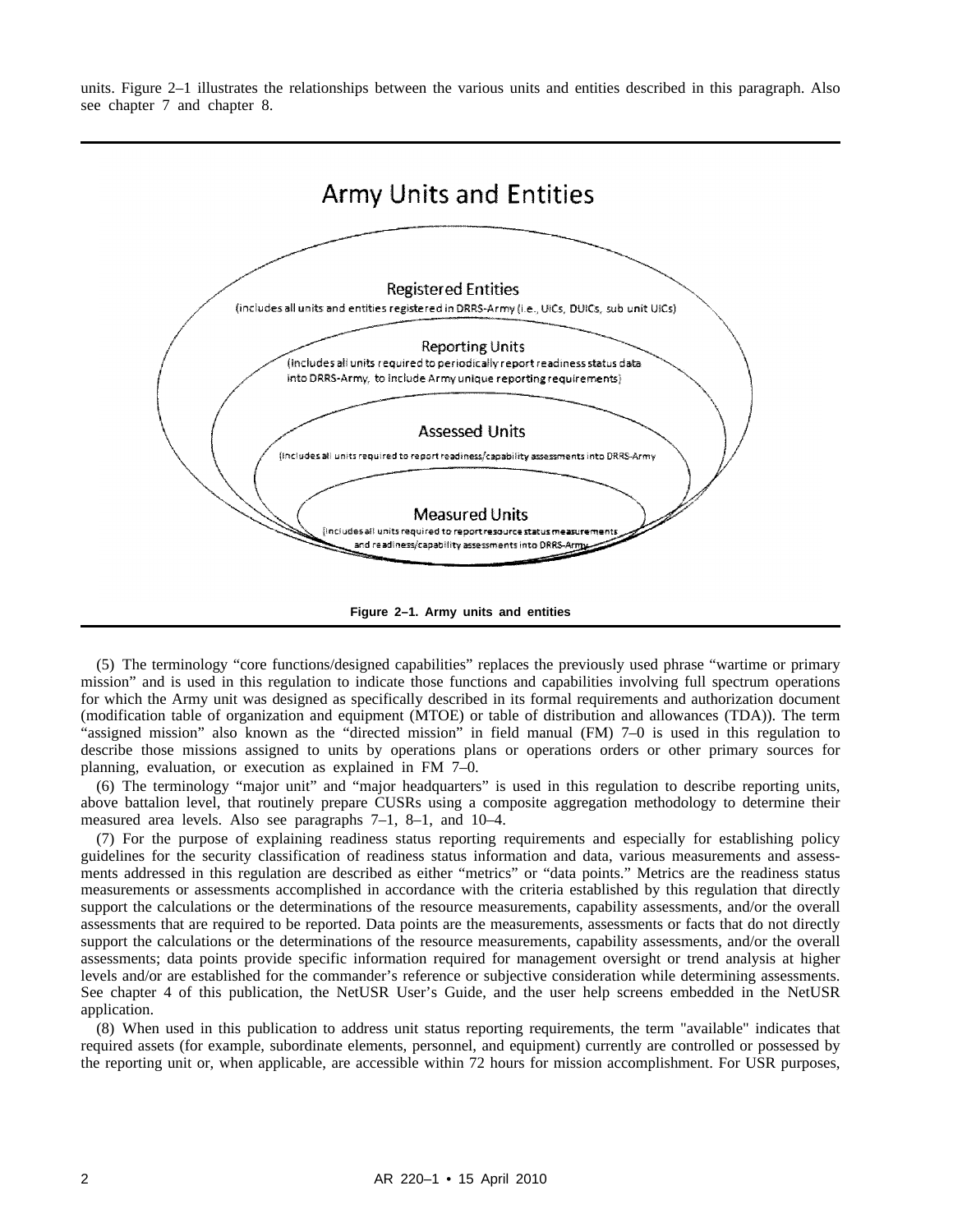the "availability" status of organic elements and the "availability" status of personnel and equipment are measured against the designed structure and the resource requirements established by the unit's MTOE or TDA. Subsequently, these measurements are used to determine the levels of the measured areas reported for manning (P-level), equipping (S-level), and training (T-level). Unit commanders also consider these measurements when determining the unit's overall level.

(9) When used in this publication, the term "Army tasking authority" is intended to indicate the Army Command (ACOM), Army Service Component Command (ASCC), or Direct Reporting Unit (DRU) that provided or approved a specific assigned mission tasked to a specific Army reporting unit for planning, preparation, and/or execution. The Army tasking authority is responsible to establish or convey the resource requirements for the unit to accomplish the assigned mission and to resolve differences, if any, between the Army approved requirements and those indicated or established by external headquarters. For Army National Guard (ARNG) units with "State-assigned" missions, the Director, Army National Guard (DARNG) will coordinate mission requirements with State and territory officials, as necessary.

*b. Command and support relationships, authorities, and oversight responsibilities.* (Also see para 4–9.)

(1) Joint and Army command relationships and authorities provide the basis for ensuring unity of command and unity of effort in operations. The Army training management process governs Army training activities, establishes the fundamentals for developing the mission essential task list (METL), and describes the roles and responsibilities for training oversight. The recent updates to Army FM 7–0 and FM 3–0 explain how Army Forces train for and conduct full spectrum operations, respectively, and these field manuals also discuss the implications of Army command and support relationships and authorities to operations and training. Unless stated otherwise and defined as such in the glossary, the abbreviations, and terms used in this regulation are consistent with their use in these two keystone Army field manuals.

(2) The phrase "CUSR management oversight" is used uniquely in this regulation to describe the specific administrative control (ADCON) authority of commands at higher levels to exercise their responsibilities for readiness status reporting that are established in paragraph 3–1. CUSR management oversight is similar to "Training and Readiness Oversight" (TRO) in that it can be delegated and includes the ADCON authority to obtain and review readiness reports. However, unlike TRO, which is applicable only to the command authority exercised by CCDRs (that is, COCOM) over assigned RC units under the provisions of (UP) Section 164, Title 10, United State Code (10 USC 164), CUSR management oversight is an Army unique ADCON function that is applicable to both active duty Army units and RC Army units not on active duty for the express purpose of enforcing requirements for objective, accurate, and timely reports in accordance with the provisions of 10 USC 117. Also see paragraphs 2–2, 4–8, and 4–9.

*c. Army Authorization and Documentation System-Redesign.* In this regulation, the phrase "formal requirements and authorizations document" is used to indicate either the MTOE or TDA document that currently is applicable to the specific unit, organization, or installation being addressed. Formal requirements and authorizations documents (MTOEs and TDAs) provide authoritative input to departmental databases for personnel and equipment and integrate key Army processes and leadership decision priorities, to include the design of organizations based on doctrinal concepts; personnel forecasting, acquisition, training, and distribution; equipment forecasting, acquisition, distribution and maintenance; and readiness reporting. The "organic" parts of an Army reporting unit are those subordinate units/elements that comprise its designed structure.

#### **2–2. Authority and background**

*a.* The SECDEF performs the following functions related to readiness reporting in accordance with 10 USC 117: (1) Establish a comprehensive readiness reporting system for DOD that measures in an objective, accurate, and timely manner the capability of the Armed Forces.

(2) Perform monthly measurements of critical warfighting deficiencies in unit capability. The level of current risks relative to the capability of forces to carry out their "wartime missions." Utilize the unit readiness indicators in required reports in accordance with 10 USC 482.

*b.* The CJCS performs the following:

(1) In accordance with 10 USC 117(d), conduct quarterly Joint readiness reviews.

(2) In accordance with 10 USC 153a(3), establish and maintain, after consultation with the commanders of the unified and specified combatant commands, a uniformed system to evaluate the preparedness of each command to carry out missions assigned to the command.

*c.* Commanders of combatant commands will exercise command authority over their assigned forces in accordance with 10 USC 164.

*d.* Commander, Special Operations Command (SOCOM) will exercise additional authority specified by 10 USC 167 for all special operations forces.

*e.* Readiness reporting.

(1) The SECDEF and the CJCS have each established readiness reporting systems (processes) and mandated their use by the units of the Armed Forces to measure and assess their ability to carry out the National Security Strategy (NSS), the Defense Planning Guidance (DPG), and the National Military Strategy (NMS).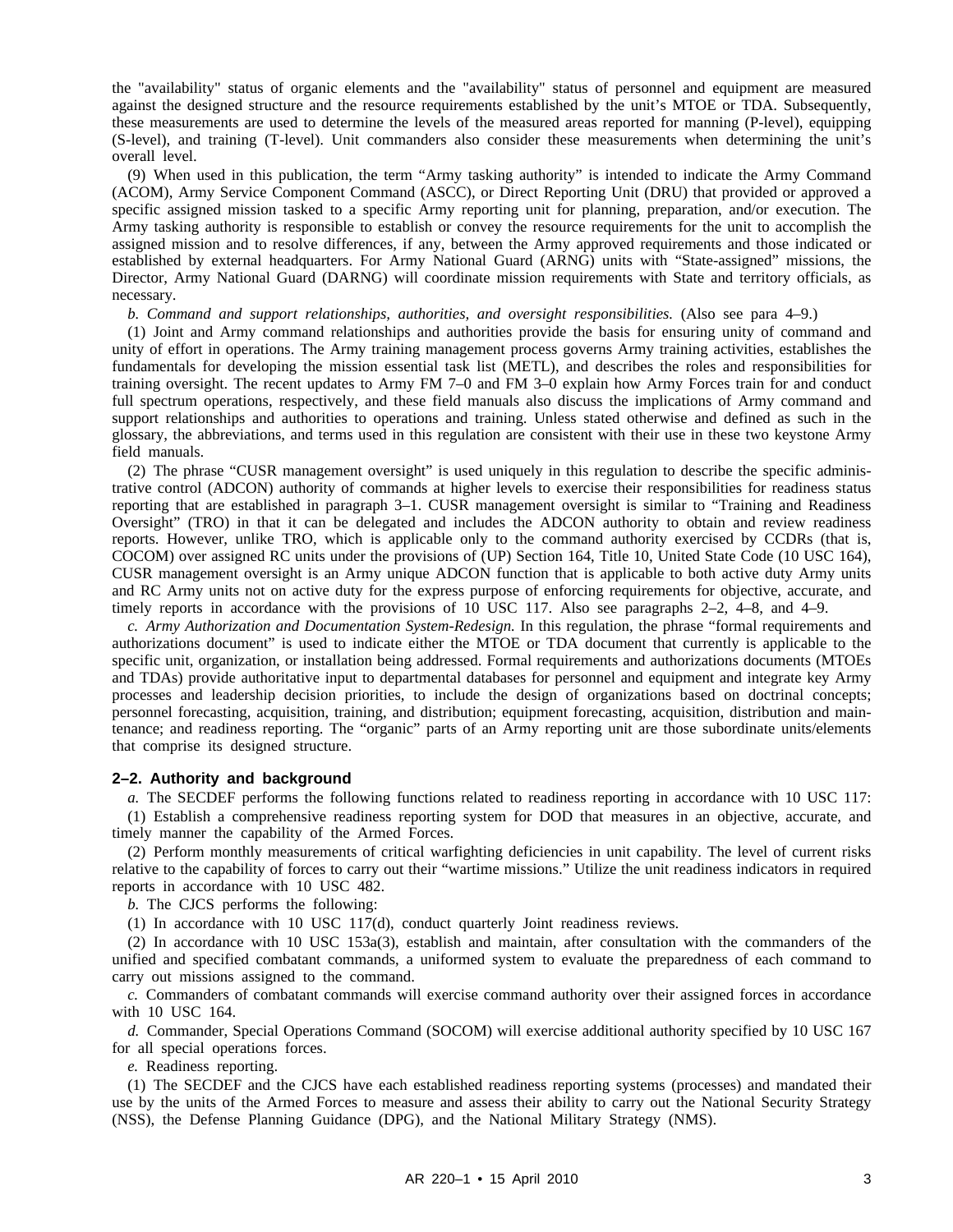(2) The CJCS's readiness reporting system is known as the Chairman's Readiness System (CRS), and the SEC-DEF's readiness reporting system is known as the Department of Defense Readiness Reporting System (DRRS). In addition, there are various IT systems (hardware and software programs) that support readiness reporting policy implementation. The Global Status of Resources and Training System (GSORTS) is the IT system supporting the CRS process. The Department of Defense Readiness Reporting System is the IT system supporting the DRRS process. To avoid confusion with the Army's readiness reporting system—(DRRS)–Army, the DOD readiness reporting system will be hereafter referred to in this regulation as "OSD DRRS," and the OSD DRRS IT system will be hereafter referred to as "the OSD DRRS program."

#### **2–3. The Chairman's Readiness System**

The CRS is designed as a management and assessment tool for use by the CJCS, Services, Combatant Commands, Combat Support Agencies, and the Office of the Secretary of Defense (OSD), as described in CJCSI 3401.01 series publications. In this system, Joint and unit readiness is captured and used to evaluate the preparedness of the U.S. military.

#### **2–4. The Global Status of Resources and Training System**

The GSORTS is one of the three pillars of the Global Command and Control System–Joint (GCCS–J) IT system. In addition to collecting and providing unit readiness data in the form of resource and training measurements, GSORTS presently functions as the central Joint authoritative registry of U.S. Armed Forces and other organizations as well as certain foreign organizations. The GSORTS also provides critical information for the Joint Planning and Execution System (JOPES) and the Collaborative Force-Building, Analysis, Sustainment, and Transportation (CFAST) programs in support of force sourcing and planning, and provides data to many other automated systems. The GSORTS provides broad bands of information on selected unit status indicators and includes a commander's assessment on the unit's ability to execute the missions for which it was designed and also, when applicable, the mission(s) currently assigned. This approach of using broad bands of readiness information facilitates rapid assessment at the unit level, as well as rapid comparison of a large number of forces at the global force management level.

#### **2–5. The Department of Defense Readiness Reporting System**

*a.* The OSD DRRS is the readiness status reporting system described in DODD 7730.65. The OSD DRRS is intended to provide a capabilities-based, adaptive, near real-time readiness reporting system for the Department of Defense.

*b.* The OSD DRRS is under spiral development and is being implemented via serial guidance memorandums promulgated by the Under Secretary of Defense for Personnel and Readiness (USD, P&R). The primary readiness status reporting construct in OSD DRRS is the mission essential task (MET), grouped in a list referred to as the mission essential task list (METL). The METLs in OSD DRRS are derived from CJCSI 3500.02 and CJCSM 3500. 04E, to ensure common lexicon in determining the tasks that are linked to a specific operation, plan or core requirement.

*c.* In OSD DRRS, combatant commanders and units assess their ability to execute their missions, plans, and individual tasks based on their capabilities reflecting demonstrated performance in training and operations.

#### **2–6. The Office of the Secretary of Defense Readiness Reporting System Program**

The OSD DRRS program is intended to provide capabilities beyond those available in existing technical solutions. The OSD DRRS program is based upon the assessment of METs and Joint capability areas (JCAs). The METs and JCAs are derived from the Universal Joint Task Manual described in CJCSM 3500.04E and promulgated via JCS J–7's Web site, ensuring a common lexicon. The OSD DRRS program will extend current readiness reporting by adding capability assessments in addition to the resource measurements and overall assessments currently required by the CRS.

#### **2–7. The Department of Defense Readiness Reporting System–Army**

The DRRS–Army was developed by HQDA (DAMO–ODR) to accommodate the ongoing development and implementation of additional and/or revised readiness status reporting and force registration requirements by the SECDEF, the CJCS, and the SA/Chief of Staff, Army (CSA) to meet their responsibilities under 10 USC. It is a family of related and supporting systems that includes currently existing systems, like the Army's new Web-based readiness status reporting and force registration applications that were fielded Armywide during FY 07, and emerging systems like the Force Projection Application that will replace the Mobilization, Operations, Deployment/Employment, and Execution System (MOBODEE). The DRRS–Army systems also provide the readiness status reporting and force registration capabilities necessary to support the ongoing evolution of Army Force Generation (ARFORGEN) concepts and processes for manning, equipping, and training and the reporting of the progressive readiness of Army forces for full spectrum operations. The key DRRS–Army components are—

*a. The DRRS–Army database.* The Army's official readiness reporting database and the authoritative database of record and central registry for all currently existing and approved Army units, organizations, and installations. The DRRS–Army database replaced the ASORTS database during fiscal year (FY) 08.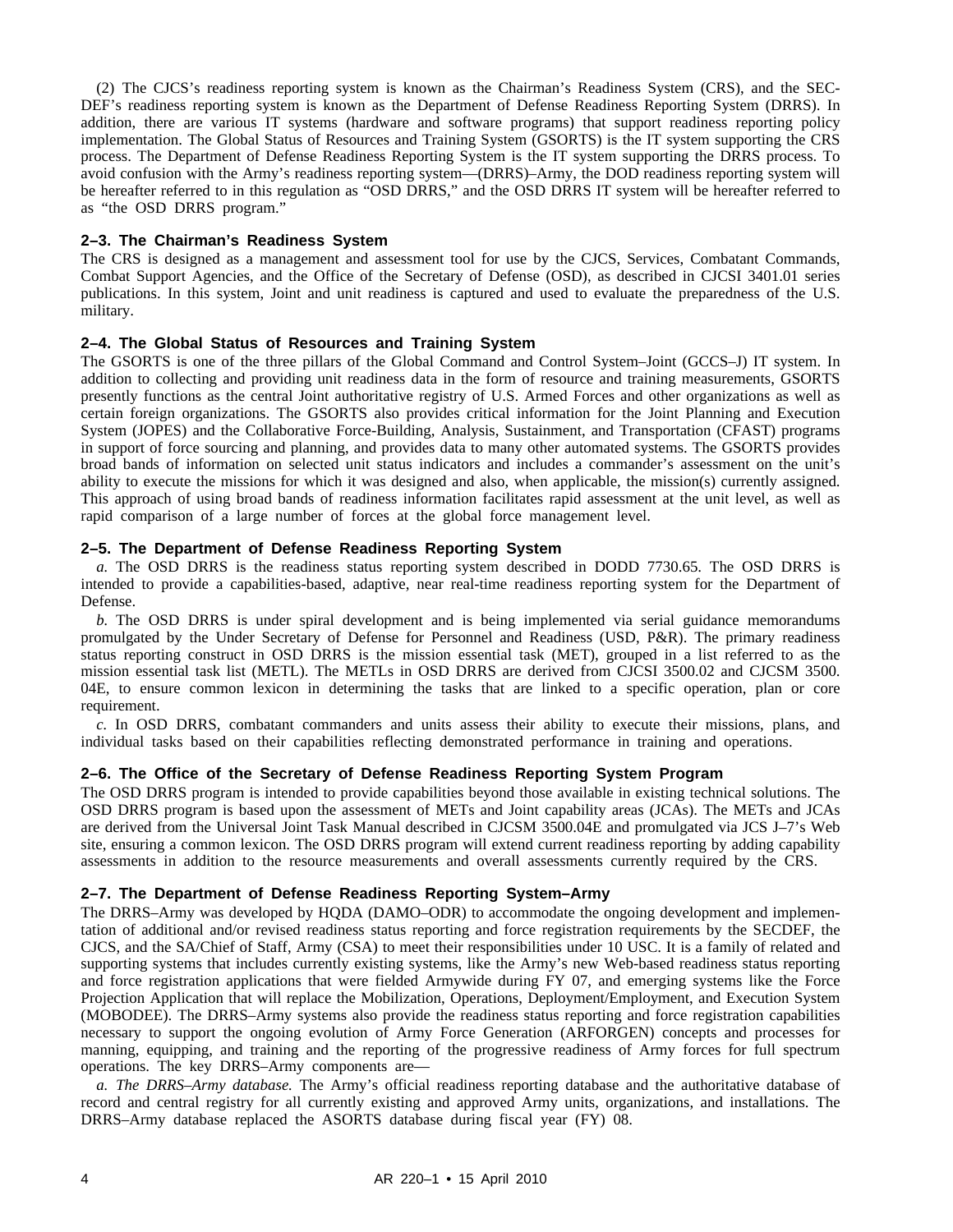*b. The Net-Centric Unit Status Report Application.* AWeb-based readiness status data input tool that imports data from designated authoritative sources for reference to support required commander readiness status assessments. The NetUSR replaced the Personal Computer-Army Status of Resources and Training System (PC–ASORTS) application as the Army's official readiness status data input tool in October 2006.

*c. The Force Registration Application.* A Web-based force management data input tool used by Army force registration officials and unit identification code information officers (UICIOs) to formally register currently existing and approved Army organizations and to update basic identity data elements (BIDE) in the DRRS–Army database. During FY 08, an improved force registration application (FORCE REG) replaced the BIDE entry tool that was available in PC–ASORTS.

*d. The Army Readiness Management System Application.* The official DRRS–Army business intelligence and output tool that provides visibility to selected Army readiness status and force registration data and information contained in the DRRS–Army database and facilitates the detailed analysis of readiness status trends and force registration issues.

*e. The Force Projection Application.* An emerging software application that is under development to replace MOBODEE. The MOBODEE provides information for the execution of mobilization in support of ongoing operations requiring the use of Reserve Component forces. Additionally, MOBODEE provides data in support of deployment operations to include validation requirements, strategic airlift schedules, and status of the deployment flow.

*f. The Ad hoc Query Tool.* This DRRS–Army application is a customized commercial off-the-shelf product that allows users to create custom queries and reports based on data in the DRRS–Army database.

*g. The Department of Defense Readiness Reporting System–Army Portal.* The DRRS–Army Portal provides a single sign-on enabled front-end to all DRRS–Army Readiness applications. Within the portal, users have access to a number of "portlets" that provide high-level views into readiness data, to include the most current and updated tabular data. Portlets are configurable by end users, allowing the most flexibility for the user community.





#### **2–8. Statutory authority and keystone doctrinal publications**

*a.* Title 10, USC, Sections 117, 153, and 482 explain the requirements and responsibilities for readiness reporting established by Congress. Title 10, USC, Sections 164 and 167 specify the command authority of CCDRs over their assigned forces. Title 10 USC, Section 165, Chapter 47, paragraphs 3013(b), 5013(b), and 8013(b) establish that the Secretaries of the Military Departments are responsible to the National Command Authority for the internal organization, training, logistics, readiness, control of resources and equipment, mobilization, demobilization, administration, support, and discipline of all Service commands and forces, including those assigned to CCDRs. Also see paragraph 2–2.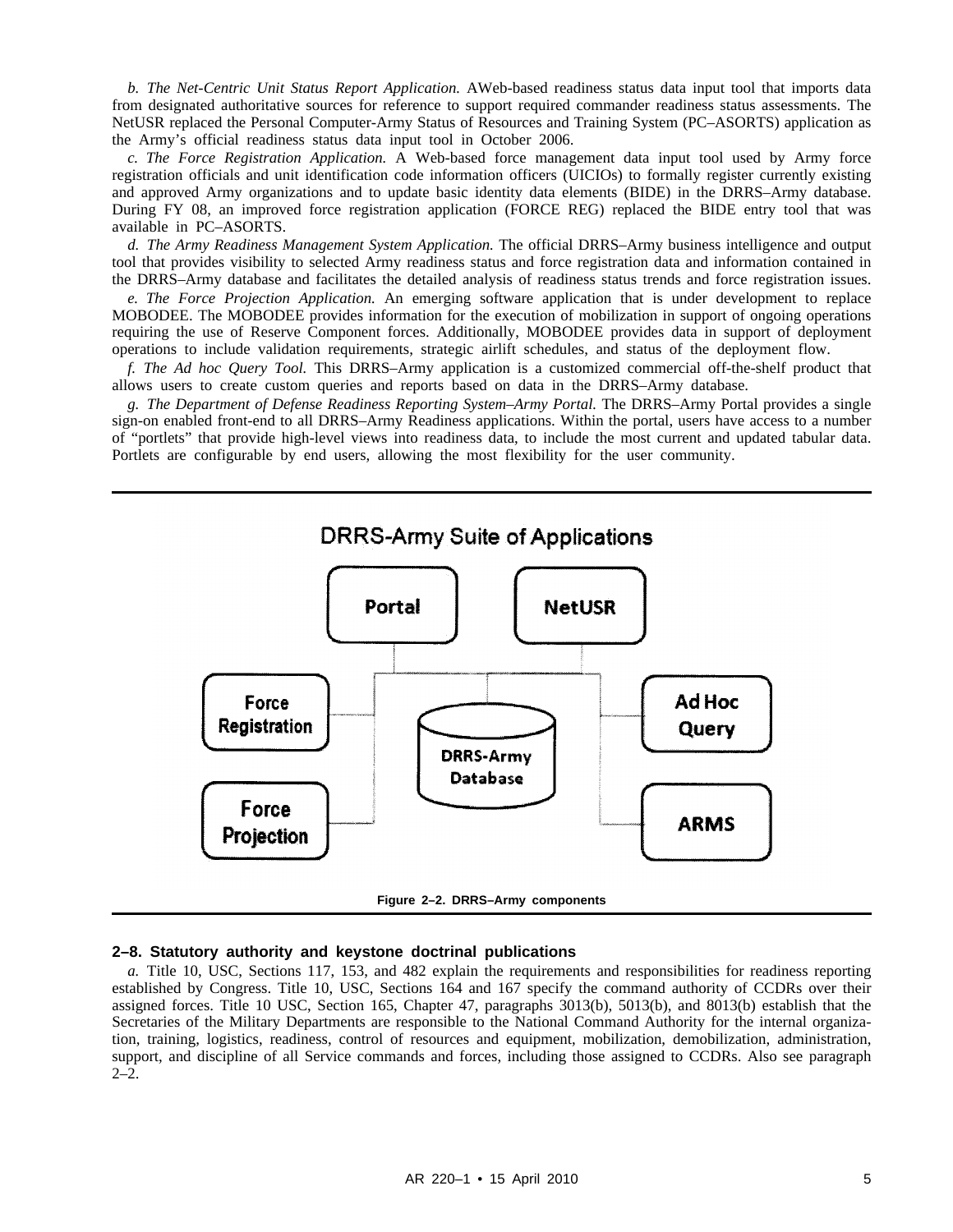*b.* DODD 7730.65 establishes OSD DRRS and subsequent USD, P&R serial guidance memorandums provide implementing instructions.

*c*. Secretary of Defense Memorandum: "Assignment of Forces," dated 6 September 1996 (available at the DRRS–Army Portal), establishes that—

(1) The Secretaries of the Military Departments will develop and execute training, readiness, and mobilization programs in accordance with SECDEF direction sufficient to prepare forces for effective employment by the CCDRs.

(2) The CCDRs may not direct changes in Military Department training, readiness, and mobilization programs pertaining to assigned forces.

(3) The authority that CCDRs may exercise over assigned RC forces when not on active duty and when on active duty for training is TRO.

*d.* Unified Command Plan, 5 May 2008, establishes the United States Joint Forces Command (USJFCOM) as the primary Joint Force Provider and United States Special Operations Command (USSOCOM) as the Special Operations Joint Force Provider.

*e.* AR 10–87 establishes ACOMs, ASCCs, and DRUs, and prescribes their missions, functions, and command and staff relationships with higher collateral headquarters, Theater Level Support Commands, and agencies in the Department of the Army (DA). Pursuant to the provisions of AR 10–87, U.S. Army Forces Command (FORSCOM) is designated as the ASCC of USJFCOM, the Army Force provider for conventional Army Forces, and the Army's manager for ARFORGEN. The FORSCOM coordinates with applicable ACOMs, ASCCs, DRUs, and other Army agencies as required to source validated force requirements for operations plans, contingency plans, and contingency operations.

*f.* AR 350–1 prescribes policies, procedures, and responsibilities for developing, managing, and conducting Army training and leader development.

*g.* The Army Campaign Plan (ACP) directs planning, preparation, and execution of Army transformation within the context of ongoing strategic commitments and operations. Annex A describes the Army end State following modular conversions of select brigade-and-above units across the Force and depicts Army Service Title 10 relationships. At a minimum, all currently existing units listed in this annex will prepare and submit composite reports in accordance with the provisions of paragraph 10–4. Annex F establishes the plan for implementing the ARFORGEN processes that are supported by the data reporting requirements established in chapter 5.

*h.* FM 3–0, presents overarching doctrinal guidance and directions for conducting operations.

*i.* FM 7–0, establishes the Army's keystone doctrine for training. It is the guide for Army training and training management, and it addresses the fundamental principles and tenets of training.

*j.* The Army Training and Leader Development Guidance (ATLDG) and the Army Training and Leader Development (ATLD) Strategy, respectively, describe what Army training and leader development programs must accomplish to prepare units and leaders for full spectrum operations and to assist in rebuilding strategic depth and explain the supporting details (ends, ways, and means).

#### **Chapter 3 Roles and Responsibilities**

#### **3–1. Readiness status reporting roles and responsibilities**

*a.* The Deputy Chief of Staff, G–3/5/7 (DCS, G–3/5/7) will—

(1) Oversee Army readiness reporting requirements and reporting the Army's status to provide an accurate readiness picture for prioritization and resourcing decisions, and to develop and coordinate policy, programs, and initiatives to achieve directed levels of individual, leader, and unit training readiness for the Army, in accordance with DAGO 2002–03 as amended by DAGO 2009–03.

(2) Develop policies, standards, and procedures for readiness status reporting, to include describing report submission channels and prescribing oversight responsibilities based on the command and support relationships and authorities existing between Army units, organizations, and installations.

(3) Collect readiness status information and data, make audit checks for accuracy, and maintain automated historical records.

(4) Ensure that required reports are submitted to the Joint Staff and OSD in a timely manner.

(5) Process and distribute readiness status information and data in a usable format to requesting Department of the Army agencies, commands, and government agencies.

(6) Establish and maintain an automated methodology for collecting, reviewing, and analyzing readiness status information and data.

(7) Develop and issue guidance for the use of readiness status information and data before, during, and after mobilization, and in support of current operations, contingency operations, and the deliberate planning process.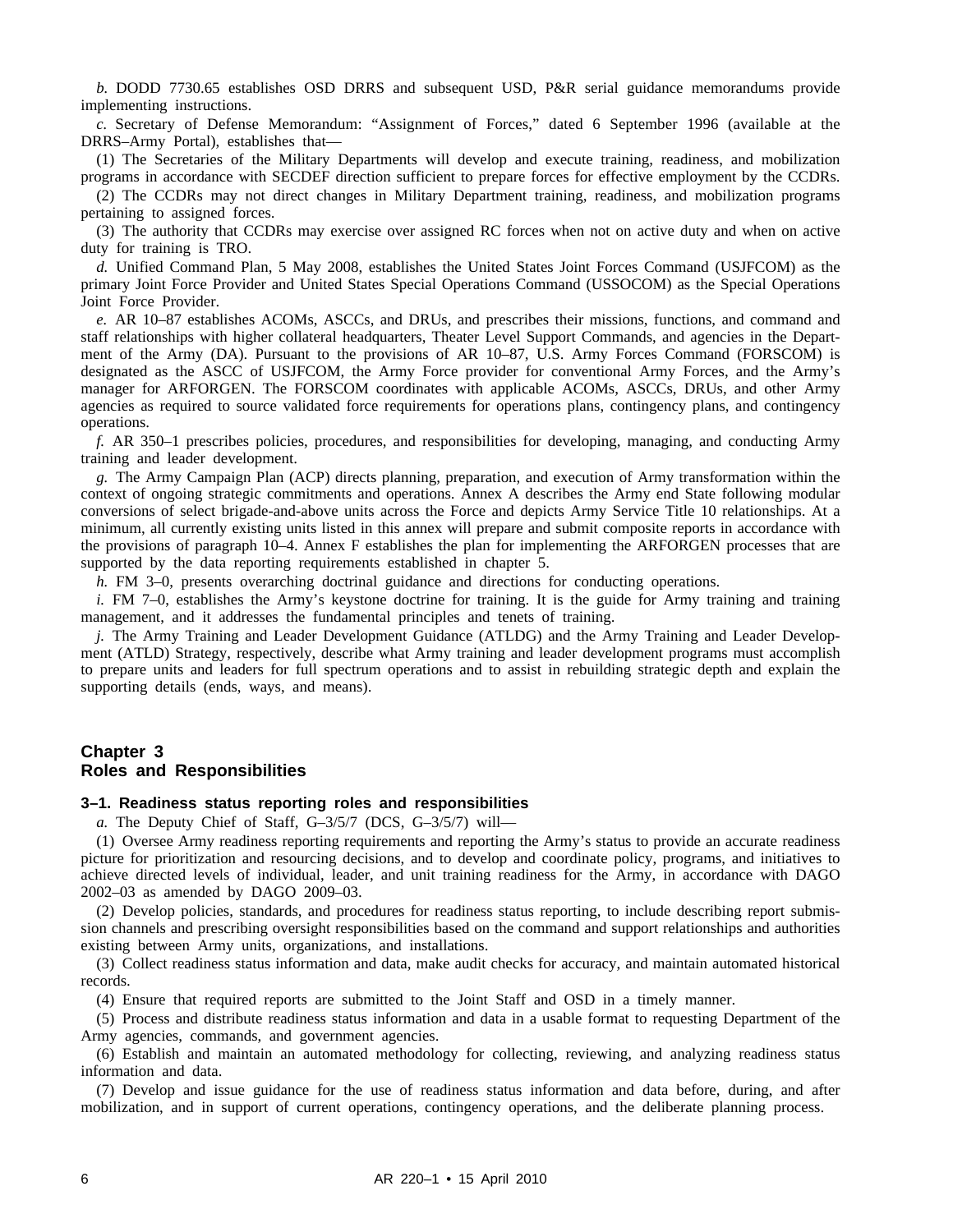(8) Act as a focal point for developing procedures to access and use readiness status information and data via the Army Readiness Management System (ARMS) and to improve the readiness of Army units.

(9) Consider the impact on readiness status when making planning, programming, and budgeting decisions.

(10) Keep the Army leadership apprised of the readiness status of Army units, organizations, and installations.

(11) Task Army staff agencies and the responsible ACOM/ASCC/DRU and/or DARNG, when applicable, to provide supplemental readiness status information and data, analyses of readiness status information and data, and recommendations regarding how to improve readiness status levels and the Army's readiness reporting system.

(12) Incorporate readiness reporting into exercises.

(13) Approve unit inactivation, activation, conversion, reorganization, and similar actions to minimize adverse impact to readiness status.

(14) Approve the authoritative list of critical dual use (CDU) Army equipment items recommended by Director, Army National Guard.

(15) Ensure that hardware procurement required to process status reports and monitor readiness status data follows the standard bottom-up process and is based on the specific software and infrastructure requirements of individual units. Top-down push of automatic data processing (ADP) hardware will be accomplished in highly exceptional situations only.

(16) Issue timely supplemental guidance after the initiation of an operational requirement to clarify readiness reporting requirements for employed/deployed units, to include personnel and equipment availability criteria and guidance for subsequent disengagement, if needed.

(17) Coordinate the development and implementation of appropriate training programs for readiness reporting software.

*b.* The Deputies Chiefs of Staff, the Assistant Secretaries of the Army, The Inspector General, The Auditor General, The Surgeon General, the Chief of Chaplains, The Judge Advocate General, the Chief of Engineers, the Provost Marshal General, the Sergeant Major of the Army, the Chief, U.S. Army Reserve (CAR), and the DARNG will—

(1) Assign specific staff responsibilities for monitoring and using readiness status data within their respective areas of responsibility.

(2) Use readiness status data to identify problem areas and perform analyses to determine root causes and possible solutions.

(3) Set and meet milestone dates for correcting problem areas.

(4) Consider problems identified in CUSRs and the status of Army units, organizations, and installations when developing plans and programs.

(5) Assist the DCS, G–3/5/7 in the development of the ARMS application and the procedures for using readiness status data to improve the readiness status of Army units, organizations, and installations and to improve the Army's readiness reporting system.

(6) Review readiness reporting policy guidance and submit recommended changes, as appropriate.

 $c$ . The DARNG, in addition to the above responsibilities in paragraph  $b$ , will identify the CDU equipment necessary for Army units and personnel to assist civil authorities in responses to natural disasters, acts of terrorism, and other man-made disasters as identified in national planning scenarios in coordination with the Deputy Chief of Staff, G–4 (DCS, G–4) and the Deputy Chief of Staff, G–8 (DCS, G–8), and then recommend to the DCS, G–3/5/7 the specific equipment items that should be included on the authoritative list of CDU Army equipment items.

*d.* The DCS, G–8 will—

(1) Maintain the authoritative listing of CDU Army equipment items that the DARNG recommended and the DCS, G–3/5/7 approved for use in preparing externally directed reports.

(2) In coordination with DARNG and the Director, Force Management, (DAMO–FM), prepare and submit required reports regarding the available and on–hand status of ARNG equipment items.

(3) In coordination with the Director, Force Management (DAMO–FM), recommend to the DCS, G–4 the authorized substitute equipment items that will be listed in Supply Bulletin (SB) 700–20, appendix H.

(4) In coordination with the DCS, G–4 (DALO–SUE), recommend to the DAMO–FM the modernization equipment items that should be exempted from on–hand status reporting in the CUSR.

*e.* The Assistant Chief of Staff for Installation Management (ACSIM) will—

(1) Recommend to HQDA (DAMO–ODR) the requirements and criteria to be established in this regulation for readiness status reporting by Army installations and U.S. Army Garrisons (USAGs) into the DRRS–Army database. Recommend to HQDA (DAMO–ODR) the Army installations and USAGs that should be required to submit reports and the frequency of report submissions. Additionally, review the readiness status reports submitted by Army installations and USAGs to analyze readiness trends and identify resourcing issues.

(2) In coordination with the Chief Information Officer/G–6, ensure that garrisons and Directors of Information Systems for Command, Control, Communications, and Computers provide the technical means and support to transmit CUSRs via established report submission channels to HQDA U.S. Army Command and Control Support Agency (USACCSA). Coordinate directly with the responsible ACOM/ASCC/DRU and/or DARNG, when applicable, to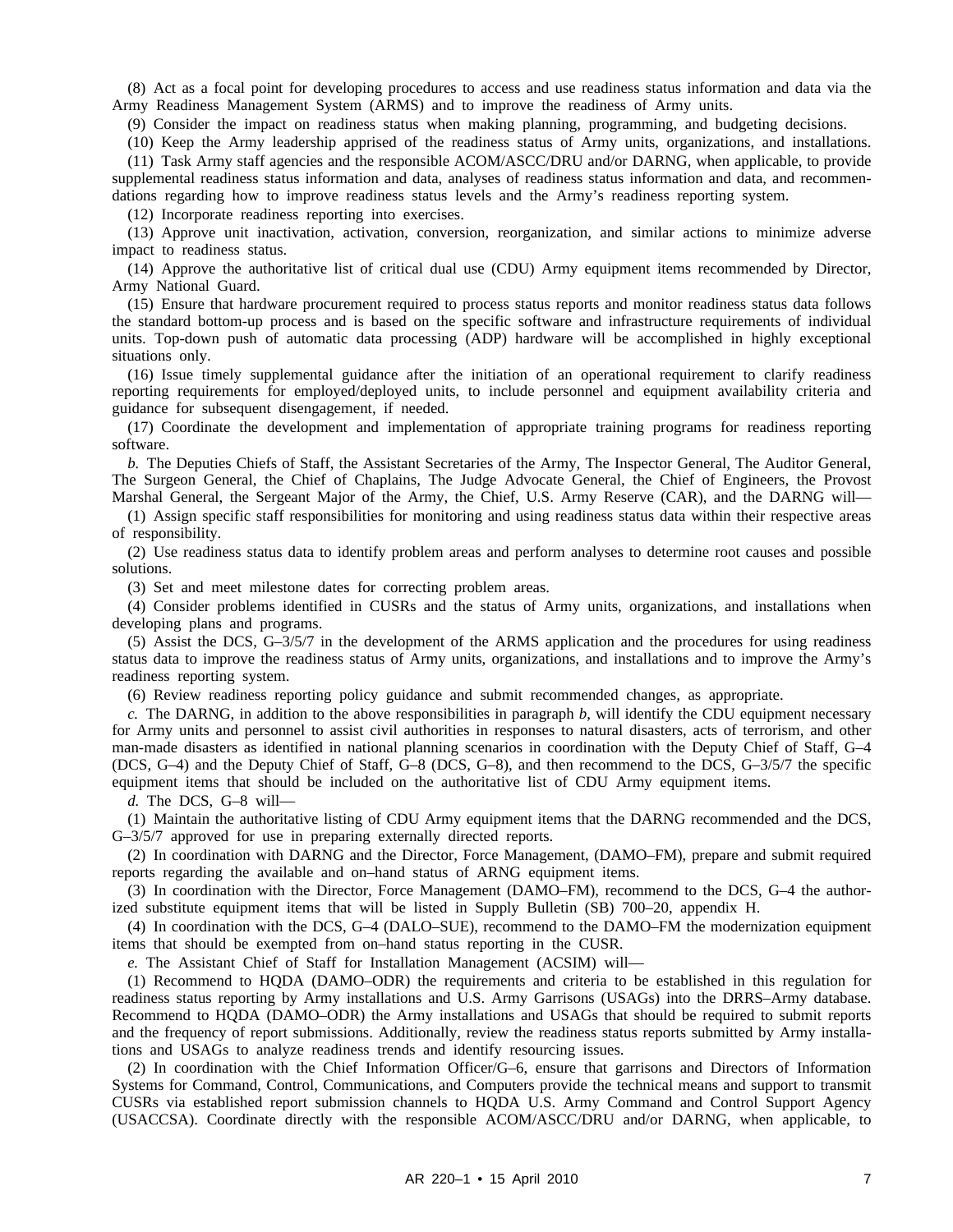establish memorandums of agreement (MOA) or memorandums of understanding (MOU) regarding additional support and assistance to reporting units, as required.

*f.* The Commanders of ACOMs, ASCCs, DRUs, and the DARNG, when applicable, will—

(1) Assign specific staff responsibilities for supervising and coordinating the preparation and submission of the CUSR within their commands.

(2) Ensure that subordinate units have the command guidance and supplementary instructions necessary to accurately report the status of their progressive readiness to meet the applicable ARFORGEN goals and objectives established by Army Campaign Plan.

(3) Ensure that subordinate units comply with readiness status reporting requirements, to include the submission of accurate and complete reports in a timely manner.

(4) Monitor the readiness status of assigned units, analyze, and correct noted problem areas.

(5) Report unresolved readiness issues to the appropriate Army staff agency.

(6) Manage resources to improve the readiness status of assigned units.

(7) Consider problems identified in CUSRs and the status of assigned units, organizations, and supporting installations when developing plans and programs.

(8) In coordination with HQDA Office of the Deputy Chief of Staff, G–3/5/7 (ODCS, G–3/5/7), manage unit activations, inactivations/discontinuations, conversions, reorganizations, and similar actions to minimize the impacts on readiness.

(9) Review readiness reporting policy guidance and submit recommended changes, as appropriate.

(10) Incorporate readiness status reporting into exercises.

(11) Assist U.S. Army Training and Doctrine Command (TRADOC) and HQDA (DAMO–TR) to determine the squads, sections, crews, and teams that should be reported in CUSR training data and the manning and qualification criteria for these entities.

(12) Assist Army reporting units and organizations, to include units and organizations from other commands that are stationed or operating in the command's geographical area of responsibility, to prepare and submit their CUSRs.

(13) Develop, staff, and implement MOAs and/or MOUs with other commands and agencies (such as, Information Management Command (IMCOM)), and installations for CUSR assistance and support to subordinate units, as required.

(14) Develop, staff, and implement supplementary guidance, as required, to ensure applicability, consistency, understanding of and compliance with readiness reporting policy and procedures among subordinate units.

(15) Coordinate the hand-off of responsibility (or, when applicable, the retention of responsibility) for CUSR management oversight of units transitioning from the ADCON of the parent ACOM, ASCC, DRU, and/or State control, when applicable, with the gaining command. Ensure that basic readiness status and location data is updated, CUSR submission channels are prescribed or reinforced and the information regarding the headquarters exercising operational control (OPCON) and ADCON over these units is confirmed and/or updated, as required. Notify HQDA (DAMO–ODR) of any exceptional situations or circumstances and obtain HQDA (DAMO–ODR) assistance to resolve contentious issues, as appropriate or required.

*g.* The Commander, TRADOC will—

(1) Recommend to HQDA (DAMO–FMF) the criteria to be established by this regulation for assigning equipment readiness codes (ERCs) to unit equipment and designating pacing items. Additionally, recommend to HQDA (DAMO–FMF) the units, organizations, and equipment by type for ERC assignment and pacing item designation for use by the U.S. Army Force Management Support Agency (USAFMSA) in formal requirements and authorizations documents. Base ERC and pacing item recommendations on the core functions and designed capabilities and the associated METs and the criticality of the equipment to accomplish the core functions or to provide the designed capabilities. (As a general policy, all equipment listed on the formal requirements and authorizations document (MTOE or TDA) is considered the minimum mission-essential equipment required for the unit to execute its core functions and provide designed capabilities, to include sustainment capability.)

(2) Recommend to ODCS, G–3/5/7 (DAMO–TRC), the squads, sections, crews, teams, and systems that should be reported in CUSR training data and the manning and qualification criteria for these elements and systems.

(3) Develop and sustain brigade and above standardized METL for approval by HQDA. Create a collective task hierarchy taxonomy that directly links the HQDA standardized METLs to the Uniform Joint Task Manual.

(4) Use the HQDA approved standardized METLs to develop and sustain Combined Arms Training Strategies (CATS) for all Army brigade and above units. Develop and sustain Training and Evaluation Outlines (T&EO) that include tasks, conditions, and standards for standardized METL, supporting collective tasks and other collective tasks identified in CATS. Use the Digital Training Management System (DTMS) to distribute CATS, standardized METLs, and collective task T&EOs to Army units.

*h.* The Commander, IMCOM, will manage Army installations to support readiness and mission execution, and ensure readiness through the availability of efficient, effective base services and facilities.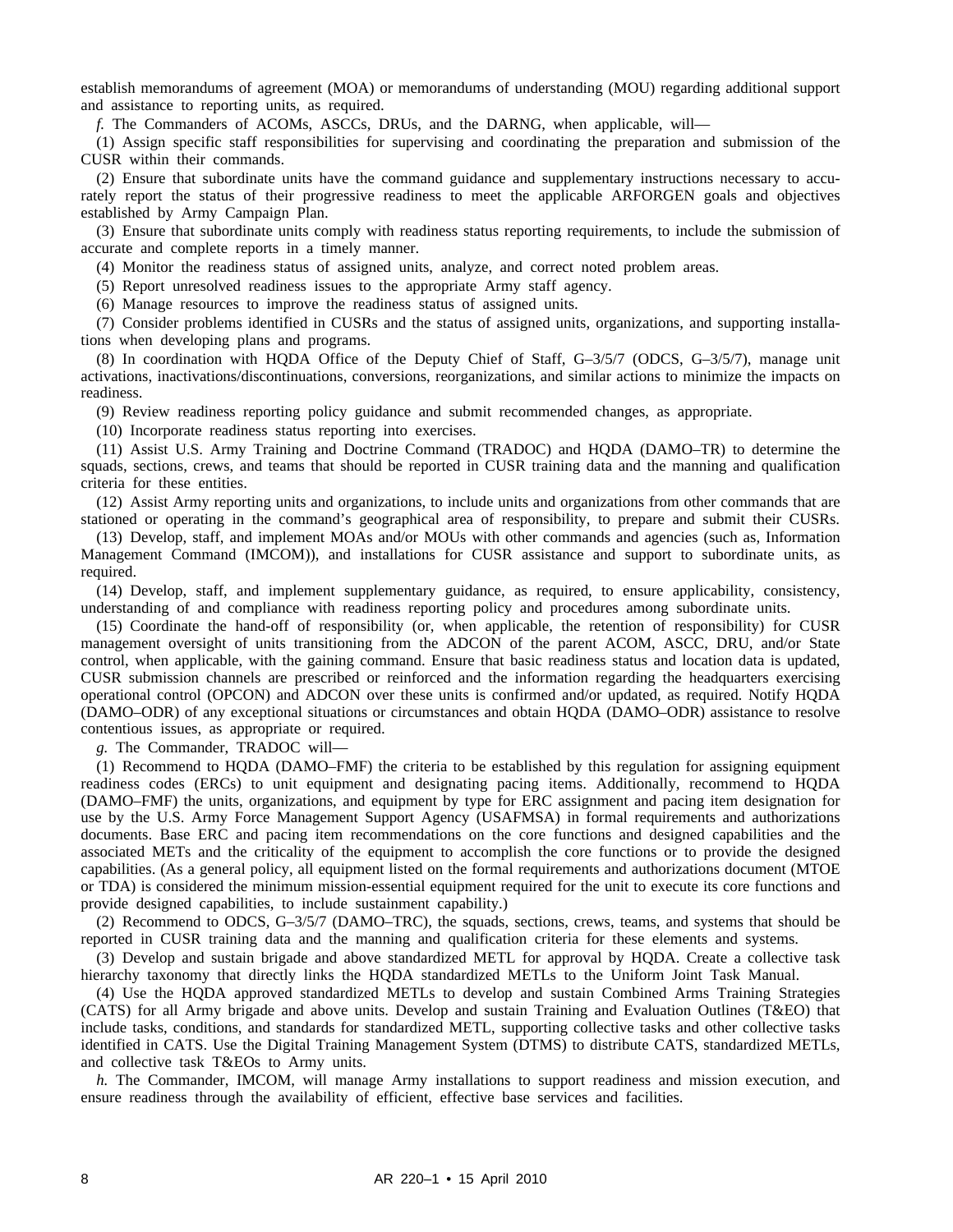*i.* The DCS, G–3/5/7, Director, Force Management/Commander, U.S. Army Force Management Support Agency will—

(1) Develop and document, in coordination with the DAMO–ODR, DAPR–FD, DALO–ORR, and the applicable TRADOC proponent agency, MTOE, and TDA units and organizations. Document the core functions/designed capabilities of units and provide discrete visibility of both equipment components and manning of crew served weapon systems and command posts, as appropriate.

(2) Use the guidelines, processes, and procedures established in this regulation to—

*(a)* Specify the ERC and pacing items for units and organizations in the appropriate formal requirements and authorization documents (MTOE or TDA).

*(b)* Update and maintain tables for ERC and pacing items on the Force Management System Web site (FMSWeb), at https://webtaads.belvoir.army.mil.

*(c)* Update and maintain the authoritative listing of CUSR exempt line item numbers (LINs) on the FMSWeb at https://webtaads.belvoir.army.mil/usafmsa/.

*(d)* Update and maintain the authoritative listing of HQDA approved military occupational specialty (MOS) substitutions on the FMSWeb at https://webtaads.belvoir.army.mil/usafmsa/.

*(e)* In coordination with the DCS, G–4, DCS, G–8, ACOMs, ASCCs, DRUs, and DARNG, review and approve the authorized substitute equipment items that will be listed in SB 700–20, appendix H.

*j.* The DCS, G–3/5/7, Director of Training will—

(1) Recommend the requirements and criteria to be established in this regulation for units to report training status

(2) Approve TRADOC recommendations for the squads, sections, crews, and teams that should be reported in CUSR training data and the manning and qualification criteria for these entities.

(3) Secure DCS, G–3/5/7 approval of TRADOC-developed standardized METL for brigade and above units.

(4) Recommend to HQDA (DAMO–ODR) new or revised data points to monitor the training progression of units in ARFORGEN.

*k.* The DCS, G–3/5/7, Director, Strategy, Plans and Policy (DAMO–SS) will, on a quarterly basis and in coordination with the Joint Staff and OSD, update the authoritative master listing on the Secret Internet Protocol Router Network (SIPRNet) NetUSR application containing the names, numbers, and descriptions of those plans and operations that may potentially be supported by Army units. Provide guidance for the security classification of the information and data contained in this master listing and act as the HQDA release authority, as required.

*l.* Unit and installation commanders will—

(1) Continuously measure and assess the mission readiness status of their units or organizations for significant changes and maintain the highest readiness status level possible with the resources provided.

(2) Review the readiness status reports of subordinate units and organizations for accuracy and for compliance with applicable policies and regulations.

(3) Distribute resources to subordinate elements consistent with established priorities and mission-essential requirements.

(4) Train to the highest readiness status level possible with the resources that are available.

(5) Submit CUSRs, to include change reports, validation reports, deployed reports, and adhoc reports, as required.

(6) Ensure that subordinate units or organizations have the necessary computer hardware, software, and trained personnel to process and submit the CUSR via established reporting channels into the DRRS–Army database.

#### **3–2. Force registration roles and responsibilities**

*a.* The DCS, G–3/5/7 will serve as the DA responsible official for unit identification code (UIC) management. The UIC(s) are assigned and authorized under the provisions of AR 71–32.

*b.* The Chief, Army Readiness Division (DAMO–ODR), Operations Readiness and Mobilization Directorate, ODCS, G–3/5/7 will serve as the ARSTAF lead agent for the DRRS–Army databases and will—

(1) Develop policies governing the use of the DRRS–Army database and publish procedures for entering data into the system.

(2) Provide guidance and direction to supporting agencies and contractors for the development, maintenance, and enhancement of the DRRS–Army database.

(3) Monitor compliance by Army organizations and agencies with force registration requirements and initiate appropriate corrective actions when necessary.

(4) Consider requests for the release of DRRS–Army information to outside agencies and, when appropriate, authorize the U.S. Army Command and Control Support Agency (USACCSA) to release the information requested.

*c.* The Director, Force Management, ODCS, G–3/5/7 has designated DAMO–FMP to serve as the Department of the Army UIC manager and to act for the DCS, G–3/5/7 to review for approval all UIC requests submitted to HQDA. DAMO–FMP will direct the activation, reactivation and inactivation/discontinuation of Army units.

*d.* USACCSA, (MOCS–DS–D), a staff support agency of the ODCS, G–3/5/7, provides unit identification code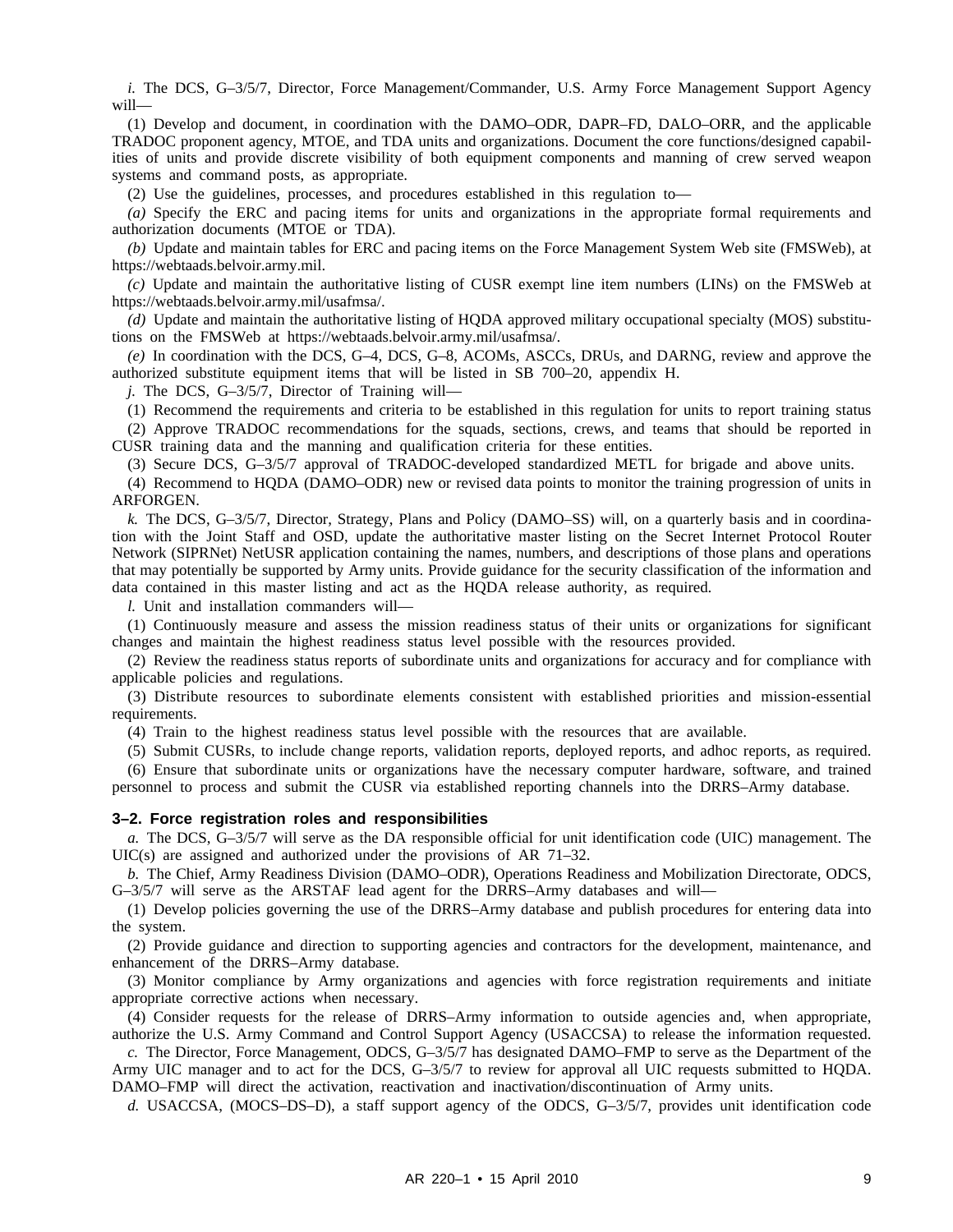information officer (UICIO) services to HQDA and under the direction of DAMO–ODR and in coordination with DAMO–FMP, will—

(1) Provide automatic data processing and database management support for force registration.

(2) Ensure that all approved parent UIC(s) are accurately reflected in the DRRS–Army database.

(3) Oversee the registration of sub-unit UIC(s) and derivative unit identification codes (DUICs) in the DRRS–Army database, to include those requested by DA staff agencies (DASAs) and those registered by ACOMs, ASCCs, DRUs, and DARNG.

(4) Monitor, validate, and edit parent and suborganization change data from DASAs and ACOMs, ASCCs, DRUs, and the DARNG.

(5) Provide validated BIDE data to the Joint Staff.

(6) Manage and maintain reference files and the master database for DRRS–Army at HQDA.

(7) Synchronize the DRRS–Army database with the GSORTS database at the National Military Command Center (NMCC).

(8) Provide requested DRRS–Army data to outside agencies when authorized by DAMO–ODR.

*e.* The ACOMs, ASCCs, DRUs, DARNG, and DASAs will appoint a primary and an alternate UICIO. The names of the primary and alternate UICIO(s), their office symbols, and telephone numbers will be reported to Department of the Army, USACCSA (MOCS–DS–D), Washington, DC 20310–3240, within 24 hours after appointment. The ACOM, ASCC, DRU, or DARNG must have a sufficient number of personnel trained as DRRS–Army data handlers and alternate UICIO(s) to maintain continuous (that is, 24 hours a day, 7 days a week) operations during crises.

*f.* The ACOMs, ASCCs, DRUs, DARNG, and IMCOM will—

(1) Ensure that all installations and garrisons under their purview have an assigned UICIO. The names of primary and alternate installation UICIO(s), their office symbols, and telephone numbers will be reported to Department of the Army, USACCSA (MOCS–DS–D), Washington, DC 20310–3240, within 24 hours after appointment.

(2) Continuously update BIDE in the DRRS–Army database to ensure that the CUSR requirements of subordinate units/elements are correctly indicated.

*g.* The UICIO appointed by the ACOM, ASCC, DRU, DARNG, or DASA will accomplish all tasks requiring UICIO action in accordance with this regulation, to include—

(1) Maintaining a central UIC database for the parent and sub-organizations of the agency or command. (For DASAs, USACCSA will maintain the database and provide UICIO machine listings of organization and location data.)

(2) Ensuring that all UIC(s) used in automated systems within the ACOM, ASCC, DRU, ARNG, and DASA are properly registered.

(3) Performing the necessary coordination with other UICIO(s) and other activities, such as logistics, operations, personnel, Personnel Processing Activities (PPAs) and so forth.

(4) Monitoring registered and revalidated BIDE records, made by USACCSA after thorough research, for changes or corrections in the initial input. This will help minimize erroneous data transmitted worldwide.

(5) For U.S. Army Reserve (USAR) units under their purview, ensuring that BIDE/Army basic identity data elements (ABIDE) records reflect the U.S. Army Reserve Command (USARC) as an "interested command."

*h.* The ACOM, ASCC, DRU, ARNG, and DASA force management activities will ensure that two copies of permanent orders are provided to the Center of Military History, DAMH–FPO (Fort McNair, DC 20319–5058), so that proper long names can be entered into the DRRS–Army database.

*i.* The Force Structure and Unit History Branch (DAMH–FPO), U.S. Army Center of Military History will—

- (1) Determine all unit designations and provide them to DAMO–FMP.
- (2) Determine all unit long names and provide them to USACCSA.
- (3) Maintain a record of historic UICs.

# **Chapter 4 Basic Concepts and Business Rules**

#### **4–1. General**

*a.* The centerpiece of DRRS–Army is the CUSR that is prepared and submitted via NetUSR into the DRRS–Army database. Basic policy requirements for status reporting by Army MTOE and TDA units, and installations are established in this chapter and in chapter 7. Basic policy requirements for force registration are established in this chapter and in chapter 6. Detailed procedures for both readiness status reporting and force registration are explained in the applicable software user's guides and user help screens. Where stipulated in this regulation to accomplish reporting requirements, the ACOM/ASCC/DRU exercising ADCON authority over reporting units and, when applicable, the DARNG and/or the chain of command will provide supplementary guidance to their reporting units. The ACOMs,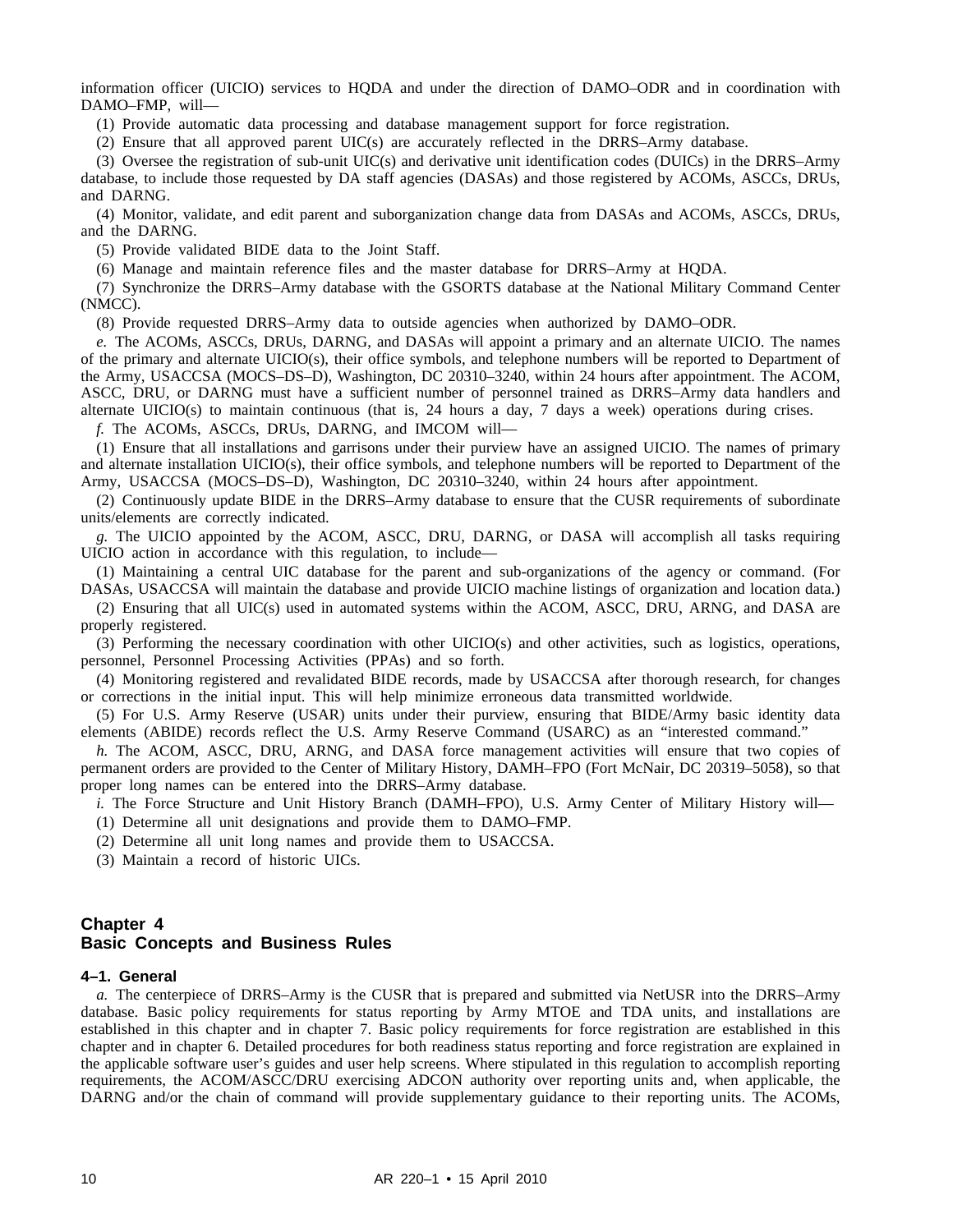ASCCs, DRUs, and DARNG may publish and implement supplements to this regulation following HQDA (DAMO–ODR) approval.

*b.* Joint Staff and OSD policies require that HQDA register all Army "assessed units" in the GSORTS database, and these policies provide for the registration of other designated Army entities. The GSORTS registration process requires the assignment of a UIC or derivative unit identification code (DUIC) to each "registered entity." This UIC or DUIC is a unique code that is used throughout the Joint military planning communities to identify a distinct entity. The GSORTS registration consists of establishing the official name, unit type code, force structure component, operational control (OPCON), and administrative control (ADCON) relationships, location, and other relatively-static information. Army reporting units are those GSORTS registered Army entities that are required to perform and report readiness measurements and assessments. Army "registered entities" consist of Army "reporting units" and the other Army entities assigned a UIC or DUIC and designated by HQDA for GSORTS registration in accordance with the provisions of chapter 6. The preponderance of Army registered entities are not required to perform readiness measurements or capability assessments.

*c.* The DRRS–Army database is the Army's counterpart to the Joint Staff's GSORTS database. The DRRS–Army database updates GSORTS and provides information on Army units, to include Army unique readiness status and registration data. The authoritative DRRS–Army database resides at HQDA (USACCSA), as do the associated reference files.

*d.* Army entities designated by this regulation as "reporting units" will, in addition to registering in the DRRS-Army database, accomplish the readiness status reporting requirements established by HQDA (DAMO-ODR) in this regulation. Unit capabilities for specific METs are assessed using a "three tier scale" (YES/QUALIFIED/YES/NO (see para 4–2 and para 4–7), while unit resource and training status are measured and reported using a "four tier scale" (levels 1, 2, 3, and 4 (see para 4–3 and para 4–6). Overall readiness levels for the core functions and designed capabilities and, when applicable, for any assigned missions are assessed using either one or both of these scales (see para 4–4).

*e.* Because each measurement or assessment is a "snapshot" of the readiness status of the unit at a particular point in time (the "as of date" of the report or "RICDA") (note that the "RICDA" is a GSORTS data field label, not an acronym). Army reporting units must download the applicable unit data from authoritative Army systems concurrent with their preparation of the required reports.

(1) "Active Army" units (includes RC units on active duty) will accomplish an authoritative data extract each month so that required reports are based on authoritative data downloaded during the month the report is submitted or so that the downloaded data is within 15 days of the RICDA, whichever action results in the use of downloaded data closest to the RICDA.

(2) The RC units not on active duty and APS (Compo 6) will accomplish an authoritative data extract during the months that regular reports or change reports are required for submission or so that the downloaded data is within 15 days of the RICDA, whichever action results in the use of downloaded data closest to the RICDA.

(3) All Army units are required to download and review their authoritative data following any significant personnel or equipment transactions or document changes that could cause a change in unit status necessitating a change report. Also see paragraph 7–5*d*.

#### **4–2. Mission essential task capability assessments**

*a. Background.* The most significant aspect of the OSD's DRRS process is the additional requirement for commanders of all reporting units, including designated Army installations, to report their assessments of the capabilities of their units, organizations, or installations to accomplish individual METs, using OSD's new "Yes," "Qualified Yes," and "No" (Y/Q/N) three tier metrics in all readiness status reports, to include deployed reports. While the T/P/U assessments (trained/needs practice/untrained) established in Army training doctrine measure the unit's training proficiency for its METs, the Y/Q/N task capability assessments required by OSD DRRS are intended to reflect a unit's actual potential to perform the task. Because there are no algorithms or weighting factors assigned in the OSD DRRS MET assessment process, commanders must carefully analyze and consider resource status and recent performance and then apply operational judgments to determine valid Y/Q/N MET assessments for these OSD DRRS reporting requirements. Regardless of the unit's demonstrated training proficiency accomplishments, the unit commander will report "No" for those METs that his unit currently is unable to perform due to resource constraints or deficiencies that result in risks that have not been fully mitigated. It is entirely possible that a reporting unit could have the training proficiency and the required resources currently available to accomplish some METs but not others.

*b. General.* Today's operational environment (OE) requires Army forces to continuously evaluate and adapt their tactics to ensure that they are appropriate. Accordingly, all Army units required to assess capabilities will do so by assessing their overall ability to accomplish their core functions and provide designed capabilities, when applicable, their assigned missions in light of the operational environment in which unit training is being conducted or the assigned mission is being executed. Subsequently, the commander will report in the CUSR the unit's training focus and the operational environment that governs current unit training. Command guidance will establish the training focus for unit training and the ASCC will designate the operational environment applicable to unit training. The unit commander also may, when appropriate, report in the CUSR the operational environment for any assigned mission required for assessment by this regulation. Each MET will be associated with the assigned mission that it supports. The commander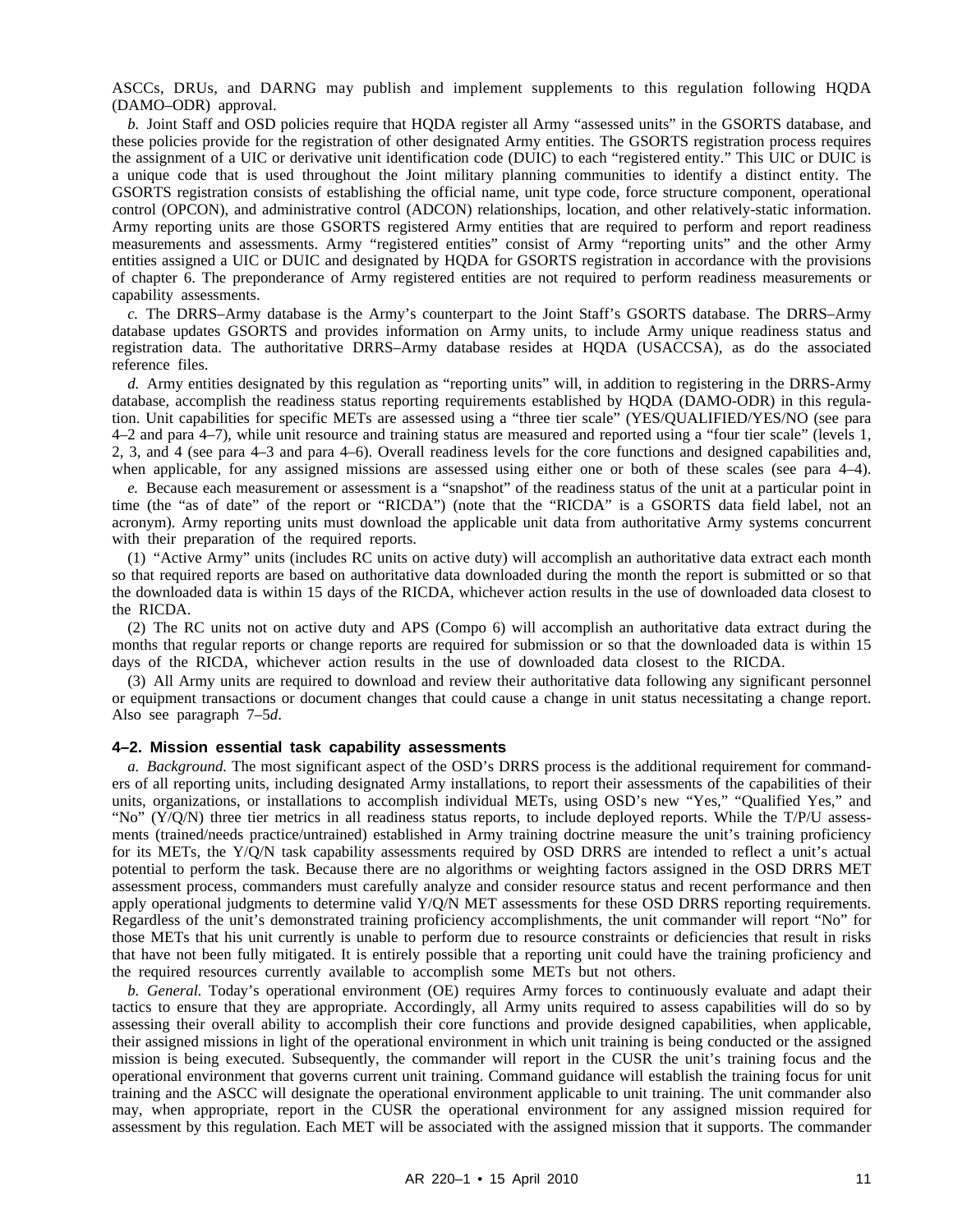will select the applicable mission names or descriptions and plan numbers supported by the METs associated with his assigned mission from the approved list found at the DRRS–Army SIPRNet Web site or provided via ADCON channels. Chapter 11 explains the provisions for the security classification of these mission names or descriptions and plan numbers. Appendix B establishes policy for determining and reporting the METL.

#### **4–3. Measured areas**

*a. General.* Four measured areas support the overall assessment of the unit's core functions and designed capabilities (C-level); two measured areas support the overall assigned mission (A-level) assessment; and two measured areas support the overall Chemical Biological Defense Resources and Training (CBDRT) level assessment. Paragraph 4–4 explains the overall readiness assessments. This paragraph explains the various measured areas. The NetUSR User's Guide and help screens explain in detail the procedures to determine and report the various measured area levels. Modification of the computed status of each individually measured area is not permitted. An overview of CUSR metrics is provided at paragraph 4–15.

*b. Measured areas supporting the overall C-level assessment.* Commanders determine and report four measured area levels indicating the current status of resources and training in the unit to support their overall C-level assessments: personnel (P), equipment and supplies (S) on–hand/available, equipment readiness/serviceability (R), and unit training proficiency (T). These measured areas are referred to as "PSRT" and are further explained in chapter 9.

(1) *Personnel (P-level).* Army measured units will measure personnel readiness using three metrics for personnel fill percentages that are based on the unit's strength requirements for its core functions/designed capabilities: total available personnel strength divided by the required strength, available military occupational specialty qualified (MOSQ) strength by duty position divided by the required strength, and the available senior grade composite level determined by comparing the available and required strength in each of five senior grade categories. The applicable MTOE or TDA that reflects the unit's core functions/designed capabilities is the authoritative source for the unit's required strength. While Army measured units also are required to determine and report additional personnel data (for example, the assigned strength percentage, turnover percentage, and so on), the personnel level is determined solely based on the results of these three P-level metrics. See paragraph 9–2.

(2) *Equipment and supplies on–hand/available (S-level).* Army measured units determine and report an S-level by determining by line item number (LIN) the on hand/availability status of designated critical equipment items (pacing items) and the on–hand/availability status of the other mission essential equipment items (ERC A) that are listed on the unit's MTOE or TDA. Substitute items prescribed by HQDA via SB 700–20 and in lieu of (ILO) substitutions directed by HQDA or determined by the commander are applied in accordance with the provisions of paragraph 9–3. Note that for this S-level measurement, the on hand/availability status of equipment items is based solely on those equipment items currently in the unit's possession, under its control or, when applicable, available to it within 72 hours for mission execution. The S-level measurement is not based solely on property accountability records, and it does not consider the operational readiness/serviceability of the equipment items. A discrete measurement is accomplished at the LIN level of detail by comparing the equipment items currently in the unit's possession, under its control or available to it within 72 hours, to the equipment items required to accomplish its core functions/designed capabilities, and an Slevel rating is determined for each measurement. The applicable MTOE or TDA that reflects the unit's core functions/ designed capabilities is the authoritative source for the unit's equipment requirements. The unit's S-level rating is determined in accordance with a methodology that considers each of these by LIN S-level measurements. See paragraph 9–3.

(3) *Equipment readiness/serviceability (R-level).* Army measured units will measure the operational readiness or serviceability of the critical equipment items that are in their possession, under their control or available to them within 72 hours, and that are designated by HQDA via the Maintenance Master Data File (MMDF) as reportable for maintenance. Separate measurements will be accomplished for each maintenance reportable pacing item and for all maintenance reportable equipment currently in the unit's possession (aggregate). An R-level rating is determined for each measurement, and, subsequently, the unit's R-level rating is determined in accordance with a methodology that considers each of these R-level measurements. Procedures are explained in the NetUSR User's Guide and help screens. See paragraph 9–4.

(4) *Unit training level proficiency (T-level).* Commanders of Army measured units will report the training status of their units based on the percentage of the unit's METs trained to standard. While Army measured units also are required to determine and report additional training data (for example, required training days, squad/crew/team manning, and qualification status, and so forth) the training level is determined solely based on the results of the MET proficiency assessments associated with the unit's core functions/designed capabilities. See paragraph 9–5.

*c. Measured areas supporting the overall assigned mission level (A-level) assessment.* Commanders determine and report two measured area levels indicating the current status of manning and equipping in the unit to support their overall A-level assessments: the assigned mission manning (AMM) level and the assigned mission equipping (AME) level. See appendix C.

(1) *Equipment and supplies (CBDRT S-level).* For the CBDRT report, commanders will determine the level of chemical and biological (CB) equipment on–hand/available to properly equip the unit for operation in a CB environment, using the rating schema outlined in paragraph 9–7.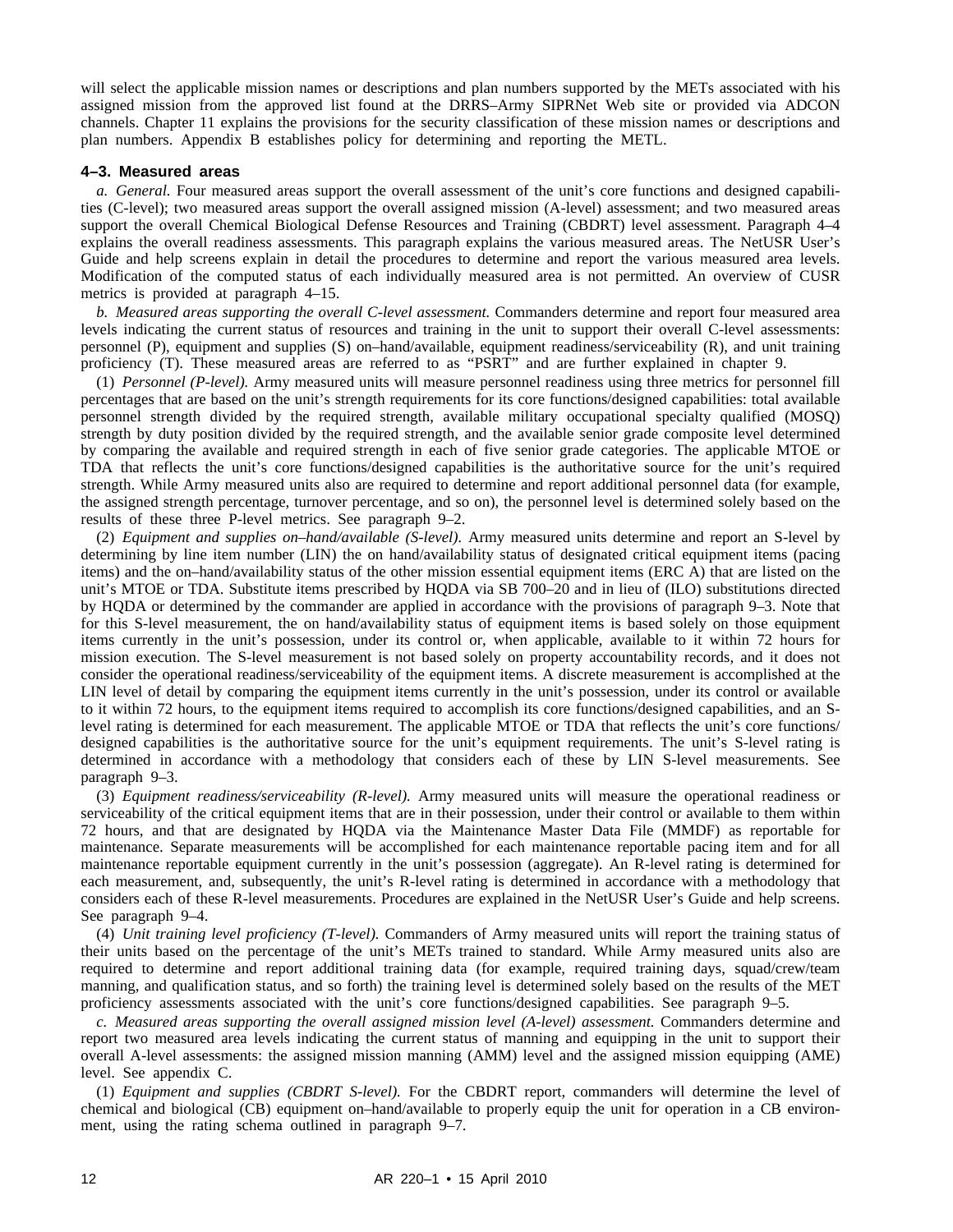(2) *Training (CBDRT T-level).* For the CBDRT report, commanders will subjectively assess the level of training in the unit for operations in a CB environment, using the rating schema outlined in paragraph 9–7.

#### **4–4. Overall unit readiness and mission capability assessments**

There are 3 significant overall mission readiness and mission capability assessments reported by Army units. They are— (1) C-level: the assessment of unit's readiness to accomplish its core functions and provide its designed capabilities using the four tier rating scale; (2) A-level: the assigned mission readiness assessment for the unit's primary assigned mission reported using the four tier rating scale; and (3) Y/Q/N mission capability assessments: the separate overall readiness assessments of core functions and designed capabilities and (when applicable) any assigned missions (includes the primary assigned mission and any other designated contingency requirements) reported using the three tier rating scale. Paragraph 4–6 and paragraph 4–7 explain the four tier and three tier rating scales for each reporting requirement. An overview of CUSR metrics is provided in paragraph 4–15. Figure 4–1 outlines these overall unit readiness and mission capability assessments.



**Figure 4–1. Overall unit readiness and mission capability assessments**

*a. C-level.* The C-level is an overall readiness assessment that reflects the unit's ability to accomplish core functions, provide designed capabilities, and execute the standardized FSO METs. The assessment is derived from four measured areas (PSRT) that indicate the availability status of resources (personnel and equipment) and unit training proficiency measured against the designed capabilities derived from the unit's MTOE or TDA. The C-level assessment is the worst case of the four measured resource areas (PSRT) and can be subjectively upgraded or downgraded by the commander to reflect the commander's professional experience and judgment (para 4–5 explains the restrictions on subjective changes). To meet Joint Staff and DOD reporting requirements, all Army units are required to assess and report their C-levels on a monthly basis.

*b. A-level.* The A-level is an overall readiness assessment that reflects the unit's ability to accomplish its assigned mission. The A-level contains measured resource areas that indicate the availability status of resources (personnel and equipment) measured against the assigned mission requirements that have been established or conveyed by the Army Tasking Authority. If the unit is preparing for or executing an assigned mission encompassing all of its core functions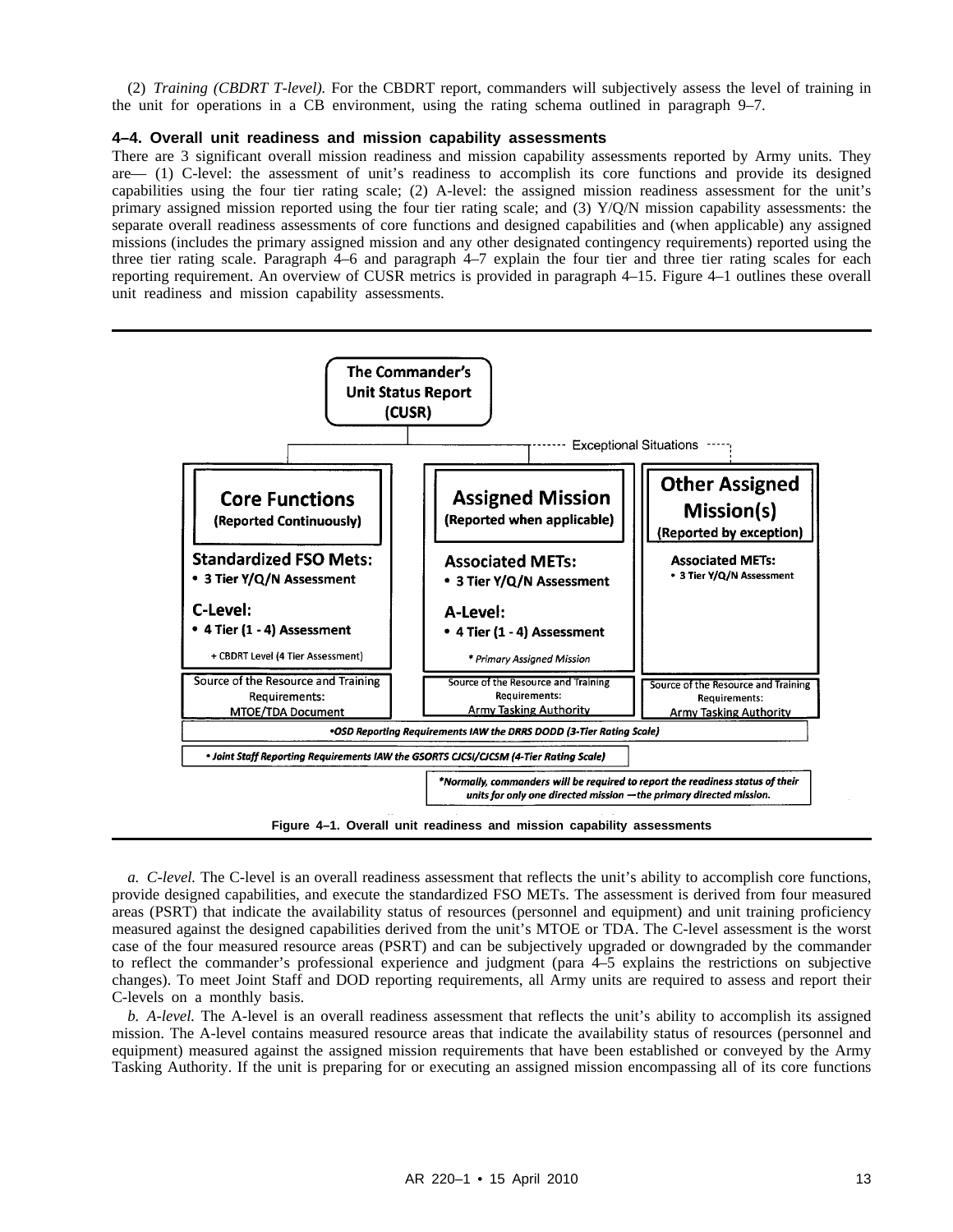and designed capabilities, then the A-level and C-level will coincide. Note that an A-level is determined and reported only for one assigned mission. Units with more than one assigned mission will establish the primary assigned mission and determine and report the A-level for the primary assigned mission only. See appendix C for detailed provisions for determining and reporting the A-level.

*c. Y/Q/N overall assessments.* These overall assessments support current OSD information requirements and apply for both the core functions/designed capabilities of reporting units and for any assigned missions. To meet OSD's reporting requirements assigned missions must be identified by plan number or operation name. The Y/Q/N overall assessment for the unit's core functions/designed capabilities is based upon the Y/Q/N assessments for the associated METs, and the Y/Q/N overall assessment for the unit's assigned missions, if any, are based upon the Y/Q/N MET assessments associated with that specific assigned mission. The Y/Q/N MET assessments consider the T/P/U training proficiency assessments accomplished in accordance with Army training doctrine and the availability of mission required resources. See paragraph 4–7.

(1) *Overall Y/Q/N assessment of core functions/designed capabilities.* This overall Y/Q/N assessment indicates the reporting unit's ability to execute its core functions and/or provide designed capabilities. The core functions/designed capabilities overall Y/Q/N assessment is based on the Y/Q/N assessment of the associated METs. It would be inconsistent and illogical for a unit to report C4 due to resource or training constraints while concurrently reporting "Yes" or "Qualified Yes" for this overall assessment since the C4 assessment indicates that necessary resources are not available to the unit for its core functions/designed capabilities. Commanders who report both C4 and "Yes" for this overall assessment are required to explain why the resource or training shortfalls indicated by the C4 assessment do not impede the ability of the unit to accomplish its core functions/designed capabilities.

(2) *Overall Y/Q/N Assessment for the assigned mission.* The assigned mission overall Y/Q/N assessment indicates the unit's ability to execute the assigned mission-- the current operation or the designated plan. The assigned mission overall Y/Q/N assessment is based on the Y/Q/N assessments that are associated with the assigned mission. It would be inconsistent and illogical for a unit to report A-level 4 due to resource or training constraints while concurrently reporting "Yes" or "Qualified Yes" for this overall assessment, since the A-level 4 assessment indicates that necessary resources are not available to the unit for the assigned mission. Commanders who report both A-level 4 and "Yes" for the assigned mission assessment are required to specifically explain why the resource or training shortfalls indicated by the A-level 4 assessment do not impede the ability of the unit to accomplish the assigned mission. Note that an A-level is determined and reported only for one assigned mission (see app C). Units with more than one assigned mission will establish the primary assigned mission and determine and report the overall Y/Q/N assessment for that mission in accordance with this paragraph and apply the provisions in paragraph (3) to report capability assessments for the additional assigned missions.

(3) *Determining and reporting overall Y/Q/N assessments for more than one assigned mission.* When exceptional circumstances require that units determine and report overall capability status for more than the one assigned mission, the units will determine and report an overall  $Y/Q/N$  assessment based on the  $Y/Q/N$  assessments of the METs that are specifically associated with each additional assigned mission. Only overall Y/Q/N assessments (three tier metrics) are available for use to assess unit capability for any additional assigned missions.

*d. Other overall readiness and capability assessments.* The overall CBDRT level indicates the ability of the unit to operate in a chemical or biologically hazardous area and requires assessment using the four tier rating scale only. The procedures for this assessment are explained in the NetUSR User's Guide and user help screens.

#### **4–5. Commanders' subjective upgrades and downgrades**

Modifications to the levels determined for the individually measured resource areas (that is, P, S, R, and T) are not allowed. However, the commander can subjectively adjust the C-level or the A-level initially established for the unit that is based the lowest (worst case) level computed for the associated measured resource areas. The commander will compare the initial C-level or A-level determination to the C-level and A-level definitions in paragraph 4–6, respectively, and then, if necessary, subjectively upgrade or downgrade this initial C-level or A-level to align the C-level or Alevel reported with the definition that most closely matches his overall readiness assessments in accordance with the following policy guidance.

*a. Operating force units.*

(1) Commanders at battalion level and below may only subjectively upgrade or downgrade the C-level or A-level of their unit by one level unilaterally. Subjectively changing the C-level or A-level by two levels requires the approval of the approval of the first commander in the grade of colonel (O–6) or above, or first Army civilian employee in the grade of GS–15 or above, exercising ADCON over the reporting unit. Commanders of reporting units must indicate in their report that they received approval for the 2–level change in the "Reason for Subjective Upgrade/Downgrade" remarks, and they also will provide comments explaining their reasons for the subjective change.

(2) Commanders of a brigade level organization (COL/O–6 level command) may only subjectively upgrade or downgrade the C-level or A-level of their unit by one level unilaterally. Subjectively changing the C-level or A-level by two levels requires the approval of the first commander in the rank of general officer or member of the Senior Executive Service exercising ADCON over the reporting unit. Commanders of the brigade level organization must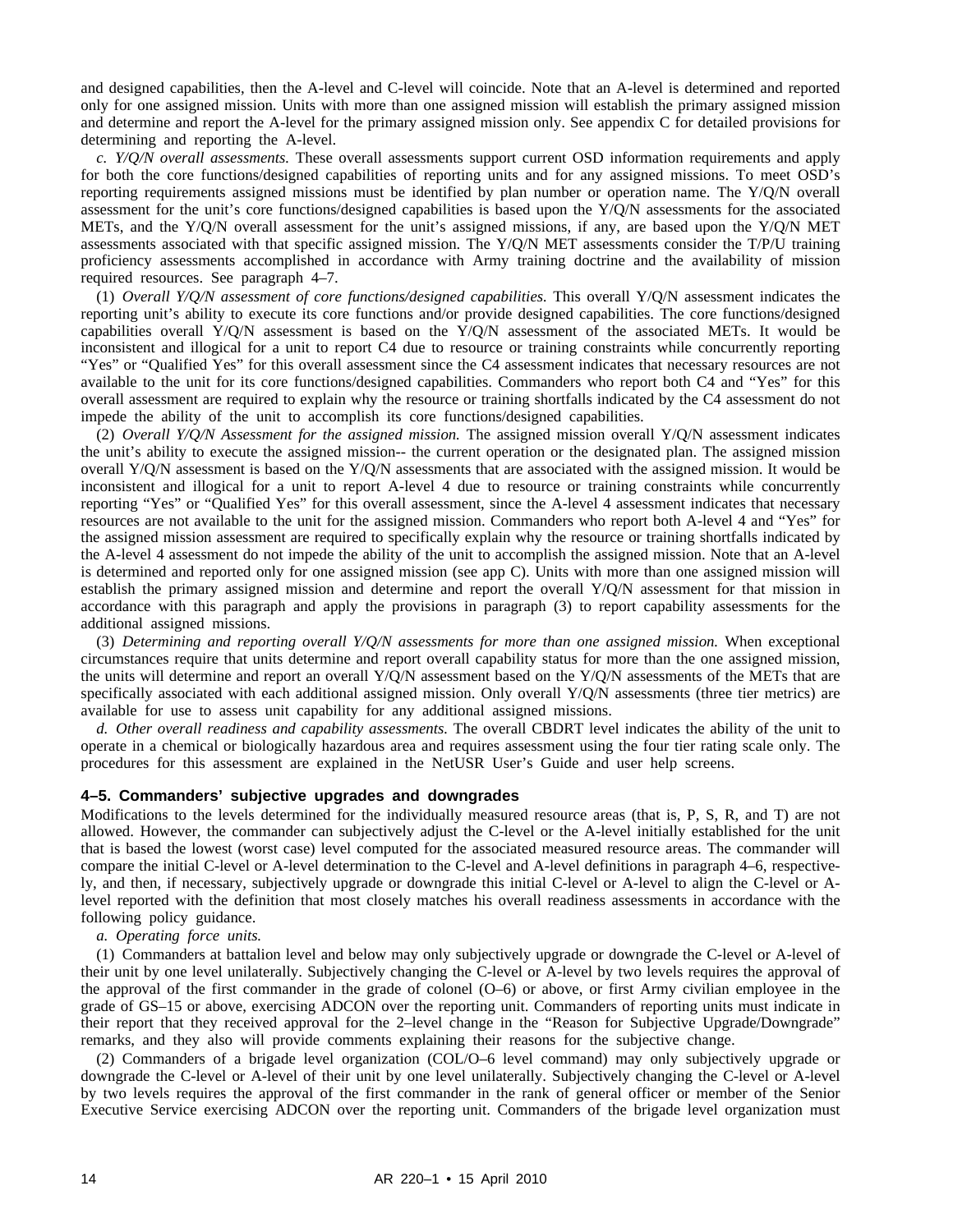indicate in their report that they received approval for the two-level change in the "Reason for Subjective Upgrade/ Downgrade" remarks, and they also will provide comments explaining the reasons for the subjective change.

(3) Commanders of a division or corps headquarters or general officer level command may subjectively upgrade or downgrade the C-level or A-level of the unit by two levels unilaterally. The general officer commander must explain the reasons for any subjective changes in the "Reason for Subjective Upgrade/Downgrade" remarks.

(4) Only HQDA (DAMO–ODR) is authorized to approve a C-level or A-level change of three levels (that is, upgrade from C4 or A4 to C1 or A1 or downgrade from C1 or A1 to C4 or A4, respectively).

*b. Generating force units.* The policy guidance for subjective upgrades and downgrades contained in paragraph *a*, above also is applicable to generating force units, unless the ACOM, ASCC, DRU, or DARNG for non-mobilized ARNG units, formally establishes in a supplement to AR 220–1 other provisions for subjectively changing the overall levels. Prior to their implementation, supplements to AR 220–1 must be formally approved by HQDA (DAMO–ODR), and they may provide supplementary guidance for subjectively changing the overall levels of generating force units only.

(1) Modification of the computed status of each individually measured area is not allowed for either operating force or generating force units.

(2) Figure 4–2 outlines the Army methodology for overall unit readiness assessments.



**Figure 4–2. Army methodology for overall unit readiness assessments**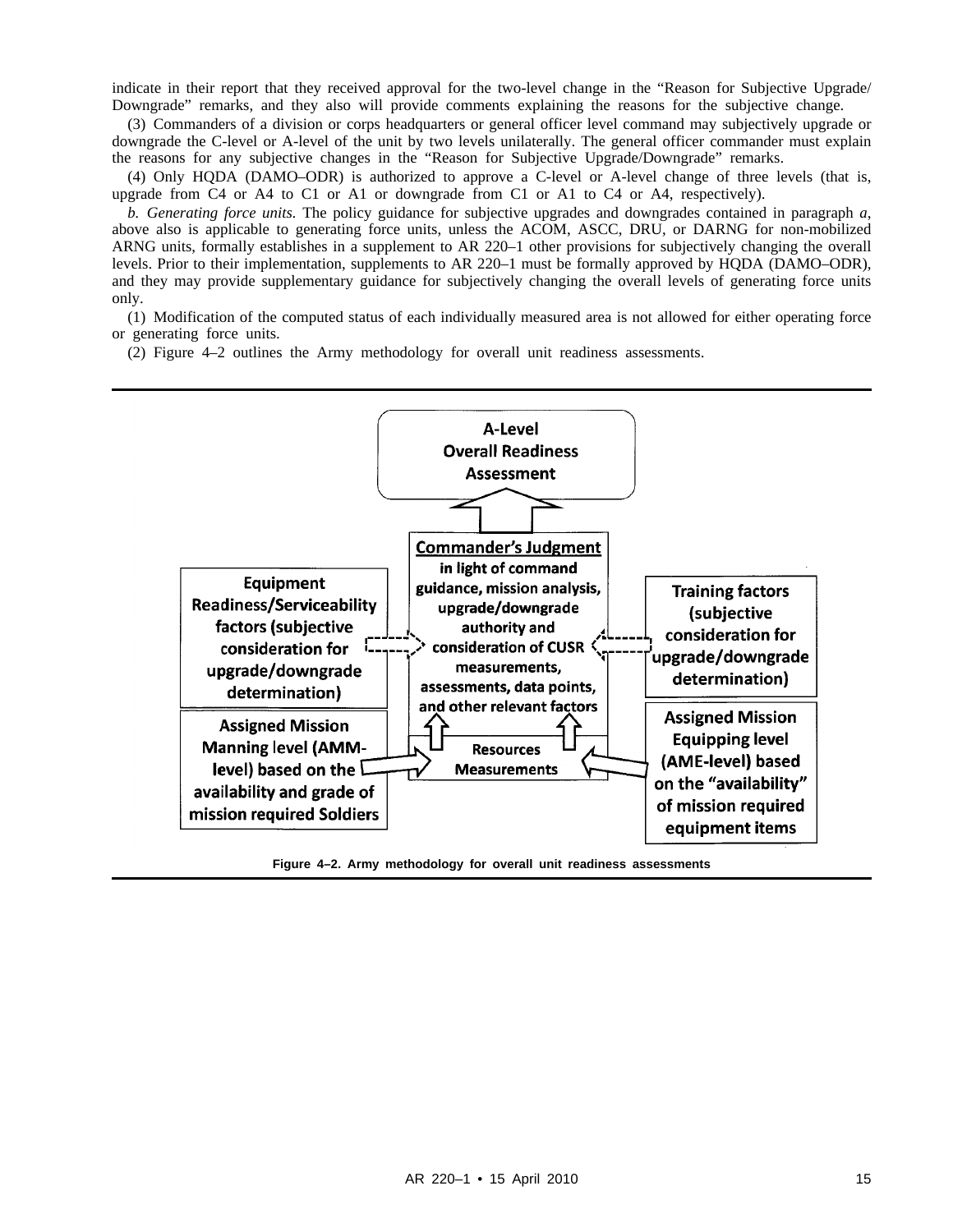

#### **4–6. The four tier rating scale**

The following metrics comprise the "four tier" rating scale for unit readiness status measurements and assessments. Note that level 5 and level 6 are exceptional values reported in place of level 4 or only when special circumstances apply, respectively.

*a. "1."* The unit possesses the required resources and is trained to accomplish or provide the core functions and fundamental capabilities for which it was designed or to undertake the mission it is currently assigned. The status of resources and training in the unit does not limit flexibility in methods to accomplish core functions or assigned missions nor increase vulnerability of unit personnel and equipment. The unit does not require any compensation for deficiencies.

*b. "2."* The unit possesses the required resources and is trained to accomplish or provide most of the core functions and fundamental capabilities for which it was designed or to undertake most of the mission it is currently assigned. The status of resources and training in the unit may cause isolated decreases in the flexibility of choices to accomplish core functions or currently assigned missions. However, this status will not increase the vulnerability of the unit under most envisioned operational scenarios. The unit will require little, if any, compensation for deficiencies.

*c. "3."* The unit possesses the required resources and is trained to accomplish or provide many, but not all, of the core functions and fundamental capabilities for which it was designed or to undertake many, but not all, portions of the mission it is currently assigned. The status of resource and training in the unit will result in significant decreases in flexibility to accomplish the core functions or the assigned missions and will increase vulnerability of the unit under many, but not all, envisioned operational scenarios. The unit will require significant compensation for deficiencies.

*d. "4."* The unit requires additional resources or training to accomplish or provide the core functions and fundamental capabilities for which it was designed or to undertake the mission currently assigned; however, the unit may be directed to undertake portions of the assigned mission with resources on hand (available).

*e. "5."* The unit is undergoing a HQDA-directed resource action and/or is part of a HQDA directed program and is not prepared to accomplish or provide the core functions or fundamental capabilities for which it was designed. Units report C-5 in accordance with the policy and procedures established in paragraph 4–8. Level 5 is not applicable to Alevel reporting.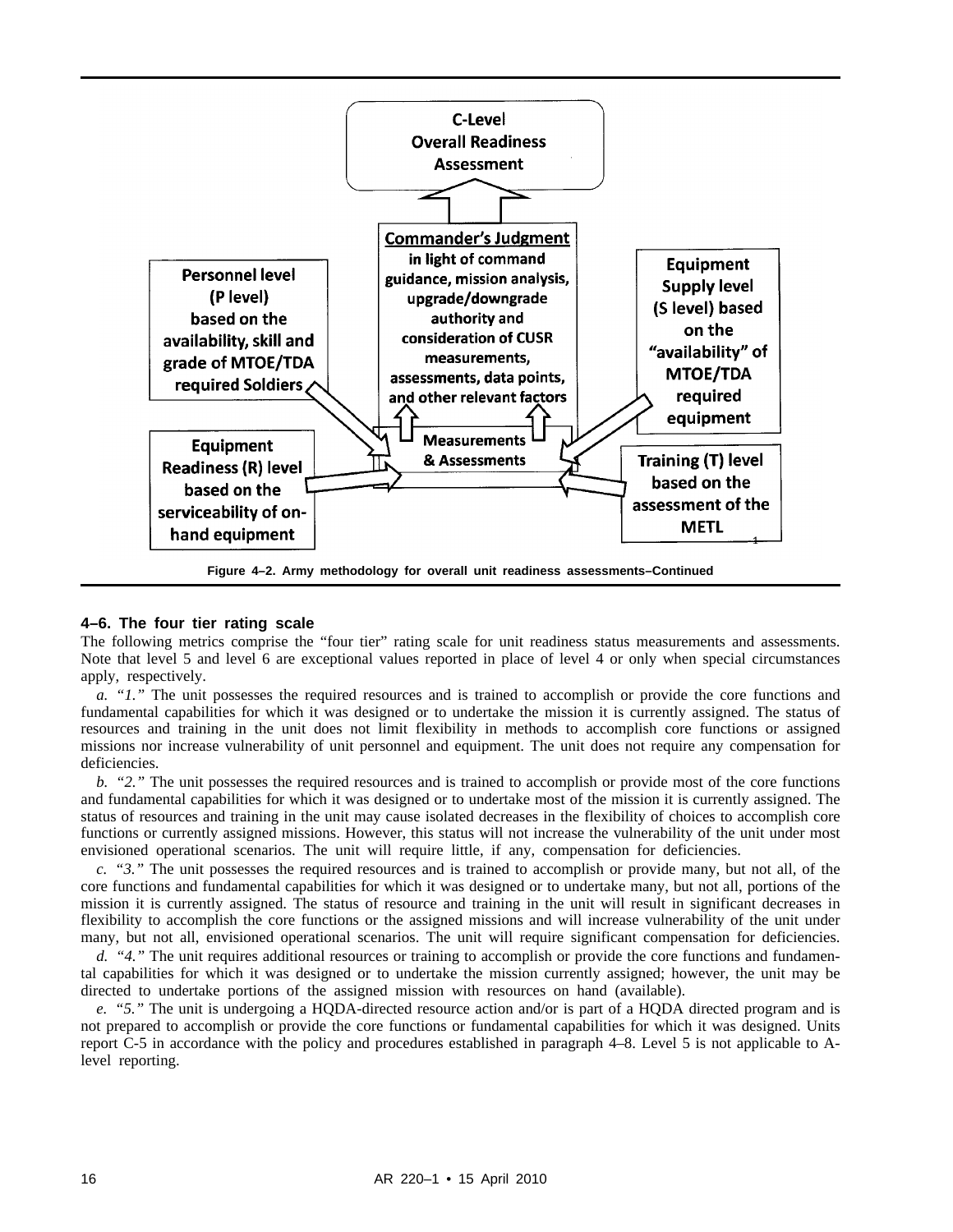*f. "6."* Level 6 is applicable to the measured areas only (see para 4–3). It indicates that a measured area is not measurable, or by HQDA direction, is not measured.

(1) When a resource or training measurement is not applicable to a unit by type, or design, NetUSR will autopopulate level 6. For example, P6 and T6 are auto-populated for APS units.

(2) When a resource or training requirement is not defined in the designed structure (MTOE or TDA) of a particular unit, the unit will report level 6 for that resource measurement. For example, an Adjutant General unit with personnel but no equipment requirements on its MTOE will report S6.

(3) Similarly, when an accurate resource or training status measurement is impractical, units will report level 6 for that resource or training measurement. For example, a unit would report R-6 if the serviceability of the unit's maintenance reportable equipment could not be determined because the equipment is centrally stored, on board ship or because a civilian contractor performs maintenance for the unit.

(4) For regular reports, measured area levels of 6 will be subjectively considered by the commander while determining the unit's overall level; however, level 6 cannot be used as the overall level (that is, there is no C6 or A6 level).

(5) When included in the composite report calculations of major units and major headquarters, the level 6 determinations of subordinate units will have a value of 4 in those calculations.

(6) Reporting level 6 does not relieve commanders of their responsibilities to account for and manage Army personnel and equipment under command or ADCON authority. Detailed procedures regarding level 6 reporting are in the NetUSR User's Guide and user help screens.

*g. Factors to consider when making an overall assessment.* The lowest (worst case) measured area (except "6" which indicates an unmeasured area) should be considered the principal factor. At a minimum, review the manning, equipping, and training factors listed in chapter 9 to determine if they are sufficient individually or in combination with other factors to warrant subjectively upgrading or downgrading the overall C-level or A-level in compliance with the provisions of paragraph 4–5.

#### **4–7. The three tier rating scale**

*a. General.* The "three tier" rating scale will be used by all measured units to determine and report their MET capability assessments as explained paragraph 4–2. Additionally, the "three tier" rating scale will be used by those units that, due to exceptional circumstances, are required to report overall readiness or capability status for assigned missions that are in addition to the primary assigned mission (see para 4–4). The three tier rating scale is used by combatant commanders and by OSD for operational and resourcing decisions and to brief Congress on Joint readiness matters.

*b. MET capability assessments.* The following are the "three tier" metrics for the measurements and assessments applicable to the unit's METL:

(1) "Yes" (Y) assessment—

*(a) DOD definition.* The organization can accomplish the task to standard under the specified conditions. A "Yes" assessment should reflect demonstrated performance in training or operations whenever possible.

*(b) Army caveat.* Army units reporting "Yes" for a MET capability assessment must possess the necessary resources, or those resources must have been explicitly identified to the unit (and appropriately earmarked), to allow it to execute the MET immediately if ordered (that is, "fight tonight," meaning within the unit's alert response time, if prescribed, or 72 hours, whichever is earliest).

(2) "Qualified Yes" (Q) assessment—

*(a) DOD definition.* The organization is expected to accomplish the task to standard, but this performance has not been observed or demonstrated in training or operations. Organizations assessing their task capability as a "Qualified Yes" may be employed for those tasks.

*(b) Army caveat.* Army units reporting "Qualified Yes" for a MET must possess the necessary resources, or those resources have been explicitly identified to the unit (and appropriately earmarked), to allow it to execute the MET immediately if ordered (that is, "fight tonight," meaning within the unit's alert response time, if prescribed, or 72 hours, whichever is earliest).

(3) "No" (N) assessment.

(4) The organization is unable to accomplish the MET to standard at this time. Figure 4–3 outlines the Army methodology to accomplish MET assessments.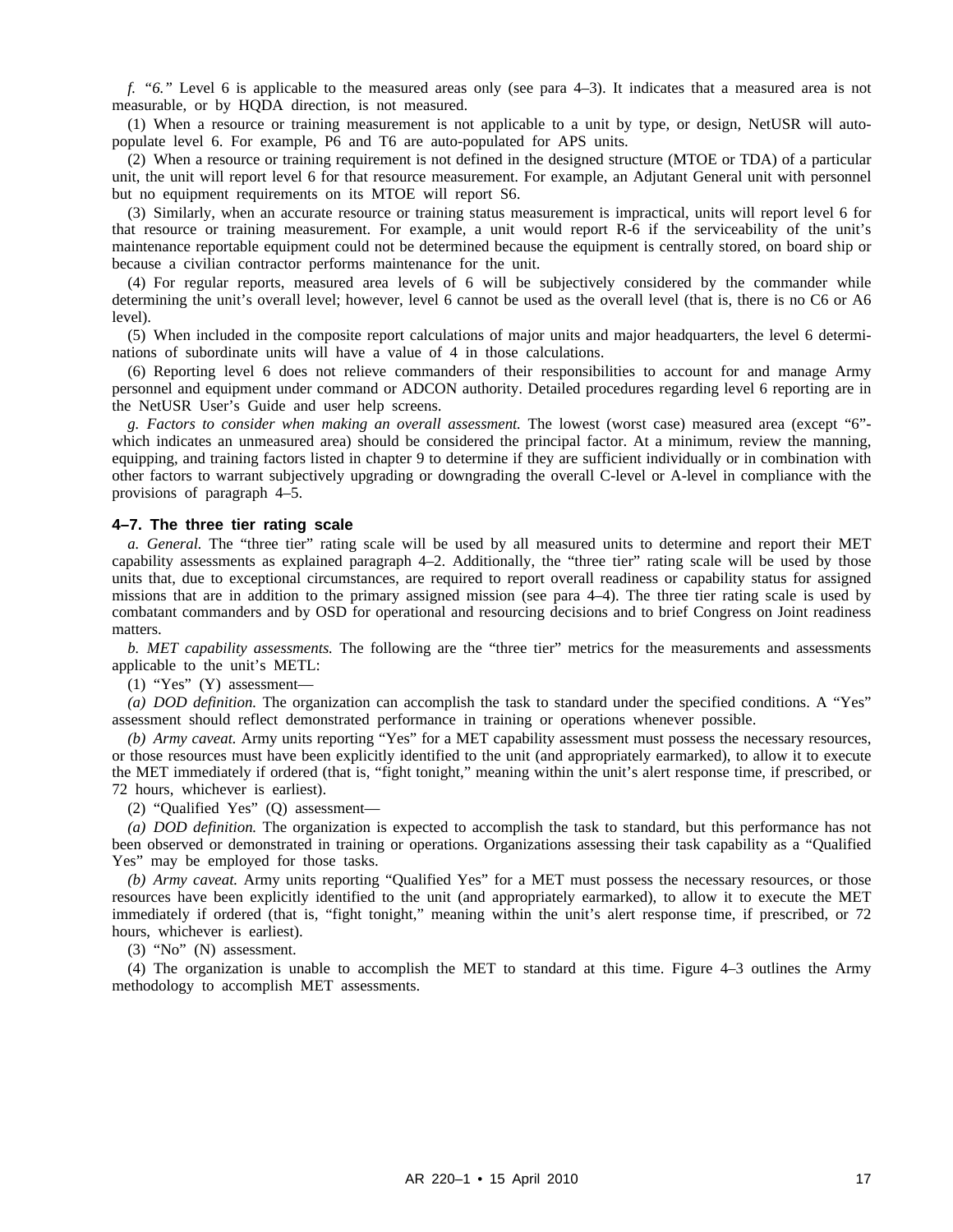# MET Assessment Methodology (Y/Q/N)



*c.* Overall capability assessments of core functions/designed capabilities and assigned missions. The following are the "three tier" metrics for the capability assessments applicable to the core functions/designed capabilities and assigned missions that are required for status reporting.

(1) Report "Yes" if the majority of the associated METs are currently assessed as "Yes" and no associated MET is currently assessed as "No."

(2) Report "Qualified Yes" if the majority of the associated METs are currently assessed as "Qualified Yes" and no associated MET is currently assessed as "No."

(3) Report either "Yes" or "Qualified Yes" (commander's option) if the associated MET assessments are evenly split between "Yes" and "Qualified Yes."

(4) Report '"No" if any of the associated METs are currently assessed as "No."

(5) Figure 4–4 outlines the methodology for the overall mission capability assessments.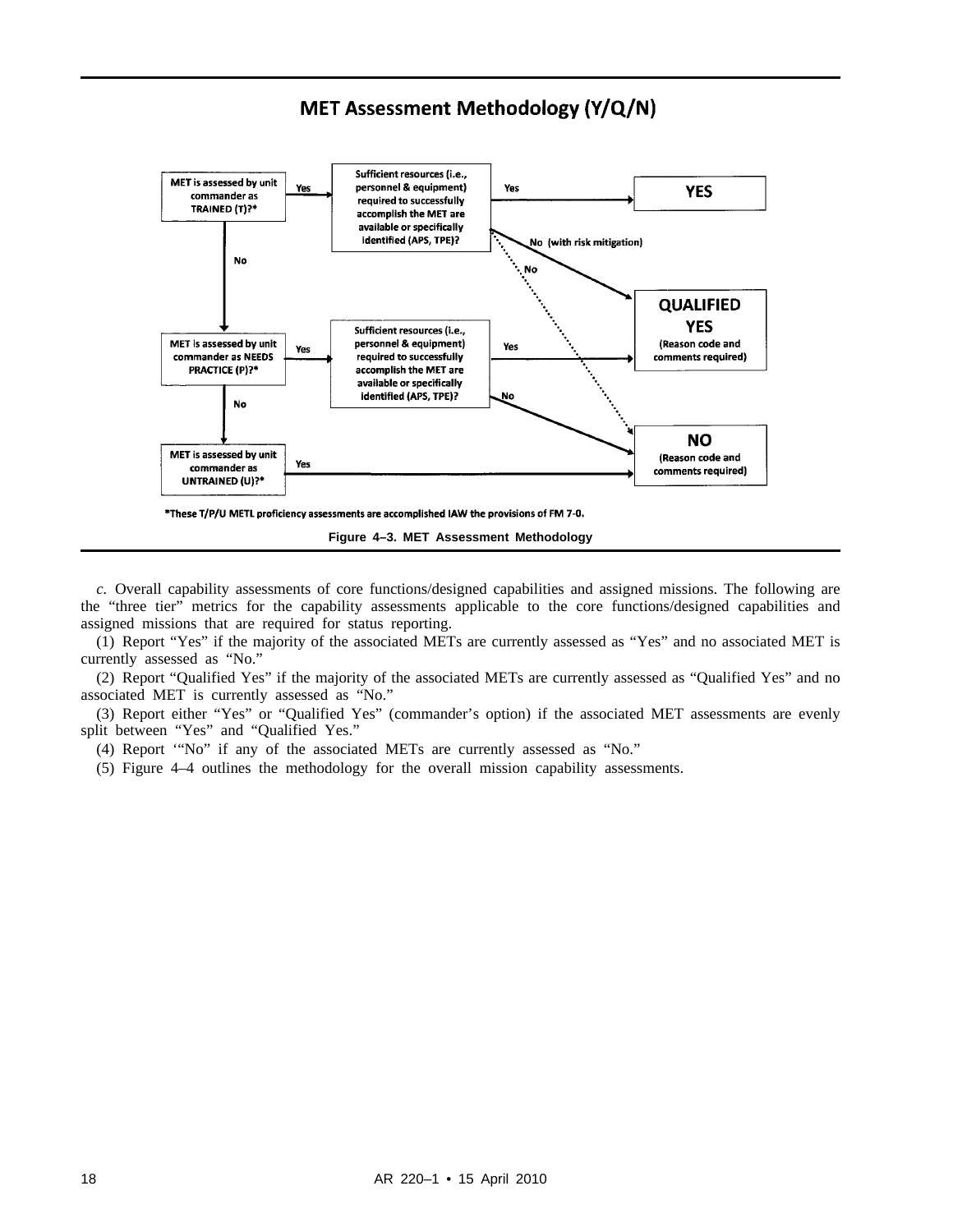# Methodology for Overall Y/Q/N Assessments Applicable to Core Functions/Designed **Capabilities and Assigned Missions**



Note: If the MET assessments associated with the unit's core function/designed capabilities or assigned mission are evenly split (50/50) between "Y" and "Q," then the commander has the option to report either "Yes" or "Qualified Yes."

**Figure 4–4. Methodology for the Overall Y/Q/N Assessments Applicable to Core Functions/Designed Capabilities and Assigned Missions**

#### **4–8. C–5 Reporting**

*a.* The measured area levels and the overall levels are explained in paragraphs 4–3 and 4–4, respectively. When, as the direct result of HQDA actions, processes or programs, to include the Army Force Generation (ARFORGEN) process, Army measured units are not resourced or trained for their core functions or designed capabilities and/or are not available for external taskings, the units will report C–5 in accordance with the instructions in this paragraph, and the detailed procedures in the NetUSR User's Guide and user help screens.

*b.* HQDA manages the force with the goal of "standing-up" units at the overall level of C–3 or better. In many cases, actions impacting on unit status can be synchronized so that units in transition can shorten the time period in C–5 status or avoid C–5 status entirely. The C–5 units are restricted to the following:

(1) Units that are undergoing activation/reactivation, inactivation/discontinuation, conversion, RESET, or other HQDA-directed resource actions.

- (2) Units that are not manned or equipped but that are required in wartime.
- (3) Units placed in cadre status by HQDA.
- (4) ARFORGEN Focused Management (AFM) units in the RESET force pool.
- (5) Units specifically directed to report C–5 by HQDA (DAMO–ODR).
- *c.* Directed and mandatory C–5 reporting.

(1) *Directed C–5 reporting.* HQDA (DAMO–ODR) will direct C–5 reporting by Army reporting units when necessary to ensure uniformity in compliance with and interpretation of C–5 reporting policy by Army units and organizations (for example, when the availability of an Army unit for tasking is being restricted by HQDA, for exceptional deployment scenarios and in circumstances where non-standard missions and exceptional requirements and authorizations documents are applicable). HQDA-directed C–5 reporting units will report the applicable reason code established and explained in the NetUSR application to clearly indicate that the HQDA-directed C–5 reporting is due to special circumstances.

(2) *Mandatory C–5 reporting.* Army reporting units in the RESET force pool will report C–5/T–5 during the HQDA-directed reconstitution period following their availability period as part of the ARFORGEN process (see chap 5). Mandatory C–5/T–5 reporting is applicable to all units during the prescribed reconstitution period of the ARFOR-GEN RESET force pool. The duration of the mandated C–5/T–5 reporting is 180 days for COMPO 1 units and 365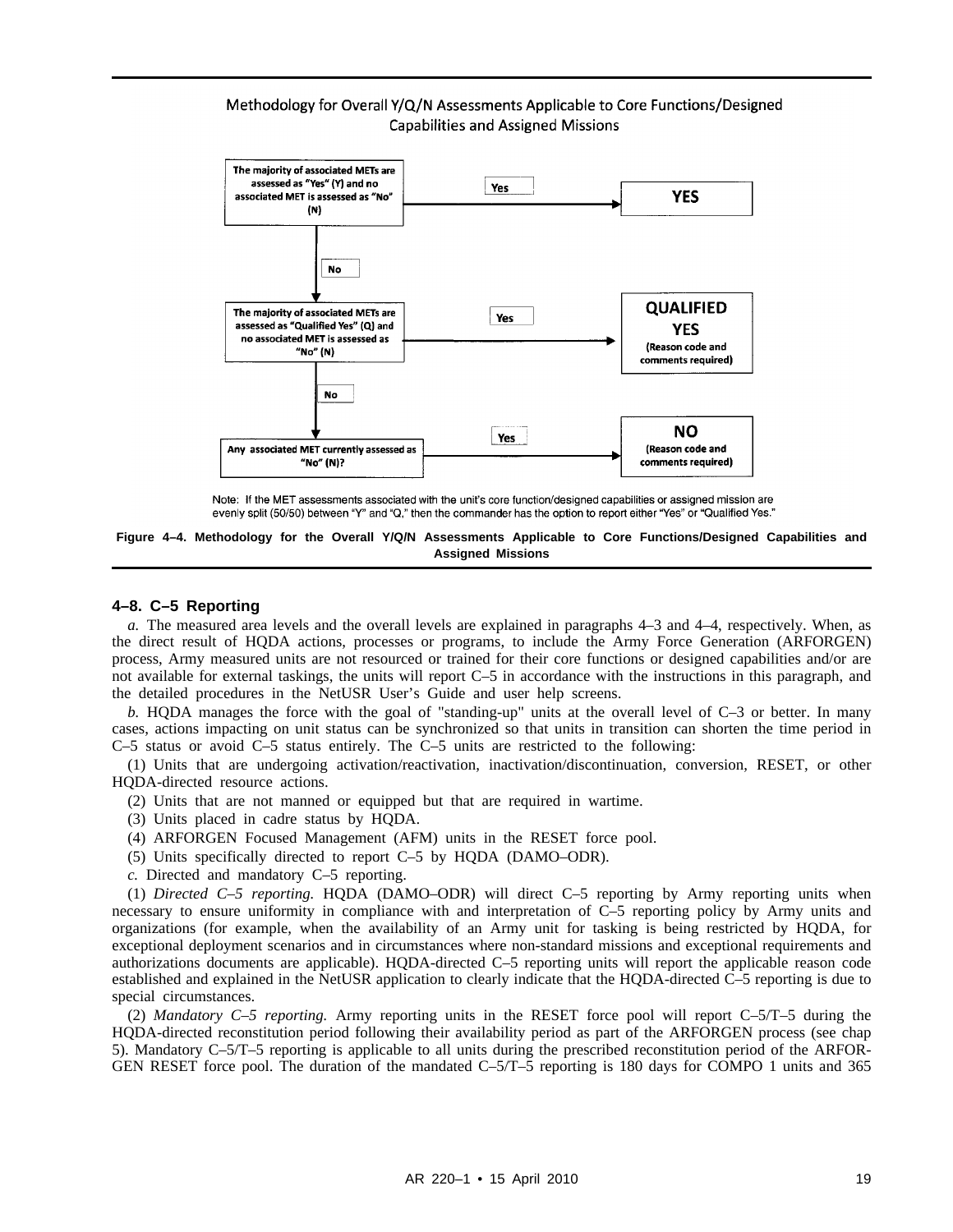days for COMPO 2 and COMPO 3 units. Requests to report C5 beyond the specified reconstitution period require HQDA approval and will be submitted in accordance with paragraph, *i*, below.

*d. Inactivations/discontinuations.* The responsible ACOM/ASCC/DRU, and/or DARNG, when applicable, may direct units programmed for inactivation/discontinuation to report C–5 when the unit reaches level 4 in any measured area level (except authorized 6s) and is within 365 days of the effective date (E-date) of inactivation/discontinuation. The unit must possess orders directing the action or be on a HQDA-approved command plan (RC only), and have a confirmed E-date prior to reporting C–5.

*e. Activations/reactivations.* The responsible ACOM/ASCC/DRU and/or DARNG, when applicable, will direct units undergoing activation/reactivation at an overall level of less than C–3 (that is, C–4) to report C–5 until they attain a minimum level of 3 in all measured areas (P-level, S-level, R-level, and T-level). Reporting C–5 begins when the unit initially activates or reactivates, and continues until it has achieved and can report an overall status level of C–3 or until the period authorized for C–5 reporting has ended (whichever is earlier). After achieving and reporting a C–3 status level, the unit must report C–4 and cannot report C–5 if unit status subsequently deteriorates below the C–3 level (that is, falls to C–4). The maximum time that a unit may report C–5 is one year for COMPO 1 and COMPO 6 organizations and three years for COMPO 2 and COMPO 3 organizations. Note that C–5 reporting extensions require HQDA (DAMO-ODR) approval.

*f. Conversions.* HQDA (DCS, G–3/5/7) is the approval authority for C–5 reporting by all units that are undergoing modularity conversion. Requests for HQDA approval to report C–5 will be endorsed by a general officer or member of the senior executive service (SES) exercising ADCON over the reporting unit. For other conversions, the responsible ACOM/ASCC/DRU and/or DARNG, when applicable, will direct units undergoing conversion to report C–5 when they reach level 4, in any measured area, as a result of the conversion. The units will continue to report C–5 until they again achieve at least a level 3 in all measured areas or on a date specified by HQDA or the approving command. The maximum time that a converting unit may report C–5 is 1 year for COMPO 1 and COMPO 6 organizations and 3 years for COMPO 2 and COMPO 3 organizations. Conversions are defined as a major unit change to another standard requirement code (SRC) or a complete change in the type of unit or branch. Note that C–5 reporting extensions require HQDA (DAMO–ODR) approval.

*g. ACOM/ASCC/DRU and/or DARNG actions.* These commands and agencies will inform HQDA (DAMO–ODR) of units with AA-level UICs that they have approved or directed to report C–5 as a result of undergoing an HQDAdirected action or program (includes conversion of units to cadre status, and the transfer of equipment from APS to designated units). Requests for HQDA approval to report C–5 will be endorsed by a general officer or member of the SES exercising ADCON over the reporting unit or by the Chief of Staff or G–3 of the ACOM, ASCC, or DRU. HQDA (DCS, G–3/5/7) is the directing and approval authority for C–5 reporting by all major units and major headquarters. A C–5 level will be reported until the unit is able to report level-3 or higher in all four measured areas, unless the C–5 reporting is HQDA directed, thereby, exempting units from this criteria. The responsible ACOM/ASCC/DRU and/or DARNG, when applicable, installations, and units will determine the effect of HQDA directed program/actions prior to the E-date. If a C–4 level will result, the responsible ACOM/ASCC/DRU and/or DARNG, when applicable, may approve C–5 reporting or request an extension from HQDA (DAMO–ODR), if needed; request a change to the E-date from HQDA (DAMO–FMF), or continue the action at a C–4 level. The responsible ACOM/ASCC/DRU and/or DARNG, when applicable, must regularly review the status of units reporting C–5 (monthly for COMPO 1 and every 3 months for the other COMPOs) to determine if a C–5 level is still warranted and to evaluate actions being taken to improve the status of the unit.

#### *h. C–5 Reporting Units.*

(1) Units that have their levels for authorized personnel and/or equipment established so that, even when filled to the authorized level, the established level does not allow the unit to achieve a level 3 or higher (includes Type B, medical, transportation, and cadre units), will report C–5 in accordance with the procedures established in the NetUSR User's Guide and user help screens.

(2) Units will use the applicable reason code, provide comments to explain the action(s) that caused the level 5 to occur in a measured area and indicate the anticipated date of resolution. A unit that reports level 5 in any measured area must also report C–5 overall. Similarly, one or more of the measured areas must be reported as level 5 for the unit to report an overall level of C–5.

*i. Actions by the responsible ACOMs/ASCCs/DRUs and/or DARNG, when applicable.* These commands and agencies must submit a request to HQDA for their units to continue to report C–5 beyond the time limits established for C–5 reporting in this paragraph that also are explained in the NetUSR User's Guide and user help screens. Requests will be forwarded to HQDA, ODCS, G-3/5/7, Army Readiness Division (DAMO-ODR), 400 Army Pentagon, Washington, DC 20310–0400. If required, DAMO-ODR will coordinate with the Joint Staff regarding the request. Requests to extend authority for C5 reporting are not required for units authorized to report C–5 under the provisions of paragraph 4–8*h*, above, (for example, type B, cadre units, and so forth); these units may report C–5 indefinitely or until they are able to attain the status of level 3 or better in all measured areas and/or can report C–3.

#### **4–9. Command relationships, authorities, and readiness reporting**

*a. General.* Longstanding Joint Staff readiness reporting policy guidance establishes that measured units should base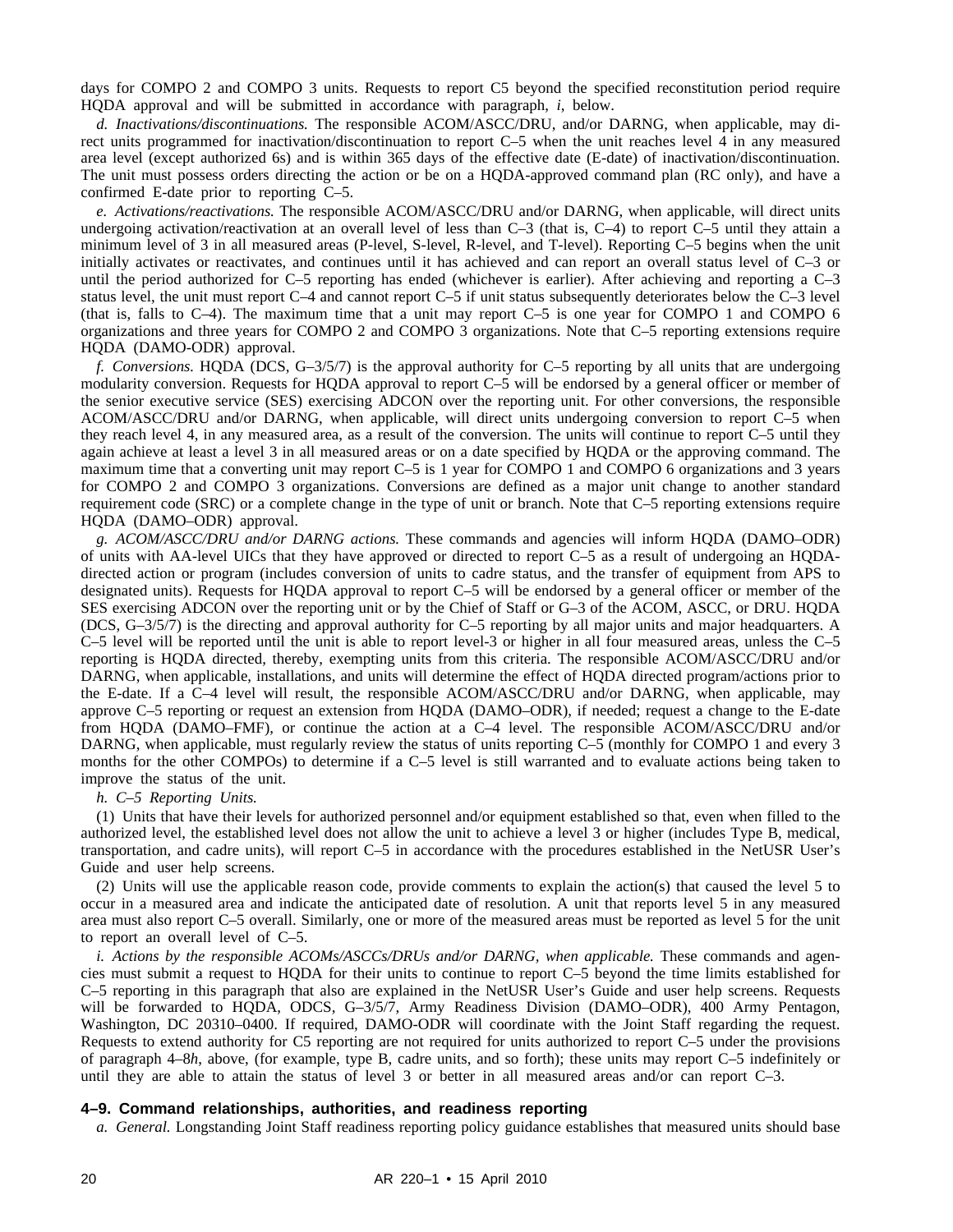their overall category level assessments on resources or elements presently in their "possession" and/or under their "command and control," to include organic elements and any augmentations supporting the unit's core functions/ designed capabilities. Joint Staff readiness reporting policy guidance also requires each assessed unit to identify in its report the next higher unit in its current operational chain of command and the next higher administrative control authority. Army command and support relationships are similar but not identical to joint command and support relationships. The most significant differences are that Joint command relationships do not include "organic" because a Joint force commander is not responsible for the organizational structure of units, which is a Service responsibility. Also, "assigned" and "attached" are Army-unique command relationships that are not defined in Joint doctrine as command relationships. Army command and support relationships are defined and explained in FM 3–0. The following paragraphs explain the Army command and support relationships having the most significant implications for unit status reporting.

(1) *Organic, assigned, attached, OPCON, and command authority.* Organic elements are those assigned to and forming an essential part of a military organization. The organic parts of an Army reporting unit are those subordinate units/elements listed in its formal requirements and authorizations document (MTOE or TDA). Army assigned units remain subordinate to the higher headquarters for extended periods, typically years, while Army attached units are temporarily subordinated to the gaining headquarters. Joint doctrine and Joint Staff reporting requirements address and consider organic, assigned, attached and OPCON forces similarly and address them collectively as "OPCON." To minimize confusion over the differences between Joint and Army lexicon, the OPCON command relationship as defined by the Joint doctrine will be addressed hereafter in this publication as "command authority." In general, command authority will serve as the basis for commanders of Army measured units to determine the subordinate elements that will be considered in their mission readiness and capability assessments reported into DRRS–Army. For CUSR purposes, units under the command authority of the reporting unit will include all organic and assigned elements, unless presently detached, and any augmenting units/elements for which the reporting unit has a command relationship that enables it to task organize and direct the unit/elements for operations in accordance with FM 3–0 (that is, organic, assigned, attached, or OPCON). Accordingly, commanders will identify their attachments and detachments and then assess and report in the CUSR the mission readiness and capability assessments for their units based on their command authority over the subordinate units/elements. Issues regarding whether parent units or gaining units retain or have command authority over augmentations and detachments should be resolved through command channels.

(2) *Administrative control.* In accordance with the provisions AR 10–87, the ADCON relationship conveys the authority necessary to exercise the SA's Title 10, USC responsibilities as authorized. HQDA, ACOMs, ASCCs, and DRUs contribute to Title 10 USC support of all Army organizations through ADCON. The oversight and management of training, readiness, mission preparation, and other administrative and Title 10 support functions are part of a commander's ADCON responsibilities for subordinate units. Therefore, for the purposes of Army readiness reporting and force registration—

*(a)* Force registration requirements are accomplished by the ACOM/ASCC/DRU exercising ADCON authority over the registered unit and/or the DARNG, as applicable. ADCON is the definitive authority that routinely serves as the basis for establishing readiness status report submission channels and force registration responsibilities.

*(b)* In general, the ACOM/ASCC/DRU exercising ADCON authority over the reporting unit and/or, when applicable, the DARNG are responsible to establish and/or enforce readiness status report submission channels, processes, and procedures to ensure that subordinate elements submit timely, accurate, and complete reports. Also see chapter 3.

*(c)* Per AR 10–87, in some cases ADCON responsibilities are shared by more than one Army organization to more efficiently and effectively support Army Forces globally using the ACOMs and DRUs. Shared ADCON responsibilities, and in particular those pertaining to the specific oversight responsibilities for resourcing and training, require coordination and documentation via appropriate orders, processes, and procedures.

*b.* Figure 4–5, below is a CUSR management oversight decision tree that illustrates the implications of command authority and ADCON relationships on CUSR management oversight responsibilities. Also see chapter 8.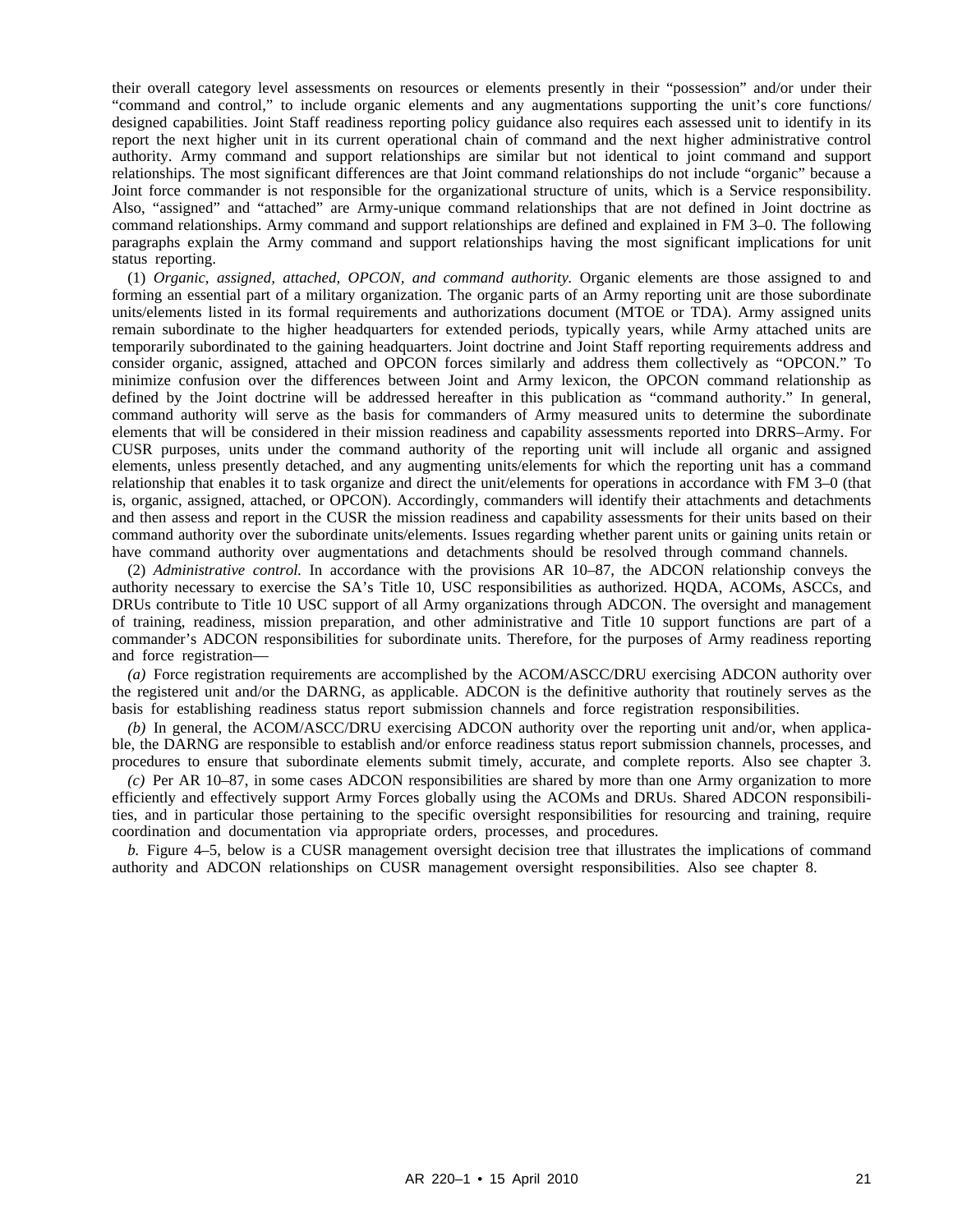

**Figure 4–5. CUSR Management Oversight Decision Tree**

#### **4–10. Oversight by commanders at higher level**

*a.* Commanders above the level of the reporting unit will not change the reported status levels of subordinate units except to correct computation errors or administrative defects. The CUSR is intended to reflect the personal assessment of the commander of the reporting unit and will not be revised in any manner that will distort the report.

*b.* The ACOM/ASCC/DRU exercising ADCON authority over the reporting unit and, when applicable, the DARNG and/or commanders with CUSR management oversight responsibility will review the reports of subordinate units for accuracy and will enforce compliance with the reporting requirements established by this regulation. They also may provide additional information regarding the readiness status of the subordinate units as follows:

(1) At the brigade level and below, authorities at higher levels may insert additional information in the upper echelon comments of the subordinate unit's report.

(2) At the division headquarters level and above, authorities at higher levels may insert additional information in the upper echelon comments of the subordinate unit's report, provide comments in their own composite reports (use the "oversight" label when available in NetUSR) or they may send their comments through the chain of command to HQDA by separate communication.

(3) For CUSR oversight purposes, the State Adjutant General will be considered as the division/modular division level headquarters equivalent for ARNG/ARNGUS (COMPO 2) units not on active duty, unless there is an existing division headquarters within the state with established TRO authority delegated by an appropriate command. For USAR (COMPO 3) units not on active duty, the USAR major subordinate command (MSC) will review reports of USAR units. For CONUS-based USASOC units not on active duty, USASOC will be considered the division level headquarters equivalent. The USASOC units based outside the Continental United States will submit CUSRs for review and processing through their chain of command to USASOC.

#### **4–11. Commander's unit status reports**

*a. General.* The CUSRs are comprised of basic unit information (BUI), readiness and capability measurements, assessments and data points, and the commanders' comments. There are two formats for CUSRs-"full" and "abbreviated"--and four categories of reports that the commanders of units, organizations and installations use to report the required information into the DRRS-Army database via NetUSR-"regular" reports, "validation" reports, "deployed" reports, and "change" reports. Force registration data and updates entered into DRRS–Army via the Force Registration Application are addressed in chapter 6. The NetUSR User's Guide and user help screens explain the status reporting methodologies for measuring and aggregating personnel and equipment status and further explain the various CUSR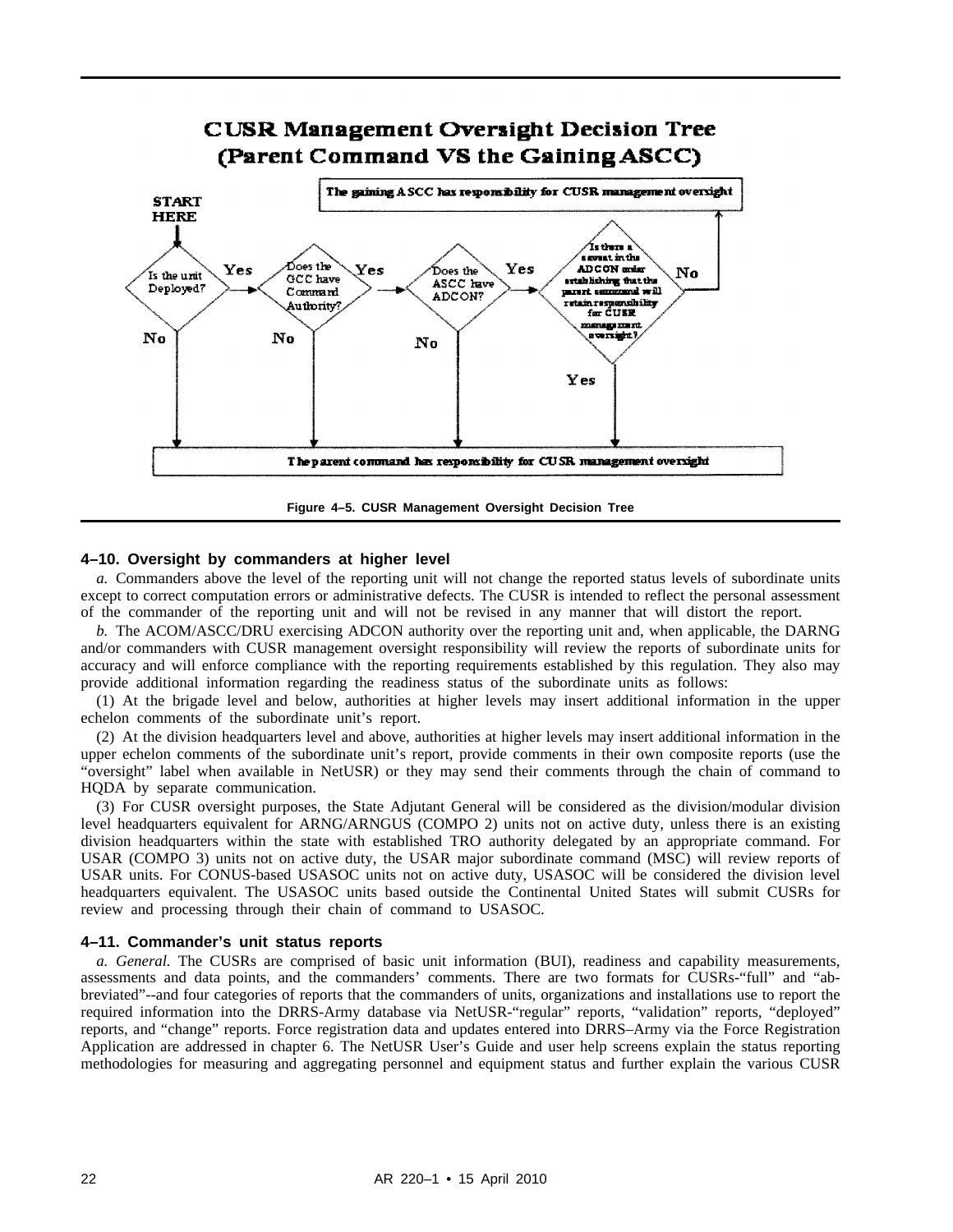reports. The current NetUSR application accommodates all of the report types that previously were accommodated by the PC-ASORTS input tool and also provides new reports to accommodate current and emerging readiness status reporting requirements established by OSD, Joint Staff, HQDA, ACOMs, ASCCs, DRUs, and DARNG. All CUSRs require the reporting units to enter or update their BUI, to indicate their METs, to determine the applicable measured area levels and overall assessments, and to provide the commander's comments explaining any readiness status deficiencies reported. These data entry requirements comprise the minimum reporting requirements directed by HQDA (DAMO–ODR) to meet the OSD and Joint Staff requirements described in this chapter and chapter 2. Report submission requirements are outlined in table 4–1. The importance of the commander's comments is explained in paragraph 7–4.

*b. Basic unit information.* The BUI is the information reported by reporting unit commander that is used to identify his specific unit, to establish its resource and training requirements and to indicate the current command chains (operational and administrative) and CUSR oversight responsibilities. The BUI must be reviewed and updated by the commander of a reporting unit in conjunction with each CUSR that he prepares and submits into the DRRS–Army database. The BUI also aids in auto-calculations throughout the report preparation process. BUI data entry requirements are applicable to all reporting units. Mandatory data fields depend on the type of unit and/or type of report. Emerging Army doctrine, the transformation to modular designed units, and the ongoing implementation of the ARFORGEN process establish and/or support the "force pool" concept. All units in force pools will have a command relationship with a higher headquarters for training, readiness, and leader development. However, force pool units may not necessarily have a habitual association with the employing headquarters or gaining command. As units are alerted and deployed for missions, their command relationships with employing headquarters will vary according to strategic, operational, and tactical circumstances. Commanders of reporting units update their BUI to indicate their current command relationships and authorities, to include identifying their organic elements and current augmentations by UIC and DUIC. The NetUSR User's Guide and user help screens explain the BUI data entry requirements in detail.

*c. Commander's unit status report formats.* The readiness status reporting requirements established by this regulation are accomplished by reporting units using the following two CUSR formats.

(1) *The full report format.* This report format entails extensive and detailed readiness status data and information on the reporting unit and provides a comprehensive readiness status report. The full report format produces the most objective report, and the preponderance of the available data fields in the full report format are established as mandatory requirements. The NetUSR application imports status data and information from official Army sources and also from the reports submitted by subordinate elements to facilitate readiness status determinations in accordance with established criteria. The measured area levels are calculated based on the current status of individual Soldiers and specific equipment items or they are a composite calculation reflecting the aggregation of levels reported by subordinate measured units. In general, reporting units that are located at their home stations or at training sites are required to submit full reports.

(2) *The abbreviated report format.* This report format, previously called the "deployed report" and also known as the "short report" format, entails the minimum data necessary to portray the general readiness status of the reporting unit and to satisfy HQDA, Joint Staff and OSD requirements. The abbreviated report format produces a more subjective report than a full report, and a significant number of the data fields in the full report format are either unavailable or are optional for data entry in an abbreviated report. The abbreviated report format does not require that a NetUSR user import status data and information from official Army sources. When required, the measured area levels normally are determined based on the commander's subjective assessments. In general, units and organizations that have structures and/or resource requirements that are not established by a formal requirements and authorization document (MTOE or TDA) will submit an abbreviated report. Additionally, measured units that currently are deployed away from their home stations to meet operational requirements normally are authorized to submit abbreviated reports in lieu of the full reports. Also, for exceptional situations, abbreviated reports can be authorized ILO approvals for reporting exemptions.

#### *d. Commander's unit status report categories.*

(1) *Regular reports.* The CUSRs in this category include those reports from Operating Force units that are routinely submitted into the DRRS-Army database pursuant to the Army's normal mid-month readiness reporting cycle. Regular reports have an "as of date" or "RICDA" of the 15th of the month. The RICDA is a GSORTS data field label (not an acronym) for the effective date or "as of" date of the status data and information contained in the report. The regular reports category includes the composite reports required for submission by major units and major headquarters and also the reports from those subordinate elements (DUICs) and Generating Force units (installations, training base units, and so forth,) required to submit reports. Regular reports formats can vary from month to month but usually do not.

(2) *Validation reports.* The RC units (ARNG/ARNGUS and USAR) and APS submit a validation report when there is no change in readiness status from the last report submitted. Validation reports enable RC units and APS to meet the Joint Staff's requirement for a monthly report (without the need to prepare a completely new report) when there are no significant changes in the readiness status of the unit. A validation report cannot be used if there is any change to an overall level, the status level of any measured area, the location, mission, or the command relationship with the next higher headquarters. Since Validation reports merely update the RICDA of the readiness status information and data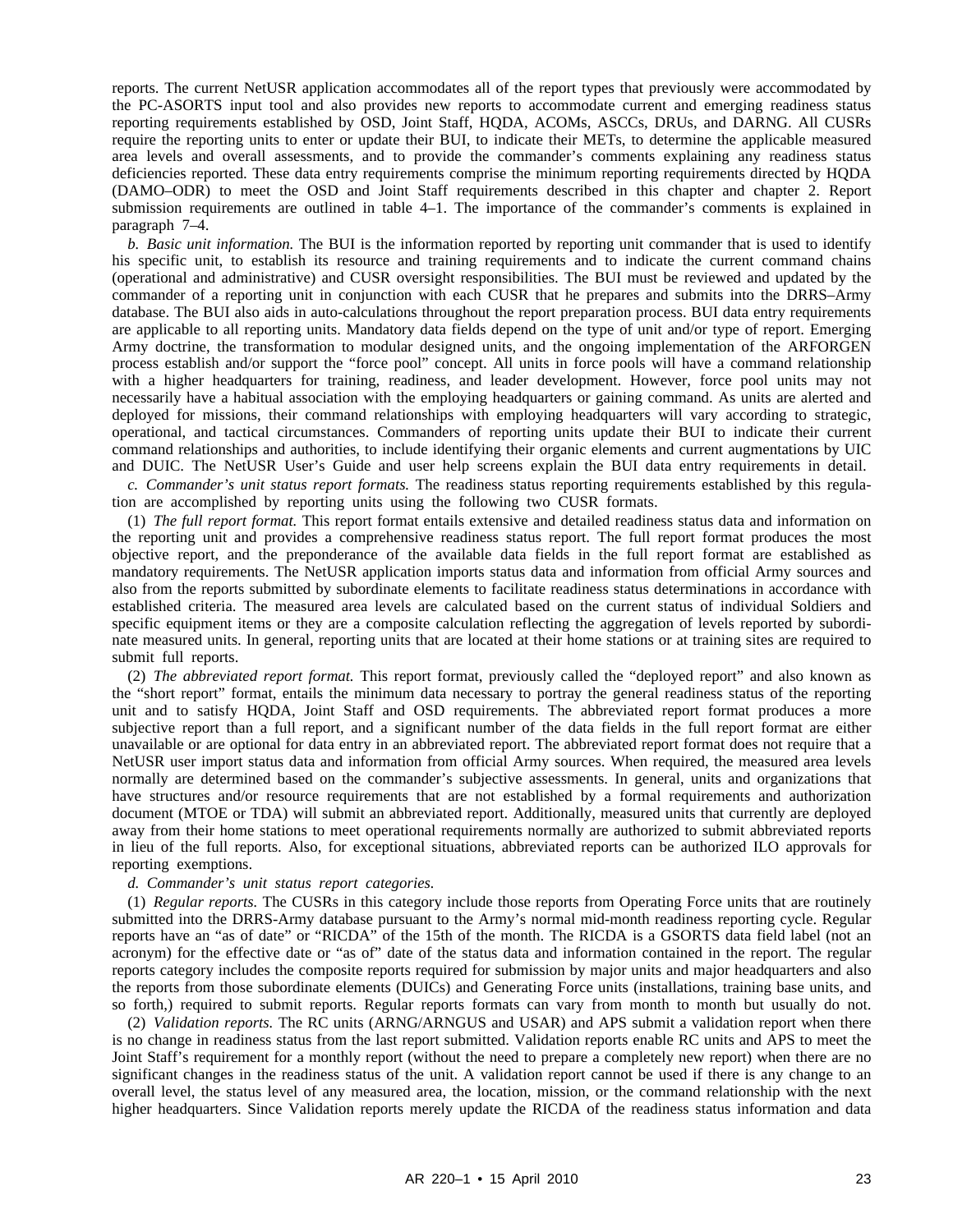contained in the previous report, they assume the format of the previously submitted report. Validation reports must have a RICDA indicating the 15th of the month.

*(a) Change reports.* These reports have a RICDA other than the 15th of the month and are submitted to report a change or update to the readiness status data or information of a reporting unit. Significant changes requiring the submission of a change report include any change to an overall readiness status level or overall capability assessment, any change to a measured area level, even if the overall level does not change, and any change to location, mission, or the command relationship with the next higher headquarters. Change reports are required to be submitted within 24 hours of the event requiring the change report. When applicable, change reports can differ in format from the previous report or the change report can replicate most of the data contained in a previous report, except for the changed status data.

*(b) Deployed reports.* These reports are submitted while a unit or organization is deployed away from its home station to execute an operational requirement. The first deployed report is required within 24 hours after the main body closes in theater (during RSOI) or at the deployed location and subsequently, deployed reports are required as of the 15th of each month while the unit or organization is deployed. Deployed reports are due to HQDA NLT 96 hours after the "as of date" or RICDA. Deployed units may use either the full or abbreviated format. Deployed reports allow the commander to continue to determine and report the status of resources and training for his unit's core functions and designed capabilities while, concurrently, determining and reporting the ability of the unit or organization to undertake the current operational requirement. Detailed guidelines for deployed reporting are provided at paragraph 10–5.

| Table 4-1<br>Report submission requirements and frequency |                                                                    |                                                             |                                       |                                       |            |
|-----------------------------------------------------------|--------------------------------------------------------------------|-------------------------------------------------------------|---------------------------------------|---------------------------------------|------------|
| Report type (See<br>Note $#1)$                            | Reporting requirements and/or frequency                            |                                                             |                                       |                                       |            |
|                                                           | "Active Army"<br>MTOE and "Desig-<br>nated" TDA (See<br>Note $#2)$ | APS and RC<br>(ARNG and USAR)<br>MTOE not on active<br>duty | Army Garrison or In-<br>stallation    | "Other" TDA (See<br>Note $#3)$        |            |
| Regular reports                                           | Monthly (Note #5)                                                  | Quarterly (Jan, Apr,<br>Jul, and Oct)                       | Quarterly (Jan, Apr,<br>Jul, and Oct) | Quarterly (Jan, Apr,<br>Jul, and Oct) | Note $# 4$ |
| Validation reports                                        | N/A                                                                | Feb, Mar, May, Jun,<br>Aug, Sep, Nov &<br><b>Dec</b>        | N/A                                   | N/A                                   | Note #5    |
| Change reports                                            | As required                                                        | As required                                                 | As required                           | N/A                                   | Note $#6$  |

Notes:

<sup>1</sup> The NetUSR User's Guide and user help screens describe each report type in detail, to include the reporting units to which each report type is applicable and the circumstances for which the use of each report type is authorized.

Deployed reports Monthly  $N/A$  N/A Monthly Note #7

<sup>2</sup> "Active Army" units include COMPO 1 units and RC units (ARNG and USAR) that currently are on active duty status. "Designated" TDA units are those TDA units for which special reporting provisions apply (see para 8-4).

<sup>3</sup> Other" TDA units are TDA units that are not Army garrisons, installations or those TDA units for which special provisions apply in accordance with paragraph 8–4.

<sup>4</sup> The readiness status data in regular reports is as of the 15th of the month that reports are required (monthly or quarterly), and the reports are due to HQDA not later than (NLT) 96 hours after this "as of date."

<sup>5</sup> Validation reports are applicable to APS (COMPO 6) and RC (COMPO 2 and COMPO 3) MTOE units and organizations that are not on active duty status. RC units identified and scheduled (alerted) for operational deployment are required to submit monthly regular reports in accordance with the provisions of paragraph 8–4.

 $6$  Change reports are required to be submitted within 24 hours of the event requiring the change report. HQDA requires that "other" TDA units report any changes to readiness status levels or assessments in their next report when due. However, the ACOM, ASCC, DRU, or DARNG for non mobilized ARNG TDA units, may require change reports via their supplementary instructions.

<sup>7</sup> The first deploved reports is required within 24 hours after the main body closes in theater (during RSOI) or at the deployed location, and subsequent reports are due as of the 15th of each month while the unit is deployed. TDA units and organizations that are deployed must comply with the same monthly reporting requirements as deployed MTOE units. While APS is issued, custodians may report level 6 and/or C–5 in accordance with paragraphs 4–6 and 4–8, respectively. The APS custodians also will report deployment indicator code "E" when equipment is issued.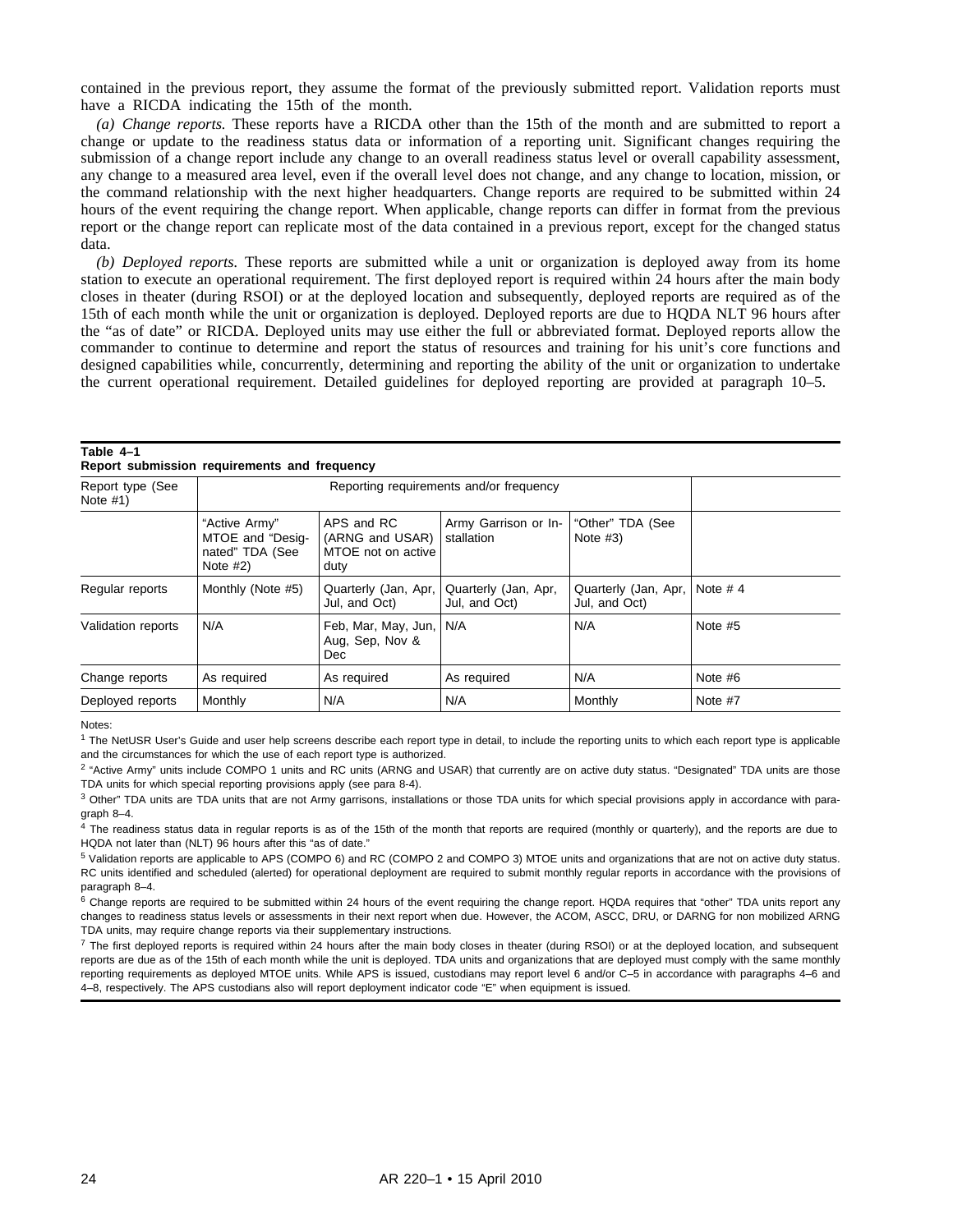#### **4–12. Net Unit Status Report and Army Readiness Management System user registration**

*a. General.* The NetUSR application enables users to import current readiness and status information and data on their unit(s) from official sources and in order to prepare and submit readiness status reports into the DRRS–Army database. While the SIPRNET Web based application and the standalone application of NetUSR are now available, reports prepared using either of these NetUSR applications are classified, and NetUSR users must authorized and formally registered in accordance with policies and procedures established by HQDA (DAMO–ODR). The Force Registration application enables force management officials and unit identification code information officers (UICIOs) to report and update the basic identity data elements (BIDE) in the DRRS–Army database for the units, organizations, and installations under the ADCON authority of their commands or those designated by the ACOM/ASCC/DRU exercising ADCON over the registered unit and/or, when applicable, the DARNG. Once the DRRS–Army database has been updated, the ARMS application provides users access to the readiness status and force registration information and data contained in the database. Policy guidance regarding the security classification, downgrading, and release of DRRS–Army information is established in chapter 11. Policy guidance regarding access to and use of the Force Registration application is provided in chapter 6. The Force Registration User's Guide explain all registration procedures associated with the DRRS–Army Family of systems and the DRRS–Army Portal application provides access to detailed instructions and user registration forms. This paragraph establishes policy guidance for NetUSR user registration and ARMS user registration.

*b. Net Unit Status Report user registration policy.* The ACOMs, ASCCs, DRUs, and DARNG, in coordination with IMCOM, if appropriate, will specify to HQDA (DAMO–ODR) the officials in their commands who are authorized to register their NetUSR users will specify for each official the reporting units for which this registration authority is applicable. Officials authorized to register NetUSR to register users (hereafter referred to in this paragraph as NetUSR registration officials) must possess a valid "SECRET" security clearance (minimum requirement) and may include force managers, readiness officers, and UICIOs at major commands and installations (note that coordination with IMCOM is required regarding IMCOM assets). Commanders of reporting unit are required to nominate to these NetUSR registration officials those personnel in their units who should be authorized to register for the NetUSR user accounts available in the units. NetUSR user accounts allow system access and enable authorized users to import status data on the reporting units from official Army databases and to report readiness status and capability assessments into DRRS–Army on behalf of the commander. Personnel authorized as NetUSR users by NetUSR registration officials will have a valid security clearance that is commensurate to or for higher level access than the security classification of the NetUSR reports that they will be required to prepare and submit (see chap 11). NetUSR registration officials will register to the NetUSR users nominated by the commander after verifying these security clearance requirements. The ACOM/ASCC/DRU exercising ADCON over the registered unit and/or, when applicable, the DARNG will oversee the conduct of NetUSR user registration process. HQDA (DAMO–ODR) will monitor NetUSR user registration and audit user activity to ensure that management controls are effective. Detailed instructions and procedures regarding the establishment of NetUSR user accounts are contained in the NetUSR's Users Guide and user help screens.

*c. ARMs user registration policy.* The ARMS users must have secure secret individual e-mail accounts (SIPRNET). User registration must be requested from and formally approved by HQDA (DAMO–ODR) in accordance with the procedures explained at the ARMS Web site located on AKO–S. Detailed information regarding ARMS features and instructions for registering for and using ARMS are provided at this AKO–S Web site and also available at the DRRS–Army Portal.

#### **4–13. Reporting procedures and channels**

*a.* Army units routinely submit their CUSRs through the administrative command (ADCON) channels in effect at the time of report submission. Specific procedures and channels for typical report submission are explained and illustrated for ACOMs, ASCCs, DRU, and DARNG in the NetUSR User's Guide and user help screens.

*b.* Figure 4–6 illustrates the basic model for CUSR submission.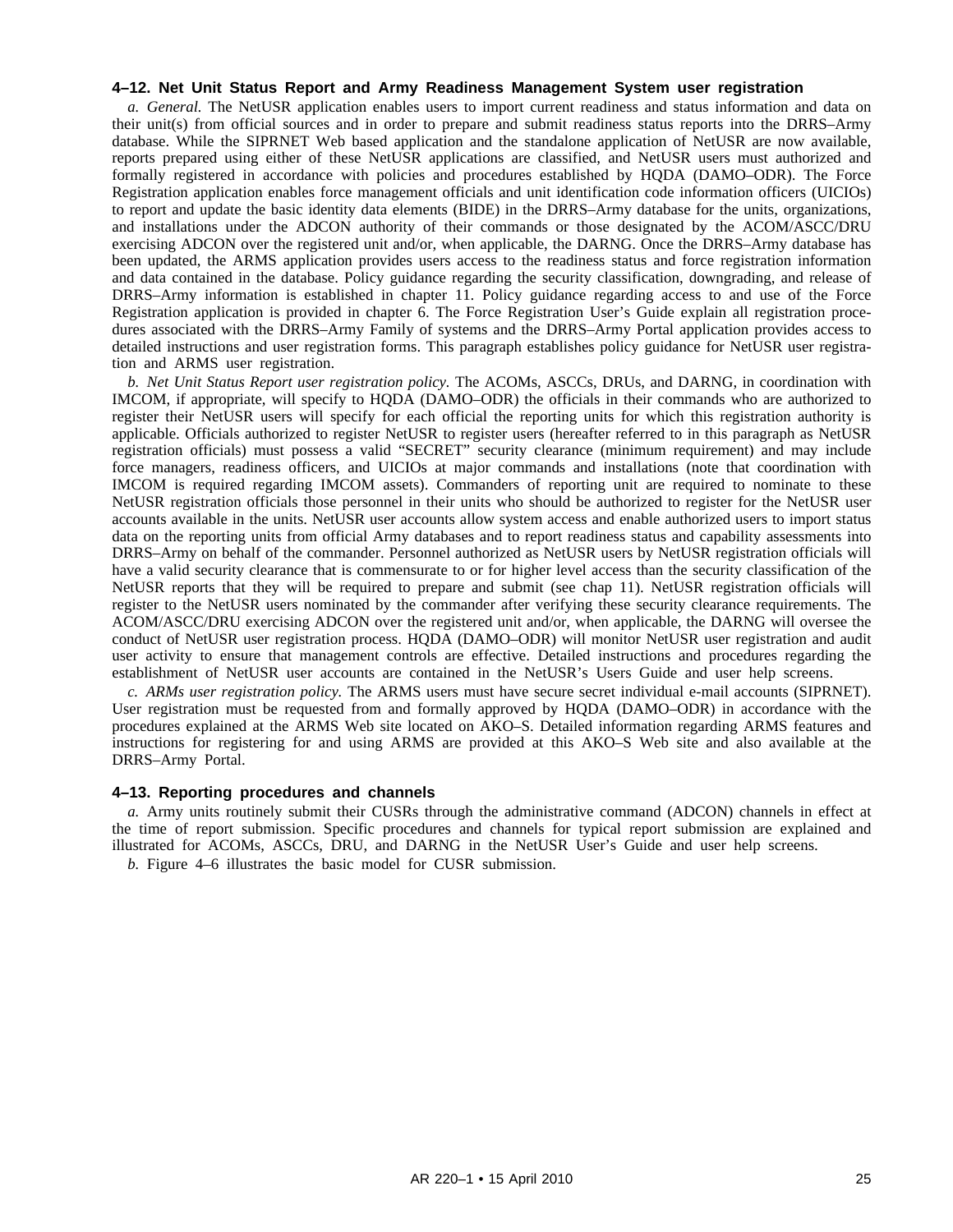

**NOTES:** 

- Reports from the preponderance of ARNG units that are not on active duty are processed through NGB with information copies<br>provided to FORSCOM.  $\mathbf{1}$ .
- $2<sup>1</sup>$ Only designated ASCCs are authorized to provide CUSR data "for info" directly to Unified Commands (also see para 11-2).

**Figure 4–6. Model for CUSR submission**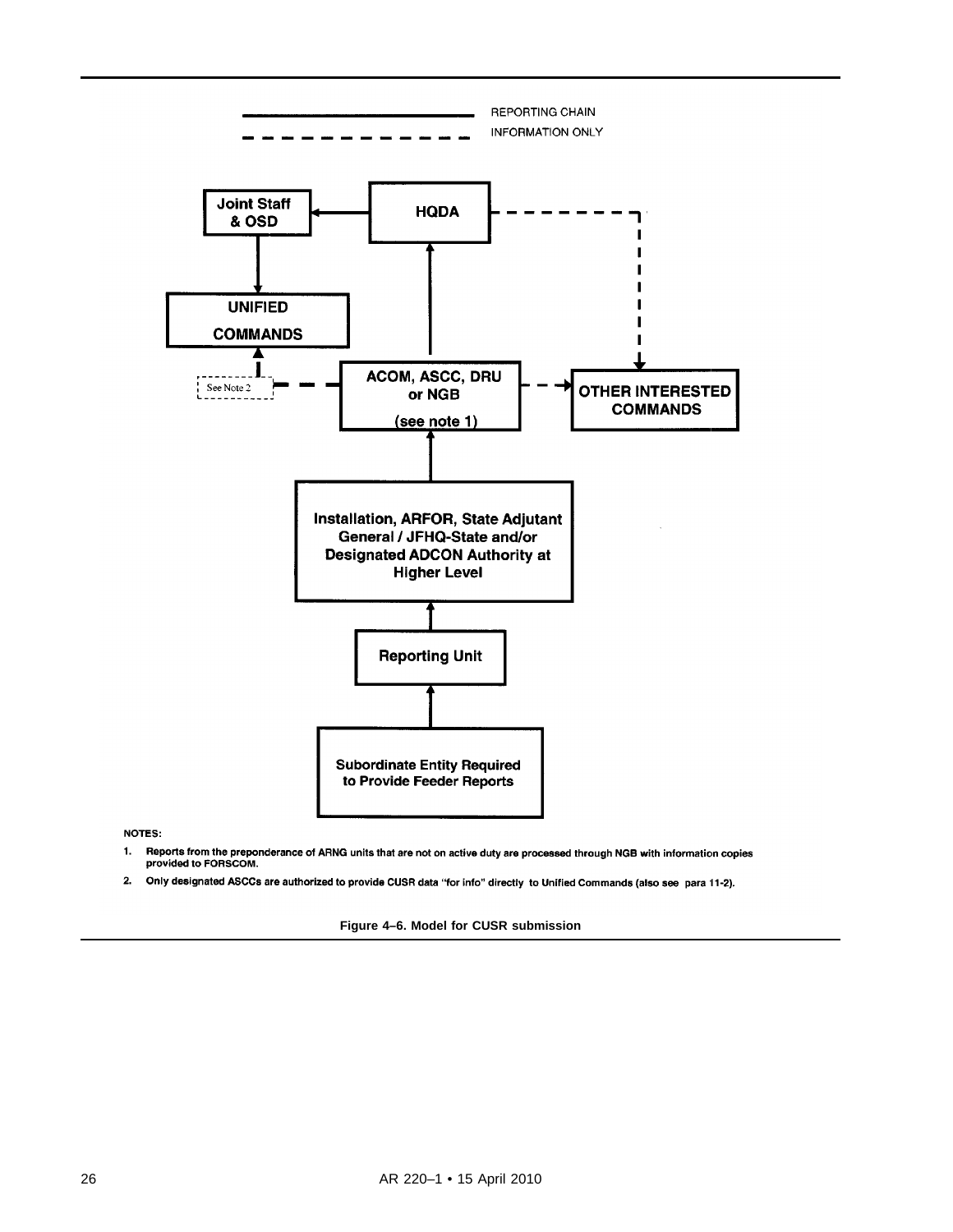#### **4–14. Timeliness of data**

*a.* "Real time" is considered to be valid information received at HQDA within 24 hours of actual status change. That status may be forecast up to 72 hours from the time of the assessment if the unit expects to receive additional resources if called upon to execute a particular mission. Expectations that are not based on a formal plan must be confirmed via command channels.

*b.* All Army reporting units must maintain the currency of their registration information and submit an update within 24 hours of a change.

*c.* The following timelines apply to all units, except installations, required to assess, and report readiness status (that is, assessed units):

(1) Per 10 USC 117, units required to assess readiness must submit an assessment on a monthly basis or within 24 hours of a change as outlined below.

(2) The following events will necessitate a change report due within 24 hours of the event necessitating the change:

*(a)* As applicable, a change to the C-level or the A-level overall assessments.

*(b)* As applicable, a change in any of the individual measured resource area levels that support the C-level and Alevel overall assessments.

*(c)* As applicable, the receipt by a unit of an execute order or prepare to deploy order.

*(d)* As applicable, the receipt of a mobilization order by a RC unit and the unit's arrival at the mobilization station or demobilization station.

*(e)* A change in status resulting in a "No" assessment for any of the METs associated with the unit's core functions/ designed capabilities or assigned mission or a change in the unit's location, mission or command relationship with the next higher unit.

*d.* In any event, Army assessed units will perform measurements and assessments on a monthly basis. See paragraph 4–11 and table 4–1 regarding CUSR submission timelines for Army reporting units.

#### **4–14. Overview of Commander's Unit Status Report metrics**

Figure 4–7 outline the various CUSR metrics addressed in this chapter, chapter 9, and in appendixes B and C.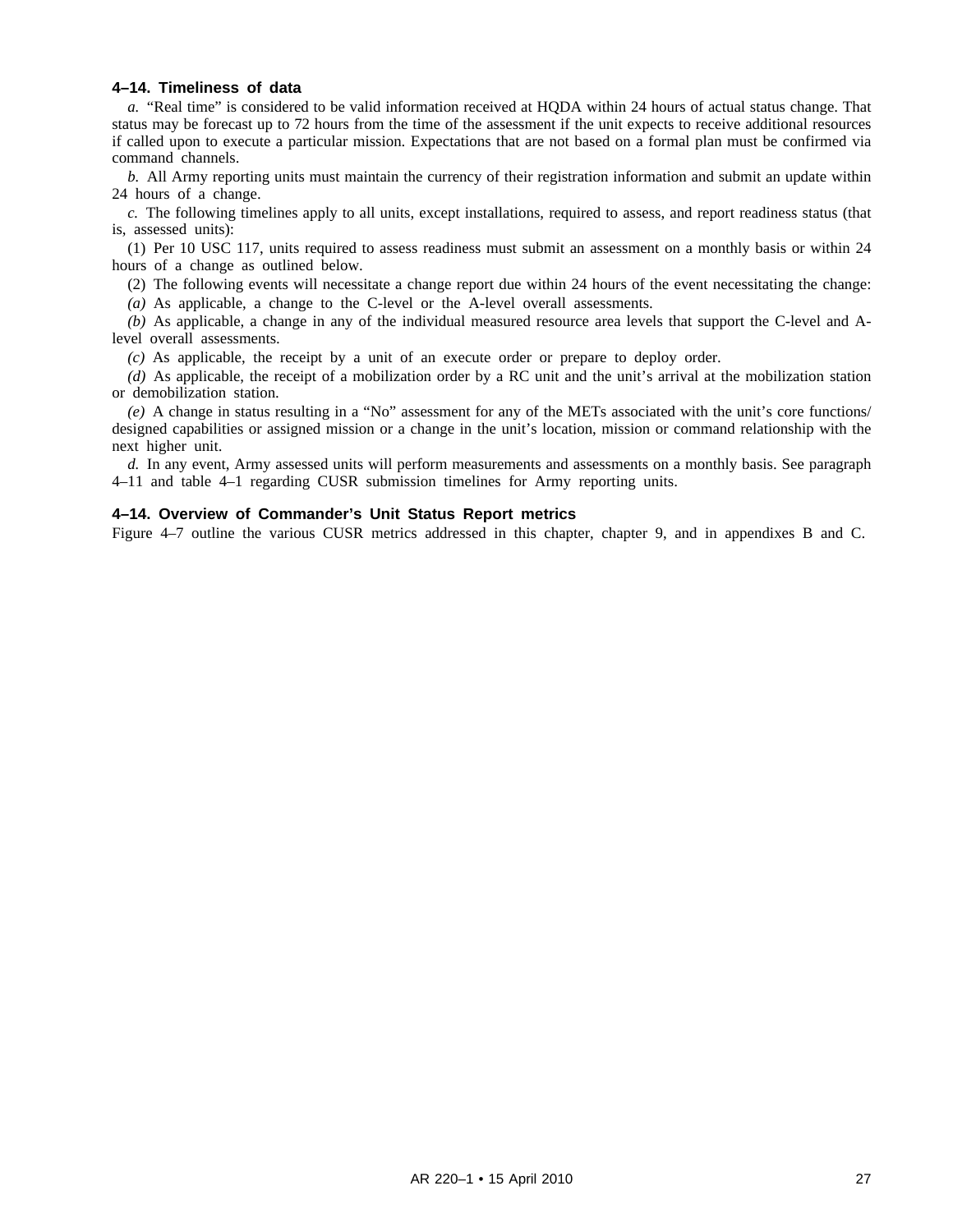

**Figure 4–7. CUSR Metrics**

# **Chapter 5 Army Force Generation and Unit Status Reporting**

#### **5–1. Overview**

*a. Description.* The ARFORGEN is a structured progression of increased unit readiness over time, resulting in recurring periods of availability of trained, ready, and cohesive units prepared for operational deployment in support of civil authorities and combatant commander requirements. The Army allocates resources and establishes training requirements based on a unit's mission and deployment sequence so that all units have the resources and training to accomplish their mission. Army commanders measure and report the current and projected status of resources and training in their units so that the progressive readiness of their units can be carefully monitored and, if necessary, intensively managed.

*b. Purpose.* The overarching purpose of ARFORGEN is to provide combatant commanders and civil authorities with a steady supply of trained and ready units. Operational requirements drive the prioritization and synchronization of institutional functions to recruit, man, equip, train, sustain, mobilize, and deploy units on a cyclic basis. ARFORGEN is flexible and can accelerate based on demand.

*c. Implementation.* The Army is implementing and executing ARFORGEN in accordance with Annex F (ARFOR-GEN Implementation Plan) to the Army Campaign Plan (ACP) located at www.acp.army.smil.mil. Army units transition through Force Pools based on commander assessment of critical criteria and as directed. An ARFORGEN regulation and DA Pam are under development, and when published, will provide detailed policy and procedures regarding the ARFORGEN process.

*d. The Army structure and ARFORGEN.* To understand ARFORGEN, it is important to first understand how the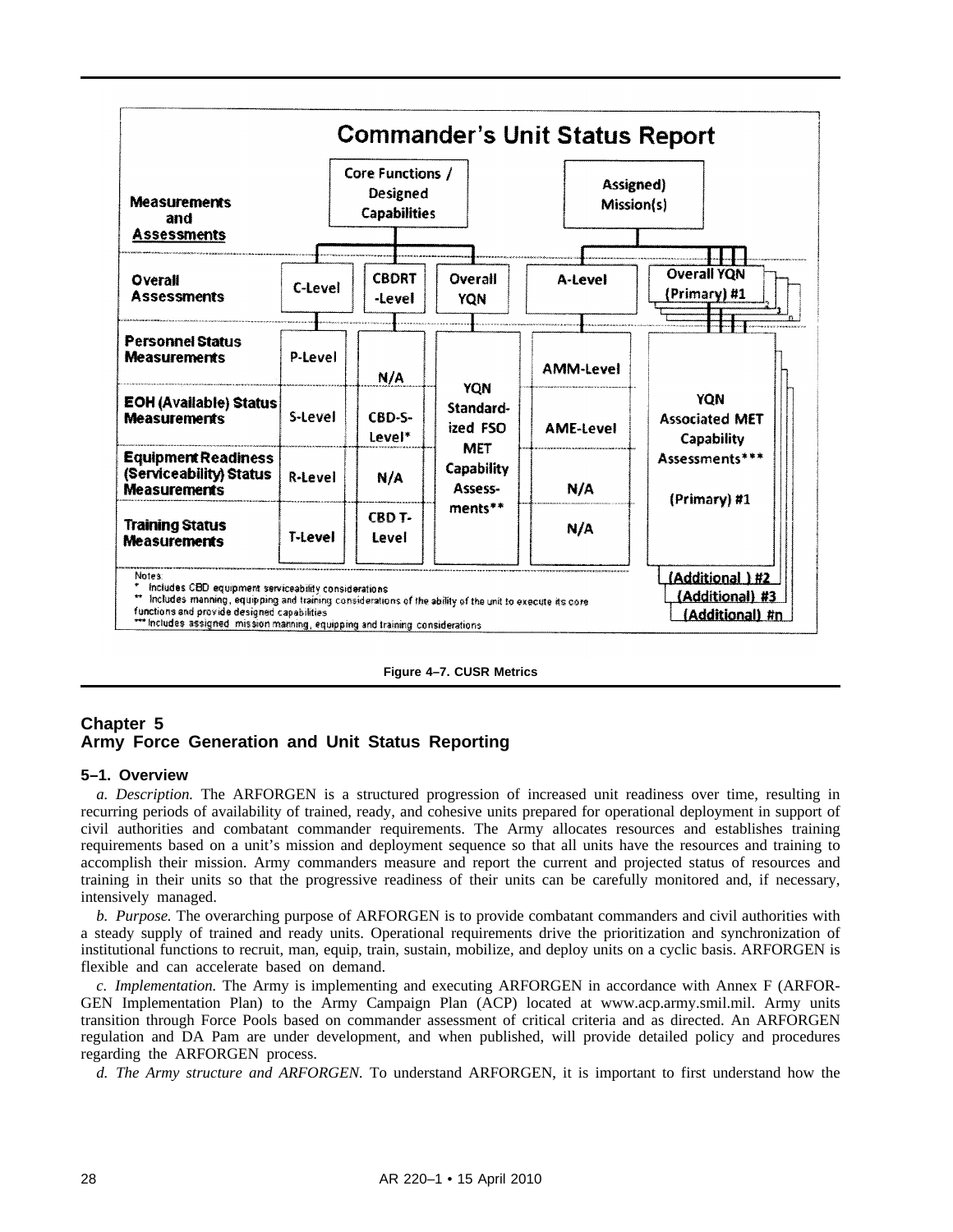Army is divided into the Operational Force (OF) and the Generating Force (GF) and how each of the OF and GF ARFORGEN force types is defined. Figures 5–1 and 5–2 depict the Army's OF and GF structure and identify the critical components of each. The subsequent paragraphs explain the definitions for each of these ARFORGEN force types and components.



**Figure 5–1. The Army Operating Force**

# **Army Generating Force**



**Figure 5–2. The Army Generating Force**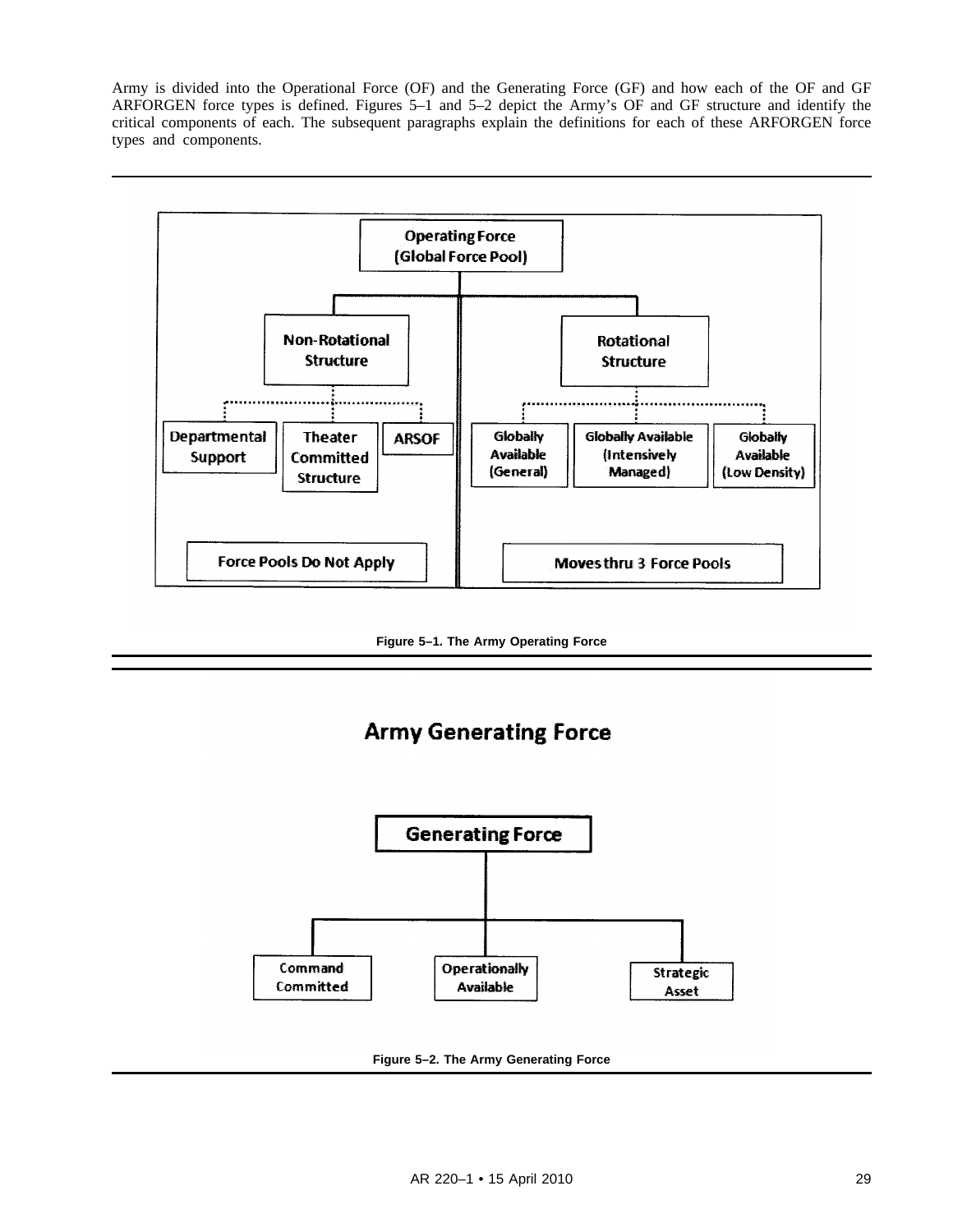(1) *Globally Available Rotational Structure.* These forces are established for the primary purpose of fulfilling global operational requirements. The ACOMs, ASCCs, or DRUs exercise ADCON over the forces providing these capabilities. The Globally Available Rotational Structure is comprised of rotational units in the globally available structure, to include rotational units specifically designated as "Intensively Managed" and "Low Density." All forces in the Globally Available Rotational Structure rotate through the RESET, Train-Ready, and Available Force Pools.

*(a)* Intensively managed units are units that have enough structure within the Army to rotate through the ARFOR-GEN force pools at steady state rates, but not enough structure to meet operational demands.

*(b)* Low density units are units that the Army does not have the force structure to rotate through the ARFORGEN force pools at steady state rates or to meet operational demand.

(2) *Globally Available Non-Rotational Structure.* Non-rotational units consist of Army Corps headquarters and their subordinate commands, select theater-level functional units to include Army Special Operations Forces, forward functional brigade headquarters, some regional battalion capabilities modules, and select TDA organizations

*(a)* Army Special Operations Forces— Active Army and Reserve Component Army forces designated by the Secretary of Defense that are specifically organized trained and equipped to conduct and support special operations (JP  $3-05$ ).

*(b)* Theater committed forces— Forces authorized primarily to meet enduring theater requirements. As directed by the SA, ACOMs, ASCCs, or DRUs generally exercise ADCON of theater committed units. Depending on global priorities, theater committed capabilities may be committed outside the theater based on Global Force Management Board (GFMB) recommendations and appropriate authorization.

*(c)* Departmental support— In accordance with 10 USC 162(a)(2), those forces not assigned by the SA to the combatant commands, but rather assigned to carry out those functions of the SA listed in 10 USC 3013(b). These organizations cannot be committed to combatant commands without HQDA approval.

(3) *Generating Force.* Army organizations whose primary mission is to generate and sustain the Operational Army's capabilities for employment by Joint force commanders. As a consequence of its performance of functions specified, and implied by law, the Generating Force also possesses operationally useful capabilities for employment by, or in direct support of, joint force commanders. Generally, the components of the Generating Force include ACOMs, Direct Reporting Unit Headquarters, U.S. Army Recruiting Command (USAREC) units, depots, schools, and centers.

*(a)* Command committed— Organizations whose sole purpose is to sustain the ACOM, ASCC, or DRU by continuing to support operational capabilities.

*(b)* Operationally available— (formerly available, as required) Army capabilities and forces within the generating force that are not intended to deploy or rotate through the ARFORGEN force pools, but can be made available to deploy as needed (includes trainees, transients, holdees, and students (TTHS)).

*(c)* Strategic asset— Army capabilities and forces that do not deploy, but do, however, provide support with reachback capability.

#### **5–2. Concept**

*a. Intent.* The ARFORGEN reporting process established in this regulation is intended to support trend analysis and provide an overview of the readiness status of each ARFORGEN force pool, force package, and/or force type to the Army's senior leadership. This trend analysis and overview indicate the health and stress on the All Volunteer Force and identify specific units requiring HQDA-level resource management actions. It also provides visibility to the strategic and operational depth of the force.

*b. Strategic perspective.* At the strategic level, ARFORGEN provides HQDA and the major commands (ACOMs, ASCCs, and DRUs) the ability to view readiness and capabilities through the context of a deliberate process that synchronizes sourcing and resourcing. The ARFORGEN allows the Army to determine the path and monitor the pace to increased unit readiness by unit type, ARFORGEN force pool assignment, ARFORGEN expeditionary force type designation, and demand. This path and pace, combined with analysis of unit readiness data, enables the Army to assess risk by analyzing its units and their capabilities that are outside of established progressive readiness models or expected parameters. The ARFORGEN information reported by units via the CUSR and/or imported from authoritative data sources into the DRRS–Army database enable senior leaders to determine where degraded readiness is acceptable so that scarce resources can be applied to increase the readiness of those units at or nearing their windows of availability.

*c. Operational perspective.* At the operational level, ARFORGEN requires constant and effective guidance and oversight by ACOMs, ASCCs, and DRUs to establish and synchronize unit training and resourcing requirements. Army units returning from deployment or completing periods of availability must be provided with specific criteria and standards to ensure unit level fidelity on critical ARFORGEN reporting requirements, such as, ARFORGEN Force Pool assignment and ARFORGEN expeditionary force type designation, along with command guidance for assigned missions supporting both current and contingency operations. Synchronization at various levels of command facilitates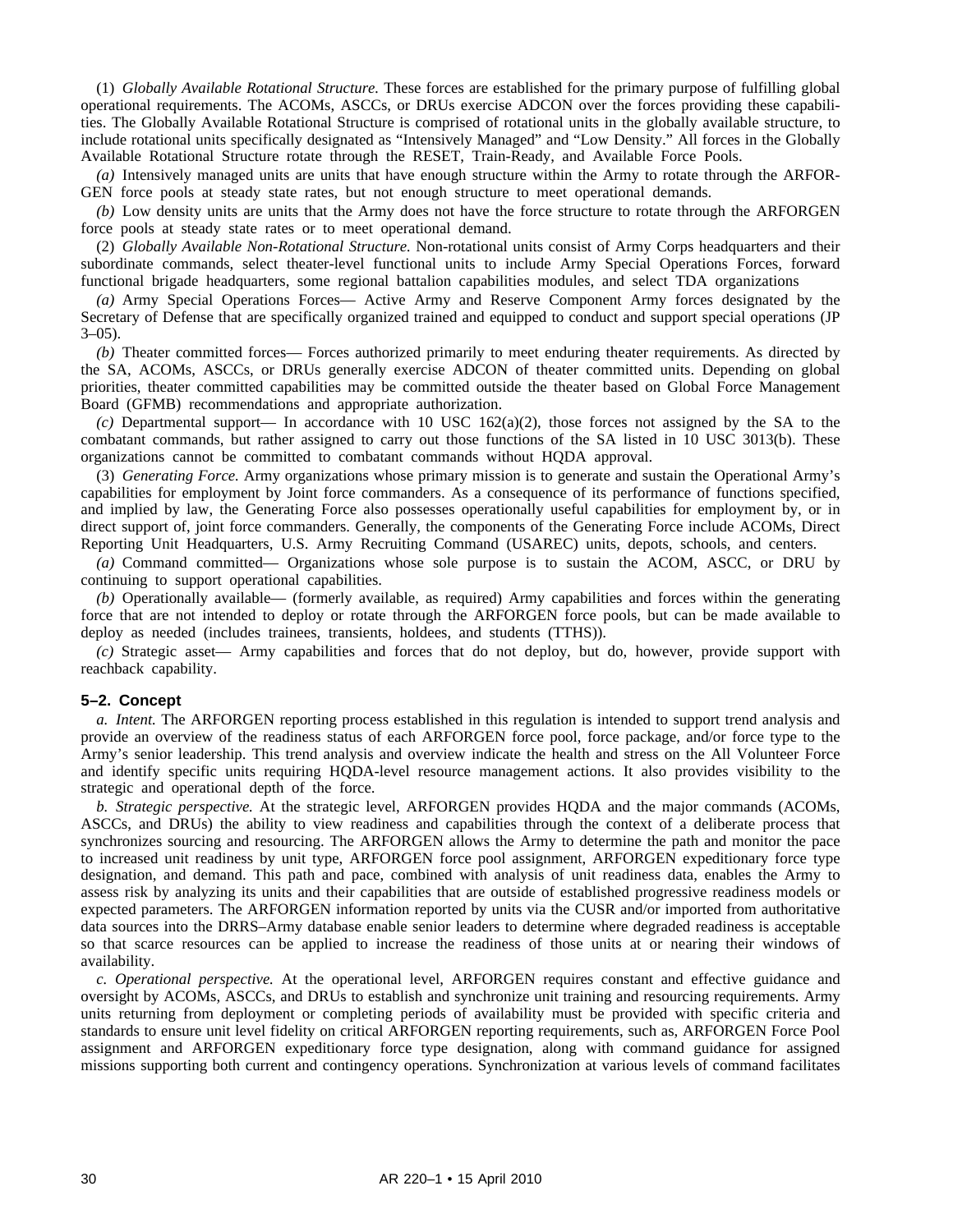the successful accomplishment of near, mid, and long term readiness objectives. Chain of command oversight and command emphasis are required to ensure compliance with readiness reporting requirements and to focus attention on units that fall outside of expected parameters or progressive readiness models.

*d. Tactical perspective.* At the tactical level, ARFORGEN provides commanders of reporting units (like separate companies, battalions, brigades, divisions, and corps headquarters) with readiness expectations and requires that they make timely and accurate readiness assessments to support resourcing processes and risk assessments at the operational and strategic level. Commanders of reporting units, upon receipt of planning and or operational guidance from ARFORGEN synchronization events, assess their unit's mission readiness and capabilities. These assessments support three distinct readiness reporting requirements. The first is the commander's assessment of their unit's readiness for its core functions/designed capabilities that is captured in the overall C-level assessment, the assessment of the associated METs, and the measurements of the four supporting measured areas of personnel, equipment on–hand, equipment readiness and training (PSRT). The second is the commander's assessment of their unit's readiness for, when applicable, the primary assigned mission that is the current operation or focus of unit training that is captured in the assigned mission-level (A-level) assessment, the assessments of associated METs, and the measurements of the supporting measurements for assigned mission manning, equipping and training. The third is the commander's assessment of any additional assigned missions directed for planning, preparation and/or evaluation that are not the current focus of unit training. Status assessments of any of these additional assigned missions are applicable to and reported by only specifically designated units for specifically designated missions. In general, only units with significant planning staffs (brigade/division level and above) or that are assigned critical "be prepared" mission (for example the CBRNE Consequence Management Reaction Force (CCMRF), the Global Response Force (GRF), and State assigned missions for ARNG units) missions will be required to report their readiness status for any additional assigned missions that are not the focus of current unit training or under operation.

# **5–3. Army Force generation status reporting process**

*a. General.* The DAMO–ODR has established various ARFORGEN data points and will continue to refine Army readiness reporting policy, procedures, and software to support ARFORGEN implementation and emerging ARFOR-GEN processes in coordination with FORSCOM, ACOMs, ASCCs, DRUs, ARSTAF, and, when applicable, DARNG and state adjutant generals. The ARFORGEN status reporting process will exploit current internet and automation technology to simplify and significantly enhance the readiness reporting by making it less burdensome to reporting units and more responsive to the requirements of commanders, resource managers, and senior leaders for timely, accurate, and complete readiness information, while concurrently incorporating mission focused capability assessments in support of the ongoing implementation of ARFORGEN, OSD DRRS, DRRS–Army, and GSORTS. As requirements emerge for additional data and information to support ARFORGEN implementation, DAMO–ODR will revise and update the provisions of this regulation and the supporting NetUSR software, as necessary. Additional data points and information requirements will be incorporated through rapid action revision and become reportable by reporting units as supporting NetUSR software becomes available. The ARFORGEN data points that currently are supported by the current NetUSR software and that are visible via the ARMS application are listed and explained in the ARMS User's Guide and user help screens. The NetUSR user's guide and user help screens provide specific data entry instructions.

*b. Unit status reporting requirements.* While all units will provide the applicable information in each of the ARFORGEN fields, the most critical ARFORGEN reporting requirement is the force pool assignment for rotational units and the force type/component designation for other units. The critical force type/components are defined in paragraph 5–1. The ARFORGEN force pools provide the framework for the structured progression of increased readiness over time and, defined by unit capability levels, characterize the Army's ability to meet mission requirements and assess strategic and operational risk. There are three ARFORGEN force pools.

(1) RESET Force Pool - The initial ARFORGEN Force Pool. The RESET Force pool begins with the establishment of a unit's "Return Date." A Return Date is established when 51 percent of the unit's personnel has returned from deployment, or, if not deployed, upon completion of 12 months in the Available Force Pool. Units in this force pool have no readiness expectation; they report C–5 for 180 days (COMPO 1) or 365 days (RC) but continue to report P/S/ R/T monthly. Units in the RESET Force Pool perform the following activities: Soldier-Family reintegration, block leave, unit reconstitution, changes of command, select individual training tasks, and receive new personnel and equipment. Units in the RESET force pool will not receive external (off-installation) taskings without having exhausted all possible alternatives. However, units retain the capability to perform Civil Support Operations or respond to Geographical Combatant Commander (GCC) requirements.

(2) Train-Ready Force Pool - Units in the Train-Ready Force Pool will increase training readiness and capabilities as quickly as possible, given resource availability. The COMPO 1 units in the Train-Ready Force Pool are eligible for sourcing and may be deployed if required. RC units may be mobilized and can be trained, equipped, resourced and committed if required. Deploying units from the Train-Ready Force Pool constitutes a surge. Units will at minimum achieve the required capability level for their mission training requirements prior to deploying from the Train-Ready or transitioning to the Available Force Pool, unless excepted by the DCS, G–3/5/7, Operations Directorate Deploy-By-Exception process.

(3) Available Force Pool - Units in the Available Force Pool may or may not be deployed to conduct operational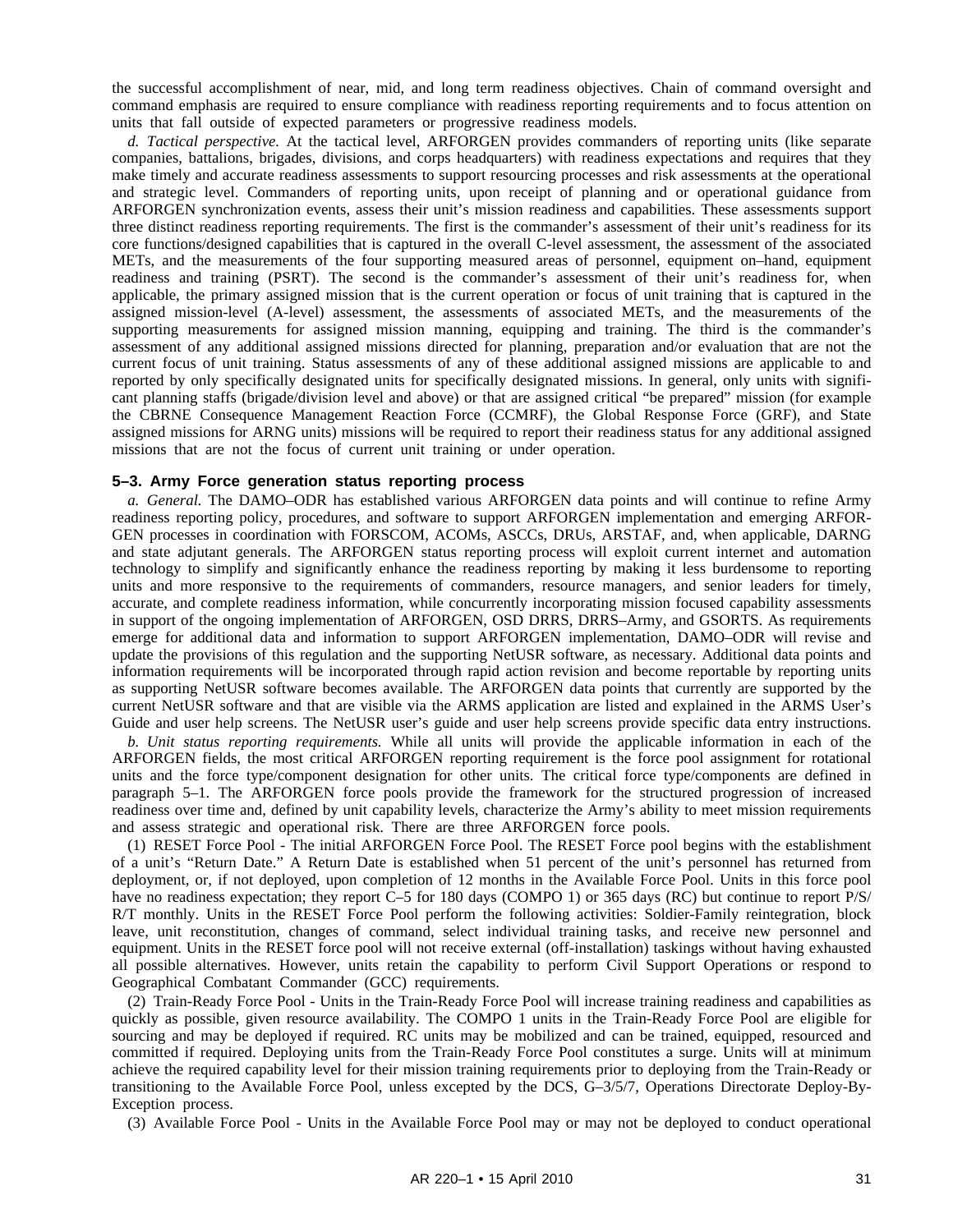missions; they may conduct training or exercises with other services, government agencies, or military and security forces from other nations. Some units may remain in the Available Force Pool as contingency forces. Units return to the RESET Force Pool upon redeployment or, if not deployed, upon completion of 12 months in the Available Force Pool.

#### *c. Army generation force data points.*

(1) Because the basis for the measurements and/or assessments associated with several of the current ARFORGEN data points are either subjective, situation dependent, or must be established and/or validated by appropriate authorities at higher levels, specific command guidance, or supplementary instructions are essential to achieving effective implementation.

(2) The ASCC will designate an operational environment to focus unit training on as explained in the CSA's Army Training and Leader Development Guidance (ATLDG) and FM 7–0.

(3) The Army tasking authority will issue the necessary command guidance to support ARFORGEN implementation and accurate readiness reporting. This command guidance will include, but is not limited to, specifying the expeditionary force package designations, establishing the required capability levels, and prescribing, conveying, or approving the resource and training criteria and baselines for measuring the unit's readiness for its assigned mission(s), so that unit commanders can accurately determine and regularly report on the readiness status of their units in the CUSR using the CUSR metrics and the ARFORGEN data points established in this regulation and further explained in the NetUSR User's Guide and user help screens.

(4) Mandatory ARFORGEN data reporting requirements established by this regulation include the unit's current ARFORGEN force pool assignment for rotational units and the force type/component designation for other units. During the 180/365 day (COMPO 1/RC) reconstitution period of the RESET force pool, units will report C–5/T–5 in accordance with the provisions of paragraph 4–8*c*(2). The Army tasking authority will provide detailed guidance to commanders regarding the applicability of the other ARFORGEN data points to their units and will recommend to HQDA (DAMO–ODR) new or revised ARFORGEN data points, as required.

# **5–4. Army force generation management oversight**

*a.* The specific responsibilities for the ARFORGEN management oversight are explained in the ACP and will be prescribed in the ARFORGEN regulation that is under development.

*b.* Using the criteria and baselines for manning, equipping, and training established by the Army tasking authority, commanders of rotational units will assess their units' ability to meet the designated capability levels and report the current progressive readiness status of their units in the monthly CUSR in accordance with the provisions of this regulation.

*c.* The ACOM/ASCC/DRU exercising ADCON over the reporting unit and/or, when applicable, the DARNG will oversee the training readiness of Army rotational units will verify the unit commanders' assessments and approve movement between force pools in accordance with ACOM/ASCC/DRU command guidance.

*d.* The ACOMs, ASCCs, and DRUs will monitor the status of their units by force pool and FORSCOM will integrate ARFORGEN data into its ARFORGEN Synchronization Tool (AST).

*e.* The ARSTAF proponents for unit manning, equipping, and training will monitor the progressive readiness status of Army rotational units in the readiness areas under their purview via ARMS and recommend to HQDA (DAMO–ODR) new or revised ARFORGEN data points, as required.

# **Chapter 6 Force Registration**

#### **6–1. General**

*a.* While Joint Staff requirements for force registration are applicable to all sizes and types of Army units, organizations, and installations, the Joint Staff requirements for readiness status reporting are applicable only to operating forces that are deployed or are designated for deployment in support of a CJCS/combatant command directed OPLAN, CONPLAN, Single Integrated Operational Plan (SIOP), Service war planning document, or assigned in the "Forces For Unified Commands" Document issued by the SECDEF. Policy guidance for Army force registration is contained in this chapter.

*b.* The DRRS–Army is the Army counterpart to the GSORTS. GSORTS is an automated DOD system used to provide the SECDEF, CJCS, and other senior DOD leadership with authoritative identification, location, and resource information on DOD units/organizations. It provides monitoring information to the National Military Command System. The CJCS's CJCSM 3150.02A provides guidance to all service headquarters for the management of reporting the status of resources and training to GSORTS. The DRRS–Army updates GSORTS and provides relevant information on Army units. DRRS–Army includes the unit commanders' subjective comments concerning the units' ability to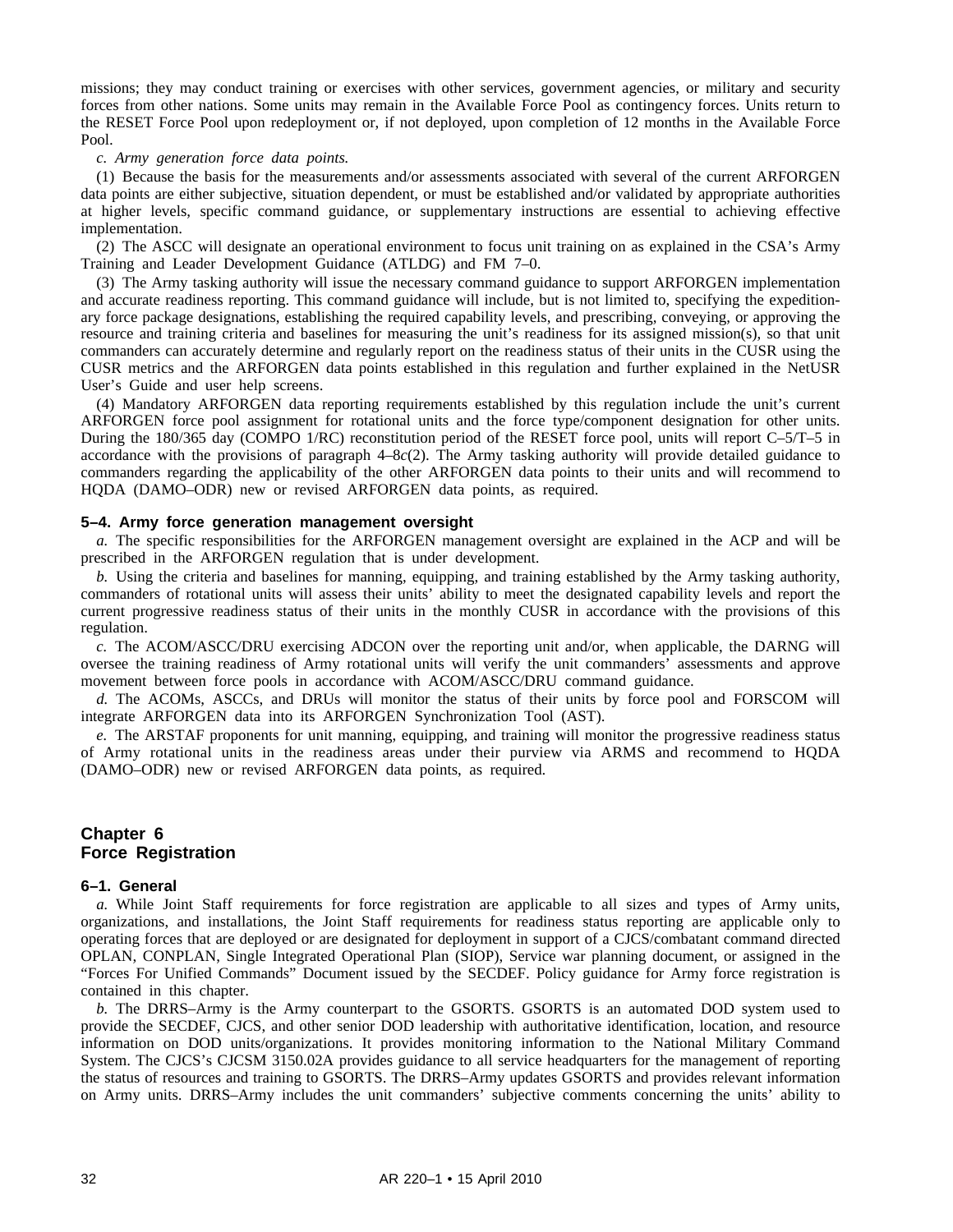undertake their core functions/designed capabilities. The authoritative DRRS–Army database resides at HQDA (USAC-CSA), as do the associated reference files.

# **6–2. Force registration requirements**

*a. Registration.*

(1) The registration process for parent  $(AA-level)$  UICs is initiated when an approved UIC is issued by DAMO–FMP and a skeleton record is created by the HQDA UICIO.

(2) Subsequently, the ACOM/ASCC/DRU UICIO completes the registration of the parent (AA-level) UIC and all structured DUICs and sub-unit UICs in accordance with the permanent order issued under the purview of DAMO–FMP. For ARNG (COMPO 2) entities, the ARNG UICIO completes the registration of the parent (AA-level) UIC and all structured DUICs and sub-unit UICs in accordance with the organizational authorities issued under the purview of Chief, National Guard Bureau.

(3) Additionally, ACOM/ASCC/DRU and ARNG UICIOs will register all DUICs required for current operations, deployments, and mobilizations.

*b. Reporting frequency and procedures.*

(1) Routine reporting will be accomplished on a daily basis or as required, unless changes to selected data elements have occurred.

(2) The ACOM/ASCC/DRU and ARNG UICIO must provide a change report to USACCSA within 24 hours following any change to the present geographical location (PRGEO data field), the current status, and activity code (ACTIV data field), the next higher operational command (OPCON data field), or the next higher administrative control (ADCON data field) authority.

(3) When the data change transactions are received in DRRS–Army at HQDA, USACCSA/DRRS–Army will process the data and immediately validate or reject the data, sending an error report, if rejected, or a validation report, if accepted, to the ACOM, ASCC, DRU, ARNG, and all interested commands. Following an accepted transaction, USACCSA/DRRS–Army will forward it immediately to GSORTS.

*c.* Precedence of reports. The ACOM, ASCC, DRU, and ARNG must have a sufficient number of personnel trained as DRRS–Army data handlers and alternate UICIO(s) to maintain continuous (that is, 24 hours a day, 7 days a week) operations during crises.

#### **6–3. Database corrections and synchronization**

*a. Synchronization.* The DRRS–Army database is composed of several hundred data elements that are used by numerous Army, Joint, and DOD offices and agencies for various purposes. Many of the data elements in DRRS–Army fall under the purview of other agencies and offices, to include Joint and DOD proponents, and are used in other databases. Therefore, revisions and modifications affecting the display or use of the data elements in DRRS–Army must be thoroughly coordinated with the proponent agency/office for the data elements and synchronized with users, as appropriate. The office of primary responsibility for each of the data elements in the DRRS–Army database and the primary users are listed in the Force Registration user's guide. The ACOM, ASCC, DRU, and DARNG, when applicable, are responsible for synchronizing their DRRS–Army databases with the DRRS–Army database at HQDA. The DRRS–Army database at HQDA is the authoritative source for DRRS–Army data, and UICIOs will assume that this database has been updated and is correct. Advise USACCSA immediately of any suspected discrepancies. USACCSA is responsible for synchronizing the DRRS–Army database with the GSORTS database at the National Military Command Center (NMCC). The GSORTS database at NMCC will be assumed as correct for resolution of discrepancies between the DRRS–Army and GSORTS databases.

*b. Maintenance.* The USACCSA will manage and maintain the master database for DRRS–Army at HQDA. All Army activities, specifically ACOMs, ASCCs, DRUs and DARNG are responsible for ensuring that their data in the master DRRS–Army database is current and correct. If a discrepancy exists between data of an ACOM, ASCC, DRU, or DARNG and USACCSA or between that of USACCSA and Joint Staff, the ACOM, ASCC, DRU, or DARNG will synchronize with USACCSA, and USACCSA will synchronize with the GSORTS database.

#### **6–4. Security classification of basic identity data element and Army basic identity data element**

*a. Security classification guidelines.* The classification requirements for BIDE and Army basic identity data element (ABIDE) data are based on the specific data that require protection from unauthorized disclosure. The security classification of CUSR data is addressed in chapter 11.

*b. Minimum classification guidelines.* The DRRS–Army database is a SECRET database, and no data classified at a higher level than SECRET will be entered. BIDE and ABIDE extracted from the DRRS–Army database will be classified as indicated in the NetUSR User's Guide and user help screens. Reporting organizations that desire to classify their BIDE or ABIDE at a higher level than the level established by HQDA will coordinate with HQDA (DAMO–ODR) so that this higher level classification will be reflected in the DRRS–Army database. Since combatant commands may also classify data at a higher level, DRRS–Army database users will check extracts produced during an operation to ensure that a higher classification is not appropriate.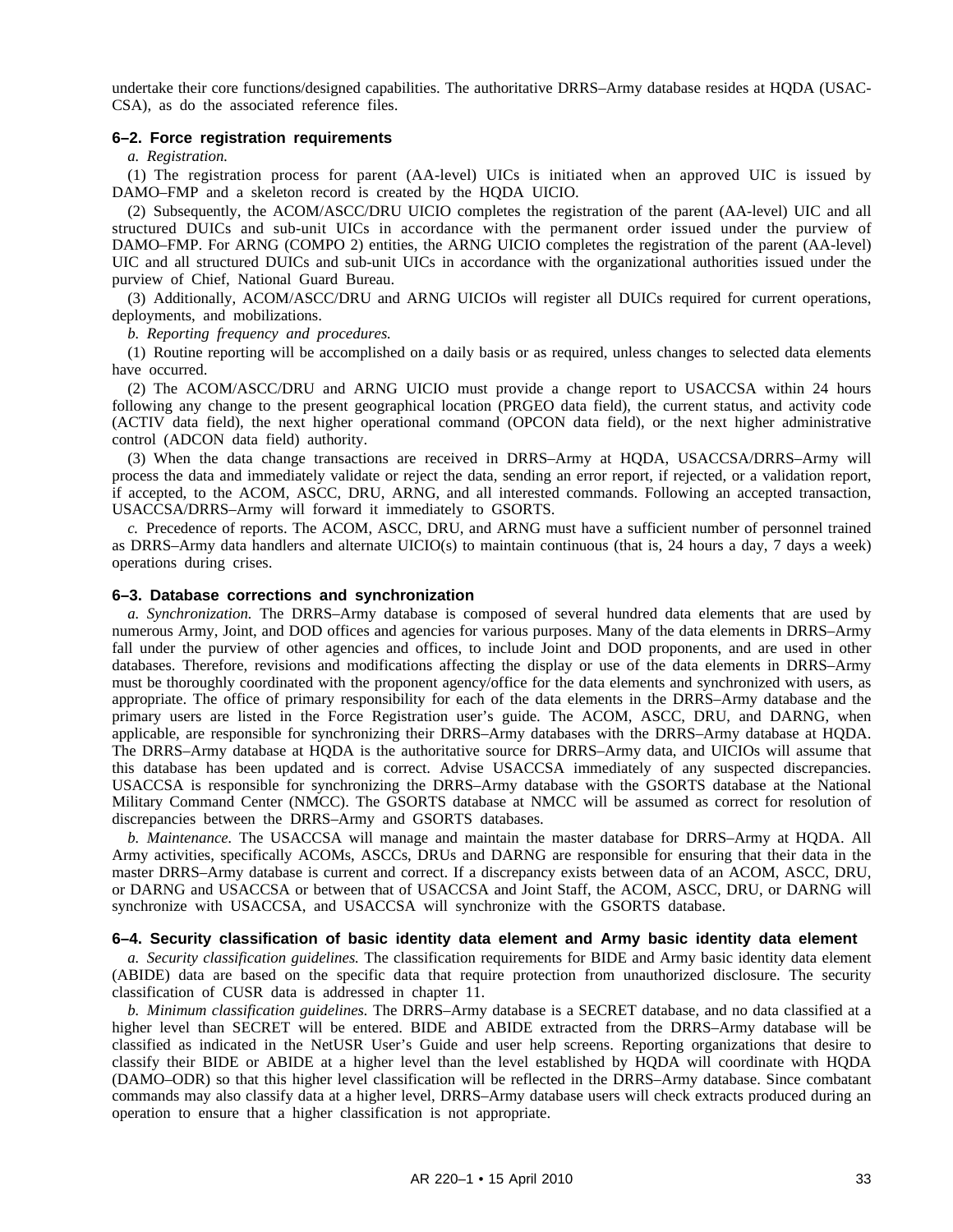*c. Aggregated basic identity data element and Army basic identity data element.* Composite or aggregated data (including by command or by type unit) will be classified at the same or higher level as the most highly classified component. Aggregated data will be downgraded in accordance with the instructions in paragraph *(d)*, below. Information derived from BIDE and ABIDE will be classified in accordance with the instructions in chapter 11.

*d. Downgrading basic identity data element and Army basic identity data element.* The ACOM, ASCC, DRU, ARNG, and DASA UICIO will review classified BIDE and ABIDE annually to ascertain whether the classification level still applies. The ACOM, ASCC, DRU, ARNG, and Deputy Assistant Secretary of the Army (DASA) on a caseby-case basis will determine downgrading of classified BIDE/ABIDE.

# **6–5. Release of and access to basic identity data element and Army basic identity data element**

*a. Global Status of Resources and Training System Policy.* The Joint Staff authorizes the Services to release GSORTS data to DOD and U.S. Coast Guard (USCG) members with a valid need-to-know and the appropriate clearance. For JOPES data (for example, plan identification, time-phased force deployment data), data originator's approval is required prior to releasing the data. Services may only release information on their units. The releasing headquarters will provide only that amount of information required to satisfy the requirement. Release of GSORTS information, not access to the database, is the preferred method of dissemination. Joint Staff/J–3 approval is required prior to the release of any GSORTS data to any non-DOD requester.

(1) Inspectors of the General Accounting Office or the Office of the DOD Inspector General have legal authority under Public Laws 96–226 and 97–252 for access. Only the President or Secretary of Defense can deny final access. Denial proposals will be referred to Joint Staff/J–3 for action.

(2) Release of data to Congress and its committees, staff, and investigators is governed by DODI 5400.04.

(3) Requests from the public are processed under provisions of the Freedom of Information Act and referred to the Directorate for Freedom of Information and Security Review.

*b. Army policy.*

(1) HQDA (DAMO–ODR) is the approval authority to release BIDE and ABIDE obtained from the DRRS–Army database to third parties or outside of Army channels. Submit all requests for release to DAMO–ODR.

(2) All systems that use or provide access to DRRS–Army data will ensure that only appropriate personnel are authorized access to DRRS–Army data elements, to include BIDE and ABIDE. Personnel must have a valid need to know and hold the appropriate level of security clearance. Request access to DRRS-Army from HQDA (DAMO–ODR).

(3) All systems that interface with DRRS–Army or that have been approved to routinely receive BIDE and ABIDE from the DRRS–Army database will release BIDE and ABIDE to third parties for use in their automated and/or web enabled systems only after obtaining approval from DAMO–ODR. This restriction is applicable to all BIDE and ABIDE (includes unclassified information and data) and to all third parties, to include Army organizations and agencies.

# **6–6. Inactivation and discontinuation of modification of table of organization and equipment and table of distribution and allowances parent units (AA-level unit identification code)**

*a. General.* The MTOE units inactivate and TDA units discontinue.

*b. Process.* HQDA (DAMO–FM) will initiate the inactivation or discontinuation of parent units in DRRS–Army. The ACOMs, ASCCs, DRUs, and DARNG will issue a permanent order in accordance with DAMO–FMP policy guidance to accomplish the inactivation or discontinuation of their assigned units, as required.

(1) The ACOM, ASCC, DRU, and ARNG UICIOs will—

*(a)* Execute an inactivation transaction in the DRRS–Army database to inactivate MTOE units on the effective date of the Permanent Order.

*(b)* Execute a discontinuation transaction in the DRRS–Army database to accomplish the discontinuation of TDA units on the effective date of the Permanent Order.

*(c)* Ensure that property books are cleared in accordance with the provisions of AR 710–2, paragraph 2–5.

(2) The DCS, G–3/5/7 (DAMO–FMO) organizational integrator (OI) and DCS, G–3/5/7 (DAMO–FMP) command manager, respectively, initiate/coordinate actions to inactivate or discontinue MTOE or TDA units. Force review points (FRPs) or Master force (MFORCE) files provided to the DRRS–Army database will verify these actions for parent (AA-level) UICs only.

(3) HQDA UICIO will initiate/coordinate action to inactivate or discontinue any MTOE or TDA parent unit remaining in the DRRS–Army database after its E-date for inactivation or discontinuation and will maintain a separate archive file containing all UICs/DUICs that have been inactivated that have property and/or personnel assigned. HQDA UICIO will be responsible for providing this file to requesting organizations and Logistics Support Activity (LOGSA).

### **6–7. Inactivation of unstructured derivative unit identification codes registered by command unit identification codes**

Command UICIOs are authorized to register unstructured DUICs in the ASORTS/DRRS–Army database either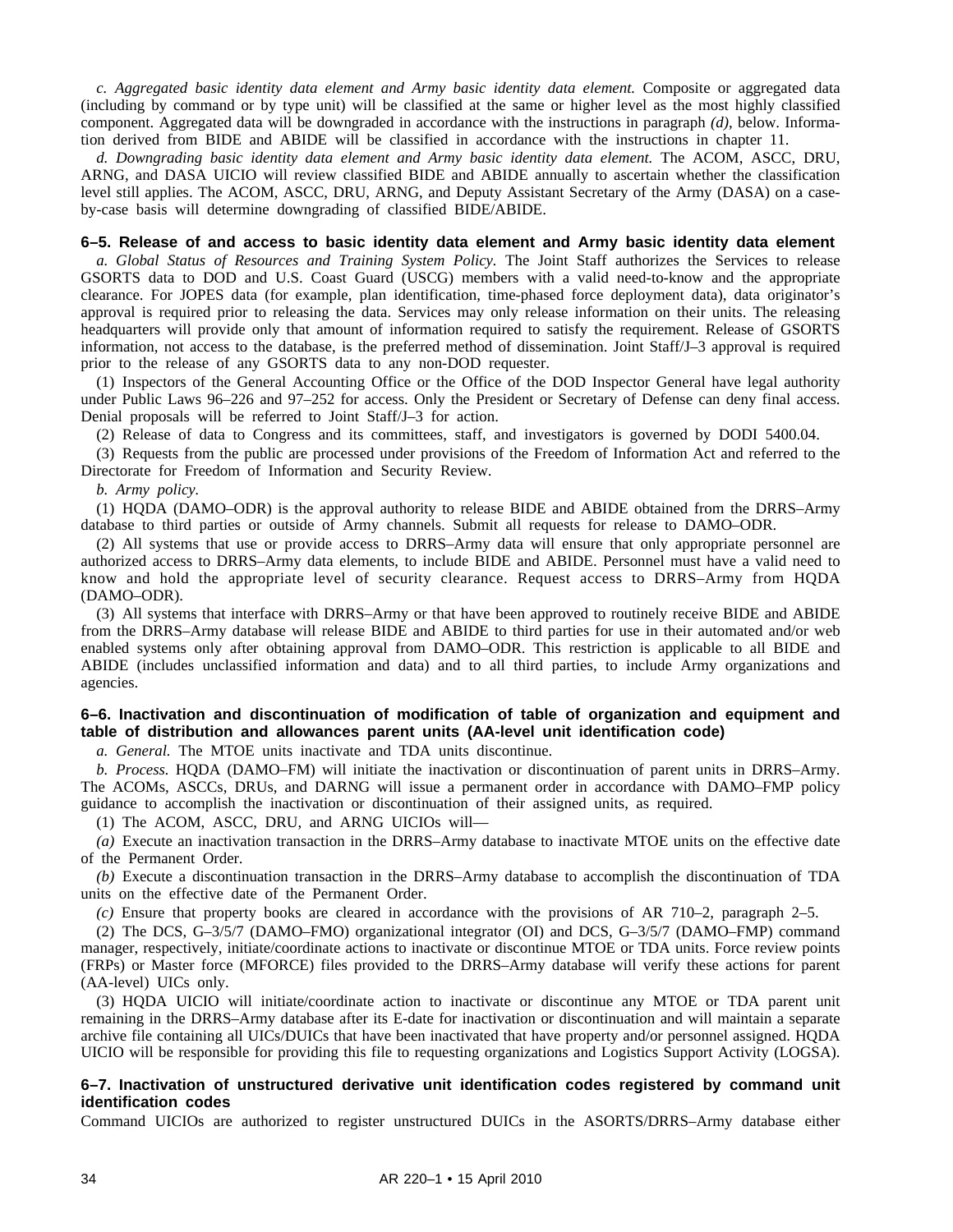permanently or for a temporary period up to 28 months in order to support operational and/or administrative requirements, to include mobilizations and deployments. Command UICIOs will identify any unstructured DUICs representing long term (longer than 28 months) or enduring requirements for permanent database registration. Unstructured DUICs require approval by HQDA (DAMO–ODR) for permanent database registration. Extensions of temporary DUIC registrations beyond 28 months require justification by the command and formal approval by HQDA (DAMO–ODR). Unstructured DUICs will be inactivated as follows (see the Force Registration User's Guide and the Force Registration user help screens) for detailed instructions:

*a. Unstructured derivative unit identification codes registered permanently.*

(1) The command UICIO office that registered the permanent DUIC will—

*(a)* Re-validate the ongoing requirement for each permanently registered DUIC with the HQDA UICIO annually.

*(b)* Inactivate the DUIC during routine maintenance when it is no longer needed.

*(c)* Inactivate the DUIC in conjunction with the inactivation of its parent unit.

*(d)* Comply with the provisions of AR 710–2, paragraph 2–5, to clear property books. Ensure that all DOD Activity Address Codes (DODAACs) and open requisitions have been transferred to an appropriate UIC or that the requisitions have been cancelled and the DODAACCs returned to LOGSA.

*(e)* Ensure that all personnel have been transferred to valid positions in accordance with AR 614–100 and AR 614–200.

(2) The HQDA UICIO will—

*(a)* Establish and maintain channels for direct coordination with the command UICIOs and provide assistance and support, as required. Advise DAMO–ODR of any DUIC inactivation issues and/or problems that cannot be resolved via these UICIO channels. Monitor compliance by command UICIOs with the DUIC inactivation requirements established in this publication.

*(b)* Obtain DAMO–ODR approval of any unstructured DUICs identified by command UICIOs for permanent database registration.

*(c)* Maintain separate archives file containing any unstructured permanent DUICs that were inactivated while property and/or personnel were assigned. HQDA UICIO will be responsible for providing this file to requesting organizations and LOGSA.

*b. Unstructured derivative unit identification codes registered temporarily.*

(1) The command UICIO office that registered the temporary DUIC will—

*(a)* Inactivate the DUIC within 7 days following a formal request from the unit commander.

*(b)* Inactivate the DUIC during routine maintenance if it is determined that the DUIC is no longer required for the operational or administrative purposes for which it was registered.

*(c)* Inactivate the DUIC in conjunction with the inactivation of its parent unit.

*(d)* Comply with the provisions of AR 710–2, paragraph 2–5, to clear property books. Ensure that all DODAACs and open requisitions have been transferred to an appropriate UIC or that the requisitions have been cancelled and the DODAACCs returned to LOGSA.

*(e)* Ensure that all personnel have been transferred to valid positions in accordance with AR 614–100 and AR 614–200.

(2) The HQDA UICIO will—

*(a)* Advise DAMO–ODR and the responsible command UICIO of any unstructured temporary DUIC remaining in the DRRS–Army database for longer than 28 months, unless a specific extension has been approved by DAMO–ODR.

*(b)* Assist the command UICIO to inactivate any unstructured temporary DUIC remaining in the DRRS–Army database after the inactivation of its parent unit.

*(c)* Maintain a separate archive file containing any unstructured temporary DUICs that were inactivated while property and/or personnel were assigned. HQDA UICIO will be responsible for providing this file to requesting organizations and LOGSA.

# **Chapter 7 The Commander's Unit Status Report**

#### **7–1. Intent**

*a.* The CUSR is a commander's report; it will be prepared by the commander of the unit, organization, or installation or by the designated representative and is routinely submitted through ADCON channels to HQDA (DAMO–ODR) via NetUSR input software. While the ACOM/ASCC/DRU exercising ADCON over the registered unit and/or the DARNG, when applicable, review the CUSR to ensure that the reports are accurate, timely, complete, and comply with regulatory requirements and command guidance, the CUSR is intended to convey the commander's concerns and personal assessments to the chain of command and Army resource managers.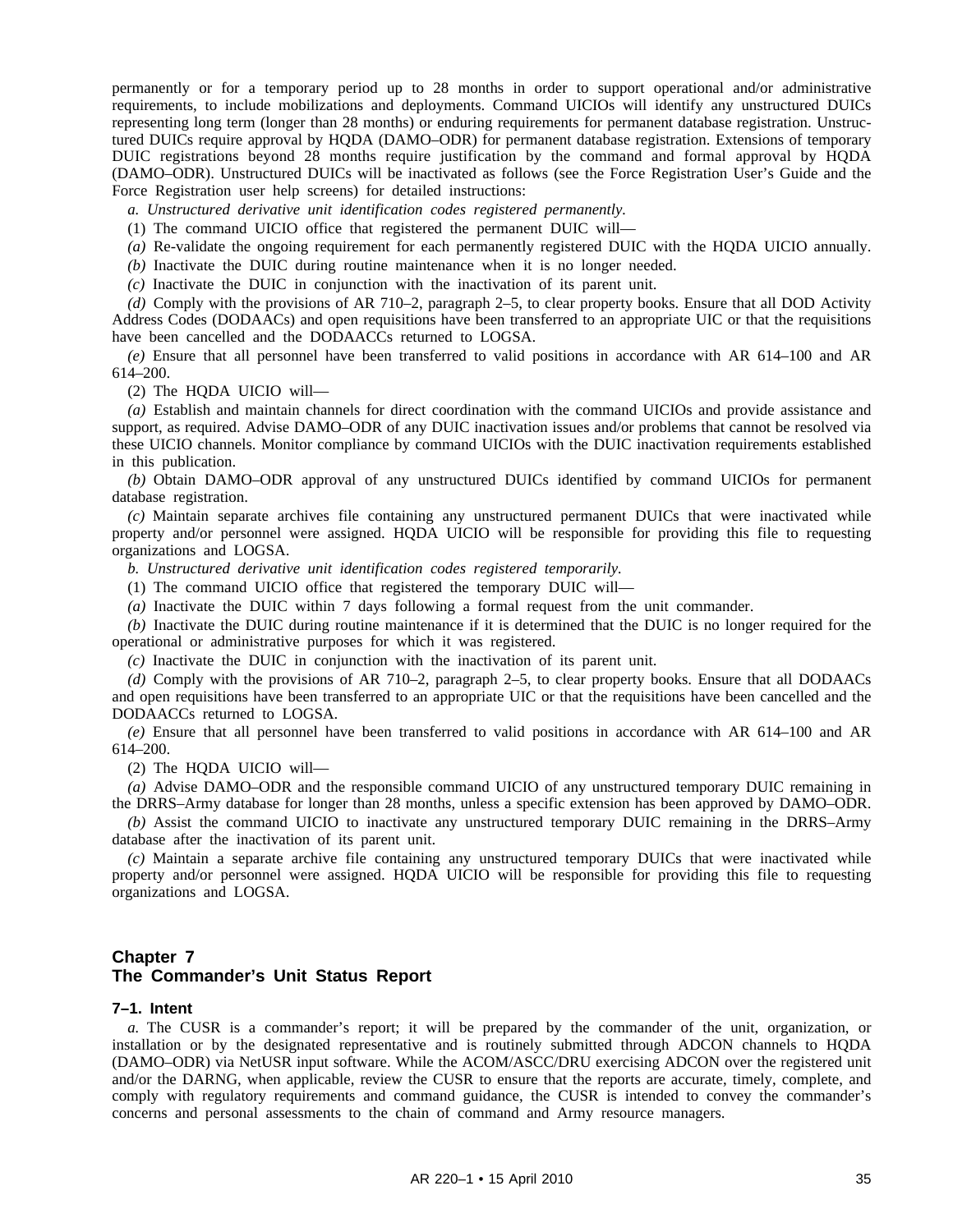*b.* The CUSR is not a performance report card and should not be used as a tool to evaluate or compare the accomplishments of organizations or those of their commanders. Under the Army's current force generation concepts (ARFORGEN), most Army units will progress through planned periods of partial readiness while engaged in reconstitution activities and achieve full readiness only during planned periods when the units are available for global taskings. When the partial readiness of an Army unit is planned by HQDA, the unit commander is expected to accurately report this partial readiness status and he should not hesitate to do so, since the CUSR enables combatant commanders (CCDRs), Joint Force Providers, strategic planners, Congress, and other external users of Army readiness data to accurately assess and effectively monitor the strategic risks associated with partial readiness. No commander is expected to achieve or report a unit readiness status that is higher than that possible with the resources made available to him. All commanders at all times will submit timely, accurate, and complete reports that neither exaggerate nor mask unit readiness deficiencies.

# **7–2. Reporting procedures**

*a.* Because CUSRs are part of the Joint Staff's and OSD's readiness reporting systems, reporting criteria and guidelines are standardized for all Services, to the extent possible. A major goal of these systems is to provide useful and accurate information to the CCDRs regarding the readiness status of the Army forces they will receive in theater, to include accurate measurements and assessments regarding their readiness to execute their assigned missions. The assigned mission level (A-level), the supporting manning and equipping metrics (AMM and AME) and associated METs, and mandatory comments are intended to support these information requirements (see para 9–6). The commander for each reporting unit will continue to use the unit's core functions/designed capabilities and MTOE requirements as the basis for determining and reporting the C-level, the measured area levels (PSRT) and for estimating required training days. The criteria and guidelines for determining and reporting the unit's readiness status for its core functions/designed capabilities and assigned mission(s) are fixed by JCS, OSD, and Army policy and cannot be modified by subordinate units, organizations or commands without authorization (also see para 2–2*b*).

*b.* Accordingly, for CUSR purposes, when applicable, the determination of the C-level and the measured area levels for personnel, equipment on–hand (available) and unit training proficiency will be accomplished only by measuring the current status of resources and training in the unit or organization against the unit's core functions/designee capabilities. Furthermore, the core functions/designed capabilities of units and organizations will be based only on the official structure established by the applicable formal requirements and authorizations document (MTOE or TDA) or, when these documents are not available and/or are not applicable, by force structure guidance issued by HQDA (DAMO–FMF) or the responsible ACOM/ASCC/DRU and/or DARNG, when applicable. To summarize, a unit's formally documented structure establishes the baseline for measuring its readiness and capability for its core functions/ designed capabilities (units must use the same MTOE or TDA to determine requirements for both personnel and equipment) and the readiness and capability represented by the unit's current task organization, to include any augmentations and all organic units/elements, unless they are currently detached, are compared to this baseline (either objectively or subjectively) to assess and report the readiness status and capability for the unit for its core functions/ designed capabilities. If needed, commanders of measured units should seek guidance from their chain of command regarding the OPCON status, for CUSR purposes, of any augmentations, or detachments.

(1) When deployed as an ad hoc organization in support of current Army operational requirements (that is, a assigned mission), commanders of measured units will continue to report (in the CUSR) the status of resources and training in their units and organizations measured against the unit's core functions/designed capabilities based upon the formal requirements and authorizations document (MTOE or TDA). Ad hoc organizations are those forces/elements that have been tailored and oriented toward a specific contingency or current operational requirement. Even if the ad hoc entity is operating under a derivative unit identification code (DUIC) and is reporting its readiness status in accordance with DUIC reporting procedures, the status of resources, and training also will be reported by the parent UIC organization (the measured unit) from which the subordinate elements came and these reports will reflect the status of resources and training measured against the parent unit's core functions/designed capabilities that are based on the designed structure.

(2) In accordance with Army implementation of CJCSI/CJCSM policy requirements, the C-level reported in the CUSR is not used to indicate the measured unit's ability to accomplish or sustain a currently assigned operational requirement. Commanders of measured units focused on assigned missions will use the assigned mission level (Alevel) data field to report their readiness status assessments for the assigned mission in accordance with the provisions of paragraph 9–6 and appendix C. If the mission assigned for planning or execution replicates and/or encompasses the core functions/designed capabilities of the reporting unit, then the C-level and A-level will coincide.

*c.* As updates and changes to requirements and authorizations are published and provided to units, confusion often develops as to which requirements and authorization document (MTOE or TDA) the unit should use to determine the measurements and assessments reported in the CUSR. In general, measured units will measure and report readiness status against their currently effective MTOE/TDA document. However, reorganizing units can report early against a future document if the unit more closely resembles that future document rather than the currently effective document, provided that the E-date for the future document is within one year and the responsible ACOM, ASCC, DRU, or DARNG for non-mobilized ARNG units, has specifically approved such action. Measured units will not be approved to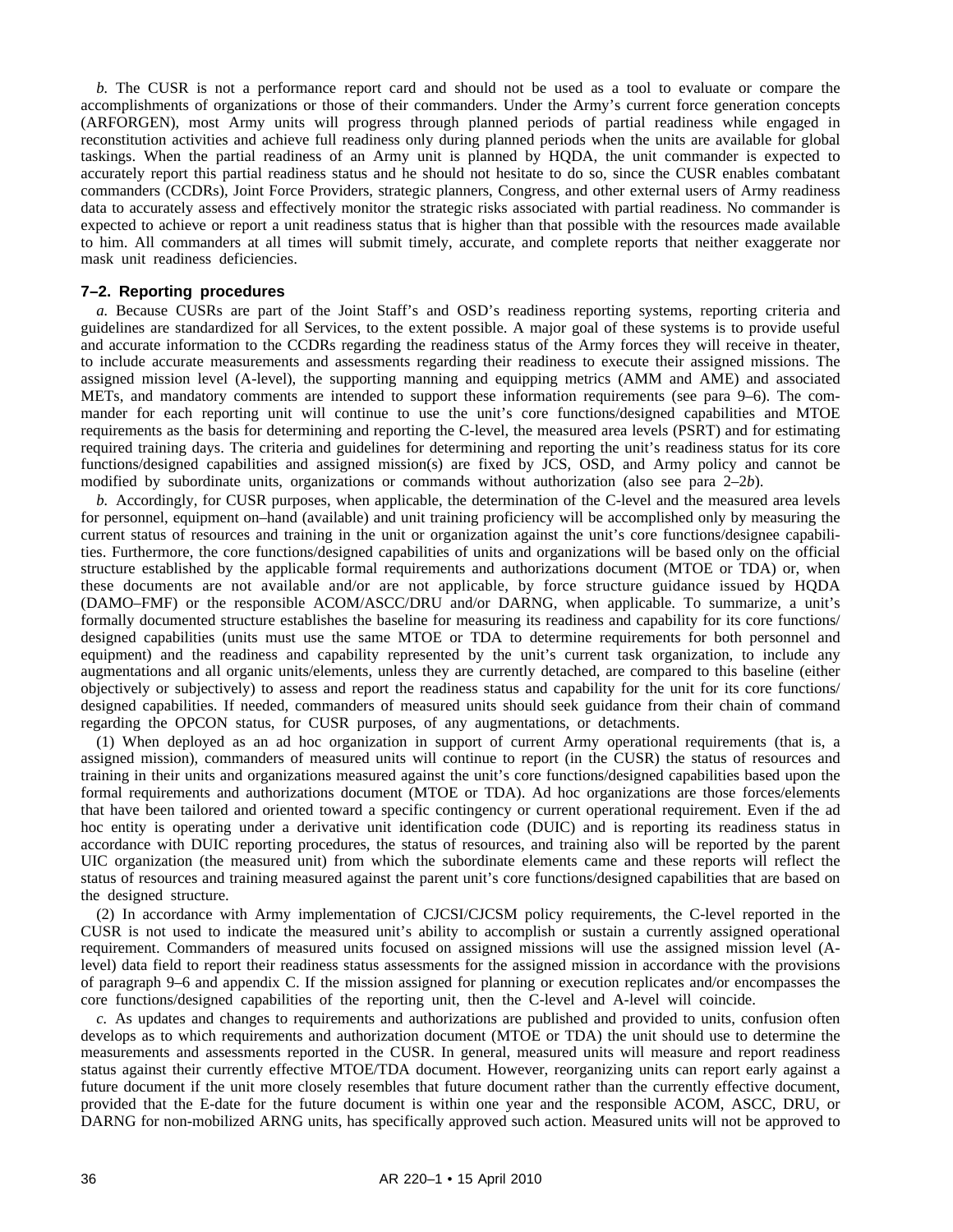report early against a MTOE or TDA if the overall P-level or S-level would be degraded below P–3 or S–3 and the measured unit could report P–3 or S–3 or better under the currently effective document. Once a unit begins to report against a future MTOE or TDA (that is, in advance of the E-date), the previous document will not be used for further readiness status reporting unless specifically directed by the responsible ACOM/ASCC/DRU or DARNG. Additionally, units must use the same MTOE or TDA to determine their requirements for both personnel and equipment.

#### **7–3. Use**

*a.* The CUSR indicates the degree to which a unit or organization has achieved prescribed levels of fill for personnel and equipment, the operational readiness status of the equipment items possessed by the unit, and the training proficiency status of the unit or organization. Accordingly, the CUSR is used by commanders at higher levels and senior Army leaders to synchronize operational planning and resource management. At HQDA and at ACOM/ASCC/ DRU and/or DARNG-level, CUSRs are used as the basis for resourcing requests and/or decisions. For Joint planners and combatant commanders, the CUSR provides an important and uniform assessment of the ability of individual units and organizations to accomplish their core functions and provide the capabilities for which they are designed and, when applicable, the missions they have been assigned to plan/evaluate, prepare for, or that they have been formally ordered to execute and/or are currently undertaking. The METL assessments are used by OSD for operational and resourcing decisions and to brief Congress using the three tier (Y/Q/N) rating scale.

*b.* In addition to the reporting requirements established by Joint Staff (GSORTS) and OSD (DRRS), the Army requires additional data that increases the value of the CUSR as a resource management and operations tool for HQDA. The additional data required by the Army enables the commanders to more clearly portray the effects of resource application in their units, organizations and installations. The information and data contained in the CUSR enables commanders and staffs at all levels to analyze and address key unit status indicators. At the installation level and below, the CUSR assists commanders in identifying resource shortfalls to facilitate cross-leveling actions, if appropriate, to alleviate the shortfall. Additionally, the CUSR provides information to HQDA that—

(1) Assists in the portrayal of Armywide conditions and trends.

(2) Assists in the identification of factors that degrade the readiness status.

(3) Assists in the identification of resource shortfalls, if any, by comparing the actual levels of personnel and equipment assets in units and organizations with the core functions/designed capabilities established by the applicable formal requirements and authorizations documents (MTOEs or TDAs).

(4) Assists HQDA and intermediate commands in making resource allocation decisions. Informs senior decision makers' assessments regarding the employability and deployability of measured units.

#### **7–4. Importance of commander comments**

*a.* Precise and concise commander comments that describe the cause/effect relationship between deficiencies and current unit readiness and capability are extremely important to explain or clarify any significant resourcing issues. Commander comments are closely reviewed routinely by resource managers and senior leaders at higher headquarters, to include HQDA, to identify urgent concerns requiring immediate actions. See the NetUSR User's Guide and user help screens for examples.

*b.* The commander of the reporting unit, organization, or installation is solely responsible for the accuracy of the information and data entered by his unit in the CUSR and for ensuring that readiness deficiencies, if any, are clearly explained and are neither masked nor exaggerated.

# **7–5. Preparation, processing, and review**

*a.* Commanders of the units, organizations, and installations that are required to report will use the NetUSR application to prepare the CUSR. Printed copies of NetUSR screens can be used for internal feeder reports and to preserve CUSR data in hard copy format for retention in unit files or for coordination. All CUSR data submitted by reporting units and organizations will be submitted electronically in the format generated by the NetUSR application. Reports are processed into the DRRS–Army database, which updates both Joint and OSD systems and databases. The GSORTS is the authoritative Joint database of record used by the CJCS, the Joint Staff, the Services, the combatant commands, and the combat support agencies.

*b.* Commanders of reporting units and organizations submit their CUSR information via ADCON channels that normally include the ACOM, ASCC, DRU, and the DARNG for ARNG/ARNGUS units that are not on active duty, through HQDA to the Joint Staff and OSD.

*c.* The commander preparing the report must review the information and data applicable to his unit, organization or installation that is imported by the NetUSR application from official Army sources and databases (for example, personnel/human resource, medical, logistics, force management, and property accountability systems) and then report, in his judgment, the most accurate information and data in his CUSR based on the policies and criteria established in this regulation . It is important to note that updated or corrected information and data reported into DRRS–Army via NetUSR by the commander does not update or correct that information residing with the official sources from which it was imported. While DAMO–ODR will notify official sources of potential data discrepancies identified via analysis of data reported by commanders via NetUSR, the commander is responsible to initiate appropriate actions using the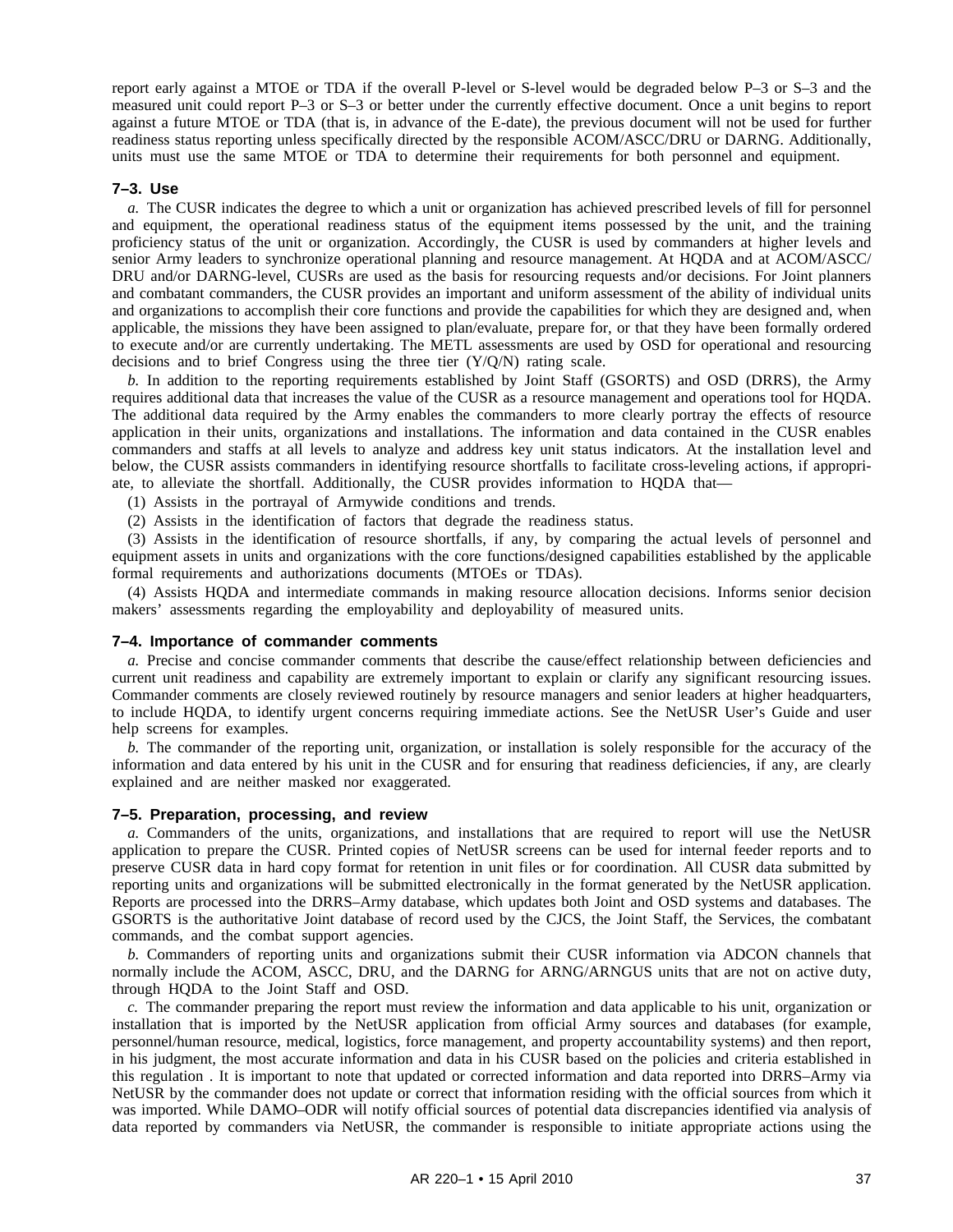process established by the official source to update or correct any discrepancies in the status information and data on his unit residing with that official source. Official sources for status information imported by NetUSR are identified and discussed in the NetUSR User's Guide and user help screens.

*d.* Because the NetUSR software uses authoritative downloads from Army data systems to enhance the accuracy of reports and reduce the burden to units, all units submitting a regular report must accomplish an authoritative data download using the NetUSR web site concurrent with the preparation of the CUSR. This action ensures that the most current property and personnel data is included in the CUSR and provides visibility of the current status information and data necessary for accurate analysis informed decisionmaking by senior Army leaders. Measured units on active duty (includes mobilized RC units) will accomplish an authoritative data extract monthly. Non mobilized RC units will accomplish an authoritative data download in conjunction with their preparation of a regular report. Units currently deployed OCONUS to accomplish operational requirements are authorized to use an abbreviated report (also known as, short form or deployed report). The ACOM/ASCC/DRU exercising ADCON over the registered unit and/or, when applicable, the DARNG will provide necessary oversight. Also see paragraph 4–1.

#### **7–6. Format, types, and reporting frequency**

*a.* The CUSRs required for submission by MTOE units and designated TDA units and organizations may vary by report type and report format from those CUSRs required for submission by other TDA units and organizations, and the CUSRs submitted by Army installations are unique, having been tailored to their specific reporting requirements.

*b.* Reporting frequency can vary as well (see chap 4). CUSRs required for submission by Army installations are addressed in paragraph 10–6. The NetUSR User's Guide and user help screens explain specific data entry requirements for each CUSR format and type (also see chap 4 and table 4–1).

# **Chapter 8 Reporting Units**

#### **8–1. General**

The units and organizations (COMPO 1, ARNG/ARNGUS, and USAR) that are required to submit CUSRs under the provisions of this regulation are referred to in this publication as "reporting units." Reporting units required to prepare and submit composite reports are referred to as "composite reporting units." All currently existing units listed in Annex A of the Army Campaign Plan are composite reporting units. Parent units are those units registered in the DRRS–Army database with UICs ending in AA. Parent units include battalions, separate companies-to include headquarters companies—and detachments and other organizations that, in general, have been designed for separate employment or discrete missions. "Assessed units" are a subset of reporting units, specifically including all MTOE units with AA-level UICs (parent units) and those TDA units with AA–UICs (parent units) that are required to report based on Joint Staff and/or DOD requirements. "Major headquarters" are those headquarters organizations above battalion level (for example, ASCC, corps headquarters, modular division headquarters, modular sustainment brigades, and so forth) that are stand-alone command and control headquarters unconstrained by a fixed formation of subordinate forces. "Major units" are those organizations above the battalion level (for example brigade combat teams, modular support brigades, and so forth) that can be augmented but have organic elements that are the principal means for executing operational mission and tasks. Also see paragraph 2–1.

# **8–2. Operating forces (modification table of organization and equipment units)**

*a.* All MTOE units with UICs ending in AA (parent units) that are registered in the DRRS–Army database (except the MTOE units for which special provisions apply; see para 8–4, below) are reporting units that are required to submit CUSRs. These assessed units include, but are not limited to—

(1) The MTOE battalions, separate companies, separate detachments, or equivalent size units, that are organic to or included in the designed structure of a major unit or major headquarters (that is, corps headquarters, division, regiment, separate brigade, or Army Special Operations Forces groups, regiments, commands, modular designed combat brigades, support brigade, and division headquarters, and so forth).

(2) The MTOE units not organic to or part of the designed structure of one of the major units/headquarters described above that are company-size units or larger and are parent units (AA-level UIC), parent-level detachments, and parentlevel units that are deployable under any Joint operations plan.

*b.* The ACOM/ASCC/DRU exercising ADCON over the registered unit and/or, when applicable, the DARNG (hereafter referred to in this chapter as the authority for CUSR management oversight), in coordination with HQDA (DAMO–ODR) can designate additional MTOE units/elements or detachments as reporting units and can supplement reporting requirements established by this regulation. For example, the authority for CUSR management oversight, after coordinating with HQDA, can designate a subordinate MTOE element with a DUIC or subunit UIC (that is, one that does not end in AA) as a reporting unit and direct reporting in accordance with the provisions of paragraph 10–2. The authority for CUSR management oversight also can direct more frequent reporting by reporting units than required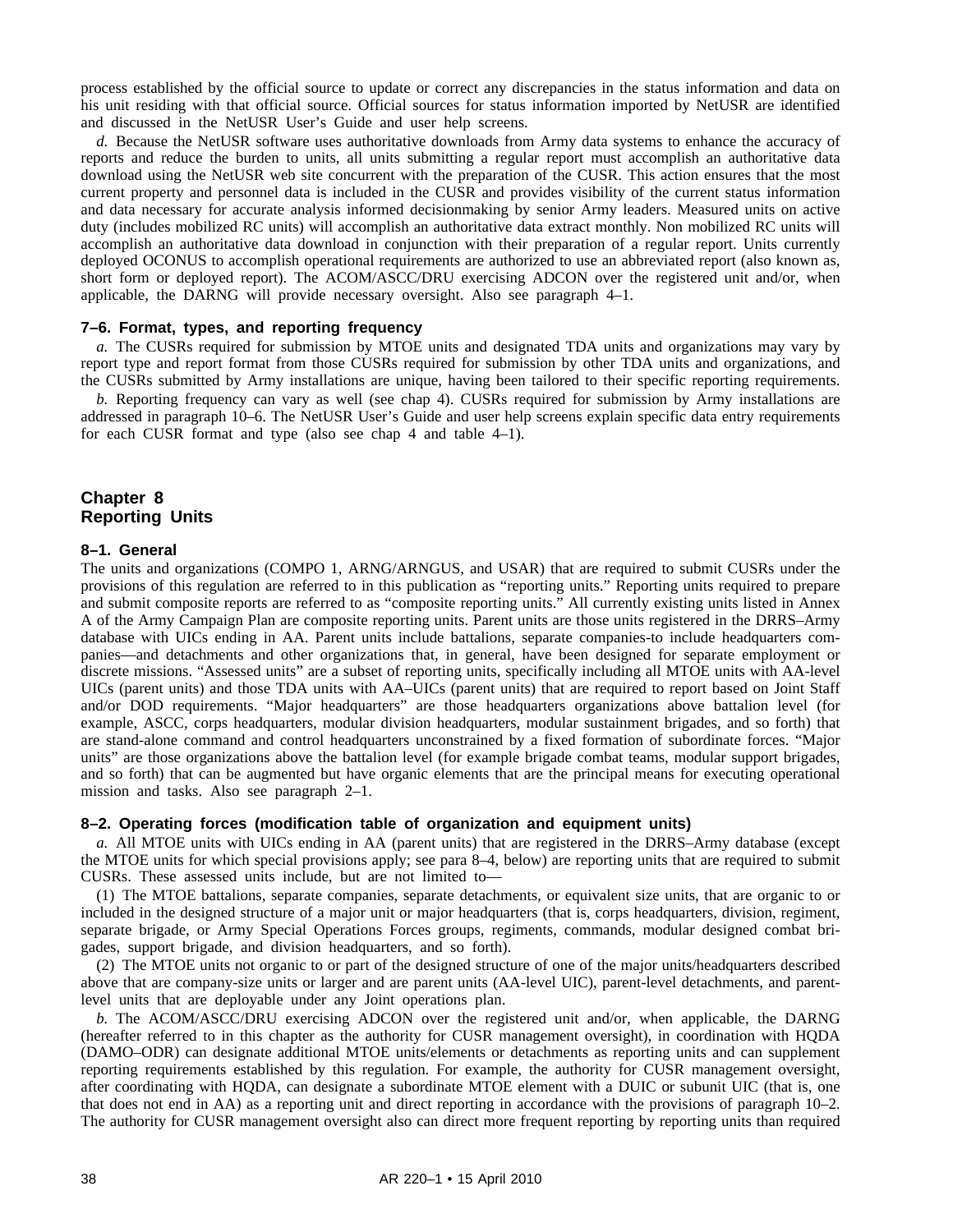by this regulation. The MTOE units/elements reporting into DRRS–Army pursuant to requirements directed by the authority for CUSR management oversight must comply with the applicable policy and procedures established in this regulation for CUSR submission. For example, assessed MTOE units/elements with subunit UICs/DUICs must submit an applicable report type in accordance with the provisions of paragraph 10–2. All reports will be forwarded to HQDA.

### **8–3. Generating forces (table of distribution and allowances units)**

*a.* The TDA units that are required to report into the DRRS–Army database are those with AA-level UICs (parent units) that have not been officially exempted from reporting in accordance with the procedures in paragraph 8–5. These TDA units will submit reports in accordance with the reporting frequency requirements and the minimum data entry requirements established in chapter 4 for TDA units submitting CUSRs (also see chap 4 and table 4–1).

*b.* The CUSR management oversight authority in coordination with HQDA, DAMO–ODR, can require additional TDA units/elements or detachments to submit reports or require more frequent reporting than addressed in paragraph *a*, above. For example, the CUSR management authority, after coordinating with HQDA (DAMO–ODR), can designate as a reporting unit a TDA entity with a DUIC that is not addressed in paragraph *a*, above. Similarly, the CUSR management authority can direct a TDA unit with an AA–level UIC to report monthly vice quarterly. The TDA units reporting pursuant to requirements established by the CUSR management authority must comply with the procedures explained in the NetUSR Users' Guide and user help screens. For example, TDA units/elements with DUICs directed to report into the DRRS–Army database must use the applicable NetUSR report types designed for DUICs. All reports will be forwarded to HODA in accordance with the submission timeline explained in table 4–1.

#### **8–4. Operating and generating force units for which special Commander's Unit Status Report provisions apply**

*a.* Major units and major headquarters that are assigned or apportioned in Joint or Army planning documents or designated by HQDA (DAMO–ODR) or by the CUSR management oversight authority (that is, the ACOM/ASCC/ DRU exercising ADCON over the registered unit and/or, when applicable, the DARNG) are reporting units that will prepare and submit CUSRs in accordance with the provisions in paragraph 10–4.

*b.* The RC measured units (ARNG and USAR units with either AA-level or FF-level UICs) that have been formally identified and scheduled for operational deployment will begin to prepare and submit regular reports monthly. Unless specified otherwise by instructions included with the mission notification, monthly reporting will begin with the first readiness report following receipt of the notification of sourcing (NOS) plus 60 days or upon approval of the unit's training requirements for the assigned mission, whichever is earlier. Concurrently, measured RC units that have not been alerted but that are organic or currently under the operational control of a composite reporting RC unit that has been alerted will begin to submit monthly regular reports for incorporation into the composite report unless they have been specifically exempted by the ACOM/ASCC/DRU/DARNG level CUSR management oversight authority. Also see paragraphs  $4-9$ ,  $4-11$ , and  $10-4$ .

*c.* For battalion-level command and control headquarters that have no organic elements other than the Headquarters and Headquarters Company (HHC) (AA-level UIC), the battalion commander will prepare and submit a single regular report reflecting the overall ability of the battalion headquarters to accomplish its command and control mission(s). While the HHC commander may provide feeder data for this report, this single regular report submitted by the unit will reflect the battalion's METL and the battalion commander's personal readiness assessments.

*d.* Any TDA unit with a UIC ending in AA that has been alerted or is currently scheduled for operational deployment away from its home station or that is apportioned in a Joint operations plan or contingency plan is an assessed unit that will report against the resource and training requirements in its formal TDA requirements and authorization document on a monthly basis, unless the deployable/apportioned TDA unit has been specifically exempted from monthly readiness status reporting by HQDA (DAMO–ODR). All TDA units with AA-level UICs (parent units) will submit monthly reports while deployed. The CUSR management oversight authority will identify the TDA units under their purview that are required to report under these criteria and will ensure compliance with the applicable CUSR requirements.

*e.* The TDA units, including, but not limited to, certain medical detachments (identified by an AA-level UIC) that are similar in type may, when supporting software permits and HQDA (DAMO–ODR) approves, submit a single report with consolidated readiness status information and data under a designated AA-level UIC. Similarly, the AA-level UIC components of a major headquarters may submit a single report with consolidated readiness status information and data when endorsed by the CUSR management oversight authority and approved by HQDA (DAMO–ODR). The commander submitting the report will indicate that the report consolidates readiness status information and data from multiple AA-level UICs and must list each of the AA-level UICs that is included in the report.

*f.* Multiple-component units, regardless of the force structure component (COMPO), will submit a single report through the CUSR management oversight authority. The COMPO 1, COMPO 2–ARNG, COMPO 3–USAR, or COMPO 6–APS units will submit their reports in accordance with the timelines and criteria in table 4–1.

*g.* The ARNG/ARNGUS units (AA-level UICs), when not on active duty, report through DARNG (or other responsible ACOM/ASCC/DRU-level CUSR management oversight authority, if applicable). The USAR units, when not on active duty, submit reports through the U.S. Army Reserve Command (USARC) (or other responsible ACOM/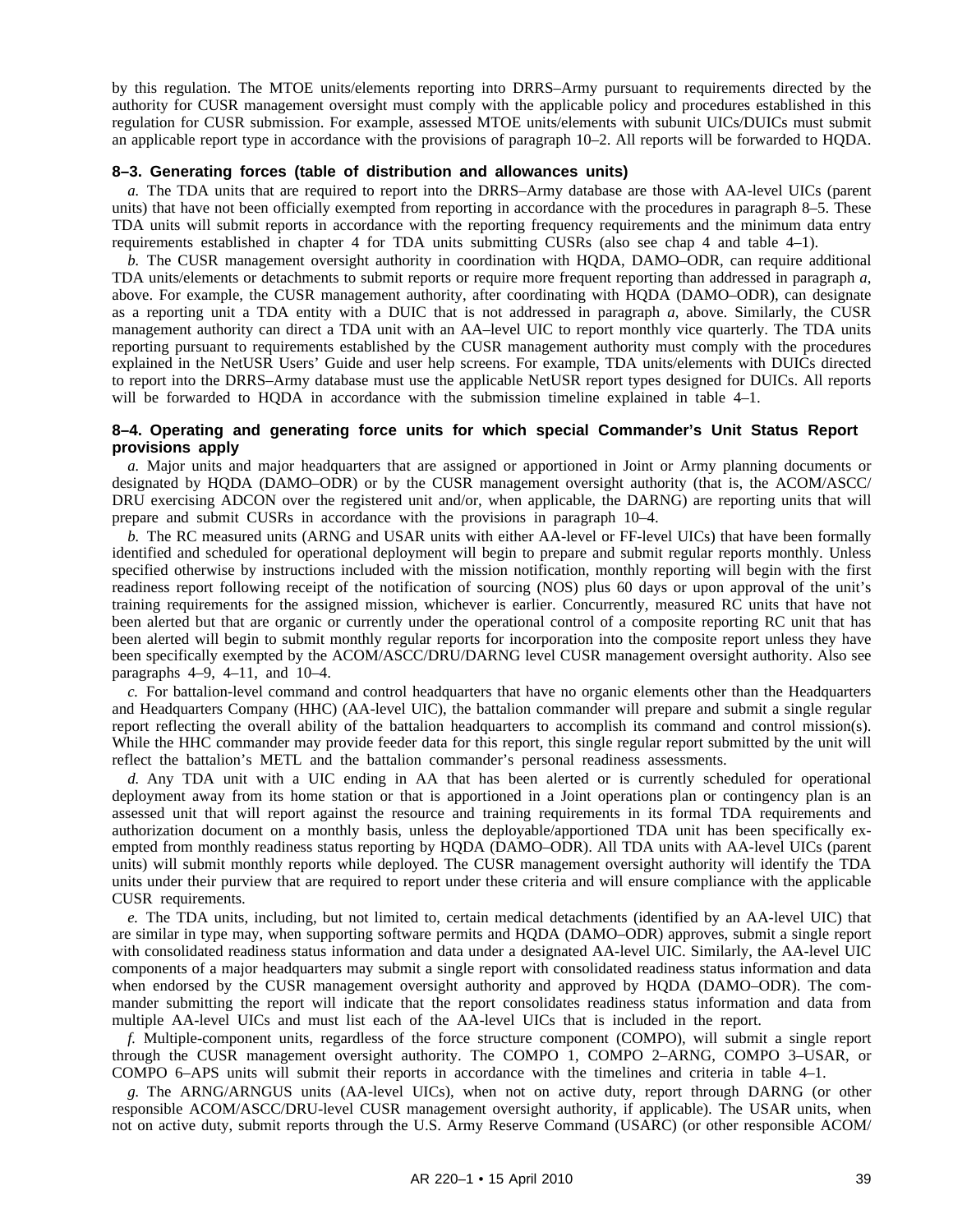ASCC/DRU-level CUSR management oversight authority, if applicable). Following mobilization, RC units submit reports through the responsible ACOM/ASCC/DRU-level CUSR management oversight authority in accordance with the applicable policy guidance and instructions in table 4–1. (Also see the NetUSR Users' Guide and user help screens.)

*h.* The USAR training divisions and training brigades are required to submit a report annually in October. Companysize or larger units (parent units with AA-level UICs) subordinate to a USAR training division or brigade are required to submit a report annually in October. The USARC may direct more frequent reports.

*i.* The CUSR management oversight authority may authorize parent (AA-level UIC) units that, in accordance with a HQDA policy or program, are resourced at prescribed levels that prevent the attainment of level 3 or better in all measured areas to report C–5 status while the restricting HQDA policy or program remains applicable and in effect (also see para 4–8).

*j.* For APS, the responsible APS custodian will submit a report in accordance with the requirements of table 4–1. Report deployment indicator code "E" while equipment is issued.

*k.* Designated ARNG units and organizations assigned contingency mission requirements by the Joint Forces Headquarters (JFHQ)–State that are planned for initial execution while the units are on either on state active duty or in Title 32 status are reporting units that will report their capability assessments for these state-assigned missions into DRRS–Army via NetUSR in accordance with the policy and procedures established in paragraph 10–7 and explained in the NetUSR User's Guide and user help screens.

# **8–5. Exempted and excused units**

No registered unit is automatically exempted or excused by HQDA from CUSR requirements, and reporting units will submit reports in accordance with the applicable policy guidance and criteria established above.

*a. Exempting units from submitting commander's unit status reports.* Approval authority to exempt specific TDA units among those addressed in paragraph 8–3, above, is delegated to the CUSR management oversight authority (that is, the ACOM/ASCC/DRU exercising ADCON or, when applicable, the DARNG or State adjutant general).

(1) The CUSR management oversight authority may request a temporary CUSR exemption from HODA (DAMO–ODR) for a specific reporting unit for which HQDA (DAMO–ODR) has not delegated such authority for exemption (for example, on HQDA can exempt a MTOE/operating force unit with AA-level UIC).

(2) All requests must clearly explain the extraordinary circumstances requiring the unit exemption and indicate the time period requested for temporary unit exemption. HQDA (DAMO–ODR) normally will not approve CUSR exemptions for time periods exceeding 24 months.

*b. Excusing units from submitting commander's unit status reports.*

(1) All reporting units are required to submit reports on a continuing basis, regardless of changes to the unit's command relationships and authorities or deployment/employment status (unless exempted in accordance with paragraph *a*, above) or excused in accordance with the provisions of this paragraph.

(2) In highly unusual cases (for example, complex unit relocation or other special situation when exceptional circumstances degrade or temporarily prevent the unit commander from accurately determining the status of the unit), the commander may request that HQDA (DAMO–ODR) excuse the unit (temporarily) from these established reporting requirements.

*c. Requesting exemptions and excusals.* Forward all requests for exemptions and excusals through the responsible ACOM/ASCC/DRU/DARNG-level management oversight authority to DCS, G-3/5/7, Army Readiness Division (DAMO–ODR), 400 Army Pentagon, Washington, DC 20310–0400. The Army Readiness Division will coordinate the request with J–39, Joint Staff, for concurrence, if necessary, prior to granting final approval.

*d. Coordinating instructions.*

(1) Reporting units will continue to submit required reports until they receive final approval of their request for exemption or excusal.

(2) HQDA (DAMO–ODR) will continue to consider as a reporting unit any unit or organization having previously reported into the DRRS–Army database (for example, a currently reporting unit) and/or a unit previously required to report by the ACOM/ASCC/DRU/DARNG-level CUSR management oversight authority until a request for exemption or excusal is approved by HQDA (DAMO–ODR).

(3) Change and validation reports will be submitted as required by table 4–1. Major units and headquarters submitting reports in accordance with paragraph 10–8 will consider exempted and excused units in their reports in accordance with the procedures explained in the NetUSR User's Guide and user help screens).

(4) Reporting units are not automatically excused from the materiel condition status reporting requirements established by AR 700–138 when they are granted an exemption or excused from readiness status reporting under provisions of AR 220–1, paragraph 8–5*a*. A separate request for exemption or excusal from equipment readiness reporting requirements under provisions of AR 700–138 is required. Approval authority is HQDA, DALO–ORR, for units of battalion size and larger. The responsible ACOM, ASCC, DRU, or DARNG is the approval authority for units smaller than battalion size.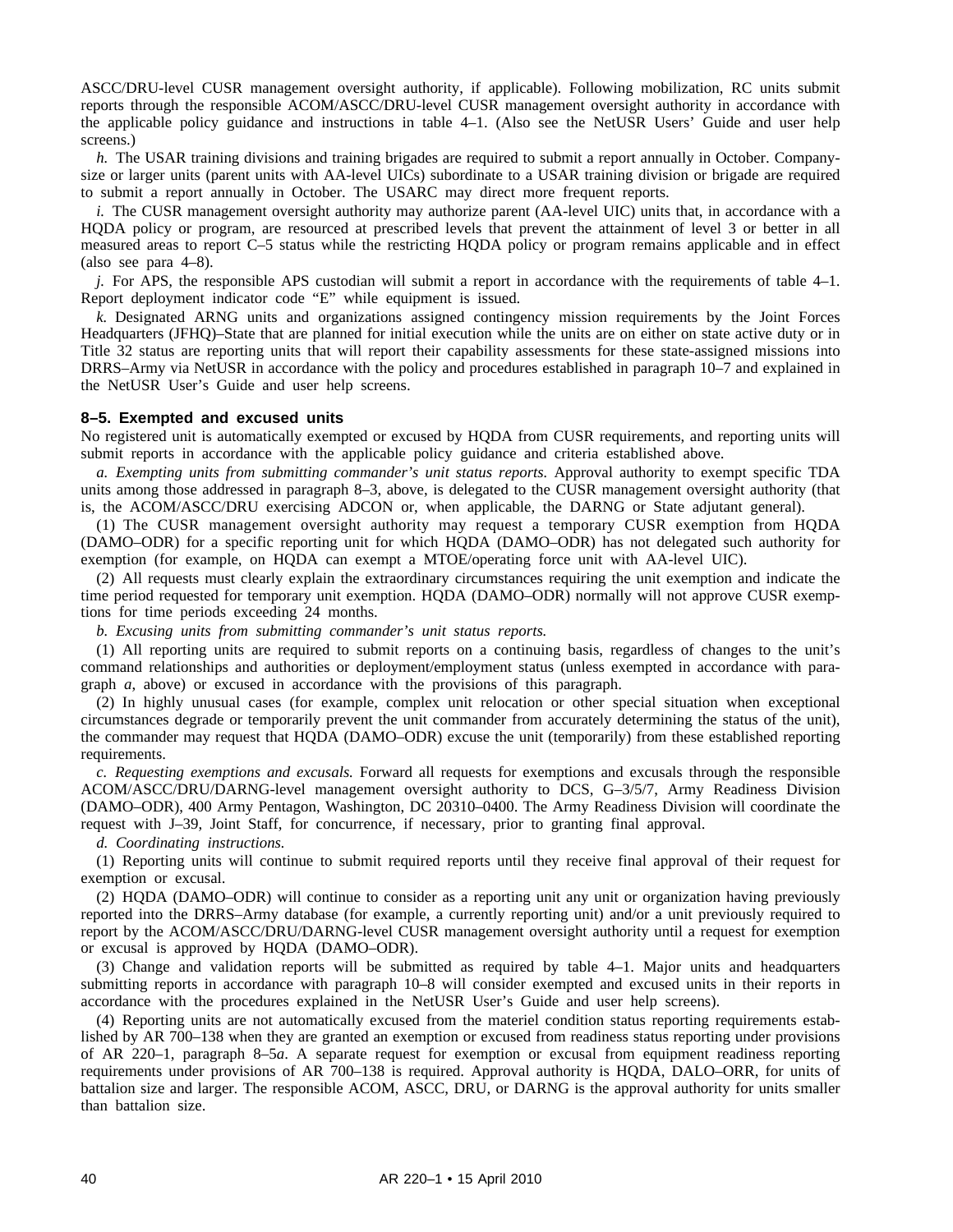(5) Approval to report C–5 is not a reporting exemption. The C–5 reporting units will prepare and submit reports as required by the provisions of paragraph 4–8 and this chapter.

#### **8–6. Special provisions**

*a. Partial deployments and split-based operations.* In general, when more than 50 percent of the required personnel strength of a parent unit (AA-level UIC) and its command and control system currently are deployed, the parent unit is considered as deployed for CUSR purposes. The mobilization or deployment of almost complete parent units at the DUIC level does not exempt the commanders of the parent units from the requirement to provide a CUSR in accordance with the provisions of this regulation. Likewise, mobilization or deployment of a major unit or major headquarters (for example, a BCT or a modular division headquarters) that will operate without command and control of organic, assigned or habitually aligned elements does not exempt or excuse the unit commanders from the CUSR requirements established in this regulation. The reporting procedures for units that are partially deployed or conducting split-based operations are explained in the NetUSR User's Guide and user help screens. If necessary, the responsible ASCC will coordinate with HQDA (DAMO–ODR) to clarify or modify these reporting procedures to accommodate unusual situations or exceptional circumstances.

*b. Unit fragmentation.* The mobilization or deployment of Soldiers as individual augmentees degrades the readiness of their parent units, and this readiness degradation is reflected via the personnel availability metric of the P-level measurement. When, due to continuous individual fills, the status of the parent unit is degraded below P–3, the commander will provide specific comments to explain the effects of this individual sourcing and indicate his readiness projections. The detailed reporting procedures are explained in the NetUSR User's Guide and user help screens.

# **Chapter 9 Reporting the Status of Resource and Training Measurements**

#### **9–1. General**

*a.* Commanders of all measured units are required to determine and report a C-level that reflects their assessments of their units' ability to accomplish the core functions and provide the capabilities for which the units are designed, an assigned mission level (A-level) that reflects their assessments of their units' ability to accomplish their primary assigned missions, and also a "chemical - biological defense readiness training" (CBDRT) level indicating their units' readiness to perform their core functions/designed capabilities under chemical or biological conditions. The C-level, Alevel and the CBDRT level are overall levels that are discussed in chapter 4. There are four measurements (personnel, equipment supply status, equipment readiness/serviceability status, and training) that support the C-level determination, two measurements (assigned mission manning (AMM) and assigned mission equipping (AME)) that support the Alevel determination and two measurements (EOH and training) that support the determination of the CBDRT level determination. These resource and training status measurements are determined using the four tier rating scale. Analysis of these resource and training measurements provides insight into the reporting unit's tactical-level capability. This chapter addresses these resource and training measurements.

*b.* The measured areas are described in paragraph 4–3. Status levels are determined for each of these measured areas to support the overall assessments required. Measured area levels are determined by applying the specific resource or status criteria and/or metrics in accordance with the provisions of this chapter. Commanders cannot subjectively upgrade or downgrade the level of a measured area.

*c.* As updates and changes to requirements and authorizations are published and provided to units, confusion often develops as to which requirements and authorization document (MTOE or TDA) the unit should use to calculate the measured area levels for personnel and equipment. Paragraph 7–2*c* explains the applicable CUSR criteria.

*d.* Level 6 indicates that the measured area is not measurable, or by HQDA direction, is not measured. (For example, R–6 could be reported if the ER level could not be determined because equipment is centrally stored, on board ship or because a civilian contractor performs maintenance for the unit.) Measured area levels of 6 are considered in determining the overall level for CUSRs; however, level 6 cannot be used as the overall level (that is, there is no C–6 level). When included in the composite calculations used by major units and major headquarters, the level 6 determinations will have a value of 4 in those calculations. Commanders remain responsible for accountability and management of any Army personnel and equipment in measured units under their control reporting level 6 for measured area(s). Detailed procedures regarding level 6 reporting are in the NetUSR User's Guide and user help screens.

*e.* For Army units the CBDRT level replaces the NBC level that previously was reported. The CBDRT level reflects the commander's determination of his unit's readiness to perform the core functions/designed capabilities under chemical or biological conditions. This determination is based on the reported levels for chemical and biological defense (CBD) equipment (the CBD S-level) and for CBD training (the CBD T-level). Determining the CBD S-level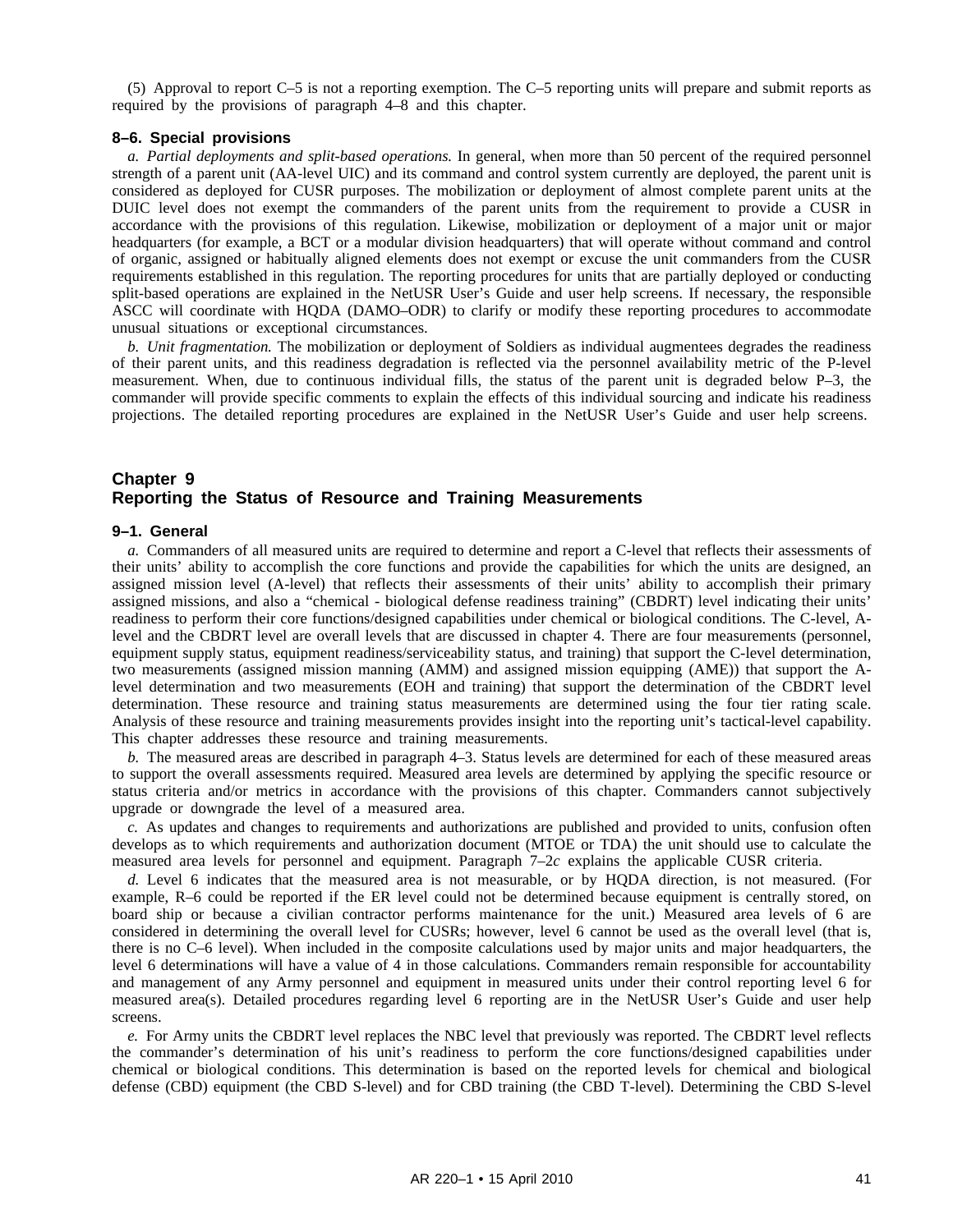and the CBD T-level is explained in the NetUSR User's Guide and user help screens. The overall CBDRT level is the lowest (worst case) of these two levels.

# **9–2. Personnel level metrics and data**

*a. General.* The level for personnel is the first of the four measured area levels that are the primary factors in determining a unit's overall C-level. The personnel level (P-level) is calculated by comparing the available strength, the available military occupational specialty qualified (MOSQ) strength by duty position and the available senior grade strength by category with the required strength established in the unit's formal requirements and authorizations document (MTOE or TDA). Units must use the same MTOE or TDA to determine their requirements for both personnel and equipment. These three calculations are referred to in this regulation as the CUSR P-level metrics. Several additional personnel data points also will be reported (see para *h*, below); however, these data points are not factored into the unit's P-level calculation and, thus, are not CUSR P-level metrics. For CUSR purposes, Soldiers are considered to be available if they are assigned to the measured unit or are formally attached to it for deployment or other operational requirements, are physically present, or can be present within the prescribed response time (72 hours, unless specified otherwise), and meet specific medical readiness criteria. Personnel availability criteria are established below, and are further explained in the NetUSR User's Guide and user help screens. When calculating personnel data for the CUSR, unit commanders are directed to report Soldiers in the grade to which they are promotable. Additionally, unit commanders should not move Soldiers physically from one unit to another, breaking up cohesive groups, to crosslevel solely for readiness status reporting purposes.

*b. Required strength.* The required strength is established by the data entered in the requirements column of the unit's formal requirements and authorization document (MTOE or TDA). The required strength is the baseline (that is, the denominator) for each of the three P-level metrics.

*c. Assigned strength.* The assigned strength reflects the personnel formally assigned to the unit by official orders. Unique criteria are applicable to COMPO 1 and RC units and for Active Guard/Reserve (AGR) and Army Medical Department (AMEDD) Professional Filler System (PROFIS) personnel. The NetUSR User's Guide and user help screens explain these unique criteria and the specific procedures used to determine the assigned strength for CUSR purposes. The assigned strength percentage and the number of current attachments are CUSR data points; neither are Plevel metric.

#### *d. Available strength.*

(1) For CUSR purposes, the available strength is the portion of the unit's assigned strength and attachments, to include individual Soldier augmentations that are considered available for deployment or employment with the unit to accomplish the core functions/designed capabilities for which the unit is designed. The available strength percentage is determined by dividing the available strength by the required strength. The available strength percentage is a P-level metric.

(2) Commanders of reporting units that are deployed or that have deployed elements or individuals must determine if HQDA (DAMO–ODR) or the ACOM/ASCC/DRU exercising ADCON over the reporting unit and/or, when applicable, the DARNG, has established and disseminated any policy guidance applicable to their specific deployment(s) that supplement the instructions in this publication. This supplemental policy guidance may provide additional information regarding timelines for disengagement, recovery, post-deployment training, reconstitution, and redeployment and include specific instructions to assist commanders in determining the availability of their subordinate elements, personnel, and equipment for CUSR purposes. The ACOM/ASCC/DRU exercising ADCON over the reporting unit and/or, when applicable, the DARNG or state adjutant general will insert comments in the CUSR of the measured unit or forward separate correspondence to HQDA (DAMO–ODR) to explain any supplemental guidance impacting on the determination of personnel availability that has been provided to the reporting unit.

(3) Unless HQDA (DAMO–ODR) or the responsible ACOM, ASCC, DRU, and/or DARNG has prescribed otherwise in formal guidance, individual personnel who are currently assigned to a parent unit but who are attached to another unit under temporary change of station (TCS) orders or who are in units or sub-elements away from and outside of the operational control of their parent units will be counted as assigned but not available by the parent unit. (Note that the TCS criterion is applicable to the deployment of individual Soldiers only.) The deploying/mobilizing (gaining) unit, if applicable, will not count TCS attached Soldiers as assigned, but it will count them as available (unless other non-availability factors explained in the NetUSR User's Guide and user help screens apply). Available strength may exceed assigned strength in units with personnel augmentations, to include Soldiers attached via TCS orders. Also see AR 600–8–105. Individual mobilization augmentees (IMAs) assigned by orders to the measured unit (does not include IMAs assigned for training only) will be reported as assigned and available by the unit of assignment, unless they are determined to be unavailable based on personnel availability criteria explained in the NetUSR User's Guide and user help screens.

(4) The USAR troop-program unit (TPU) attachments and RC Soldiers attached to units for training only will be counted and reported by their parent units as assigned and available for deployment and mobilization; the unit of attachment will not count or report USAR TPU attachments or RC Soldiers attached for training only as either assigned or available in the CUSR. Individual Ready Reserve (IRR) Soldiers that are under TCS orders to a measured unit are considered attached to that unit and counted as available, unless they are determined to be non-available based on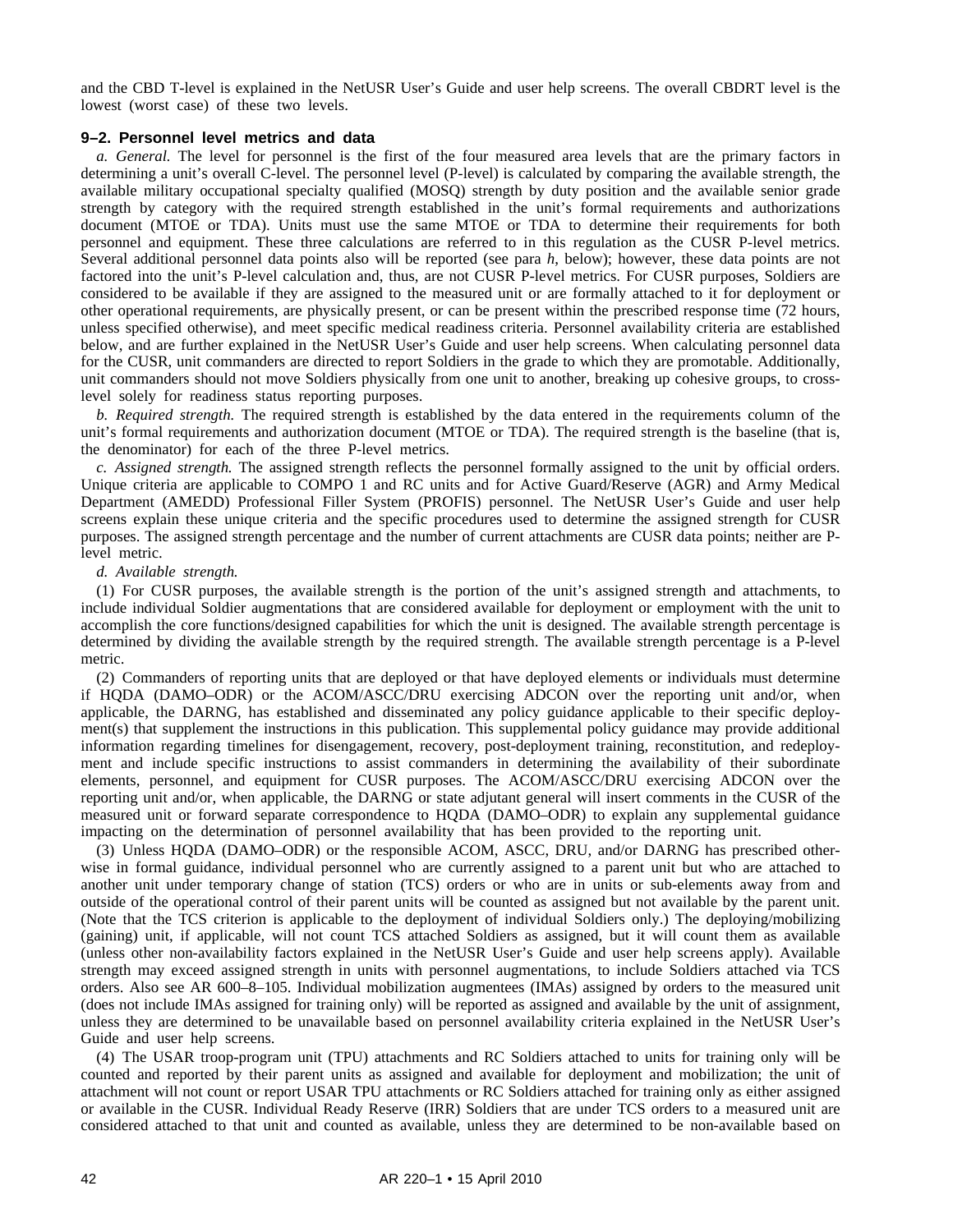personnel availability criteria explained in the NetUSR User's Guide and user help screens. The gaining measured unit will not count IRR Soldiers under TCS orders as assigned. The IRR Soldiers under PCS orders to a measured unit are considered assigned and available. Retiree recalls assigned by orders to a measured unit are considered assigned and available to that unit, unless they are determined to be non-available based on personnel availability criteria in this paragraph that also are explained and in the NetUSR User's Guide and user help screens.

(5) Commanders with subordinate units/elements that are deployed separately will indicate the number of deployed Soldiers in personnel reporting remarks. PROFIS and National Army Medical Department Augmentation Detachment personnel will be considered available in accordance with the applicable provisions of this paragraph and the procedures explained in the NetUSR User's Guide and user help screens.

(6) Soldiers stabilized in accordance with the Army stabilization policy will be considered available for CUSR purposes, unless they are determined to be unavailable based on personnel availability criteria in this paragraph that also are explained in the NetUSR User's Guide and user help screens. AR 40–501 governs medical fitness standards, physical profiles, and medical examinations. Soldiers evaluated under the medical fitness standards contained in AR 40–501 are categorized by MEDPROS into one of four medical readiness categories. Soldiers who meet all medical requirements (MR1) and Soldiers who have deficiencies that are correctable within 72 hours during final Soldier Readiness Programs (MR2) will be considered available for CUSR purposes. Soldiers who have not completed the formal examinations required by AR 40–501 (MR4) also will be reported as available for CUSR purposes, unless an appropriate medical or dental official has examined the Soldier and specified in writing that the Soldier should not be deployed with the unit. Reporting MR Class 4 Soldiers as available in the CUSR does not allow the commander to deploy these Soldiers before they have completed the required medical and dental examinations. Soldiers who have medical issues that will require longer than 72 hours to resolve (MR3A and MR3B) will be reported as not available. The NetUSR User's Guide and user help screens explain the detailed procedures.

*e. Available military occupational specialty qualified by duty position.*

(1) The available MOSQ strength by duty position reflects those assigned and attached Soldiers who are currently available in accordance with the provisions of paragraph *b*, above, who possess the training and skills necessary to perform effectively in the duty positions to which they are currently slotted. The available MOSQ percentage by duty position is calculated by dividing the number of assigned and attached Soldiers considered MOSQ for their duty positions and currently available by the required strength. The Soldier's availability status is determined in accordance with the criteria and procedures explained in the NetUSR User's Guide and user help screens. The Soldier's MOSQ status is determined in accordance with the provisions of this paragraph. Both the availability and qualification for the assigned duty position are factors applicable to this P-level metric. Note that assigning available and MOSQ Soldiers to a duty position in excess of the number of Soldiers required for that duty position will not improve this strength calculation (that is 100 percent available and MOSQ is the highest percentage allowed for each strength calculation by duty position.) Detailed procedures for determining and reporting available MOSQ by duty position are explained in the NetUSR User's Guide and user help screens.

(2) For CUSR purposes, a Soldier possessing the required MOS (includes either additional MOSC or secondary MOSC) indicated in the unit's formal requirements and authorizations document (MTOE or TDA) for their current assigned duty position or who holds one of the MOS's formally designated and directed for substitution by HQDA (DAMO–FMF) will be counted as qualified in the available MOSQ by duty position P-level metric. Required MOSs by duty position are indicated in the unit's formal requirements and authorizations document (MTOE or TDA). Unless specified otherwise by HQDA (DAMO–ODR or DAMO-FMF) for CUSR purposes, this MOS qualification by duty position is applicable to a Soldier serving in a duty position up to two grades higher or one grade lower than the Soldier's current grade and for officers and warrant officers serving one grade higher and one grade lower than their current grade. If applicable, the authoritative listing of HQDA-directed MOS substitutions will be published and maintained by DCS, G–3/5/7 (DAMO–FMF) at FMSWeb at https://webtaads.belvoir.army.mil and also will be accessible for reference via the NetUSR web page and DAMO–ODR's Web sites. The commander of the measured unit will certify that they have reviewed and applied this mandatory guidance. Officials at higher levels with responsibility for readiness management oversight will ensure that the MOS substitutions applied by commanders of measured units comply with this mandatory guidance when and if provided by HQDA. Commanders will indicate in their remarks any subjective assessments of MOS qualification that are at variance with the HQDA requirements and will consider their subjective assessments of MOS qualification by duty position when determining whether or not the overall C-level should be upgraded or downgraded. The commander's subjective assessments of duty MOS qualification will have no bearing on the P-level that is objectively calculated based on the MOS (AMOSC/SMOSC) matches and the MOS substitutions mandated by HQDA. Similarly, special qualifications identifier (SQI), SSI, and specific language requirements will not be considered in determining the DMOSQ percentage (except in the case of AMEDD personnel and units) but will be considered in the C-level determination. Detailed procedures for determining and reporting MOSQ by duty position are explained in the NetUSR User's Guide and user help screens.

*f. Available senior grade composite level.* The available senior grade composite level is the level resulting from the aggregation of the discrete levels determined for each of the five categories of senior grade personnel-- junior NCO (E–5 through E–6), senior NCO (E–7 through E–9), warrant officer (WO1 through CW5), junior officer (O–1 through O–3) and senior officer (O–4 through O–6). An available senior grade strength percentage is determined for each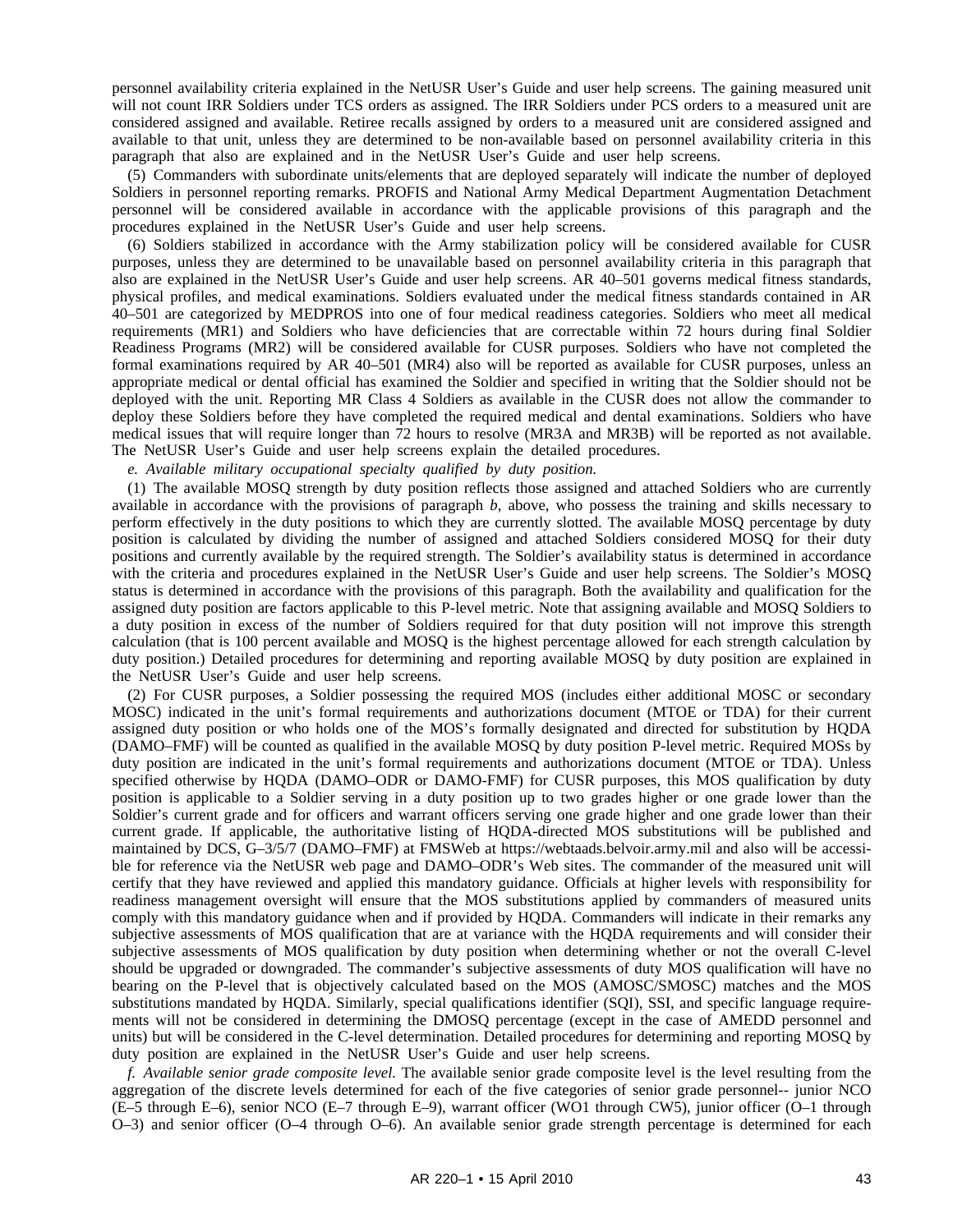applicable senior grade category by dividing the number of available senior grade personnel in the category by the number of senior grade position requirements applicable to that category. The senior grade requirements for each category are derived from unit's formal requirements and authorizations document (MTOE or TDA). Both the availability status and the promotion status of the Soldier are considered in the determination of each senior grade category level. Commanders will consider Soldiers as senior grade based on their current promotion status. Subsequently, the senior grade composite level is determined by averaging the applicable category levels and then applying the results in a reference table to identify the composite level. The NetUSR User's Guide and user help screens explain the process and detailed procedures.

*g. Personnel level (P-level).* The P–level reported by the measured unit will coincide with the lowest level determined for the available strength percentage, the available DMOSQ strength and the available senior grade composite level in accordance with criteria in table 9–1. The personnel level must be determined in accordance with these criteria and procedures and cannot be subjectively upgraded. Requirements for comments and other information and data are explained in the NetUSR User's Guide and user help screens.

| Table 9-1<br>Metrics for determining the personnel level |                    |                    |                        |               |  |
|----------------------------------------------------------|--------------------|--------------------|------------------------|---------------|--|
|                                                          |                    |                    | Available senior grade |               |  |
| Level                                                    | Available strength | Available DMOSQ    | By category            | Composite     |  |
|                                                          | 100-90 percent     | 100-85 percent     | 100-85 percent         | 1.54 or less  |  |
| 2                                                        | 89-80              | 84-75 percent      | 84-75 percent          | $1.55 - 2.44$ |  |
| 3                                                        | 79-70 percent      | 74-65 percent      | 74–65 percent          | $2.45 - 3.34$ |  |
| 4                                                        | 69 percent or less | 64 percent or less | 64 percent or less     | 3.35 or more  |  |

*h. Additional personnel data points.* Detailed procedures for determining and reporting data points are explained in the NetUSR User's Guide and user help screens.

(1) *Personnel turnover percentage.* This data provides an indicator of unit turmoil that could degrade readiness and capability. The personnel turnover percentage is calculated by dividing the total number of departures during the 3 months preceding the as-of-date of the report by the assigned strength on the as-of date of the report. Reassignments of personnel within the measured unit are not included in turnover computations. The personnel turnover percentage is not a P-level metric.

(2) *Assigned military occupational specialty qualified strength by duty position.* The assigned MOSQ strength by duty position reflects those assigned and attached Soldiers (both available and not available to the unit) possessing a valid MOSC for the duty position assigned. For CUSR purposes, this percentage is calculated by dividing the number of assigned and attached MOSQ Soldiers by the required strength for each duty position. The assigned MOSQ by duty position percentage is not a P-level metric. It is determined and reported only to provide visibility to the assigned MOSQ population. Note that assigning MOSQ Soldiers to a duty position in excess of the number of Soldiers required for that duty position will not improve this strength calculation (that is 100 percent assigned and MOSQ is the highest percentage allowed for each strength calculation by duty position).

(3) *Military occupational specialty shortage report.* The commanders may provide a rank ordered list by MOS of his unit's shortages of assigned Soldiers compared to the units' required strength. This report is now optional for all reporting units, to include units currently reporting P–4. Commander's comments regarding critical personnel shortages continue to be required.

(4) *Assigned senior-grade strength.* The assigned senior grade strength reflects the number of senior personnel assigned and attached to the unit (both available and not available). The assigned senior grade percentage is determined by dividing the number of assigned and attached commissioned officers, warrant officers (WOs), and noncommissioned officers (NCOs) (grades  $E-4(P)$  through  $E-9$ ) by the number of those positions requiring senior-grade personnel (E5 and above) in accordance with the unit's formal requirements and authorizations document (MTOE or TDA). Commanders will consider Soldiers as senior grade based on their current promotion status. For example, promotable E4s count as senior grade personnel. The assigned senior grade percentage is not a P-level metric.

(5) *Skill qualification identifier, SSI, and language qualifications.* These skills and qualifications are reported for all assigned and attached personnel.

(6) *Soldiers available-not deploying.* This new data point is designed to identify Soldiers who are available in accordance with the established CUSR availability criteria but at the commanders discretion would not deploy with the unit. Some examples include selected Rear Detachment Cadre or Soldiers with serious personal issues. Commanders must clarify each entry in the personnel comments section of the CUSR, explaining the reason(s) why a Soldier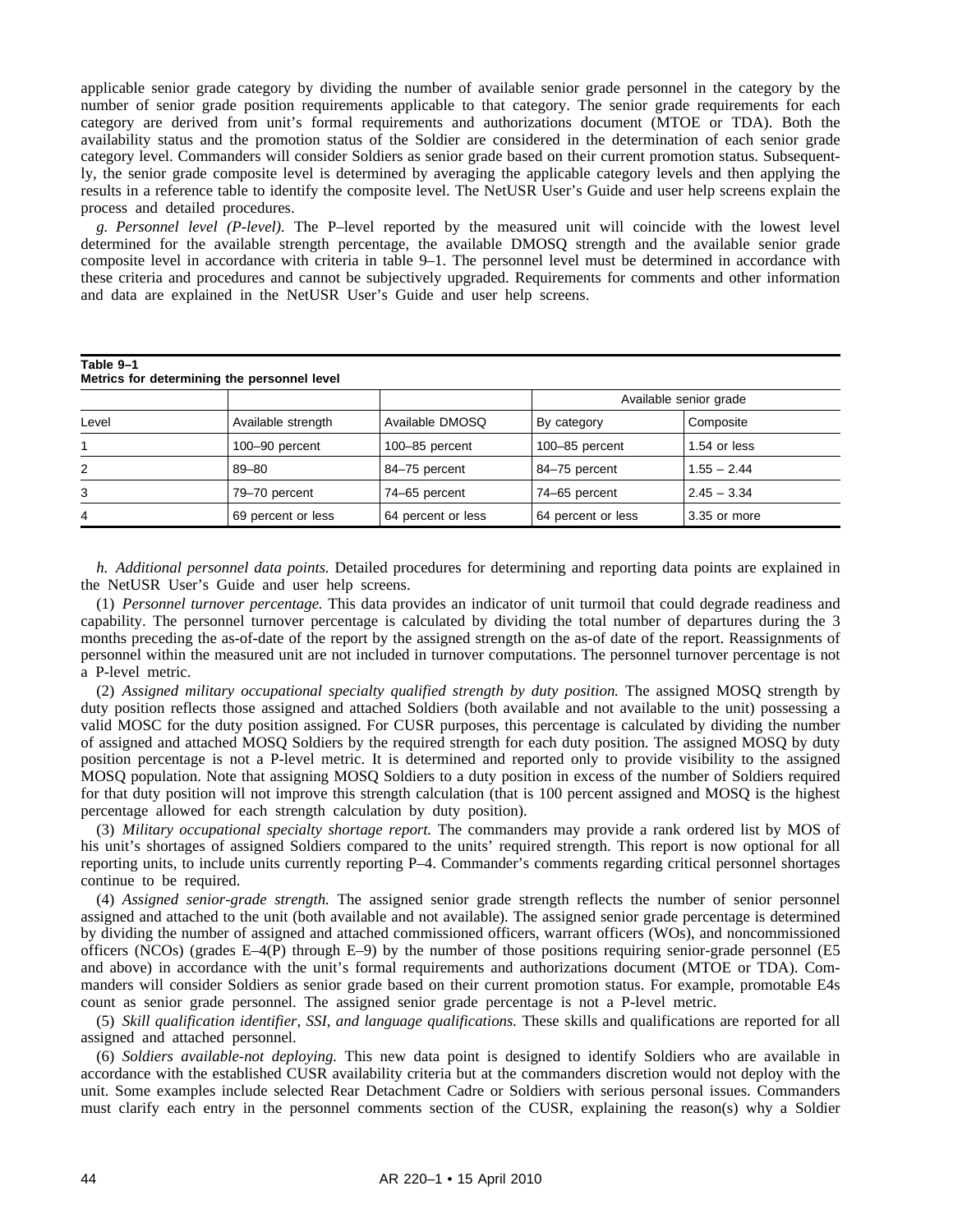considered available would not be deploying with the unit. The number of Soldiers Available-Not Deploying is not a P-level metric.

(7) *Professional military education (PME) achievement milestones.* The NetUSR software application will import PME achievement data on all Soldiers assigned to reporting units with AA-level UICs (that is, battalions and separate companies) when it imports other authoritative data from ADS. Subsequently, NetUSR will display this PME achievement data for review by the reporting unit. Commanders of reporting units will update/correct the displayed data, if necessary. However, commanders should note that the updates/corrections to the displayed PME achievement data accomplished via NetUSR are for CUSR purposes only, and that separate actions governed by the business rules of the ADS are necessary to correct/update the ADS. Following the commander's review and, if necessary, update/correction of the PME achievement data on Soldiers assigned to the unit, NetUSR will create a report reflecting the number by rank/grade of Soldiers (including commissioned officers, warrant officers and non-commissioned officers) in the unit that meet the milestone established for PME achievement. The milestones for PME achievement that support the PME data point established in this paragraph are intended to be commensurate with the duties and responsibilities of the associated ranks/grades. However, they are established in this publication only to facilitate the data collection process and subsequent trend analysis at HQDA. These PME achievement milestones do not supersede, revise or replace any requirements or guidance from Army personnel management agencies or the unit's chain of command regarding personnel policy or promotions. Commanders of composite reporting units will review the PME achievement data reported by their subordinate elements and report aggregated PME achievement data in their composite reports. The specific milestones for PME achievement and PME status reporting procedures are explained in the NetUSR User's Guide and user help screens.

#### **9–3. Equipment on–hand level (available) metrics and data**

*a.* The S-level (also known as the equipment on–hand (EOH) level) is the second of the four measured area levels that are the primary factors in determining a unit's overall C-level. The S-level is calculated by comparing the pacing items of mission essential equipment and the total mission essential equipment items currently in the unit's possession, under its control, or available to it within 72 hours (that is, available) with the corresponding quantities of mission essential equipment items required in accordance with its formal requirements and authorization document. The term "on–hand" is widely used in the logistics community to reflect what items have been issued or are accountable for supply or property book purposes, respectively, while the term "available" is specifically defined for CUSR purposes to require that the reporting unit possess or control the equipment items being addressed or to have the items available to the unit within 72 hours for mission execution. The meaning of "availability" for CUSR purposes is explained in paragraph 2–1. To avoid confusion the phraseology "on–hand (available)" is used in this paragraph to specifically indicate that the equipment items under discussion are currently in the possession or under the control of the reporting unit or available to it within 72 hours for mission execution. As an example, unless formally directed otherwise by HQDA (DAMO-ODR) or the ASCC, theater provided equipment (TPE) items will be considered as EOH (available) in the S-level measurements reported by deployed units if the TPE items meet established criteria. The TPE items must be currently possessed/controlled by the deployed unit for mission execution (formal transfer of the TPE items to the unit's property book is not required), and the TPE items must match the deployed unit's current MTOE requirements or must be authorized substitutes for the MTOE required items.

(1) During FY 09, HQDA (DAMO-FMF) will begin removing all equipment items that do not represent the unit's minimum essential warfighting requirements (MMEWR) from MTOEs. Subsequently, all of the equipment items on the formal requirements and authorizations documents of MTOE units will be coded either ERC P or ERC A. The LINs formerly coded as ERC B or ERC C either will be re-coded as ERC A or removed from the MTOE document. Pacing items are those major weapon systems, aircraft, and other equipment items that are central to the organization's ability to perform its core functions/designed capabilities, and therefore, are subject to continuous monitoring and management at all levels of command. Because the equipment items listed on TDA documents are not currently ERC coded, those TDA equipment items listed in the MMDF have been and will continue to be considered as ERC A for CUSR purposes, unless supplemental guidance approved by HQDA (DAMO–ODR) establishes otherwise. ACOMs, ASCCs, DRUs, and/or DARNG-level organizations that require more definitive readiness coding of equipment items in their TDA units and organizations to accommodate unique command requirements may establish additional readiness coding criteria in a supplement to this regulation that would be applicable only to their units. Supplements to AR 220–1 require formal approval by HQDA (DAMO–ODR).

(2) HQDA (DAMO–FMF), in coordination with TRADOC, establishes and maintains the authoritative listing of pacing items for MTOE units at FMSWeb in accordance with the procedures explained in the NetUSR User's Guide and user help screens. Units may not independently change their pacing items, but must inform the responsible ACOM/ ASCC/DRU and/or DARNG, when applicable, if they believe that discrepancies exist. The responsible ACOM/ASCC/ DRU and/or DARNG, when applicable, will review the discrepancies indicated and initiate the correction of unit documents in coordination with HQDA (DAMO–FMF). Units will report all items as currently documented while awaiting correction of administrative errors. The DCS, G–3/5/7/FM, with DAMO–OD coordination, is the final approval authority regarding ERC determination.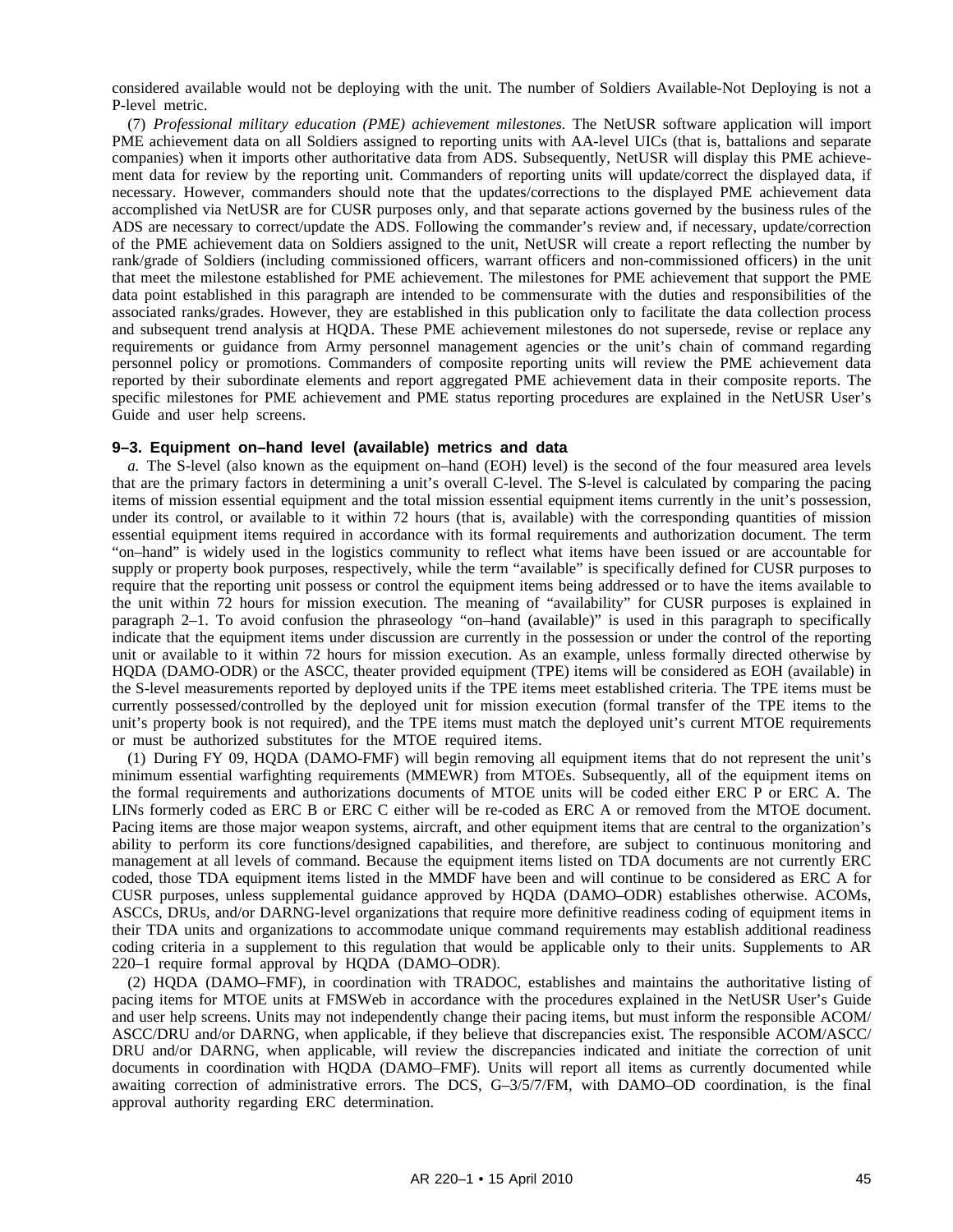(3) While not a direct factor in determining the unit's overall S-level, the CBRN S-level also is determined and reported in the CUSR and may be considered by commanders when determining whether the unit's overall C-level should be upgraded or downgraded. The APS custodians will calculate the S-level for APS by comparing the fill level to the authorized column in the formal requirements and authorizations document (MTOE) for the APS. The unit's overall S-level is equal to the lower of the ERC A/P or ERC P computations. See criteria in table 9–2.

| Table 9-2<br>Equipment on-hand (available) criteria (high density individual line items numbers, 21 or more items, includes pacing items) |                |               |               |                      |  |
|-------------------------------------------------------------------------------------------------------------------------------------------|----------------|---------------|---------------|----------------------|--|
| Level equipment                                                                                                                           |                |               |               |                      |  |
| Aircraft                                                                                                                                  | 100-90 percent | 89-90 percent | 79–65 percent | Less than 65 percent |  |
|                                                                                                                                           | 100-90 percent | 89-90 percent | 79-60 percent | Less than 60 percent |  |

#### *b. Equipment requirements and authorizations.*

(1) The TAADS/FMS is the official record for all approved formal requirement and authorizations documents (MTOE or TDA) and, in case of conflict between this system and LOGTAADS provided to the Property Book Unit Supply Enhanced (PBUSE) or other automated property book accounting system, use the TAADS/FMS information for CUSR purposes until the differences are resolved. FMSWeb provides customer access to the TAADS and FMS databases. The responsible ACOM/ASCC/DRU and/or DARNG, when applicable, will inform the DCS, G–3/5/7 (DAMO–FMF), 400 Army Pentagon, Washington, DC 20310–0400 of any discrepancies requiring resolution.

(2) As updates and changes to requirements and authorizations are published and provided to units, confusion often develops as to which requirements and authorization document (MTOE or TDA) the unit should use to calculate the Slevel status. Paragraph 7–2*c* explains the applicable CUSR criteria.

*c. Reportable equipment.* All of the equipment on a measured unit's formal requirements and authorization document (MTOE or TDA) is reportable in the CUSR. However, CUSR S-level calculations include the on–hand (availability) status of two categories of mission essential equipment items, ERC P (pacing item) and ERC A. Note that beginning in FY 09, all equipment items included on MTOEs will be designated either ERC P or ERC A. Refer to the MTOE to determine the category of each item of equipment and the required quantity. ERC P equipment items (pacing items) are determined by HQDA (DAMO–FMF) using the guidance and procedures explained in the NetUSR User's Guide and user help screens. The authoritative listing of pacing items is maintained on FMSWeb at https://webtaads. belvoir.army.mil.

*d. Exempt equipment items.* All ERC P and ERC A equipment items listed on a measured unit's MTOE are reportable in the CUSR and will be included in the unit's S-level calculations, to include developmental line item number (Z-LIN) pacing items, unless they have been specifically exempted in accordance with the procedures explained in the NetUSR User's Guide and user help screens. Additions and deletions to the authoritative listing of exempt equipment items at FMSWeb must be approved by HQDA (DAMO–FMF). The LIN exemptions approved in accordance with the procedures explained in the NetUSR User's Guide and user help screens may apply Armywide or only to specific units, and/or they may apply for an unlimited time period or only for a specific time period. ACOMs, ASCCs, DRUs, and/or DARNG, when applicable, are not authorized to exempt LINs from readiness status reporting.

(1) *Obsolete equipment items*. Equipment items that have been formally designated obsolete by HQDA (DAMO–FMF and DALO–SUE) will not be considered in S-level calculations, even if the obsolete equipment items remain in the possession of the reporting unit. Obsolescence can be formally designated for equipment items by LIN or by national stock number (NSN). Obsolescence by NSN is designated when multiple NSNs apply to one LIN and all of the NSNs under the LIN have not been designated as obsolete. In this situation, the LIN remains valid and cannot be formally designated as obsolete until all of its NSNs have been formally designated as obsolete. The following instructions apply to the situations indicated. Detailed procedures are explained in the NetUSR User's Guide and user help screens.

(2) *Obsolete line item numbers.* The DAMO–FMF will remove obsolete LINs from the MTOEs and TDAs of units immediately upon formal designation of the LIN as obsolete. If necessary while MTOE/TDA updates are pending execution in TAADS/FMS, DAMO–FMF will use the exempt LIN process to exempt the obsolete LINs from further consideration in S-level calculations.

(3) *Obsolete national stock numbers while the line item number remains valid.* In situations where an equipment item with a NSN is formally designated as obsolete the unit commander will not consider or report the obsolete items as on–hand (available) in the S-level calculated for the unit. If the equipment requirements indicated by LIN on the unit's MTOE/TDA remain valid, then the S-level calculation for the LIN will be determined by dividing the number of on–hand (available) equipment items (do not include any obsolete items) by the ongoing MTOE/TDA requirement.

(4) *Coordinating instructions.*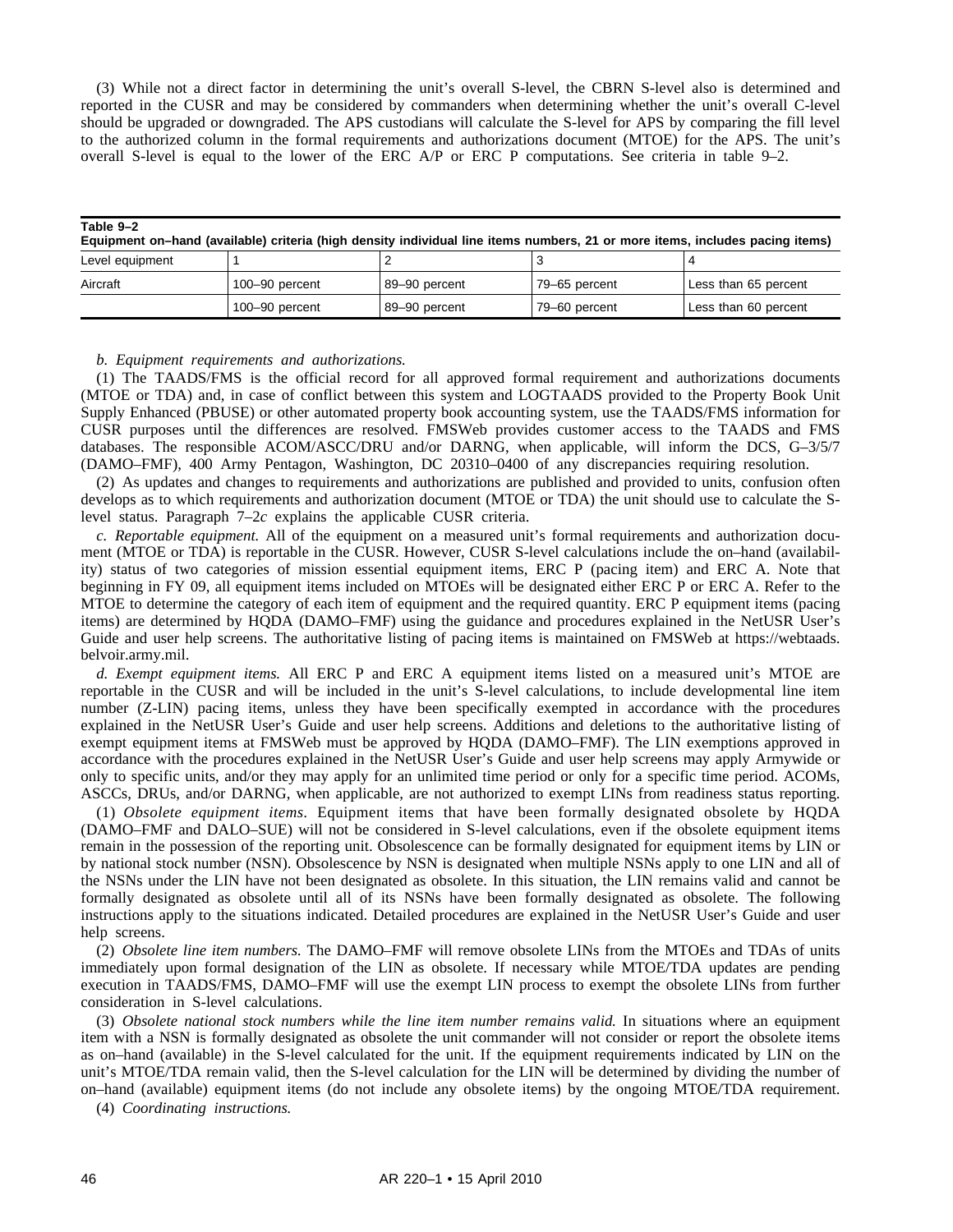*(a)* The authoritative source of equipment item obsolescence is SB 700–20, chapter 2 (formerly EM 0007, currently published in Logistics Information Warehouse (LIW)).

*(b)* Do not report any obsolete items in lieu of any MTOE/TDA required item.

*(c)* While HQDA (DAMO–FMF) LIN exemptions do not normally apply to equipment items on–hand in the unit at the S–3 level of fill or better, LIN exemptions due to obsolescence are applicable regardless of the level of fill.

*(d)* Equipment items announced by HQDA as pending obsolete, terminal or other interim stage to obsolete, with or without a specific obsolete date, will continue to be reported in the CUSR if the items remain on–hand (available) to the unit and meet the authorized substitute or ILO criteria below.

*e.* Applying substitutes and ILO equipment in determining quantity of reportable equipment on–hand (available). The number of equipment items for which a unit currently is accountable is determined by the property book or for classified items only, by the COMSEC custodian because accountable quantity and model information of classified COMSEC items are not authorized to be recorded on unclassified systems such as the property book. For CUSR purposes, the number of equipment items that currently are on–hand (available) to a unit to accomplish its mission requirements are determined by the unit commander pursuant to the provisions of this paragraph.

(1) *HQDA-authorized substitute equipment items.*

*(a)* Authorized substitutes are those class VII equipment items prescribed by HQDA in accordance with the provisions explained in DA Pam 708–3, that, if currently on–hand (available) in the unit, will be reported as on–hand (available) in the CUSR in place of the Class VII equipment items required in accordance with the unit's formal requirements and authorizations document (MTOE or TDA).

*(b)* The authorized substitutes listed by LIN in SB 700–20, appendix H, are selected based on their ability to fulfill the operational requirements established by the MTOE/TDA for the equipment item and logistical support ability. Recommended changes to SB 700–20, appendix H, may be submitted to HQDA, Office of the Deputy Chief of Staff, G–4 (ODCS, G–4) (DALO–ORR), 500 Army Pentagon, Washington DC 20310–0500. Users may access SB 700–20 by going to the LIW Web site at http://liw.logsa.army.mil, using either the "SB 700-20 Search" in the Catalog Module or conducting an item information search within Web LIDB\Query Database Module. The "SB 700–20 Search" also will provide a link to download the entire document as a zip file. First time users must register with LOGSA at the module provided on the Web site.

*(c)* When authorized substitutes are approved for issue on a greater than one-for-one basis, calculate an adjusted quantity of fill for the required LIN; then, compute the percentage of fill and determine the level for the required LIN, using the instructions in the NetUSR User's Guide and user help screens. Comments are required if the commander determines that there are problems of capability/compatibility caused by the mandatory use of a HQDA-authorized substitute equipment item. Possible problems could include a compatibility problem (with higher, supported, or supporting unit's interoperability) or a problem that degrades the measured unit's mission readiness. (An example would be a wheeled vehicle maintenance unit assigned to support an armored unit.)

*(d)* The criteria for determining the authorized substitute items that are listed in SB 700–20, appendix H, is explained in AR 710–1, paragraph 13–4. The process for determining and approving authorized substitute items is as illustrated in figure 9–1.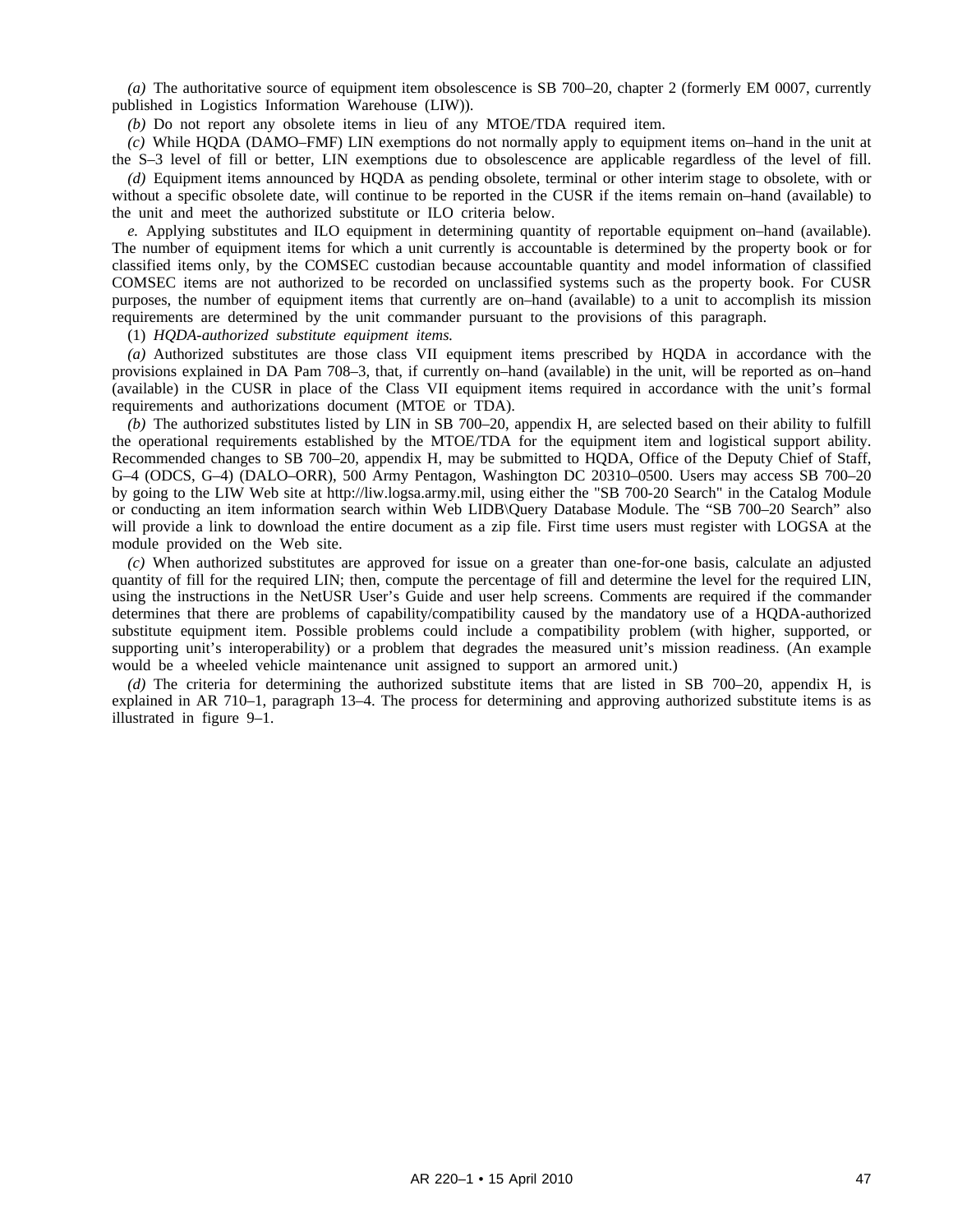# Process for determining and reporting mandatory substitute and in lieu of equipment items in the CUSR



**Figure 9–1. Process for determining and approving authorized substitute items**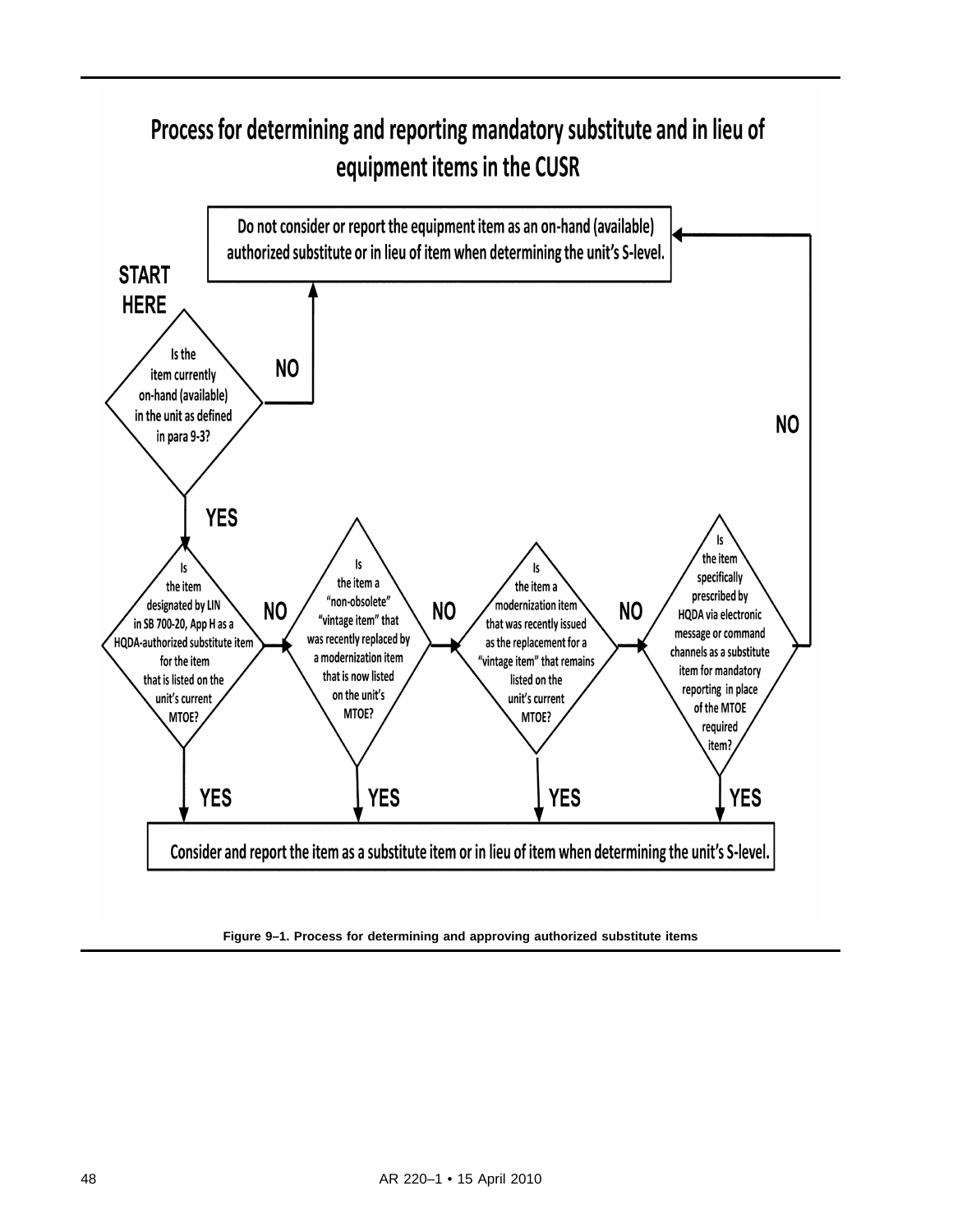(2) *In lieu of equipment items.* The ILO items are those on hand (available) equipment items, to include non-type classified items (NTCI) and non–standard items, that do not have a valid substitute relationship reflected in SB 700–20, appendix H, but that the commander wishes to report as on hand (available) in place of an equipment item required in accordance with the unit's formal requirements and authorization document. In the opinion of the commander of the measured unit, subject to validation at the 06 command level, ILO equipment items must be able to perform as required by the measured unit's core functions/designed capabilities. Relevant factors impacting on the suitability of an equipment item under consideration for designation as an ILO equipment item include the availability of trained operators, trained maintenance personnel, necessary repair parts, ammunition and compatibility with other equipment. Additionally, the following criteria will be used when determining suitability of an item for reporting as ILO in the CUSR:

*(a)* Item must have the same characteristics as the authorized item and cannot be formally designated as obsolete by HQDA.

*(b)* Item can be used in conjunction with other items (for example, a tractor can haul an ILO trailer).

*(c)* Item is supportable and required repair parts must be available. Repair capability must be within the unit/ organizational scope or available through other means (in theater contractor support or direct support maintenance team). A source of supply for replacement of the major end item must be available.

*(d)* Item will be deployed with the unit to accomplish the core functions/designed capabilities if the required item is not available.

*(e)* Any NTCI or non standard item reported as an ILO for CUSR purposes must be registered in SSN-LIN Automated Management and Integrating System (SLAMIS) with either a standard LIN or a non–standard LIN (NSLIN).

*(f)* If a modernization item of equipment or system is added to an requirements and authorization document to replace a current vintage item of equipment but the new item (or an authorized substitute from SB 700–20) is not fielded, the unit commander will designate the older item/system as ILO the new item for CUSR purposes if it meets the above criteria.

*(g)* If a modernization item of equipment or system has not been added to a requirements and authorization document and SB 700–20 has not been updated to include the item as an authorized substitute, but the new item has been fielded to replace the current vintage item of equipment, then the Commander will designate the modernization item as ILO the vintage item for CUSR purposes.

*(h)* On–hand (available) equipment items/systems considered for ILO designation by the unit commander for CUSR purposes must be evaluated on a system-for-system, function-for-function, or capability-for-capability basis. The unit commander's decision to report in the CUSR on–hand (available) equipment items (ILO) in place of the required and documented equipment items must be specifically approved at the 06 command level. The responsible ACOM/ASCC/ DRU and/or DARNG, when applicable, will ensure that subordinate units properly apply this ILO policy. For APS, HQ, AMC must approve ILO items (except Class VIII, which will be approved by OTSG/USAMEDCOM).

*f. Evaluating component part availability.* Reportable LINs having several components, for example, sets, kits, or outfits (SKO) and/or medical materiel equipment sets (MMS/MES/DES/DMS/VES) will be reported as on–hand (available) if property records show the LIN has been issued and at least 90 percent of each SKO nonexpendable and durable items are present and serviceable. Do not count the set as on–hand (available), if more than 10 percent of the nonexpendable and/or durable components are unserviceable, missing, depleted, or require supply action under AR 735–5 (for example, a Financial Liability Investigation of Property Loss). All RC units will exclude all expendable and durable MMS/MES/DES/DMS/VES component items that have a shelf life less than 60 months (shelf life codes of A-H, J-M, P-R, or 1-9). COMPO 1, echelon III and IV medical units will exclude all expendable and durable items with a shelf life less than 60 months that are part of the Surgeon General's centralized contingency programs. The list of this materiel is available in SB–8–75–S7 and can be accessed on http://www.usamma.army.mil/.

*g. Reserve Component equipment.* The RC units will report as assigned equipment all reportable equipment at equipment concentration sites (ECS), displaced equipment training centers (DETC), regional training sites-maintenance (RTS-M), regional training site-medical (RTS-MED), unit training equipment sites (UTES), mobility and training equipment sites (MATES), weekend training sites (WETS), and area maintenance support activities (AMSA).

*h. Equipment not on site.* Normally, the unit commander considers as available for CUSR purposes only those equipment items that currently are possessed by the unit or under its direct control. However, at the direction of the responsible ASCC, the unit commander will consider as available for CUSR purposes the assigned equipment that is part of an established plan that ensures the equipment will be deployed to meet the unit in theater or will be provided to the unit in theater (for example, theater provided equipment). A system must be established to keep the commander informed as to the fill level and maintenance status of this equipment. Equipment that is not on site but remains under the control of the unit will be considered as available if the unit commander has both the authority and the resources to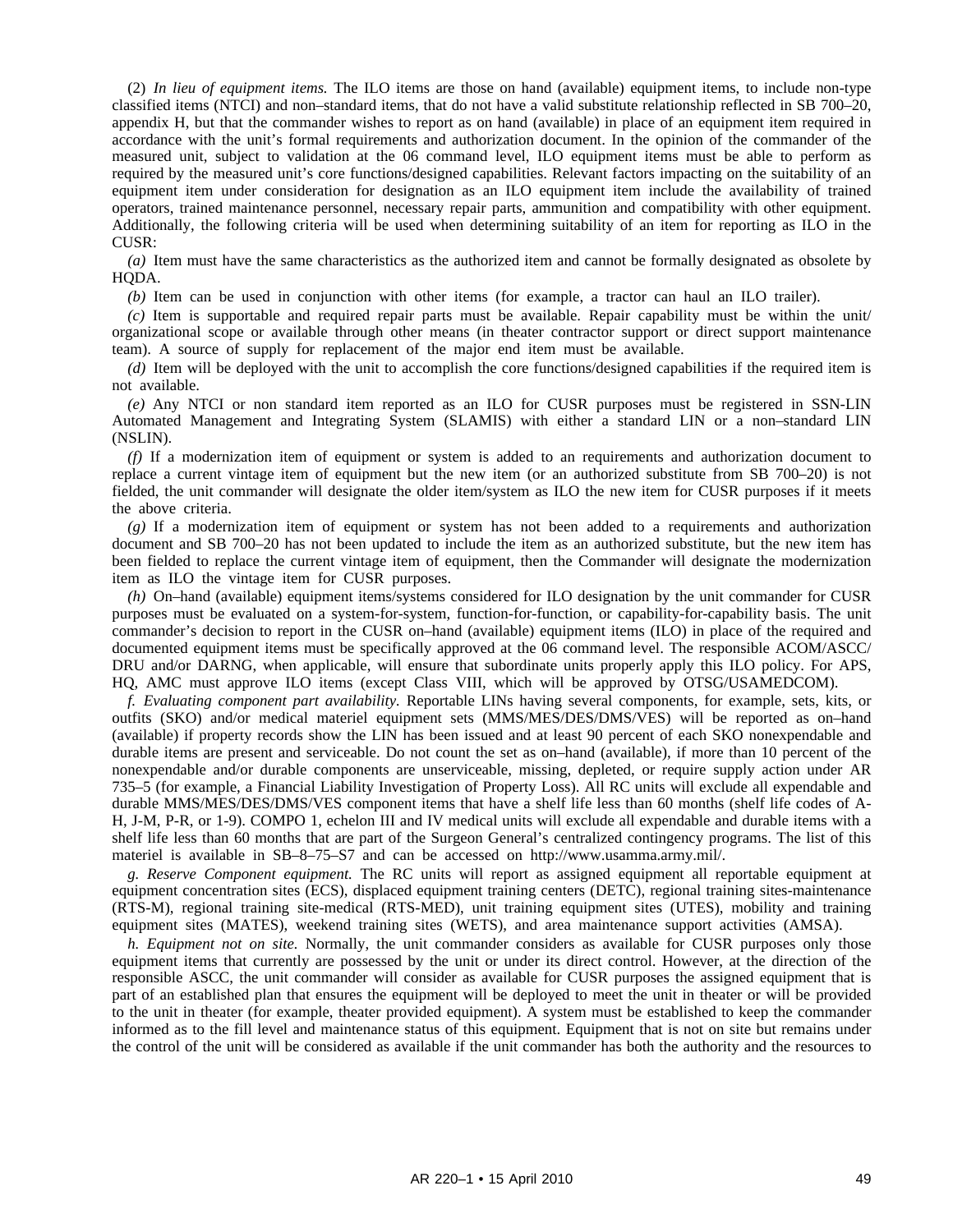transport or move the equipment to rejoin the unit at its current location in 72 hours or less in order to meet operational requirements. (Also see para *k*, below.)

*i.* Assigned equipment outside of the control of the measured unit that is not included in an established plan that ensures the availability of the equipment for mission requirements will not be counted as available, unless HQDA or the responsible ASCC has provided supplemental guidance indicating otherwise in accordance with paragraph 10–5. Examples include, but are not limited to, equipment left in theater by redeploying units for use by other units, equipment loaned to deploying units, equipment undergoing rebuild, or remaining behind at the home station of deploying units, and/or centrally stored supplies and equipment. Equipment that is deployed with a subordinate element (DUIC) of the parent organization owning the equipment will be counted as available by the parent organization only if the subordinate element remains under the command authority of the parent organization or the responsible ASCC has so directed. Note that unit equipment that is in transit to join the unit, to include equipment on board ship, is normally considered as on–hand (available) for CUSR. Reportable equipment that is not counted as on–hand (available) by the unit to which the equipment is assigned will be reported as on–hand (available) by the unit physically in control of the equipment if a CUSR is required from the unit possessing the equipment.

*j. Loans from Army pre-positioned stocks.* The APS equipment deployed/loaned as a unit set, partial set, or task force package will be reported by the using units that signed for the equipment. The deploying unit will include the transferred/loaned equipment in its EOH computations. The EOH for APS will be reduced to reflect the transfer/loan. The APS will report level 6 in accordance with the provisions of paragraph 4–6*f* and C–5 in accordance with the provisions of paragraph 4–8.

*k. Calculating the S-level.* The NetUSR calculates the unit's S-level using procedures established in the NetUSR User's Guide.

#### *l. Chemical and Biological Defense equipment status reporting.*

(1) The CJCSI 3401.02A and CJCSM 3150.02A require measured units to determine and report an overall CBDRT level, a CBD S-level and a CBD T-level). The data required to establish these CBDRT levels is determined from the corresponding CBD status data reported by Army units in the CUSR in accordance with the provisions of this paragraph (the CBD S-level), paragraph 4–3 (the CBD T-level), paragraph 4–4 (the overall CBDRT-level) and the procedures in the NetUSR User's Guide and user help screens. Commanders assess the status of equipment and training in their units to determine the CBD S-level and the CBD T-level, respectively. The overall CBDRT level is the lower (worst case) of these two levels, except that CBRN S-6 levels are discarded.

(2) To determine the unit's CBD S-level, assess the readiness of the unit to perform its core functions/designed capabilities under chemical or biological conditions based on the availability and condition of required CBD equipment and supplies. Determine equipment readiness/serviceability of available CBD equipment and supplies in accordance with the applicable publication (that is, based on the fully mission capable (FMC) standard in the applicable technical manual (TM) –10/20 series). Commanders will consider as available only the CBD equipment and supplies that are currently on hand (available) in the unit and/or that are currently under the control of the unit. Consider centrally stored CBD equipment items and supplies earmarked for use by the unit as available and operational/serviceable only if so stipulated in formal command directives.

#### **9–4. Equipment readiness/serviceability level metrics and data**

*a. General.* The level for equipment readiness (ER) is the third of the four measured area levels that are the primary factors in determining a unit's overall C-level. The R-level indicates how well the unit or organization is maintaining its on–hand equipment. For CUSR purposes, equipment is considered operationally ready if it is determined to be "fully mission capable" (FMC) in accordance with the standards prescribed in the applicable technical manual (see "not ready if" column of the preventative maintenance checks and services (PMCS) in the TM 10/20 series).

*b. Determining the R-level.* Measured units and organizations determine and report an R-level in the CUSR in accordance with the policy provisions in this paragraph and the detailed procedures explained in the NetUSR User's Guide and user help screens. The R-level is determined by commanders of measured units by calculating an aggregate R-level that considers all maintenance reportable equipment in the unit's possession and then determining a separate Rlevel for each maintenance reportable pacing item (ERC P) LIN. The measured unit's overall R-level is determined by comparing the aggregate R-level and the R-levels for each maintenance reportable pacing item LIN. The measured unit's overall R-level is equal to the lowest of these R-levels. See table 9–3. Because units are required to submit their monthly Materiel Condition Status Report (MCSR) to LOGSA as part of CUSR procedures, detailed maintenance data by LIN is available for each unit in the authoritative Army databases for maintenance data. Hence, NetUSR requires that units address the specific readiness status of only their maintenance reportable pacing items at the LIN level of detail in the CUSR. However, commanders may elect or higher headquarters can direct their units to address equipment readiness at the LIN level of detail for other maintenance reportable equipment items in their possession to provide additional visibility to significant maintenance issues.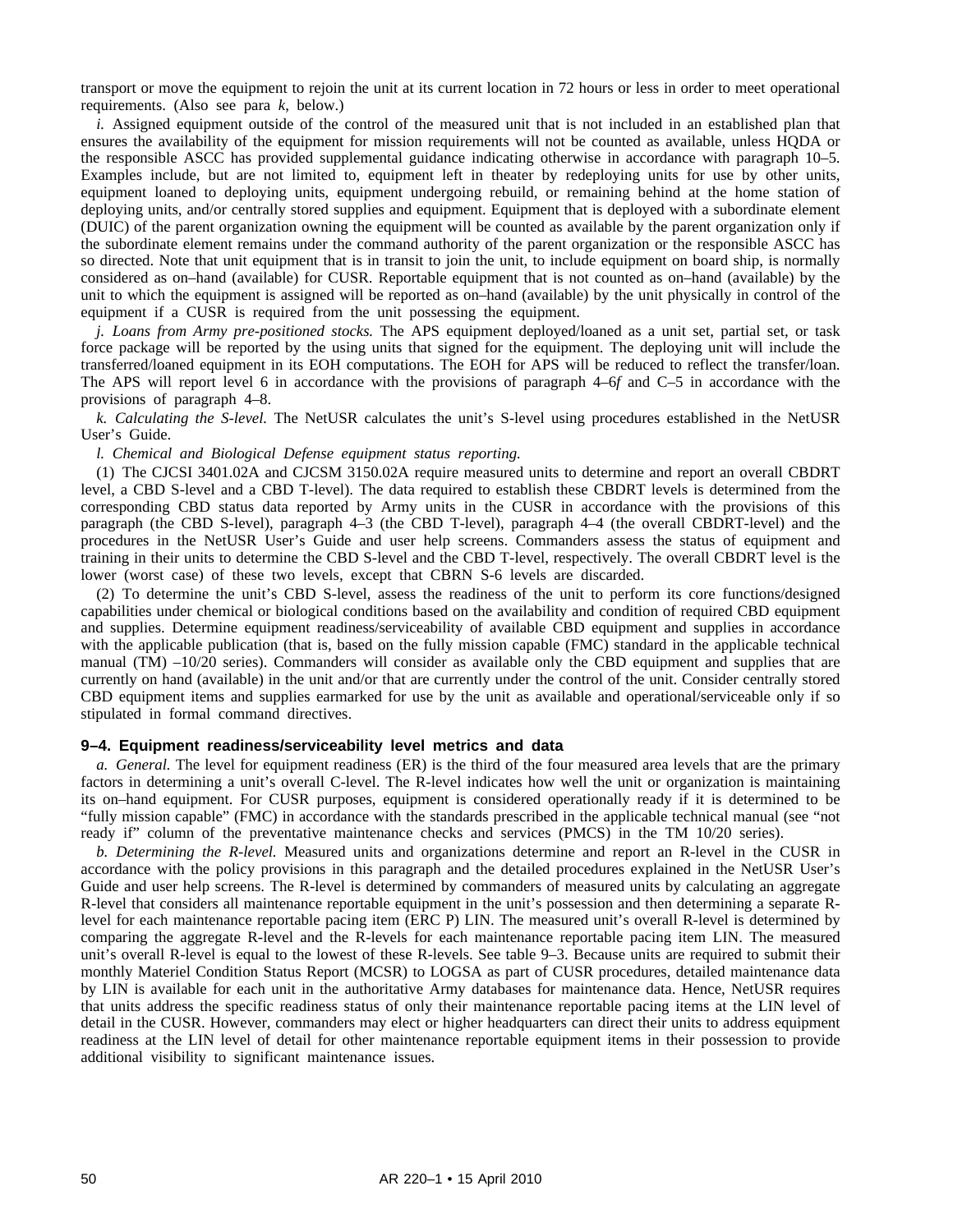#### **Table 9–3 Level for percentage of equipment fully mission capable**

| Level                                             |               |               |                      |
|---------------------------------------------------|---------------|---------------|----------------------|
| Equipment other than air- 100-90 percent<br>craft | 89–70 percent | 69-60 percent | less than 60 percent |

*c.* Reportable items of equipment are those designated as reportable in the most current version of the Maintenance Master Data File (MMDF). The MMDF is maintained by the U.S. Army Materiel Command's Logistics Support Activity (USAMC LOGSA) under the direction of the ODCS, G–4. LOGSA updates the MMDF semiannually and electronically publishes the most current version on its Web site at: https://www.logsa.army.mil/pam700/700-1. pdf#3\_7. Do not include Reserve Component Hospital Decrement or the COMPO 1 DEPMEDS Hospital Decrement equipment in calculations. A decision support chart illustrating the relationship of the various Army criteria for determining the equipment items whose operational status should be used in R-level calculations is provided in the NetUSR User's Guide and user help screens.

*d.* Because the equipment items listed on TDA documents are not currently ERC coded, those TDA equipment items listed in the MMDF have been and will continue to be considered as ERC A for CUSR purposes. The ACOMs, ASCCs, DRUs, and/or DARNG-level organizations that require more definitive readiness coding of equipment items in their TDA units and organizations to accommodate unique command requirements may establish additional readiness coding criteria in a supplement to this regulation that would be applicable only to their units. Supplements to AR 220–1 require formal approval by HQDA (DAMO–ODR).

#### **9–5. The training level metrics and data**

*a. General.* The level of training (T-level) is the fourth of the four measured area levels that are the primary factors in determining a unit's overall C-level. The T-level reflects the commander's assessment of unit proficiency in the METs associated with its core functions/designed capabilities. Army reporting units determine and report the METL in the CUSR in accordance with the policy provisions in appendix B and the detailed procedures explained in the NetUSR User's Guide and user help screens.

*b. Reporting the T-METL percentage and the T-level.* The T-METL percentage is auto-calculated by NetUSR after the commander enters their unit proficiency assessment for each of the unit's METL tasks. NetUSR uses the following methodology to calculate the T-METL percentage and to determine the corresponding T-level:

(1) The METs associated with the unit's core functions/designed capabilities that are assessed by the unit commander as T are multiplied by 3, the applicable METs assessed by the unit commander as P are multiplied by 2, the applicable METs assessed by the unit commander as U are multiplied by 1, and then the results are summed

(2) The total number of METs associated with the unit's core functions/designed capabilities is multiplied by 3. (3) The T-METL percentage is calculated by dividing the sum from (1) by the product from (2), then multiplying the result by 100.

(4) Subsequently, NetUSR determines the T-level as follows:

*(a)* When all applicable METs are assessed as either "trained" (T) or "needs practice" (P) and no applicable MET is assessed as "untrained" (U), then the T-level is determined by applying the T-METL percentages contained in table 9–4, below.

| Table 9-4<br>Translating the T-mission essential task list percentage into a T-level |                                                                                                         |  |  |  |
|--------------------------------------------------------------------------------------|---------------------------------------------------------------------------------------------------------|--|--|--|
| T-METL percentage determined                                                         | T-level (Applicable to only the METs associated with the unit's core<br>functions/designed/capabilities |  |  |  |
| 85 percent or greater                                                                | T1 (no untrained MET)                                                                                   |  |  |  |
| 70 percent to 84 percent                                                             | T <sub>2</sub> (no untrained MET <sub>s</sub> )                                                         |  |  |  |
| 55 percent to 69 percent                                                             | T3                                                                                                      |  |  |  |
| Less than 55 percent                                                                 | T4                                                                                                      |  |  |  |

*(b)* When one or more of the applicable METs is assessed as untrained (U) and the T-METL percentage for all applicable METs is 55 percent or higher, then the T-level will reported as T3.

*(c)* When one or more of the standardized FSO METs is assessed as untrained (U) and the T-METL percentage for all standardized FSO METs is less that 55 percent, then the T-level will reported as T–4.

*(d)* To assist commanders, DTMS (Web-based) is the system that will be used to track and schedule training and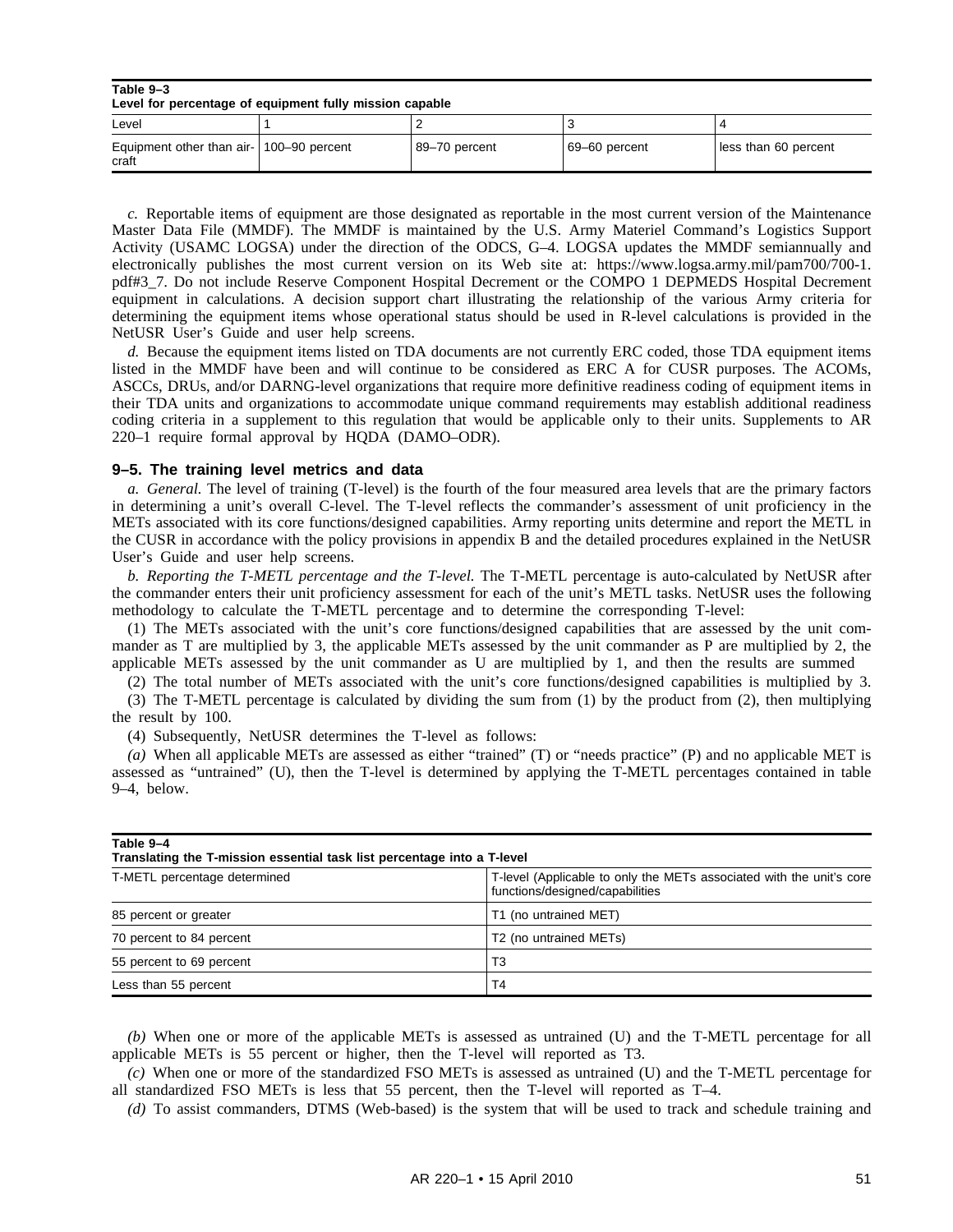provide summary reports to assist in determining individual and collective skill proficiency for assessing unit overall training.

*c. Reporting other training data.*

(1) *Training days (T-Days).* The T-Days data point reflects the number of training days that the commander estimates is required for the unit to become fully trained on its standardized FSO METs, that is, for all standardized FSO METs to be assessed as "T" when performed under the conditions associated with the designated operational theme. To estimate the number of training days needed to become fully trained on the standardized FSO METs, the commander estimates the minimum amount of training events/activities required to raise the unit's assessed proficiency in each standardized FSO MET to a trained (T) status. This estimate includes the time required to achieve and sustain proficiency on the critical individual, leader, and collective tasks required to successfully accomplish each standardized FSO MET. For RC units, the number of days required by the unit to train to achieve full proficiency on any specified pre-mobilization training tasks is included in this estimate if applicable. This estimate does not include the number of days required by the unit to train exclusively for CBRN tasks which are reported separately, if applicable. This estimate also does not include time needed to conduct field training exercises (FTX) or command post exercises (CPX) at levels of command higher than that of the reporting unit. For example, a battalion commander should consider in their estimate the training time needed to conduct a battalion FTX or CPX but they should not consider the training time needed for a brigade level FTX or CPX.

(2) *T-Days attributable to chemical-biological defense requirements (CBD T-Days).* The options for determining and the procedures for reporting CBD T-Days are explained in the NetUSR User's Guide and user help screens.

(3) Manning and training qualification data for designated squads/crews/teams/systems, command posts, and staffs. While assessing unit proficiency in its standardized FSO METs and estimating training days, the commander considers and reports the training qualification status of designated entities applicable to the unit. Key command posts, battle staffs, and emerging command and control systems have been added to the list of entities and systems for which manning and qualification data will be reported in the CUSR. In some cases, the number of authorized and reportable squads, crews, or teams may vary from the number of required entities or systems determined from the MTOE. For example, continuous operations may require that a command post have two or more qualified crews or multiple crews may be designated for a single aircraft. The authorized and reportable number will reflect the number of squads, crews, and teams for which manning and qualification status must be reported in accordance with Army doctrine or command guidance.

*(a) Reporting requirements.* The Al COMPO 1 and RC units and organizations will report the manning and training qualification status of designated squads/crews/teams/systems, command posts, and staffs if they are either required to man or staff any of these entities or are equipped with any of the systems indicated in the NetUSR User's Guide and user help screens.

*(b) Report consolidation.* All major units and major headquarters are required to consolidate and report in their full reports the squad/crew/team/system manning and qualification data reported by their organic and OPCON units/ elements.

*(c) Additional reported data.* The Army tasking authority, and/or a major headquarters (brigade level or above) with ADCON authority, may direct its subordinate units to determine and report manning and qualification data for additional squads/crews/teams/systems, command posts, and staffs in the CUSR.

(4) *Unit and staff proficiency levels.* These mandatory assessments enable commanders to indicate, using the doctrinal TPU rating scale, the level at which their subordinate elements and, when applicable, their staffs currently are trained. They also provide visibility to the proficiency of subordinate elements that do not submit separate reports. When training strategies establish goals for unit training at levels other than the level at which the unit is organized, the ACOM/ASCC/DRU exercising ADCON over the reporting unit and/or, when applicable, the DARNG also can use these assessments to track the progress of the unit toward those goals. For example, a battalion reporting T4 could indicate proficiency at the squad, platoon, or company levels. Similarly, the battalion commander can use this data point to provide a discrete assessment regarding the staff's proficiency. The NetUSR User's Guide and user help screens explain reporting procedures.

(5) *Reporting resource constraints.* Commanders report the degree to which resource constraints prevent their units from achieving and maintaining the highest training level (that is, T-1 level). See the NetUSR User's Guide and user help screens for the various codes and reporting procedures.

#### **9–6. Assigned mission level and associated data**

*a. Background.* The assigned mission level (A-level) is the overall level reported in the CUSR by commanders of measured units to provide their assessments of their units' ability to execute currently assigned missions. Joint Staff policy requires military units to report via GSORTS for all operational environments to facilitate the operational planning that is necessary for adequate and feasible military responses to crises and time-sensitive situations. Accordingly, current Joint Staff policy requires commanders of measured units to determine and report on their units' readiness for the missions for which they were designed and require their core capabilities using the C-level and also to determine and report their units' ability to execute any currently assigned missions using the percent effective (PCTEF) level. (Note that Army units report A-levels ILO PCTEF levels.) The current Joint Staff guidelines require that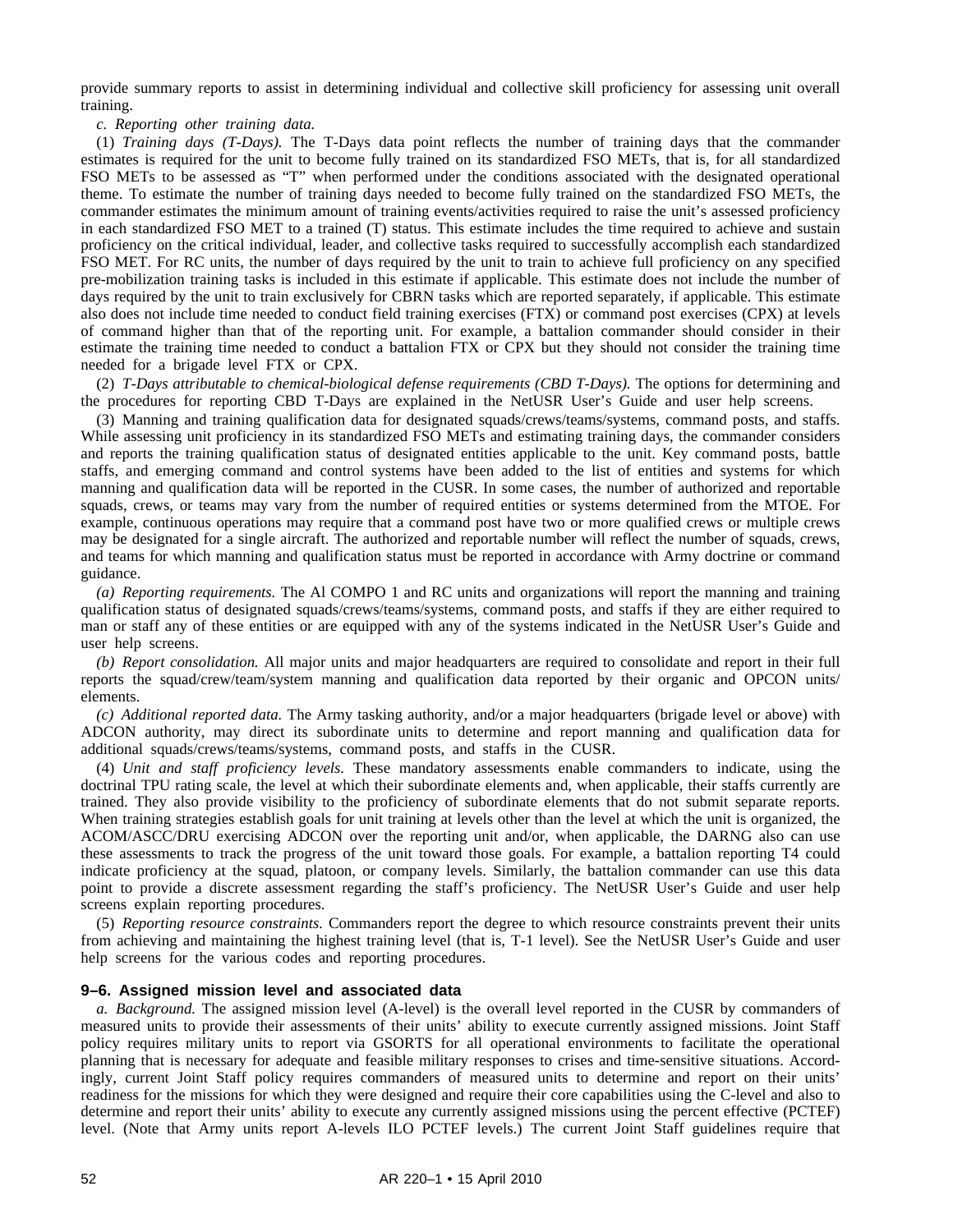commanders report a "PCTEF level" upon receipt of an order to execute any of the following missions: homeland defense or homeland security, peacekeeping or peace enforcement operations, humanitarian assistance, consequence management, counter-drug operations, civil disturbance operations, and natural disaster relief operations (includes wild fire fighting missions). Current OSD guidelines require units to report their capability to accomplish a wide range of current operations and contingency requirements. For Army units, the assigned mission level reporting requirements established in this regulation will supplant these Joint Staff and OSD reporting requirements.

*b. Reporting requirements.* See appendix C.

#### **9–7. Chemical/biological defense resources and training level**

The CBDR level is determined and reported to reflect the ability of the measured unit to perform its core functions/ designed capabilities under chemical and/or biological conditions. The CBDRT level corresponds to the lowest (worst case) status level determined for the CBDRT S-level and CBDRT T-level as described in paragraph 4–3, except that CBDRT S-6 levels are discarded. The NetUSR User's Guide and user help screens explain reporting procedures and the NetUSR User's Guide explains data entry requirements. While the CBDRT S-level and the CBDRT T-level are not factors in determining the unit's S-level and T-level, respectively, commanders of measured units should consider the unit's CBDRT level when determining whether to upgrade or downgrade the unit's C-level.

# **Chapter 10 Army Unique Reporting Requirements**

#### **10–1. General**

The readiness status reporting requirements established by Joint Staff and OSD were designed by them to meet their specific information requirements. Army unique readiness status reporting requirements are those metrics and data points added by HQDA to these Joint/OSD requirements to enhance the value of the CUSR as a resource management and operations tool for the Army. The Army is pursuing the most comprehensive transformation of its forces since World War II and concurrently implementing new concepts for ARFORGEN. Army unique information and data contained in the CUSR enable the Army to see itself clearly as it transforms and to accurately assess the progressive readiness of Army Forces as they prepare for and execute operational requirements.

# **10–2. Reporting by units and elements registered with derivative unit identification codes and sub unit identification codes**

*a. General.*

(1) The DUICs are registered for organic elements of MTOE and TDA organizations that require separate registration in the DRRS–Army database for a wide variety of operational and administrative reasons. These DUICs can include temporary or long term registrations; registrations representing personnel only, equipment only or containing both personnel and equipment; and registrations representing large or small ad hoc or task organized entities. Since these DUICs do not have a formal document (for example, an MTOE or TDA) that establishes their personnel and equipment requirements, they also are known as and commonly referred to as "unstructured derivatives" or "unstructured DUICs," which is how they will be addressed in this paragraph to avoid any confusion.

(2) Sub-unit UICs are registered for the lettered companies, batteries, or troops that are organic to parent MTOE units with AA-level UICs. While units registered with sub-unit UICs do not have a separate requirements and authorizations document, their specific personnel and equipment requirements are established by a separate paragraph in the MTOE of the parent unit. Sub-unit UICs also are known as and commonly referred to as "structured derivatives" or "structured DUICs." Both the correct and common terminology will be used in this paragraph to avoid any confusion.

(3) Normally, neither unstructured DUICs nor sub-unit UICs (structured DUICs) are required to prepare and submit readiness status reports into the DRRS–Army database. The provisions in this paragraph are applicable to those unstructured DUICs and sub-unit UICs (structured DUICs) that, by exception, have been directed to prepare and submit reports in accordance with the provisions of paragraphs 8–2 and 8–3.

*b. Reporting by unstructured derivative unit identification codes.* When directed to prepare and submit a separate report, commanders of deploying/deployed units/elements with unstructured DUICs will assess and report their units/ elements' ability to accomplish the missions for which deploying/deployed in the required data fields for the overall category level and for the level of each of the four measured areas.

(1) The C-level will be selected based on the lowest level determined for a measured area. Except for the training level (T-level), the levels of the measured areas will be subjectively determined and will be based on the assumption that resupply actions, consumption and attrition rates, and the pace of operations will continue at demonstrated or planned rates, unless concrete indicators of change are evident. The training level will be determined based on an assessment of the standardized FSO METs accomplished in accordance with the provisions of paragraph 9–5. In the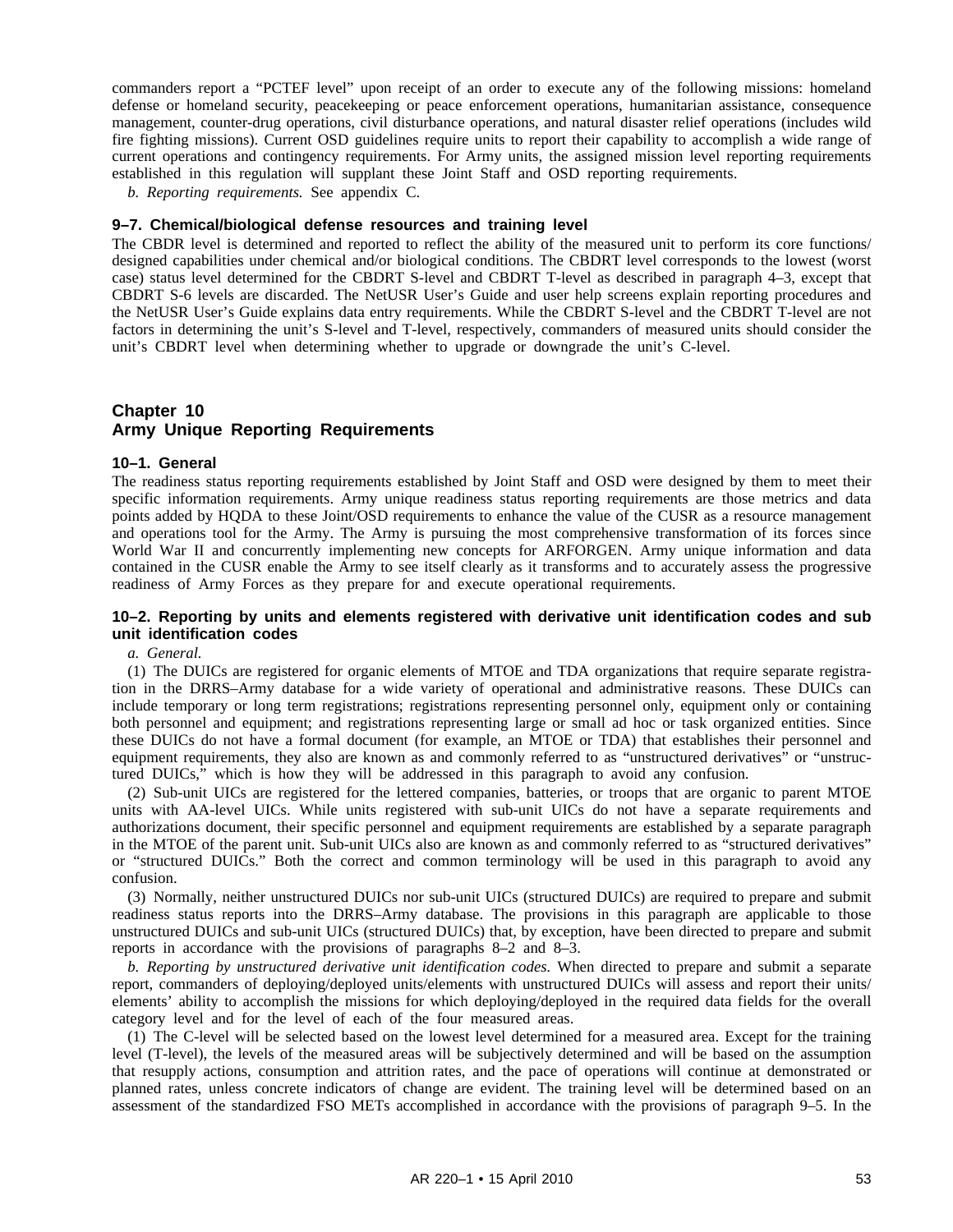reports prepared and submitted by unstructured DUICs, the assigned mission and the core functions/designed capabilities are synonymous, and task training proficiency is indicated via the assessment of the standardized FSO METs. Similarly, A-level data reporting and the core functions/designed capabilities accomplishment estimate are not applicable to unstructured DUICs. Commanders of deploying/deployed units/elements with unstructured DUICs will determine these levels after estimating the resources and assessing the training proficiency required to accomplish the operational mission for which the unit/element with the unstructured DUIC was organized or deployed and then comparing this estimate and assessment to the current status of resources and training proficiency in the unstructured DUIC unit/ element. The category level definitions applicable to deployed unstructured DUIC reporting units/elements and those pending deployment are as follows:

*(a)* Unstructured DUIC level C–1 indicates that—

*1.* The unstructured DUIC unit/element possesses the required resources, is adequately trained and is in position (or has the necessary mobility) to undertake the full mission for which it was deployed or is pending deployment.

*2.* The status of the unstructured DUIC unit/element's personnel, equipment, consumable supplies, and training and the unstructured DUIC unit/element's position do not decrease the probability of mission success or increase the vulnerability of the unstructured DUIC unit/element.

*3.* The unstructured DUIC unit/element can accomplish its mission without the need for additional resources.

*(b)* Unstructured DUIC level C–2 indicates that–

*1.* The unstructured DUIC unit/element possesses the required resources, is adequately trained, and is in position (or has the necessary mobility) to undertake most of the mission for which it was deployed or is pending deployment.

*2.* The status of the unstructured DUIC unit/element's personnel, equipment consumable supplies, and training and the unstructured DUIC unit/element's position will not decrease the probability of mission success or significantly increase the vulnerability of the unstructured DUIC unit/element, although some increase in vulnerability is acceptable relative to mission criticality. The unstructured DUIC unit/element may encounter isolated decreases in its flexibility to accomplish mission critical tasks.

*3.* The unstructured DUIC unit/element will require little, if any, assistance to compensate for deficiencies.

*(c)* Unstructured DUIC level C–3 indicates that—

*1.* The unstructured DUIC unit/element possesses the required resources, is adequately trained, and is in position (or has the necessary mobility) to undertake some portions, but not most, of the mission for which it was deployed or is pending deployment.

*2.* The status of the unstructured DUIC unit/element's personnel, equipment, consumable supplies, and training and the unstructured DUIC unit/element's position will decrease the probability of mission success or increase vulnerability of the unstructured DUIC unit/element. It is likely that the unstructured DUIC unit/element will encounter significant decreases in its flexibility to accomplish mission critical tasks.

*3.* The unstructured DUIC unit/element may need significant assistance to compensate for deficiencies.

*(d)* Unstructured DUIC level C–4 indicates that—

*1.* The unstructured DUIC unit/element requires additional resources and/or training or needs mobility assistance to undertake the full mission for which it was deployed or is pending deployment. If required by the situation, the unstructured DUIC unit/element may be directed to undertake portions of its mission with the resources on hand (available).

*2.* The status of the unstructured DUIC unit/element's personnel, equipment, consumable supplies and training and the unstructured DUIC unit/element's position decrease the probability of mission success and increase the vulnerability of the unit. Mission success is possible for certain isolated scenarios.

*3.* The unstructured DUIC unit/element cannot compensate for deficiencies even with significant assistance.

*(e)* Unstructured DUIC level 6 indicates that the commander of the unstructured DUIC unit/element has no visibility of the status of a particular measured area and, therefore, no ability to subjectively determine its level. Level 6 cannot be reported as the overall level.

(2) The overall unstructured DUIC C-level will be based on the lowest (worst case) level determined for the four measured areas (PSRT) that reflect the status of resources and training in the unstructured DUIC unit/element. Subjective upgrades of the unstructured DUIC unit/element C-level are not applicable since the level for each of the four measured areas was subjectively determined.

(3) In unstructured DUIC reports, the C-level coincides with the A-level.

(4) Unstructured DUIC units are not required to report a mission accomplishment estimate (MAE percentage).

(5) When directed, unstructured DUIC units/elements will accomplish reporting as follows:

*(a)* COMPO 1 and RC unstructured DUIC units/elements are required to begin reporting no later than 90-days prior to actual operational deployment of the reportable units/elements or when directed by the ACOM/ASCC/DRU exercising ADCON over the registered unit and/or, when applicable, the DARNG or State adjutant general, whichever date is earlier or applicable.

*(b)* The reporting window for unstructured DUICs closes for all unstructured DUIC unit/elements (COMPO 1 and RC) when all unstructured DUIC units/elements have returned from the operational deployment.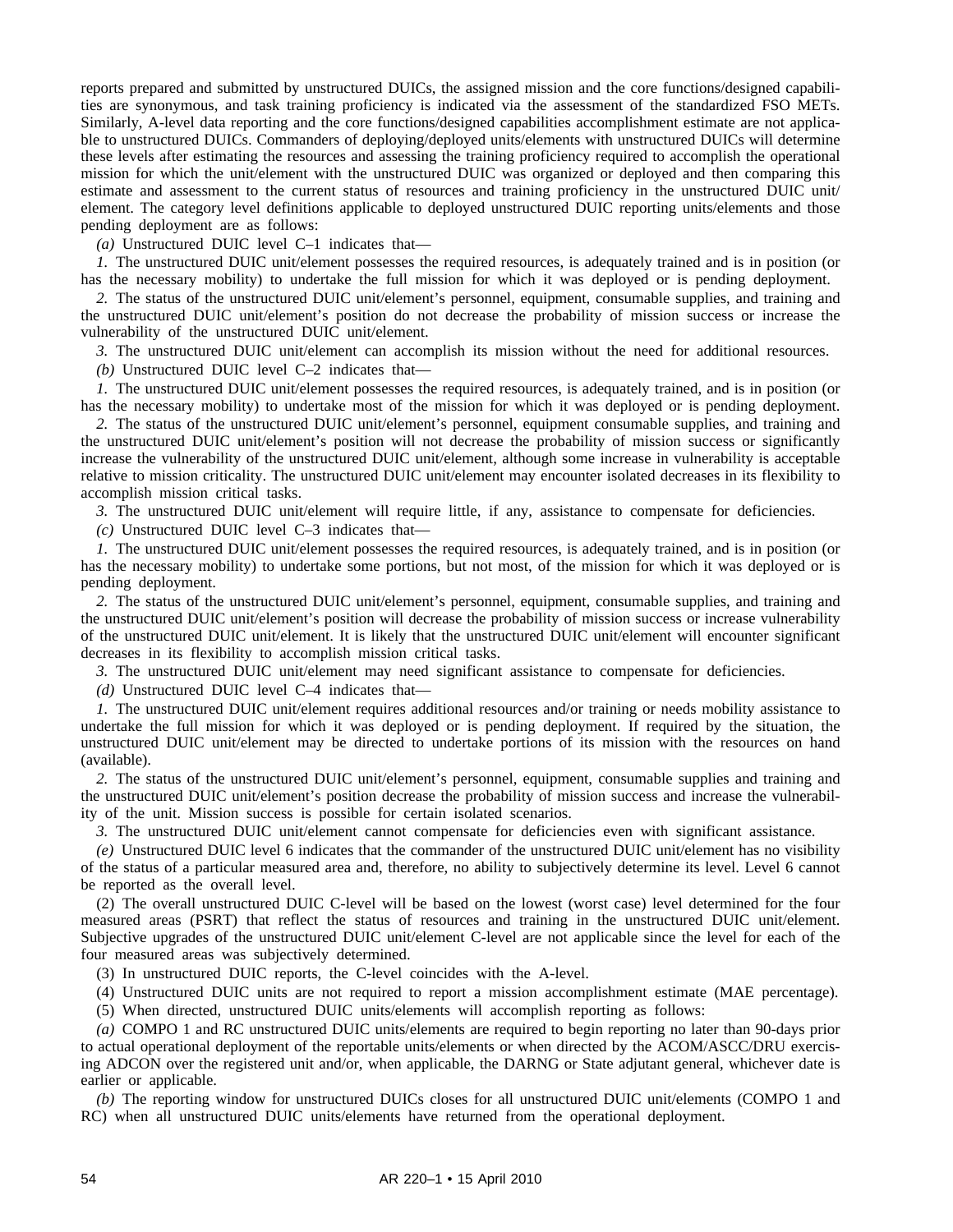*(c)* Upon redeployment, unstructured DUIC units/elements will submit a final report.

*c. Reporting by sub-unit identification codes (structured derivative unit identification codes).* When directed to prepare and submit a separate reports, commanders of units with sub-unit UICs (structured DUICs) will determine and report their unit's ability to accomplish their missions in the same manner as prescribed in this regulation (see chap 8) for parent units (AA–level UICs), except that the measured area levels for personnel (P–level) and equipment on hand (available) (S–level) will be determined based on the specific requirements established by the applicable paragraph in the parent unit's MTOE document. While A–level data reporting requirements are not applicable for reporting by unstructured DUICs, these data reporting requirements are applicable to the reporting requirements of sub-unit UICs (structured DUICs).

*d. Report types and procedures.* The applicable report types and detailed procedures for the preparation and submission of CUSRs by unstructured DUICs and sub-unit UICs (structured DUICs) are explained and examples are provided in the NetUSR User's Guide and user help screens.

#### **10–3. Mission accomplishment estimate**

The policy requirement for the commander of each measured unit to develop and report the MAE in the CUSR and to consider the MAE during C-level upgrade/downgrade determinations has been eliminated. However, the MAE data field has been retained in NetUSR software for optional data entry to enable commanders to develop and report the MAE as directed by command guidance or as desired.

#### **10–4. Composite reporting requirements**

*a. Purpose.* Composite reports are intended to provide a collective assessment of the status of measured major units (larger than battalion-size) and major headquarters (for example, corps headquarters and modular division headquarters, and so forth), indicating their ability to accomplish the core functions/designed capabilities for which they were designed and also, when applicable, any assigned mission missions currently required for reporting. For major units, like regiments, brigades, and BCTs, these collective assessments are based on the conditions or the status levels reported by their organic units (minus any detachments) and current augmentations and the ability of these subordinate units/elements to operate together. For major headquarters, like corps headquarters and modular division headquarters, that by design do not have organic forces beyond their headquarters elements, the collective assessment for the core functions/designed capabilities (C-level) is based on the collective ability of the organic elements (minus detachments) and current augmentations that comprise the headquarters to execute the command and control focused standardized FSO METs. However, for these major headquarters the basis for the A-level assessments, when applicable, depend on the nature of the assigned mission and whether operational forces are specifically subordinated to the major headquarters for assigned mission execution.

*b. Units required submitting reports.* Chapter 8 describes the measured units/headquarters, to include those measured major units and major headquarters that are required to submit composite reports. All currently existing (post Edate) major units/headquarters listed in Annex A of the ACP are required to submit composite reports, unless they have been specifically exempted in accordance with the provisions of paragraph 8–5.

*c. Special reporting requirements.* Commanders of major units/headquarters submitting composite reports are required to indicate their 90-day C-level status level projections and their top three issues in the remarks section of their reports. When applicable, they also are required to provide A-level projections (see para 9–6).

*d. Report types and formats.* There are two formats (full and abbreviated) and various report types that apply to the composite reporting requirements established by this regulation. The two report formats are distinguished from each other by the methodology used by them to determine the collective assessments and the number of information and data entries that they require. Reports will be prepared and submitted by the measured major units/headquarters required to submit composite reports in accordance with the guidance and criteria in this paragraph and the procedures explained in the NetUSR User's Guide and user help screens. (Also see table 4–1 for report types.)

(1) *Full format reports.* Major units and major headquarters will submit report types using the full report format except as authorized in paragraph (2), below.

(2) *Abbreviated format reports.* Composite report types using the abbreviated format are authorized for use while the major unit/headquarters is deployed, when directed by HQDA or the responsible ACOM/ASCC/DRU and/or DARNG, when applicable, because the organizational structure of the major unit/headquarters is not definitively established or because submitting a full format report would involve redundant computations or aggregations of the measured area levels already reported by subordinate units. Reports using the abbreviated format feature a subjective collective assessment of the ability of the major unit/headquarters to undertake the core functions/designed capabilities(s) that it was designed to perform. Unlike commanders' letters and memorandums that were previously used by some major units/headquarters or the higher command remarks entered into the reports prepared by the HHC commanders, a composite report using the abbreviated format provides the separate assessments required to process the report into the Joint and OSD databases and meets HQDA and Joint Staff requirements for a separate report reflecting the operational judgments of a field grade or senior officer, respectively. Subjective assessments include the commander's determination of the four measured area levels (personnel, equipment on–hand {available}, equipment readiness and training),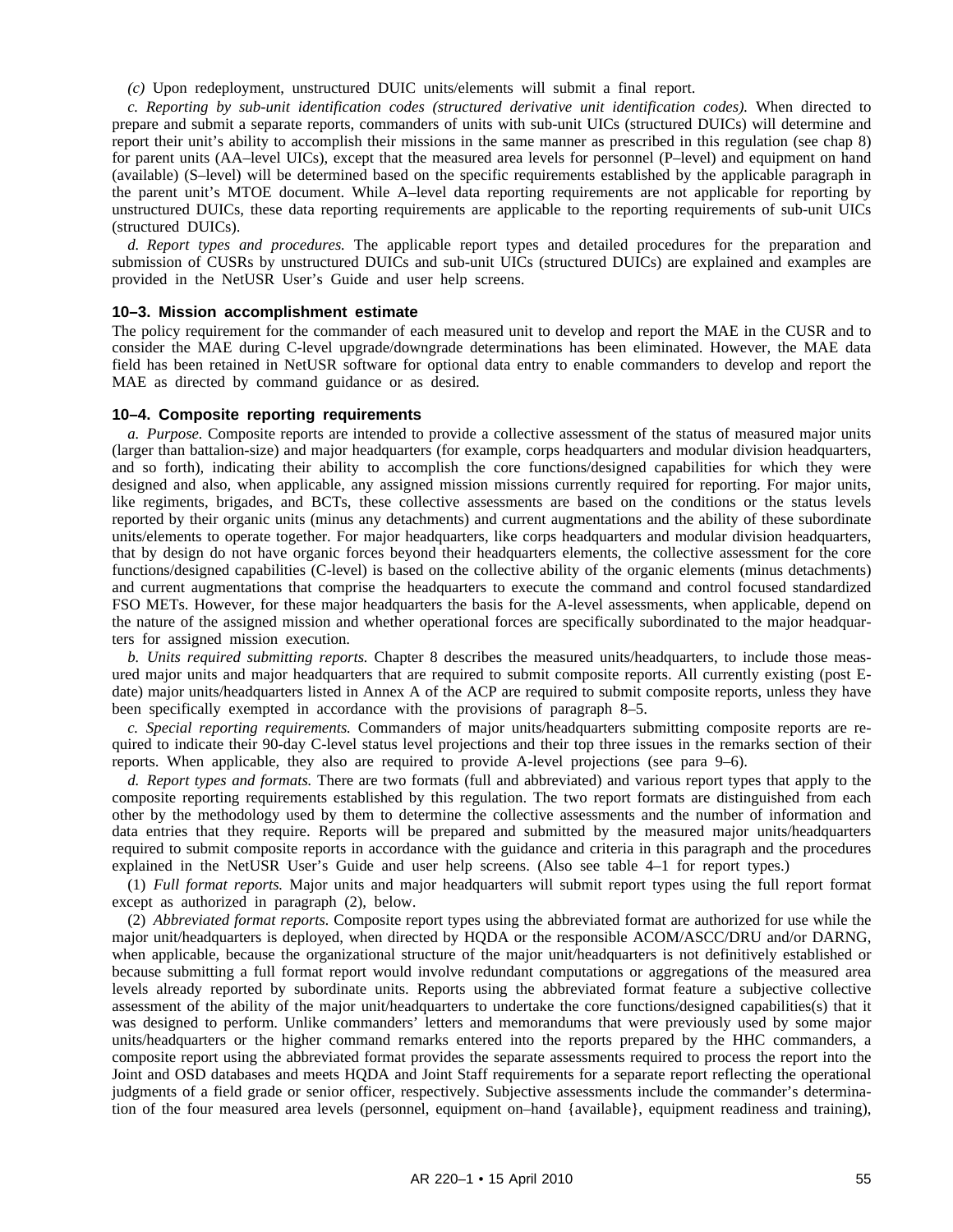the assessment of the overall level (C-level) and the A-level (when applicable), and comments on readiness management responsibilities (when assigned). Major units and major headquarters that are not required to submit a report type using a full report format may submit a report type using an abbreviated format. Composite reports using the abbreviated format may be submitted by major units and major headquarters currently assigned or apportioned in Joint planning documents that do not have a clearly defined organizational structure or that previously were not required prepare and submit separate reports. Command and control headquarters above the battalion level that do not have organic forces beyond their headquarters elements may submit a composite report using the abbreviated format.

#### **10–5. Deployed reporting requirements**

*a.* This paragraph addresses the specific CUSR requirements that are impacted by the operational deployment of Army units and organizations. It is applicable to all Army organizations designated as measured units, to include the major units and major headquarters explained in paragraph 8–1. The impact on specific units and organizations will depend on the deployment/employment circumstances, the assigned missions that are applicable and the external guidance and instructions received from HQDA or the responsible ACOM/ASCC/DRU and/or DARNG, when applicable, regarding Joint and Army status reporting requirements. These impacts may include changes to command relationships and authorities (for example, ADCON and OPCON), guidance for determining the availability of Soldiers and subordinate units, CUSR management oversight responsibilities, and/or CUSR submission channels, the mandatory information, and report types required, and CUSR submission timelines.

*b.* The C-level and the levels for the four measured areas may be determined in an abbreviated/subjective manner (short format report) for status reporting by commanders of operationally deployed units. Unless exempted by HQDA, deployed units will continue to report their CMET assessments while deployed. While the short report format contains all mandatory data reporting requirements, commanders of deployed units are not precluded from submitting a "full" report that contains the same information as a full report submitted from the home station. When the expanded report format is incorporated into NetUSR software and made available for use, commanders also may submit an "expanded" report that contains the additional CUSR information they deem relevant to the status of their unit. The appropriate sets, fields, and labels must be used in expanded and full reports. Commanders of deployed units will report the unit's status in the four measured areas (PER, EOH, ER, and training) based on the core functions/designed capabilities, and they also will report their assigned mission level and the supporting measured area levels in accordance with the provisions of paragraph 4–3. The C-level determination will continue to reflect the ability of the unit to accomplish the core functions/designed capabilities and the CMET assessments, while the A-level assessment will reflect the ability of the unit to accomplish the assigned mission for which it is deployed. Commanders of major units submitting a deployed report will continue to indicate their 90-day C-level status level projections and their top three issues in the remarks section of their deployed reports. See the NetUSR User's Guide and user help screens for procedures and detailed instructions. Unless formally specified or directed otherwise, the responsible ACOM/ASCC/DRU-level command is responsible for CUSR management oversight of the Army units under their ADCON authority while these units are deployed. Pursuant to the deployment of Army units during a crisis and in wartime, the responsible ACOM/ ASCC/DRU/TAG-level command will coordinate with the gaining command and publish orders to specify the ADCON responsibilities to be retained by the losing command. CUSR management oversight is an important ADCON responsibility that must be addressed in these orders. (Also see chap 3).

#### **10–6. Reporting by Army installations**

#### *a. Army installations required to submit reports.*

(1) Designated Army installations are required to report quarterly into the DRRS–Army database. The authoritative listing of the installations and facilities currently required to provide quarterly reports, to include their unit identification codes (UICs) and corresponding installation codes (I/C's) will be posted and maintained at DAMO–ODR's unclassified and classified Web sites in accordance with the procedures explained in the NetUSR User's Guide and user help screens.

(2) The authoritative listing of the Army installations required to submit quarterly reports into DRRS–Army is located on DAMO–ODR's unclassified and classified Web sites under the CCSA files labeled "Data Extract file Installations Required to Report NetUSR (date of last update)." The unclassified and classified Web sites can be accessed using the following paths and information:

*(a)* Unclassified Web site (NIPRNet): available on AKO at https://www.us.army.mil/suite/page/137868.

*(b)* Classified Web site (SIPRNet): available on AKO-S at https://www.us.army.smil.mil/suite/page/7531.

*(c)* If unable to open the DAMO–ODR sites on AKO or AKO-S using the above paths, then proceed as follows: once logged into AKO or AKO-S, use the site map to navigate to Army organizations; Operations; Army Readiness Division.

*b. Installation status reporting requirements.* HQDA (DAMO–ODR), in coordination with ACSIM, DARNG, and the responsible ACOM, ASCC, and DRU will incrementally establish and implement policies and procedures for Army installations to report into DRRS–Army. Specific guidance and implementing instructions will be provided to execute each iteration. During the initial phase of installation status reporting, critical power generation platforms and power generation support platforms designated by HQDA in coordination with ACSIM and IMCOM will report their METs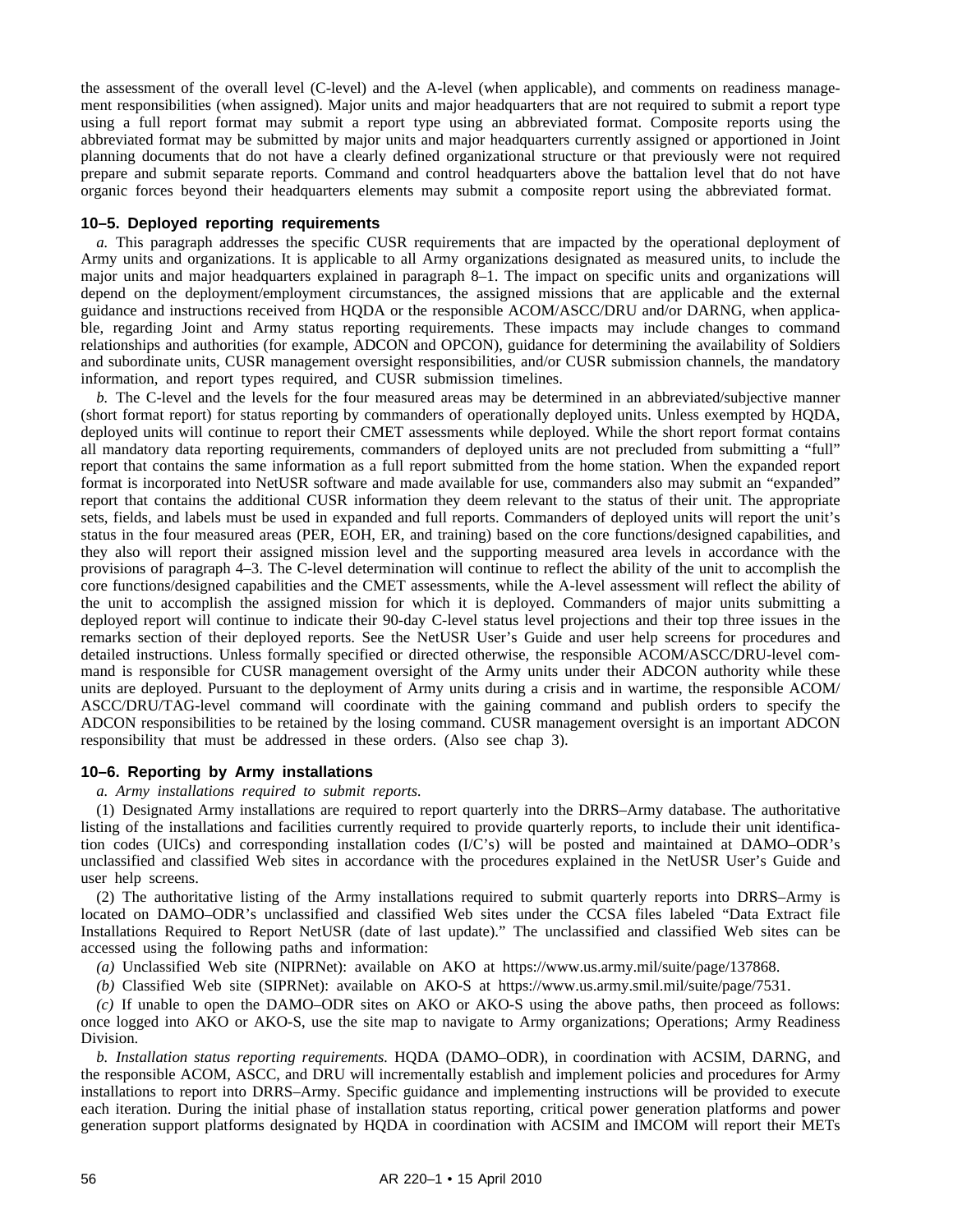into DRRS–Army using the new Y/Q/N metrics for capability assessments and provide mandatory commander comments. Subsequently, HQDA (DAMO–ODR), in coordination with ACSIM, DARNG, and the responsible ACOM, ASCC, and DRU, will refine the initial installation status reporting requirements and will establish requirements for status reporting by additional installations in follow-on implementing instructions.

*c. Reporting channels.* IMCOM installations will report to HQDA through the Northeast, Southeast, West, Pacific, Europe, and Korea regional offices, as appropriate. Installations under the purview of the ARNG will report through the appropriate JFHQ–State through the National Guard Bureau to HQDA. For other Army installations, the responsible ACOM, ASCC, or DRU will designate the appropriate reporting channels to HQDA.

*d. Reporting changes to capability assessments.*

(1) *Changes to a mission essential task assessment.* Commanders of reporting units, to include the commanders of Army installations required to report into DRRS–Army, will report any change to a MET assessment that does not result in a change to the mission category assessment supported by that MET in the next monthly report when due. Changes to a MET assessment that result in a change to a mission category assessment will be reported within 24 hours after the commander determines the changed assessment in accordance with the instructions below.

(2) *Changes to mission category assessment.* Commanders of reporting units, to include the commanders of Army installations required to report into DRRS–Army, will report any changes to their capability assessments for a mission category within 24 hours of the commander's determination that the capability assessment has changed. Other changes to the readiness status of a reporting unit or installation will be reported into DRRS–Army in a change report prepared and submitted in accordance with the procedures explained in the NetUSR User's Guide and user help screens

*e.* All CUSRs submitted by Army installations into the DRRS–Army database are classified CONFIDENTIAL.

*f.* The NetUSR User's Guide and user help screens explain the detailed procedures for status reporting by Army installations.

#### **10–7. Reporting by Army Reserve National Guard units with State assigned missions**

*a. General.* The JFHQ–State is the State/territory/DC level Joint Force headquarters that replaced the State Area Command (STARC). The JFHQ–State represents a comprehensive structural command and control response to the evolving requirements of the post 9/11 security environment. The JFHQ–State provides command and control of all National Guard forces in the State or territory for the Governor, or in the case of the District of Columbia, the Secretary of the Army, and also acts as Joint Services headquarters for national-level response efforts during contingency operations. The JFHQ–State supports JTF–State commanders and all of the deployed units within the State, as well as acting as an information channel to the National Guard Bureau and combatant commanders. The JFHQ–State coordinates any additional support required, such as mobilization of extra forces, or providing other logistical support. The JFHQ–State can act as a Joint Service headquarters for national-level response efforts during contingency operations. The JFHQ–State assumes tactical control of all assigned military units ordered to support contingency operations, and coordinate situational awareness and resource requirements with combatant commanders.

*b. Reporting by Army National Guard units with State Assigned Missions.* The OSD DRRS Serial 4 Guidance requires that each JFHQ-State assess its readiness for each approved mission, to include JFHQ–State approved missions, CCDR, or State plans, named operations in support of Homeland Defense (HLD), and Defense Support to Civil Authorities (DSCA). This paragraph establishes policy and procedures for readiness status reporting into the DRRS–Army database via NetUSR by designated ARNG units with "State assigned" missions or contingency requirements established by the JFHQ–State.

*c. Army National Guard units required to report.* The ARNG units with State assigned missions or contingency requirements designated by JFHQ–State will report their capability assessments for these State assigned missions into DRRS–Army via NetUSR in accordance with the policy and procedures established by DARNG. The State assigned missions reported into DRRS–Army may include operational requirements that are planned for initial execution while the ARNG units are on State active duty or while in a Title 32 status. The DARNG will coordinate these operational requirements, to include designating the specific units, the specific missions assigned to those units, and the specific METs associated with the assigned mission, with the JFHQs–State and the Army Force Provider. Under normal circumstances, only ARNG units and organizations with AA-level UICs and METL tasks contained in the Universal Joint Task Manual, Army Universal Task List (AUTL), and/or CATS will be required to report into DRRS–Army via NetUSR.

*d. Reporting requirements.* The ARNG units and organizations directed to report into DRRS–Army via NetUSR by the DARNG will report the information and data necessary to meet minimum OSD requirements, to include Y/Q/N capability assessments for the State assigned mission in the "contingency operations" assigned mission category and the supporting DMETs coordinated by DARNG with the JFHQ-State and the Army Force Provider. Reporting procedures are explained in the NetUSR User's Guide and user help screens.

*e. Supplementary guidance.* After coordination with HQDA (DAMO–ODR), DARNG will provide supplementary guidance to the ARNG elements of the JFHQ–State and to ARNG units for contingency missions. The supplementary guidance provided by DARNG will not conflict with the provisions of this regulation.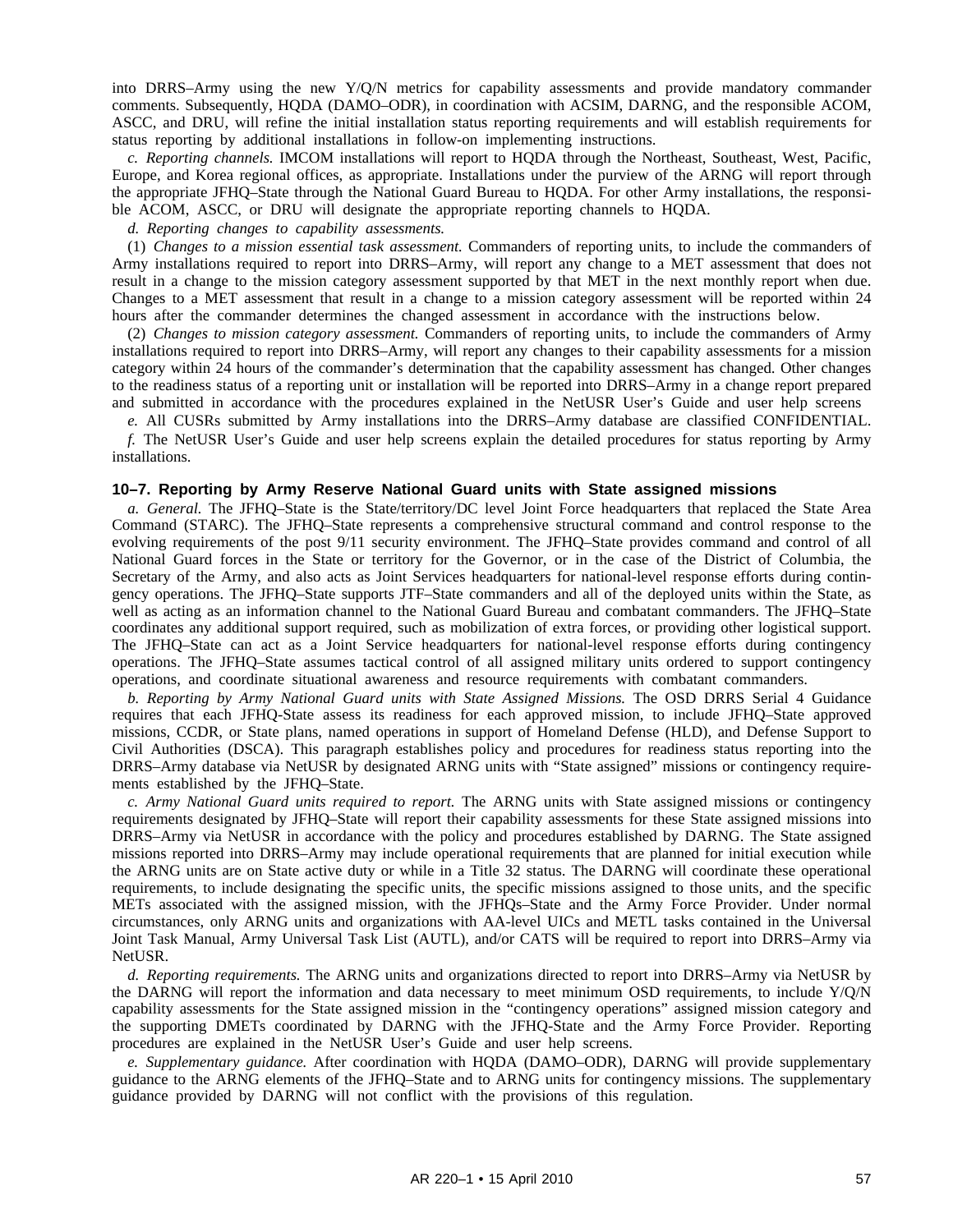*f. Software development.* The DARNG also will assist HQDA (DAMO–ODR) to develop the NetUSR report types and software necessary to support the readiness reporting requirements described above.

#### **10–8. Reporting by multiple component units**

*a.* A multiple component unit is a unit that, on a single document, is authorized personnel and/or equipment from more than one component (COMPO 1, 2, or 3). The intent of the multiple component initiative is to integrate, to the maximum extent within statutory and regulatory constraints, resources from more than one component into a cohesive, fully capable Army unit.

*b.* Multiple component units include OF and GF units under either COMPO 1 or RC command and control.

*c.* Each component specific element of a multiple component unit is assigned a derivative UIC (DUIC). The parent unit and its derivatives appear on the same requirements and authorization document. Multiple component units can be measured units at the battalion or separate company level with subordinate COMPO 1 and RC units and elements on the same requirements and authorization document or they can be major units and major headquarters. Multiple component units may contain subordinate units and elements that are multiple components themselves (for example, multiple component companies in multiple component battalions) as well as subordinate units and elements that are not (for example, ARNG pure dual-missioned elements that are assigned to, and documented with, multiple component battalions).

*d.* Commanders of multiple component units determine training priorities, establish the unit's METL, and develop the training plan in accordance with the governing memorandum of agreement (MOA). The signature authority for the MOA is the responsible ACOM/ASCC/DRU and/or DARNG, when applicable; and the State Adjutant General (TAG), as appropriate. A letter of agreement, when used, may further detail component relationships within the constraints of the MOA. The approval authority of the letter of agreement is the first general officers in each resourcing chain of command unless otherwise specified in the MOA. Assigned personnel and subordinate elements train and prepare to deploy as a unit to accomplish the core functions/designed capabilities.

*e*. Concept for multiple component readiness status reporting. Each component-specific element (COMPO 1, COMPO 2, and COMPO 3) will provide CUSR feeder data to the flag holding (or sponsoring component) commander (AA-level UIC). The multiple component commander (flag holder) will submit a single report that shows the status of the entire unit. Unit status reporting will remain in compliance with unit status reporting policy and procedures contained in this regulation for other types Army measured units. The ARNGUS/ARNG and Army Reserve feeder data will consist of normal monthly reports and periodic change reports, as required by readiness status changes. The ARNGUS/ARNG elements will submit reports to the Adjutant General with copies to the multiple component commanders and to the National Guard Bureau (NGB) as directed by the DARNG. Army Reserve elements will submit reports to HQ, USARC via Global Command and Control System (GCCS). Specific CUSR procedures for multiple component units will be addressed in a coordinated memorandum of agreement or policy letter. All CUSR data (personnel and equipment) on the measured unit's requirements and authorization document will be considered and included in the CUSR in accordance with this regulation. The governing multiple component unit MOA may direct additional reporting requirements. Reporting procedures for multiple component units are explained in detail in the NetUSR User's Guide and user help screens.

#### **10–9. Reporting the status of battle command**

*a.* Key command posts, battle staffs, and emerging command and control (C2) systems have been added to the list of entities and systems for which manning and qualification data will be reported in the CUSR to support the Battle Command as a Weapons System (BCAWS) initiative and ARFORGEN information requirements. All reporting units having the command posts or battle staffs and/or required by MTOE or in possession of the C2 systems described in the NetUSR User's Guide and user help screens will report the manning and qualification data required. In some cases, the number of authorized and reportable crews or teams may vary from the number of required entities or C2 systems indicated on the MTOE. For example, continuous operations may require that a command post have two or more qualified teams or multiple crews may be designated for a single C2 system. The authorized and reportable number will reflect the number of squads, crews, teams for which manning and qualification status is applicable in accordance with Army doctrine or command guidance.

*b.* The detailed reporting procedures for determining and reporting the status of Battle Command (BC) are explained in the NetUSR User's Guide and user help screens.

*c.* To assist commanders, the Digital Training Management System (DTMS) (Web-based) is the system that will be used to track and schedule training and provide summary reports to assist in determining individual and collective skill proficiency for assessing unit overall training. An ongoing effort by TRADOC will provide a direct linkage of BC training events to collective, individual, and procedural tasks.

# **10–10. Determining aggregate equipment on–hand status by Force Structure Component and by State/territory**

*a. General.* This paragraph establishes the basic policies and business rules that will be used to determine and, when necessary, to report the aggregate equipment EOH (available) status and the aggregate EOH (accountable) status by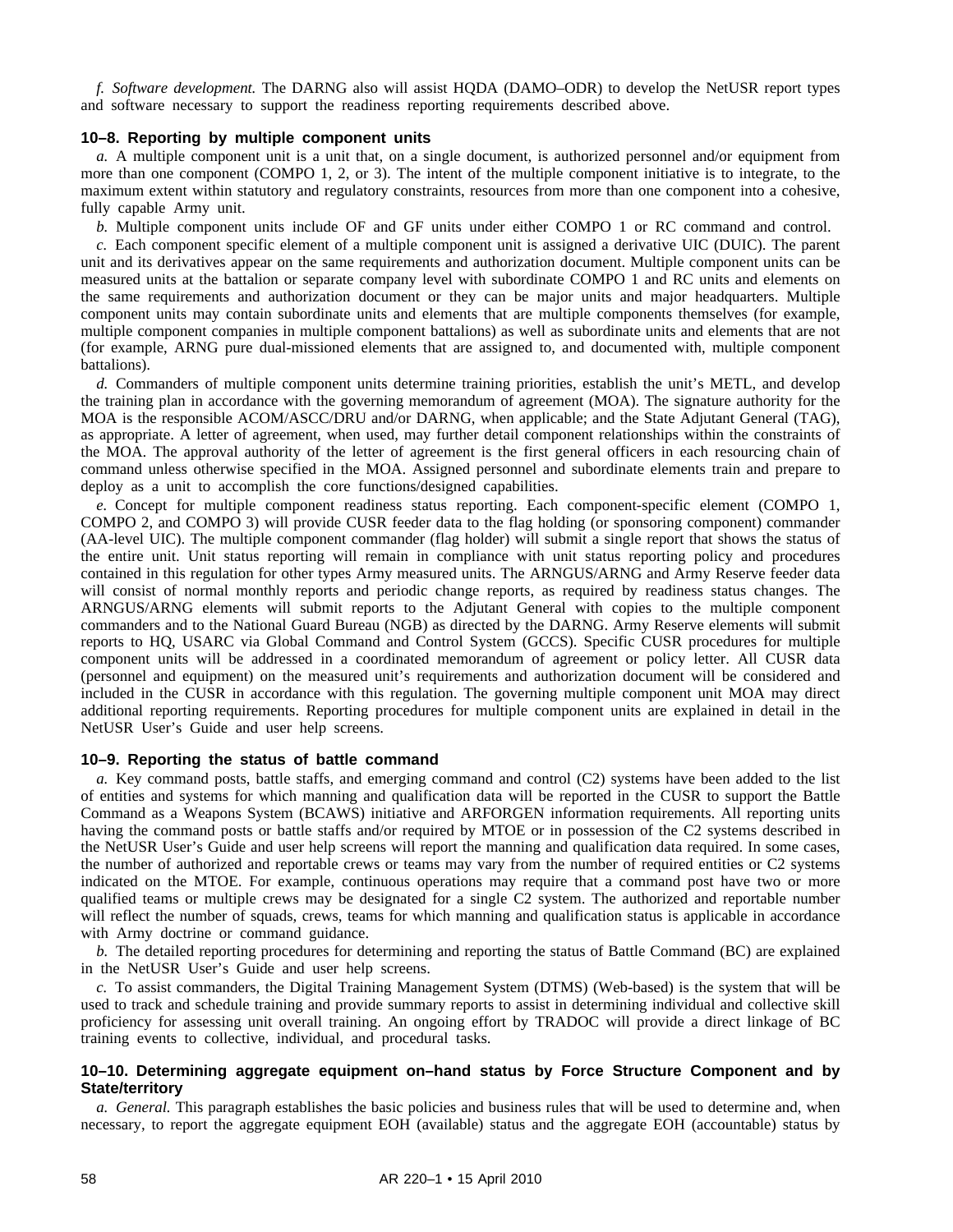COMPO and by State/territory to ensure that uniform results are produced to respond to externally directed reporting requirements. Calculating the aggregate EOH (available) and EOH (accountable) status by COMPO and by State/ territory is a special requirement that is not related in any way to the S-level calculations reported by Army reporting units in the CUSR to support their C-level assessments. In addition to equipment status data imported from or furnished by authoritative sources, these special EOH calculations may use some equipment status data contained in CUSRs. However, these special EOH calculations will be accomplished only at HQDA-level and the provisions of this paragraph establish no additional status reporting requirements for individual Army reporting units. Detailed procedures for determining both the aggregate EOH (accountable) status and the aggregate EOH (available) status by COMPO and by State/territory are explained in the NetUSR User's Guide and user help screens.

*b. Percent of fill.* The current aggregate EOH status for each COMPO and State/territory will be determined as a percentage of fill calculated by LIN and designated equipment category. The percent of fill is calculated for EOH (accountable) and EOH (available) by dividing the EOH (accountable) quantity by the authoritative requirements and by dividing the EOH (available) quantity by the authoritative requirements, respectively. The detailed procedures are explained in the NetUSR User's Guide and user help screens.

*c. On–hand (accountable) equipment items.*

(1) *COMPO 1 and COMPO 3.* All equipment items for which the units/elements in the COMPO are accountable based on current property records are considered in determining the on–hand (accountable) quantity for COMPO 1 and COMPO 3. An EOH (accountable) quantity for each State/territory is not calculated for either COMPO 1 or COMPO 3.

(2) *COMPO 2.* All equipment items for which COMPO 2 units/elements are accountable based on current property records are considered in determining the on–hand (accountable) quantity for COMPO 2. The EOH (accountable) status by State/territory also is calculated for COMPO 2. If COMPO 2 units have organic elements located in more than one State/territory, then DARNG will identify the accountable assets applicable to each State/territory.

*d. On-hand (available) equipment items.*

(1) *COMPO 1 and COMPO 3.* The on–hand (available) quantity is the same as the on–hand (accountable) quantity for COMPO 1 and COMPO 3.

(2) *COMPO 2.* The on–hand (available) quantity for COMPO 2 is the same as the on–hand (accountable) quantity. However, the on–hand (available) quantity for each State/territory will include only those on–hand (accountable) equipment items that currently are possessed by the COMPO 2 units that currently are under the control of that State/ territory. Equipment items in the possession of ARNG units that are on Federal duty status (that is, Title 10 status for mobilization) will not be considered in the calculation of the EOH (available) quantity by State/territory.

*e. Critical dual use equipment items.* The CDU equipment items are those equipment items that support both the operational requirements of Army units (COMPO 1, COMPO 2, and COMPO 3) and that are necessary to enable Army units (COMPO 1, COMPO 2, and COMPO 3) and personnel to assist civil authorities in responses to natural disasters, acts of terrorism, and other man-made disasters as identified in national planning scenarios (that is, facilitate DSCA). The Army's authoritative CDU list is developed and updated by the DARNG, formally approved by the DCS, G–3/5/7, and maintained by the DCS, G–8 for use at HQDA to meet all externally directed equipment status reporting requirements.

*f. Equipment status projections.* The 24 months out projections of future aggregate EOH (accountable) status and future aggregate CDU EOH (accountable) status will be prepared using the current aggregate equipment on–hand (accountable) status as a starting point and adding those distributions that have been approved during the Army Equipping Enterprise and Reuse Conference and loaded in the Army Equipping Enterprise System (AE2S). Projections of the future EOH (available) status or the future EOH (available) CDU status will not be calculated.

*g. Equipment categories.* The following categories of aggregate EOH status will be calculated and reported semiannually for each COMPO and, for COMPO 2 equipment items only, for each State, territory, and the District of Columbia.

- (1) Aggregate EOH (accountable).
- (2) Aggregate EOH (available).
- (3) Aggregate CDU EOH (accountable).
- (4) Aggregate CDU EOH (available).
- (5) Aggregate EOH (accountable) projection 24 months out.
- (6) Aggregate CDU EOH (accountable) projection 24 months out.

# **Chapter 11 Security Classification**

#### **11–1. Security classification and declassification of readiness status information and reports**

*a. General.* The classification requirements for CUSRs and the CUSR data in the DRRS–Army database are based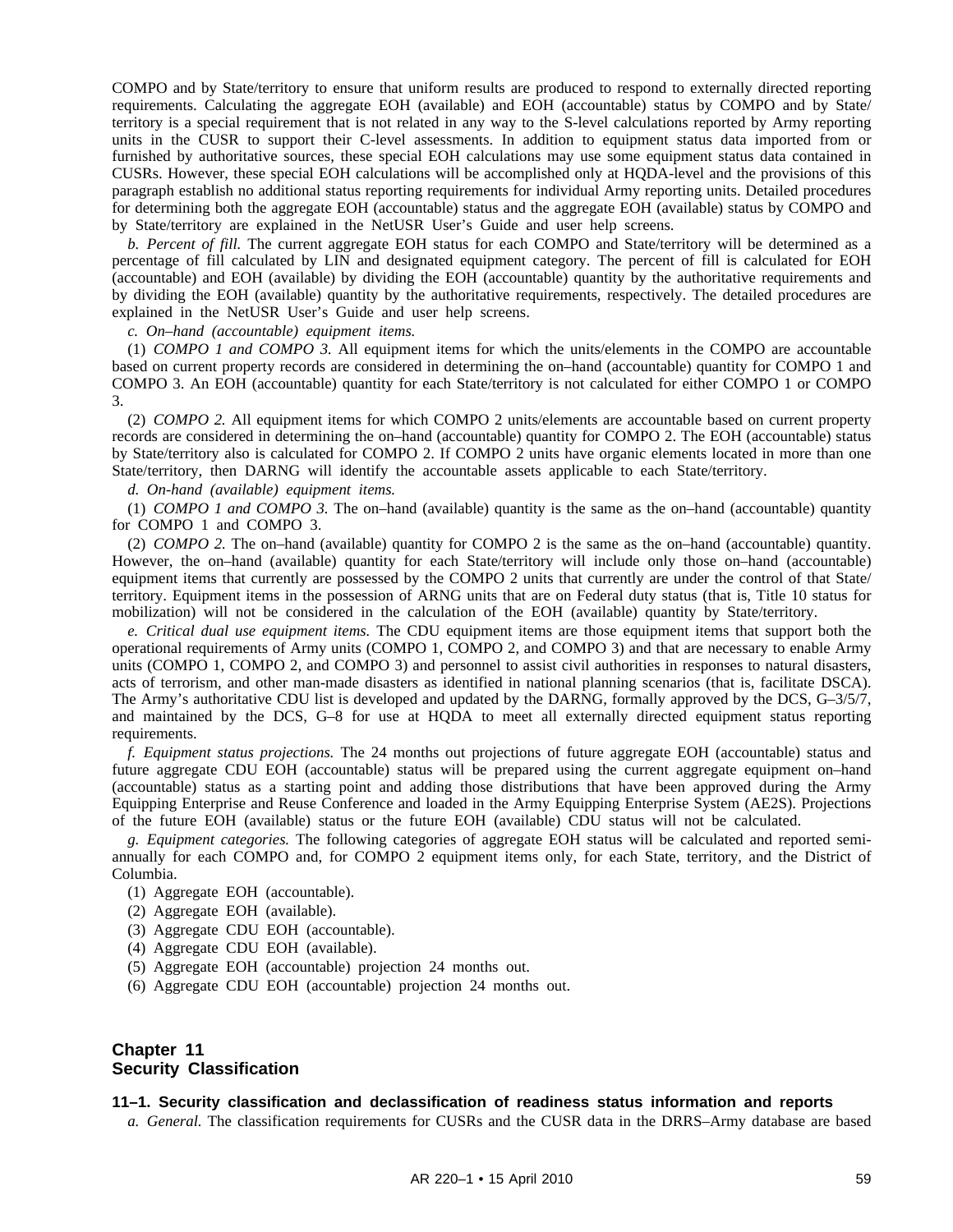on the number and type of reporting units and the amount and type of sensitive information or data in the CUSR that require protection from unauthorized disclosure. The elements of CUSR information that warrant such protection include information that identifies current or planned missions, or vulnerabilities of specific units, or that could expose them to unnecessary risks, and the measurements and assessments resulting from the application of CUSR metrics or methodology, to include any assessment of unit capability to accomplish a specific mission or task, the assessment of overall unit readiness or capability, and the measurement of a specific resource level. The policy guidance contained in this paragraph is specifically applicable to CUSRs in the DRRS–Army database that were submitted in compliance with the provisions of this regulation, to the readiness status information and data contained in or extracted from these reports following their submission, and to any readiness information and data that apply the metric procedures or metric criteria established by this regulation to specific reporting units. Unless specifically stated otherwise, the provisions of this paragraph are not applicable to information regarding the personnel status, equipment status, or training status of units, Soldiers, or equipment that resides in or is derived from other databases or systems or to information and data that do not apply CUSR metric procedures or metric criteria. Additionally, the provisions of this paragraph are not applicable to feeder reports or to other input data prepared by subordinate units/elements or compiled by reporting units prior to its formal approval by the commander of the reporting unit for submission into the DRRS–Army database as part of an official CUSR. Prior to its approval by the unit commander and submission into the DRRS–Army database, the chain of command is responsible for determining the security classification of unit status information and data. Provisions regarding the access to and release of Force Registration data (that is, BIDE and ABIDE) are contained in paragraph 6–5.

*b. Classification of specific commander's unit status report data.* See the NetUSR User's Guide and user help screens.

*c. Authority for classification.* The originator will ensure that the appropriate security classification, authority for classification, and the duration of classification are assigned to each report.

*d. Commander's unit status report type unit and type data.* The classification of a CUSR also is based on the type unit and type data represented in the report. The security classification of information extracted from a CUSR, requests/ approvals associated with readiness status reporting measurements, and/or capability assessments requirements, and readiness status information applying CUSR metric procedures or metric criteria are based on the sensitivity of that information. The following classification guidelines apply:

(1) Minimum classification of the CUSRs of MTOE units and organization.

*(a)* SECRET when the CUSR is a report submitted by a MTOE organization at the brigade level and above, to include the major units and major headquarters.

*(b)* SECRET when more than one battalion or five or more separate MTOE company/detachment-size units (AAlevel UIC) are represented or reflected in the report.

*(c)* CONFIDENTIAL for all reports not classified SECRET in accordance with the guidelines above.

*(d)* Reports that reference specific plans, operations, or exercises will be classified either with the classification of the plan, operation, or exercise, or consistent with the guidelines established in paragraphs *(a)*, *(b)*, and *(c)* above, whichever results in the higher classification.

(2) Classification of information extracted from CUSRs of MTOE units and designated TDA units reporting, in accordance with the provisions of paragraph 8–4. In addition to the provisions for minimum classification explained in the NetUSR User's Guide and user help screens, any portion of the CUSR that reflects current or projected overall readiness status measurements or capability assessments, to include squad/crew manning and qualification data; the mission accomplishment (MAE); and/or references to deployability, employability, or inability to accomplish an assigned mission are classified as follows:

*(a)* SECRET when this information represents or reflects the status of a MTOE organization at brigade level or above, to include major units and major headquarters.

*(b)* SECRET when this information represents or reflects more than one MTOE battalion or five or more separate MTOE company/detachment-size units (AA-level UIC).

*(c)* CONFIDENTIAL when this information is not classified SECRET in accordance with the guidelines in paragraphs *(a)* and *(b)*, above.

(3) Classification of requests and approvals for C–5 status reporting by MTOE units and designated TDA units reporting, in accordance with the provisions of paragraph 8–4. Because requests for and approval of C–5 status reporting may provide insight into the deployability, employability, or inability of specific unit(s) to accomplish their core functions/designed capabilities, these requests are classified as follows:

*(a)* The C–5 requests/approvals will be classified SECRET if more than one battalion or five or more separate company/detachment-size units are addressed in the request/approval or if the request/approval addresses a unit of brigade size or above, to include a major unit or major headquarters.

*(b)* Requests/approvals not classified SECRET in accordance with the guidelines in paragraph *(a)*, above, will be classified CONFIDENTIAL.

*e.* Classification of CUSRs submitted by TDA units, organizations, and installations. The security classification of CUSRs submitted by TDA units, organizations, and installations is CONFIDENTIAL, unless a higher level of security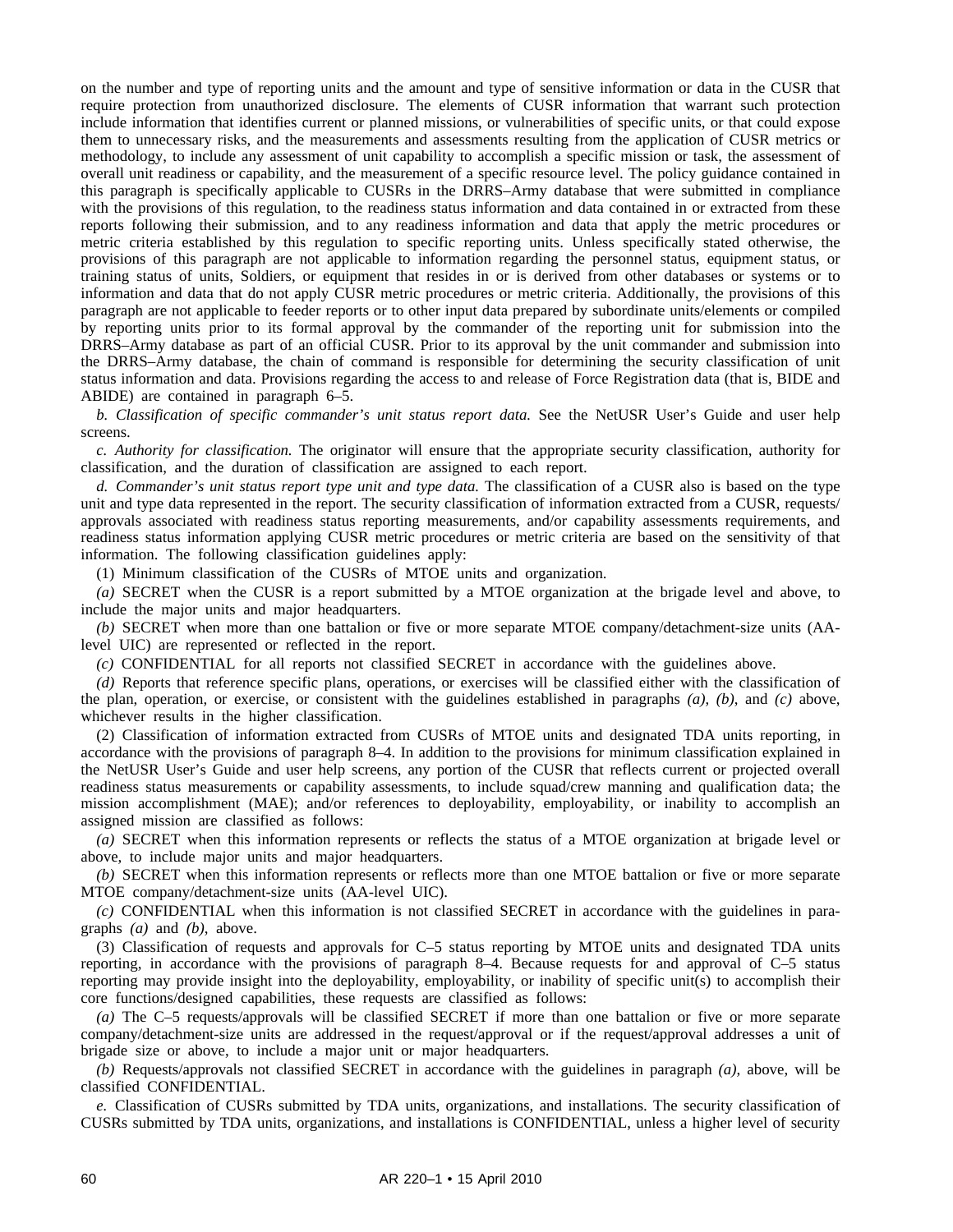classification has been specifically prescribed. For example, CUSRs from TDA units and organizations required to report in accordance with the provisions of paragraph 8–4 are classified in accordance with the same criteria that are applicable to MTOE units (see para  $11-d(2)(c)$ , above). All CUSRs submitted by Army installations are classified CONFIDENTIAL in accordance with the provisions in paragraph 10–6.

*f.* Classified information will be marked, protected, and transmitted in accordance with the provisions of AR 380–5 and AR 25–2.

*g.* The CUSRs and readiness status information, data extracted from CUSRs and readiness status information and data applying CUSR metric procedures or metric criteria will be declassified as follows:

(1) Information classified by the authority of a system security classification guide (SCG) or similar authority will be declassified in accordance with the SCG instructions.

(2) The CUSR, sensitive information extracted from reports (as described above), and C–5 requests/approvals will be marked with a specific declassification date.

*h.* This regulation may be cited as the classification authority for CUSRs, sensitive information extracted from reports, readiness status information applying CUSR metric procedures and metric criteria, and C–5 requests/approvals. The responsible ACOM/ASCC/DRU and/or DARNG, when applicable, may establish more restrictive (higher) classification guidance for CUSRs and the data contained in CUSRs, not to exceed SECRET COLLATERAL, in coordination with HQDA.

*i.* Downgrading of CUSR information and data by HQDA (DAMO–ODR) will review classified CUSR data to ascertain whether the classification level still applies. Downgrading of classified materials will be determined on a case-by-case basis.

# **11–2. Access to and release of Global Status of Resources and Training System and Army Status of Resources and Training System and Army Status of Resources and Training System/Defense Readiness Reporting System–Army information and data**

The CUSRs are prepared by units via NetUSR and then submitted via ADCON channels for processing into the DRRS–Army database. Force registration data (that is, BIDE and ABIDE) is reported by UICIOs and designated force registration officials into the DRRS-Army database via the Force registration application. Subsequently, the DRRS–Army database updates the Joint Staff's GSORTS database with current readiness and force registration information for Army measured units and registered entities. The ARMS application provides visibility of selected Army readiness status and force registration data and information contained in the ASORTS/DRRS–Army database to authorized users of ARMS. Policy for NetUSR and ARMS registration are established in paragraph 4–12. Provisions regarding user registration for the Force Registration application are in chapter 6. This paragraph establishes policy guidelines regarding access to and release of any ASORTS/DRRS–Army information or data obtained via any of these DRRS–Army applications and any data applying CUSR metrics obtained via other means.

*a. Joint Staff guidelines.* The Joint Staff authorizes the Services to release GSORTS data to members of DOD having a valid need to know and the appropriate clearance. Services may only release information on their units and only that amount of information required to satisfy the requirement. Joint Staff approval is required prior to the release of any GSORTS data (classified and unclassified) to any non-DOD requester or to any foreign agency. The GSORTS database in classified as SECRET/NOFORN.

#### *b. HQDA policy.*

(1) Information and data reported into the DRRS–Army database is under Army purview until such time as that information and data is processed by HQDA into the GSORTS database whereby it becomes GSORTS data falling under the purview of the Joint Staff. Except as noted in the following paragraphs, HQDA requires Army units to obtain HQDA approval to release DRRS–Army information outside of channels, to include its release to either DOD or non-DOD agencies or to any of their sub-elements (that is, to other Services, Joint organizations, GAO, members of Congress, and so forth).

(2) The restriction against releasing DRRS–Army information and data outside of Army channels does not apply to properly cleared officers participating in an official foreign officer exchange program with an Army organization and having a valid need to know based on their formally assigned duties. Also see AR 25–2, paragraph 4–15, regarding foreign access to information systems.

(3) The six theater Armies (USARNORTH, USARSO, USARCENT, USAREUR, USARPAC, and USARAF) and EUSA are authorized to release DRRS–Army information and data on the units under their ADCON authority to their applicable combatant commands and subunified commands, and USASOC and FORSCOM similarly are authorized to release DRRS–Army information on units under their ADCON authority to the Special Operations Command and Joint Forces Command, respectively. The coalition partners of the various combatant commanders will obtain information and data on Army forces from the Combatant Commander.

(4) Requests for other approval to release DRRS–Army information and data outside of Army channels will be made in writing and forwarded to HQDA (ODCS, G–3/5/7), Army Readiness Division (DAMO–ODR), 400 Army Pentagon, Washington, DC 20310–0400. The Army Readiness Division will obtain concurrence from J–3, Joint Staff,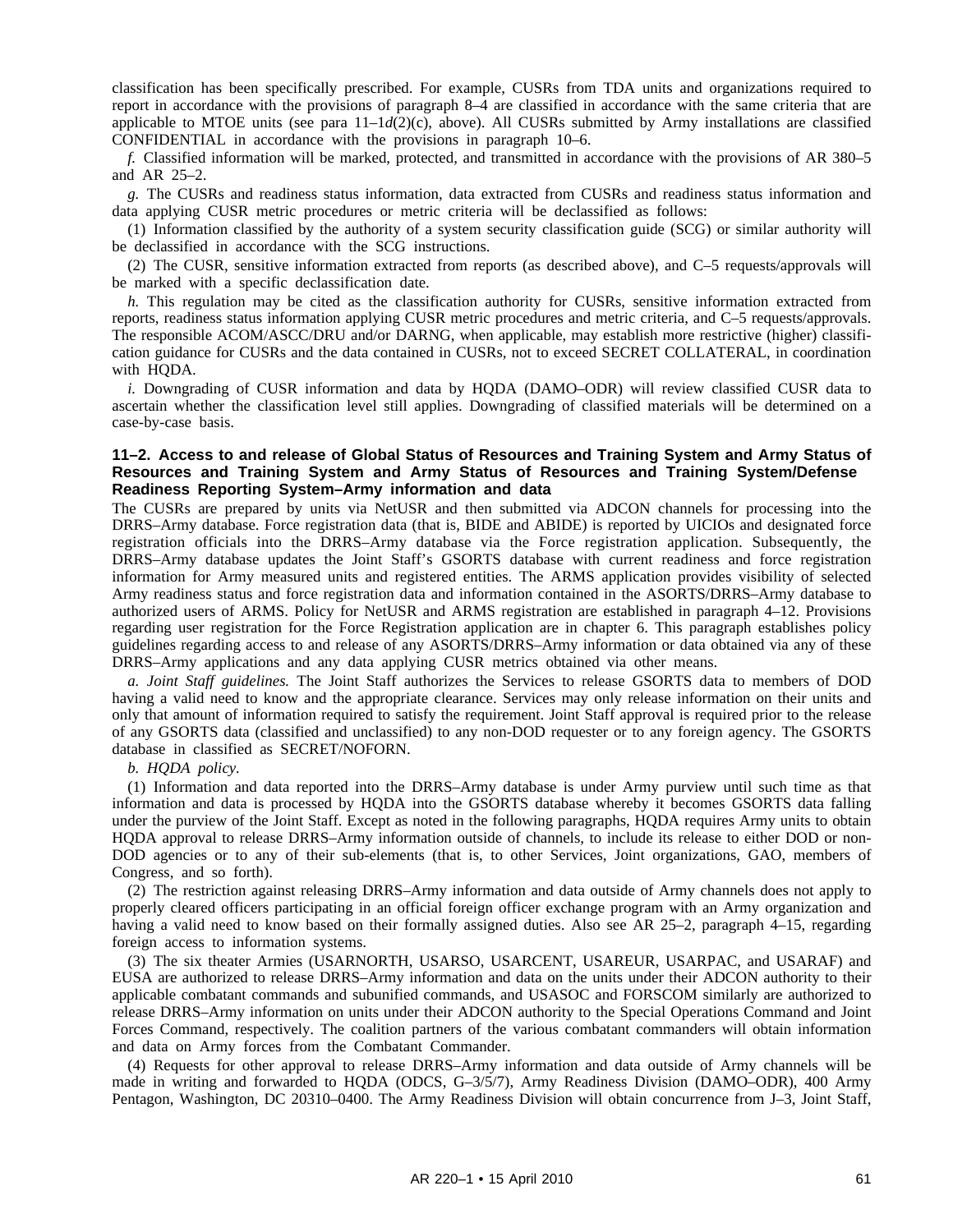before approving the release of any GSORTS information to non-DOD agencies. Also see paragraph 6–5 regarding the release of BIDE and ABIDE.

# **11–3. Retention of data**

*a.* The CUSRs will be retained on file for no less than 2 years at the major unit/headquarters level and for not less than 6 months by other reporting units (AA-level UIC). Electronic files of CUSR data submitted via NetUSR or printed copies of NetUSR screen shots may be retained to satisfy this requirement. The CUSRs will be destroyed in accordance with AR 380–5.

*b.* Commanders at all levels may direct the retention of reports for a longer period of time. Storage of reports in either paper or electronic form is permitted.

*c.* Currently, HQDA retains readiness status reports and the associated comments submitted by Army units to HQDA after 1989. The Presidio Archive Center in California maintains data submitted earlier than 1989. Submit all requests for readiness status data that is not in the possession of the unit to HQDA, ODCS, G–3/5/7, Army Readiness Division (DAMO–ODR), 400 Army Pentagon, Washington, DC 20310–0400.

#### **11–4. Specific policies for the classification of Commander's Unit Status Report data when referencing the entire Army, Army National Guard, U.S. Army Reserve, and other large groupings**

*a.* The CUSR data that is aggregated or projected for identifiable entities and large groupings above the level at which Army units are required to report will be classified SECRET if the data references deployability/employability or associates a specific CUSR metric or overall unit assessment with a specific number of units or a specific percentage of units.

(1) Identifiable entities above the level at which Army units report include the entire Army, the various force structure components (COMPOs), a specific state, a specific command, or any other specific grouping of a large number of Army units by category, status, type, or location (for example, by COMPO, force pool, force package, warfighting function, installation, SRC, latest arrival date (LAD), BOG end date, and so forth).

(2) The CUSR metrics are the readiness status measurements and assessments accomplished (includes projections) in accordance with the criteria established by this regulation that directly support the calculations or the determinations of the resource measurements, capability assessments, and/or the overall unit assessments that are required to be reported. The CUSR metrics include the three tier metrics (for example, the Y/Q/N assessments for the standardized FSO METs and out of design METs) and the four tier metrics (for example, the PSRT-levels) described in paragraphs 4–2 and 4–6. The overall unit readiness assessments include those required for the core functions/designed capabilities (C-level), the assigned mission (A-level), and the CBDRT level. References to actual or projected deployability/ employability status applicable for classification include references that indicate specific geographical locations or identify response times, capabilities or limitations.

(3) For the purpose of determining the security classification of CUSR information data, a specific number of units or specific percentage of units covered by these provisions also includes descriptive terms that explicitly establish a number or percentage like "all," "none," "two thirds," "one half," or "one out of ten."

*b.* When all of the above three elements are associated in a document, statement or discussion, the resulting readiness information will be classified as SECRET. Also, if two separate statements in the same document or discussion, when considered together, disclose CUSR data classified under the provisions of this paragraph, then the document and each statement will be considered as classified.

#### **11–5. Specific policies for auditors, Congress, and the general public**

*a.* In accordance with PL 96–226 and 97–252, auditors, and inspectors of the Government Accountability Office or the Office of the DOD Inspector General have legal authority for access to DRRS–Army information and data. Only the President or SECDEF can deny final access.

*b.* Release of data to Congress and its committees, staff, and investigators is governed by DODD 5400.04, "Provision of Information to Congress."

*c.* Requests from the public for readiness data are processed under provisions of the Freedom of Information Act. Requests must be referred to the Directorate for Freedom of Information and Security Review.

*d.* Army units will forward all requests for Army readiness data received from GAO, DODIG, Members of Congress, and the general public to HQDA (DAMO-ODR) for action or approval. When required, HQDA (DAMO–ODR) will refer denial proposals to the Joint Staff/J–39 for resolution action.

#### **11–6. Specific access authorizations to readiness data**

*a.* All systems that use or provide access to readiness data under the purview of this regulation will ensure that only appropriate personnel are authorized access to the readiness data elements. Personnel must have a valid need to know and hold the appropriate level of security clearance. Coordinate access to readiness IT systems with HQDA (DAMO–ODR) and/or USACCSA.

*b.* Developers and administrators of application systems (that is, MDIS, ARMS, and so forth) that use or provide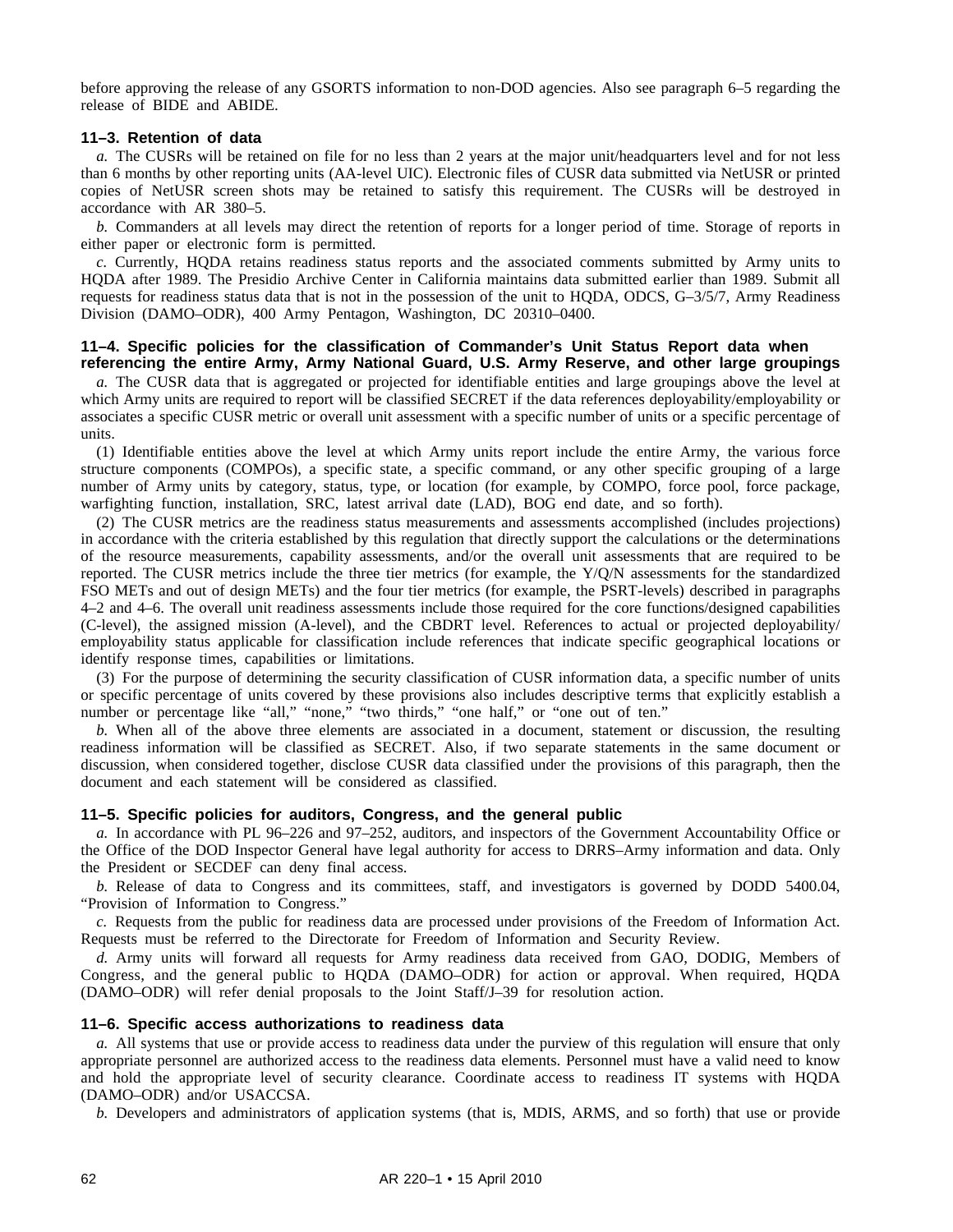access to readiness data will ensure that only appropriately designated personnel are authorized access to readiness data elements according to approved permissions. Developers and administrators of applications that access or use readiness data will staff and coordinate with HQDA (DAMO–ODR) an interface control document that documents the readiness data used by the application. Developers and administrators of these systems will not grant access or release readiness data, the database schema, the requirements traceability matrix, or any other technical documentation for use by or in other applications.

*c.* System administrators that hold or maintain copies of the readiness database must ensure that only appropriately designated personnel are authorized access to it. Administrators of these systems will not grant access or release readiness data, the database schema, the requirements traceability matrix, or any other technical documentation without approval of HQDA (DAMO–ODR). HQDA (DAMO–ODR) will staff all requests for access with affected commands and agencies prior to approval.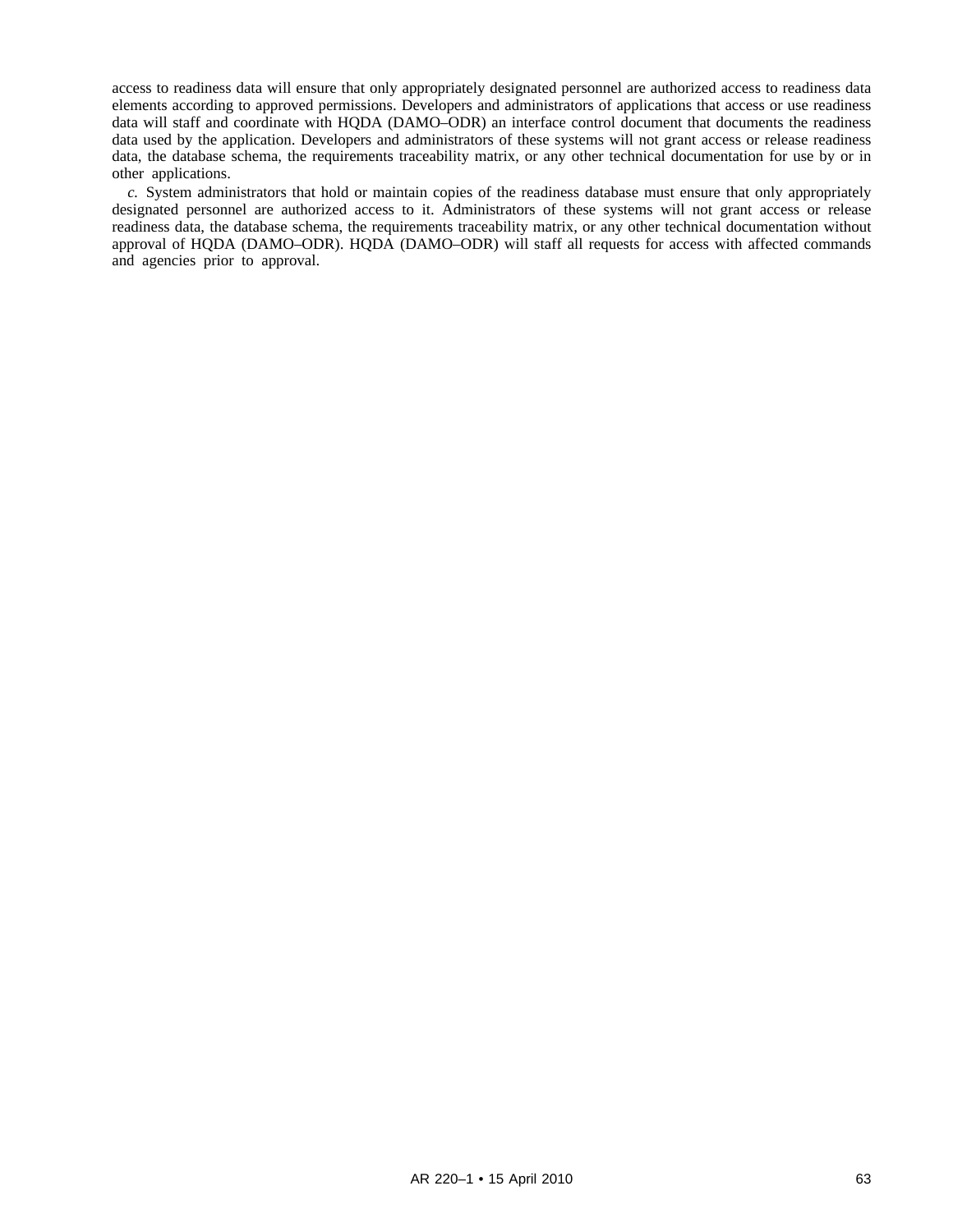# **Appendix A References**

**Section I Required Publications**

**AR 10–87**

Army Commands, Army Service Component Commands, and Direct Reporting Units (Cited in paras 3–8, 4–10.)

# **AR 25–2**

Information Assurance (Cited in paras 11–1, 11–2.)

# **AR 40–501**

Standards of Medical Fitness (Cited in para 9–2.)

# **AR 71–32**

Force Development and Documentation-Consolidated Policies (Cited in para 3–2.)

# **AR 350–1**

Army Training and Leader Development (Cited in paras 2–8 and 3–8.)

# **AR 380–5**

Department of the Army Information Security Program (Cited in paras 11–1, 11–3.)

# **AR 600–8–105**

Military Orders (Cited in para 9–2.)

# **AR 614–100**

Officer Assignment Policies, Details and Transfers (Cited in para 6–7.)

# **AR 614–200**

Enlisted Assignments and Utilization Management (Cited in para 6–7.)

# **AR 700–138**

Army Logistics Readiness and Sustainability (Cited in para 8–5*a*.)

# **AR 710–1**

Centralized Inventory Management of the Army Supply System (Cited in para 9–4.)

# **AR 710–2**

Supply Policy Below the National Level (Cited in paras 6–6, 6–7, D–5.)

# **AR 735–5**

Policies and Procedures for Property Accountability (Cited in para 9–4.)

# **FM 3–0**

Operations (Cited in paras 2–1, 3–1, 3–8, 4–2, 4–9, 4–10, and B–1.)

# **FM 7–0**

Training for Full Spectrum Operations (Cited in paras 2–1, 3–1, 3–8, 5–3, B–3, B–2, and 9–5.) (Available at http://www.adtdl.army.mil/atdls.htm.)

# **SB 700–20 (EM 0007)**

FEDLOG S & I (Cited in paras 3–1, 4–3, and 9–3.) (Available at Commander, USAMC Logistics Support Activity (AMXLS–MD), Bodge. 5307, Redstone Arsenal, AL 35898–7466.)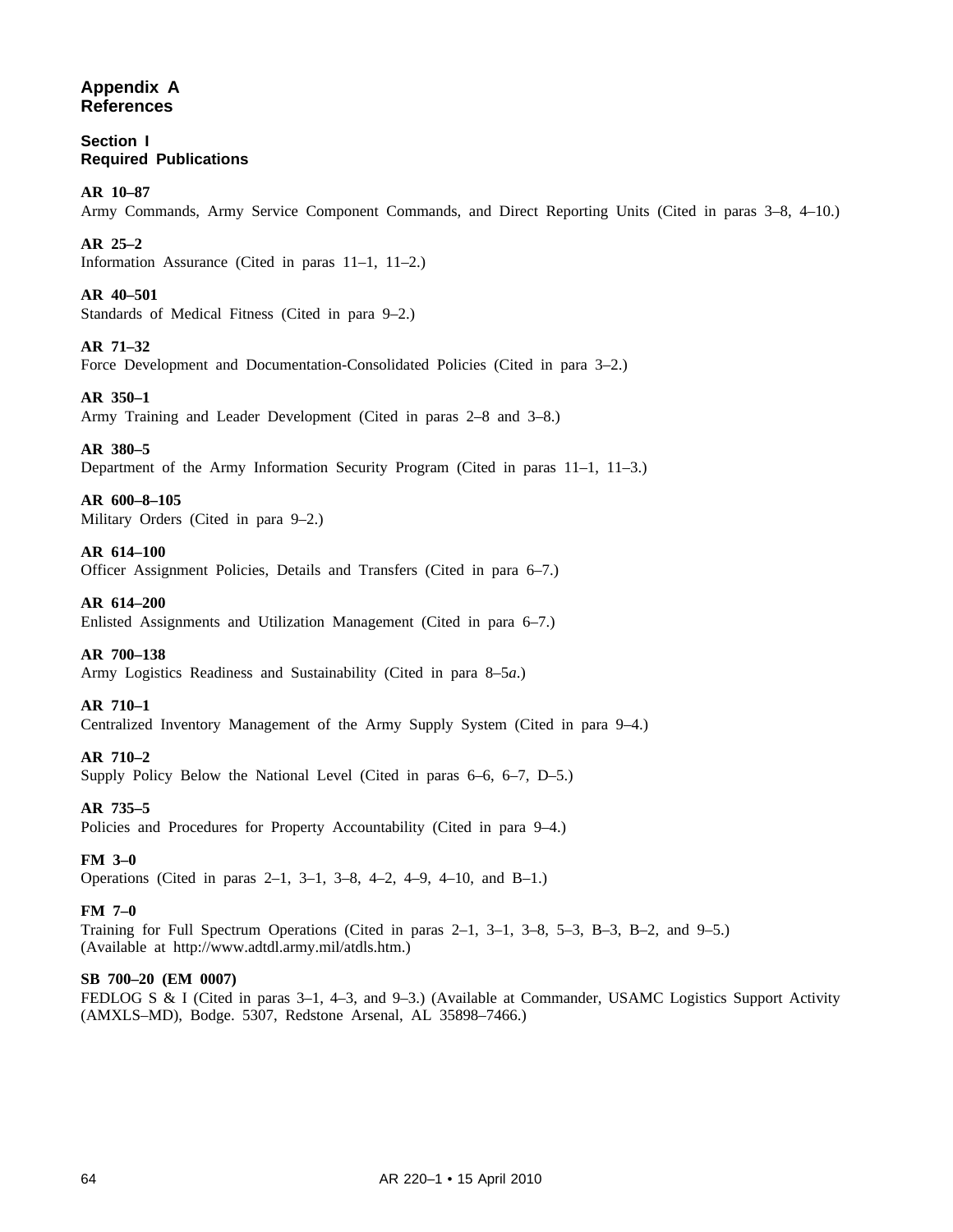# **Section II Related Publications**

A related publication is a source of additional information. The user does not have to read it to understand this publication. Unless otherwise indicated, field manuals and training circulars may be obtained at http://www.adtdl.army. mil/atdls.htm.

# **AR 11–2**

Management Control

# **AR 11–6**

Army Foreign Language Program

# **AR 25–1**

Army Knowledge Management and Information Technology

**AR 40–61** Medical Logistics Policies

**AR 40–68** Clinical Quality Management

**AR 70–1** Army Acquisition Policy

# **AR 135–91**

Service Obligations, Methods of Fulfillment, Participation Requirements, and Enforcement Procedures

**AR 140–10** Assignments, Attachments, Details, and Transfers

# **AR 140–30**

Active Duty in Support of the United States Army Reserve (USAR) and Active Guard Reserve (AGR) Management Program

## **AR 140–145**

Individual Mobilization Augmentation (IMA) Program

## **AR 220–5**

Designation, Classification, and Change in Status of Units

**AR 220–90** Army Bands

**AR 570–4** Manpower Management

**AR 600–8–6** Personnel Accounting and Strength Reporting

**AR 600–8–101** Personnel Processing (In-, Out-, Soldier Readiness, Mobilization, and Deployment Processing

**AR 600–20** Army Command Policy

**AR 600–43** Conscientious Objection

**AR 600–60** Physical Performance Evaluation System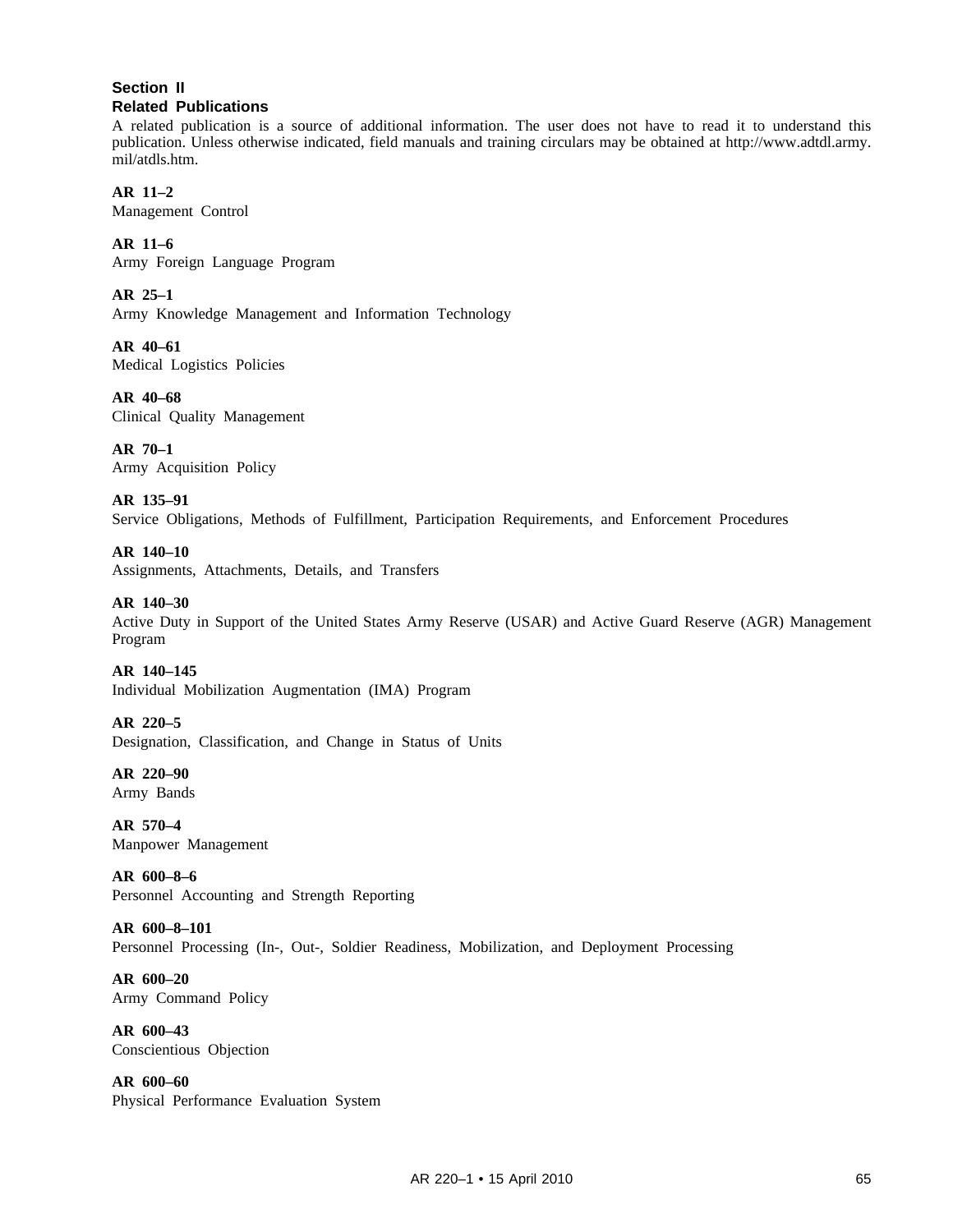**AR 600–100** Army Leadership

**AR 600–110** Identification, Surveillance, and Administration of Personnel Infected with Human Immunodeficiency Virus (HIV)

**AR 601–142** Army Medical Department Professional Filler System

**AR 601–210** Active and Reserve Components Enlistment Program

**AR 614–30** Overseas Service

**AR 708–1** Logistics Management Data and Cataloging Procedures for Army Supplies and Equipment

**AR 710–1** Centralized Inventory Management of the Army Supply System

**AR 750–1** Army Material Maintenance Policy

**DA Pam 350–38** Standards in Training Commission

**DA Pam 600–3** Commissioned Officer Development and Career Management

**DA Pam 611–21** Military Occupational Classification and Structure

# **DA Pam 708–3**

Cataloging of Supplies and Equipment, Army Adopted Items of Materiel and List of Reportable Items (SB 700–20)

# **DA Pam 710–2–1**

Using Unit Supply System (Manual Procedures)

**DAGO 2002–3**

Assignment of Functions and Responsibilities within Headquarters, Department of the Army

**DAGO 2009–03**

Amendment to General Order No. 2002–03: Assignment of Functions and Responsibilities within Headquarters, Department of the Army

**DODD 6025.19** Individual Medical Readiness (Available at http://www.dtic.mil/whs/directives/.)

# **DODD 7730.65**

Department of Defense Readiness Reporting System (DRRS) (Available at http://www.dtic.mil/whs/directives/.)

# **DODD 8500.1**

Information Assurance (IA) (Available at http://www.dtic.mil/whs/directives/.)

# **DODD 5400.04**

Provision of Information to Congress (Available at http://www.dtic.mil/whs/directives/.)

**FM 1**

The Army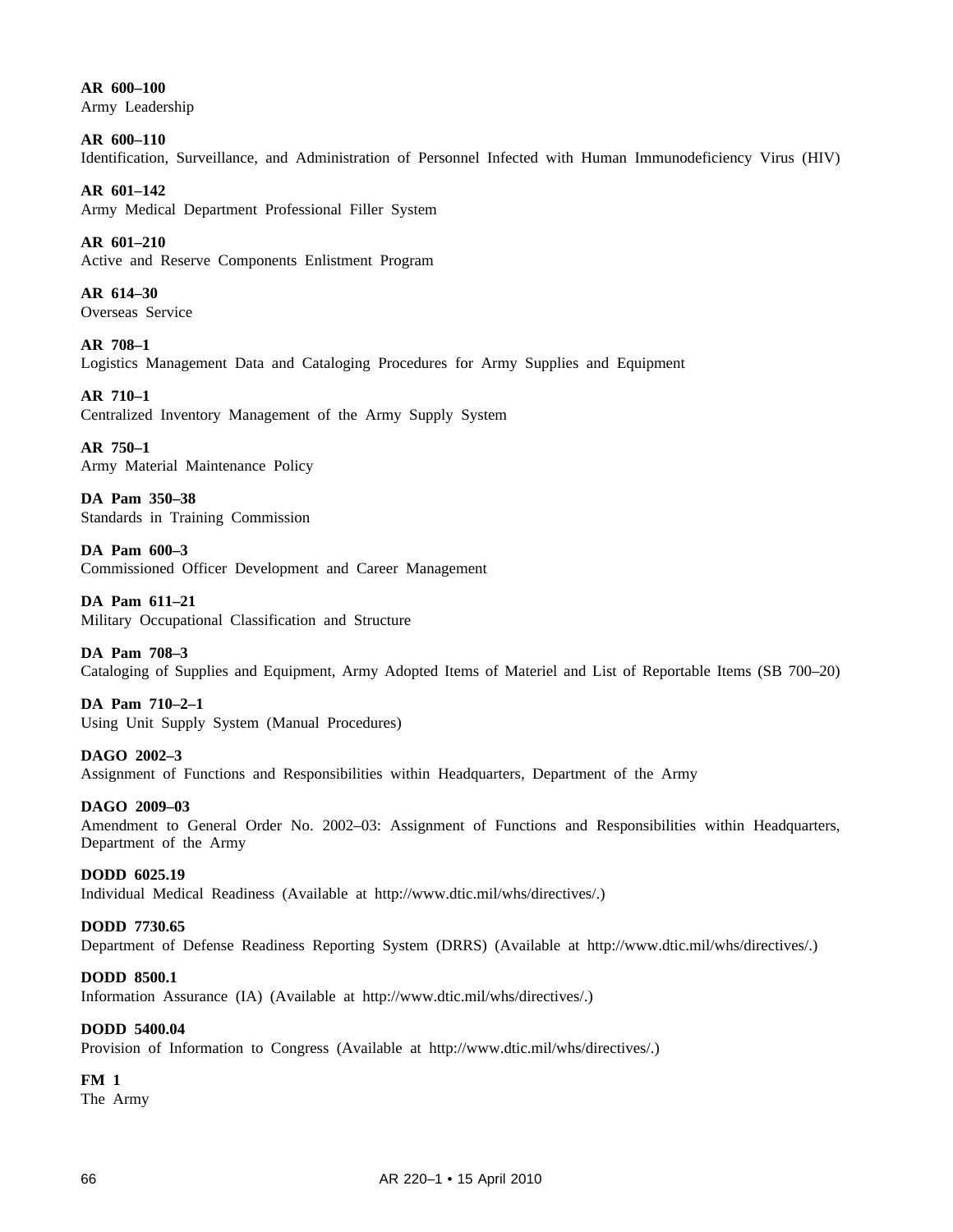**FM 1–01** Generating Force Support for Operations

# **FM 1–02**

Operational Terms and Graphics

**FM 7–0** Battle Focused Training

**FM 7–15** The Army Universal Task List

# **SB–8–75–S7**

Department of the Army Supply Bulletin 8–75–S7: Army Medical Department Supply Information (Available at http:// wwwusamma.army.mil/SBS7/2006\_SBS7.pdf.)

# **TC 1–210**

Aircrew Training Program Commander's Guide to Individual, Crew, and Collective Training

## **TC 8–800**

Medical Education and Demonstration of Individual Competence (MEDIC)

## **TM 10/20 series**

Standards and Maintenance Allocation Chart (MAC) for DA 2406

## **PL 96–226**

General Accounting Office Act of 1979 (Available at http://thomas.loc.gov/.)

## **PL 97–252**

Department of Defense Authorization Act, 1983 (Available at http://thomas.loc.gov/.)

# **10 USC 117**

Readiness reporting system: establishment; reporting to congressional committees (Available at http://www.gpoaccess. gov/uscode/.)

## **10 USC 153(a)**

Chairman: functions (Available at http://www.gpoaccess.gov/uscode/.)

## **10 USC 162(a)**

Assignment of Forces (Available at http://www.gpoaccess.gov/uscode/.)

## **10 USC 164**

Commanders of combatant commands: assignment; powers and duties (Available at http://www.gpoaccess.gov/uscode/.)

## **10 USC 165**

Combatant commands: administration and support (Available at http://www.gpoaccess.gov/uscode/.)

## **10 USC 167**

Unified combatant command for special operations forces (Available at http://www.gpoaccess.gov/uscode/.)

## **10 USC 482**

Quarterly reports: personnel and unit readiness (Available at http://www.gpoaccess.gov/uscode/.)

## **10 USC 3013**

Secretary of the Army (Available at http://www.gpoaccess.gov/uscode/.)

## **10 USC 12301**

Reserve components generally (Available at http://www.gpoaccess.gov/uscode/.)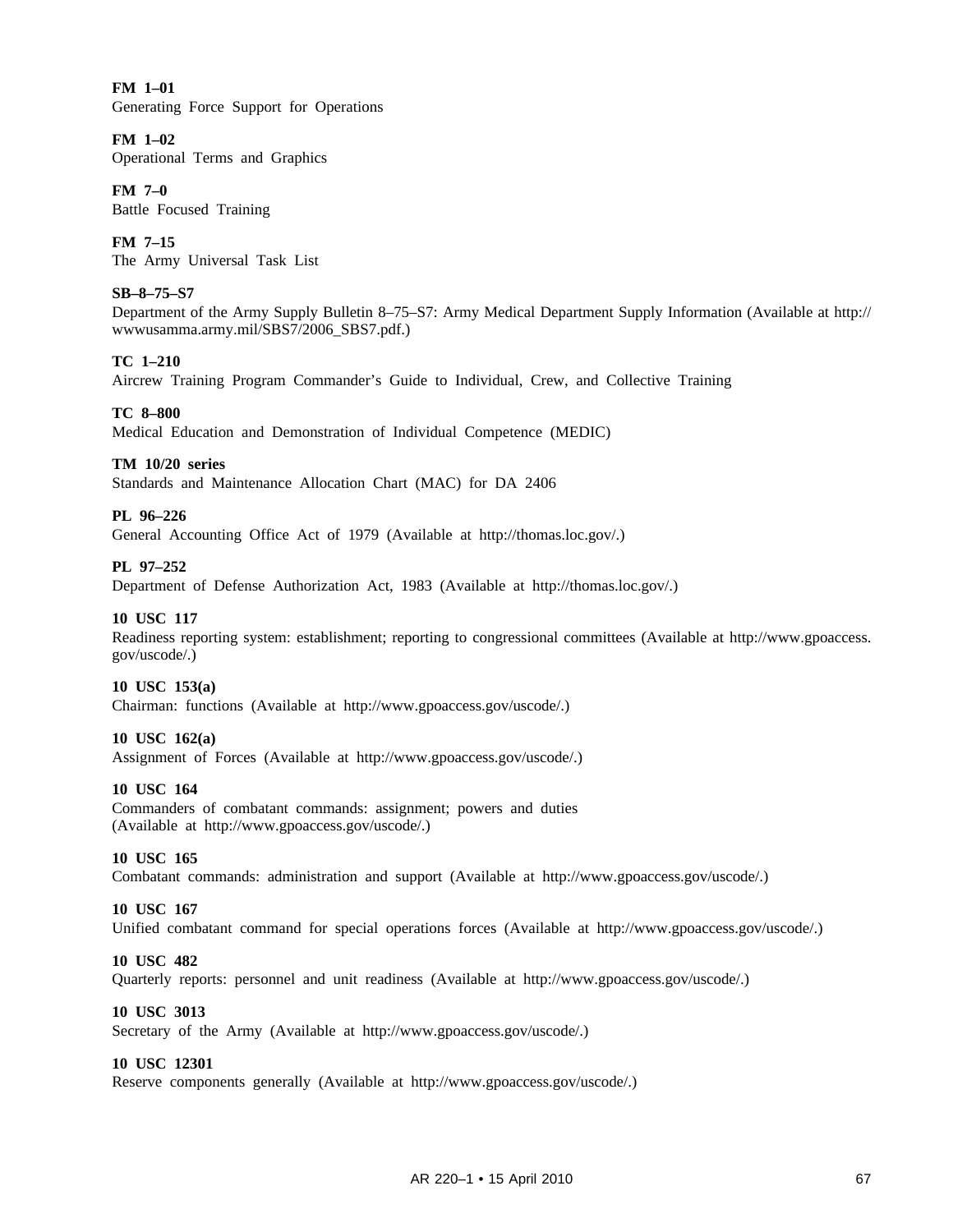# **10 USC 12304**

Selected Reserve and certain Individual Ready Reserve members; order to active duty other than during war or national emergency (Available at http://www.gpoaccess.gov/uscode/.)

## **32 USC 502(f)**

Required drills and field exercises (Available at http://www.gpoaccess.gov/uscode/.)

## **CJCSI 3401.01**

Chairman's Readiness System (Available at http://www.dtic.mil/cjcs\_directives/cjcs/instructions.htm.)

## **CJCSI 3401.02A**

Global Status of Resources and Training System (GSORTS) (Available at http://www.dtic.mil/cjcs\_directives/cjcs/instructions.htm.)

### **CJCSI 3500.02**

Universal Joint Task List (UJTL) Policy and Guidance for the Armed Forces of the United States (Available at http://www.dtic.mil/cjcs\_directives/cjcs/instructions.htm.)

### **CJCSM 3150.02A**

Global Status of Resources and Training System (GSORTS) (Available at http://www.dtic.mil/cjcs\_directives/cjcs/manuals.htm.)

### **CJCSM 3500.04E**

Universal Joint Task Manual (Available at http://www.dtic.mil/cjcs\_directives/cjcs/manuals.htm.)

### **JP 1–02**

DOD Dictionary of Military and Associated Terms (Available at http://www.dtic.mil/doctrine/dod\_dictionary/.)

#### **JP 3–05**

Doctrine for Joint Special Operations (Available at http://www.dtic.mil/doctrine/dod\_dictionary/.)

## **Secretary of Defense Memorandum**

Assignment of Forces, dated 6 September 1996 (Available at the DRRS–Army Portal.)

#### **Memorandum**

Unified Command Plan, dated 5 May 2008

# **Section III Prescribed Forms**

This section contains no entries.

# **Section IV**

# **Referenced Forms**

Except where otherwise indicated below, forms are available as follows: DA Forms are available on the U.S. Army Publishing Directorate Web site (http://www.apd.army.mil); DD Forms are available at http://www.dtic.mil/whs/directives/infomgt/forms/formsprogram.htm.

## **DA Form 11–2**

Internal Control Evaluation Certification

# **DA Form 2028**

Recommended Changes to Publications and Blank Forms

# **DA Form 2406**

Materiel Condition Status Report (MCSR)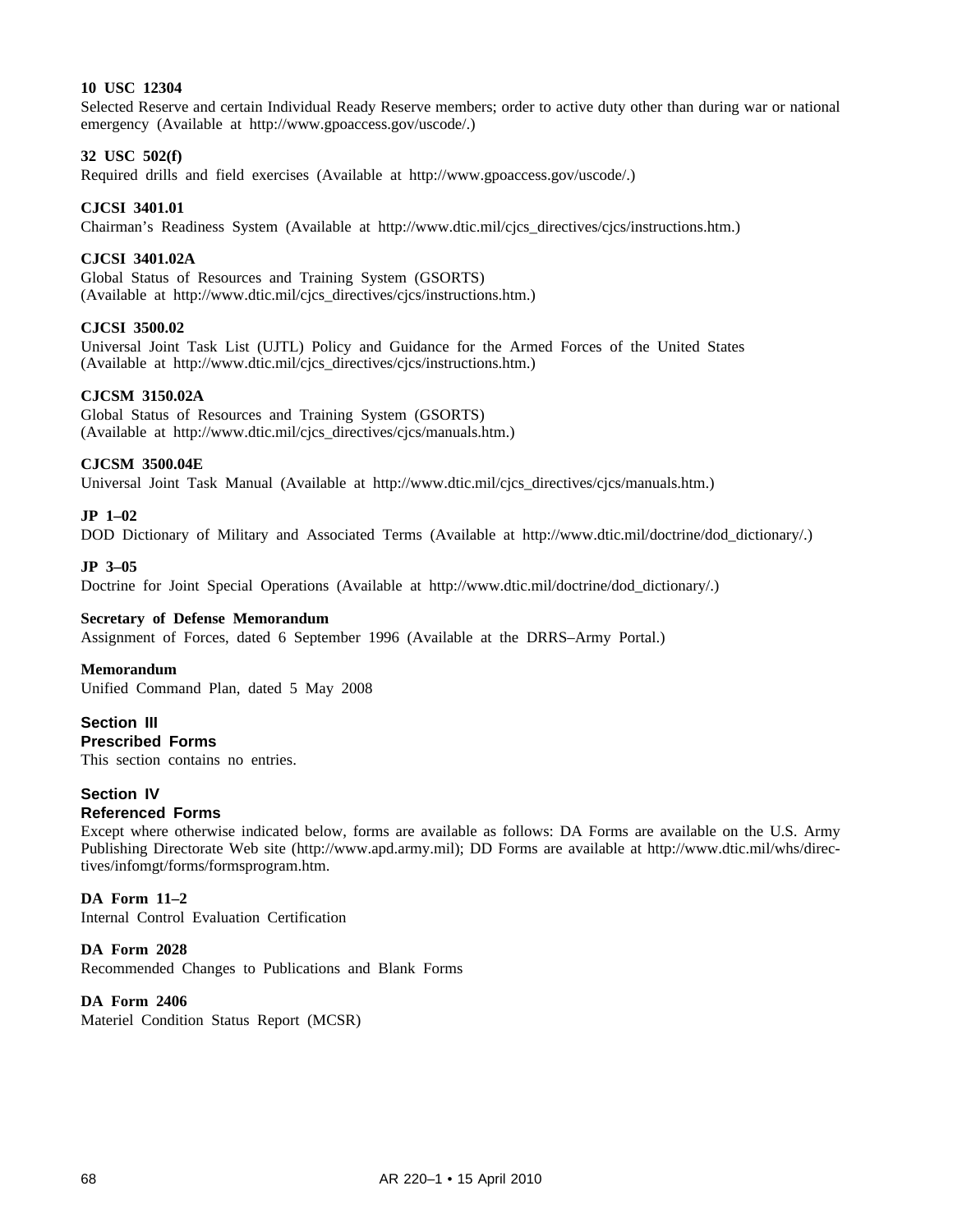# **Appendix B Determining, Assessing, and Reporting the Mission Essential Task List**

# **B–1. Background**

*a.* The current editions of FM 3–0 and FM 7–0, were published in 2008. FM 3–0 establishes Full Spectrum Operations (FSO) as the Army's operational concept, and Army forces are designed by MTOE to conduct FSO as their core function. FM 7–0 establishes training doctrine for FSO and includes detailed procedures for developing CMETL and DMETL. However, upon re-examination, senior Army leaders have concluded that the CMETL and DMETL construct is confusing some unit commanders and is hindering the Armywide implementation of our FSO doctrine. Therefore, Army units will transition from reporting CMETL and DMETL in the CUSR to reporting a single METL.

*b.* This appendix establishes the policy requirements for Army units to determine, assess, and report METL in their CUSRs. Key terminology is explained in paragraph B–2. Basic procedures are explained in paragraph B–3. Detailed procedures are explained in the NetUSR User's Guide and the user's help screens embedded in the NetUSR application.

# **B–2. Key terminology**

*a.* Standard FSO METL represents fundamental doctrinal tasks that like type units were designed to perform in a contemporary operational environment. The FSO METL is developed by TRADOC and approved by DCS, G–3/5/7.

*b.* A unit's "one METL for training and readiness reporting," hereafter referred to in this appendix as simply the METL, is the standard FSO METL approved by HQDA or, for units without HQDA-approved FSO METL, it is the METL developed by or established for the unit based on the current CMETL methodology explained in FM 7–0 and updated as necessary via command guidance or the commander's dialog to align with the METL of the next higher command. Out of design missions are those missions formally ordered for execution or formally assigned to units for planning that require significant reorganization or additional equipping. They may or may not require that units develop and train on "out of design METs."

*c.* Out of design METs are those unique tasks essential to the accomplishment of an out of design mission that unit's must add to their standard FSO METL to meet unit readiness or unit capability requirements for an "out of design" mission. Because standard FSO METL is comprised of fundamental tasks that, under normal circumstances, do not vary with different missions, HQDA-approved FSO METL is augmented only when the unit is assigned a highly exceptional 'out-of-design' mission. Accordingly, most out of design missions will not require that units add out of design METs to their METLs. Assigned missions (also known as "directed missions" in FM 7–0) are those operational requirements that have been directed by Army tasking authorities to specific units and formally ordered for execution or officially assigned for planning/preparation.

## **B–3. Basic policy and procedures for determining, assessing, and reporting the mission essential task list**

*a.* A standardized METL is necessary to build adaptive, FSO capable, Joint interagency, intergovernmental, and multinational partnered units that can succeed over time in uncertain environments. Accordingly, the METL for all same-type modular forces will be standardized to reflect their designed FSO capabilities, and if these modular forces are employed in a role outside of their "as designed" purpose, they will retain this standardized METL and add appropriate METs to reflect the additional and/or unique training requirements for these "out of design" missions.

*b.* All unit commanders must dialog with their higher commanders regarding specific resourcing requirements, training priorities, and where risks exist or might be taken. While this dialog may result in units training on some METs more intensively than others, all unit commanders must continuously assess and report the training and capability status of their units for each of the METs on their standard FSO METL, to include those METs (if any) on which the units are not currently training. The requirement for the continuous monthly assessment of the METL is necessary to meet reporting requirements directed by OSD and the Joint Staff and is applicable while reporting units are at their home stations and also while they are deployed. Each MET on the METL will be identified by the applicable UJTL, AUTL, or CATS reference number.

*c.* Under normal circumstances, units at the brigade level and below will be required to report readiness and capability assessments in the CUSR for no more than one assigned mission at any one time. When exceptional circumstances require that brigades, battalions, or separate companies/detachments report on more than one assigned mission, they will identify the primary assigned mission—the most significant or demanding operational requirementvia the commanders' dialog, unless specific instructions are provided by HQDA or the responsible ADCON authority. Commanders will then determine and report overall readiness and capability assessments for this primary assigned mission using the measurements and metrics established in appendix C. Commanders will report the readiness of their units for their additional assigned mission(s) in accordance with the exceptional reporting procedures explained in the NetUSR User's Guide and user help screens. Note that the assigned mission level (A-level) explained in appendix C is applicable to the primary assigned mission only. Commanders will develop and assess their units' METL training proficiency in accordance with the Army's training doctrine. Accordingly, the unit commander will report his unit's training proficiency for each of its METL tasks using the "Trained" (T), "Needs Practice" (P), and "Untrained" (U)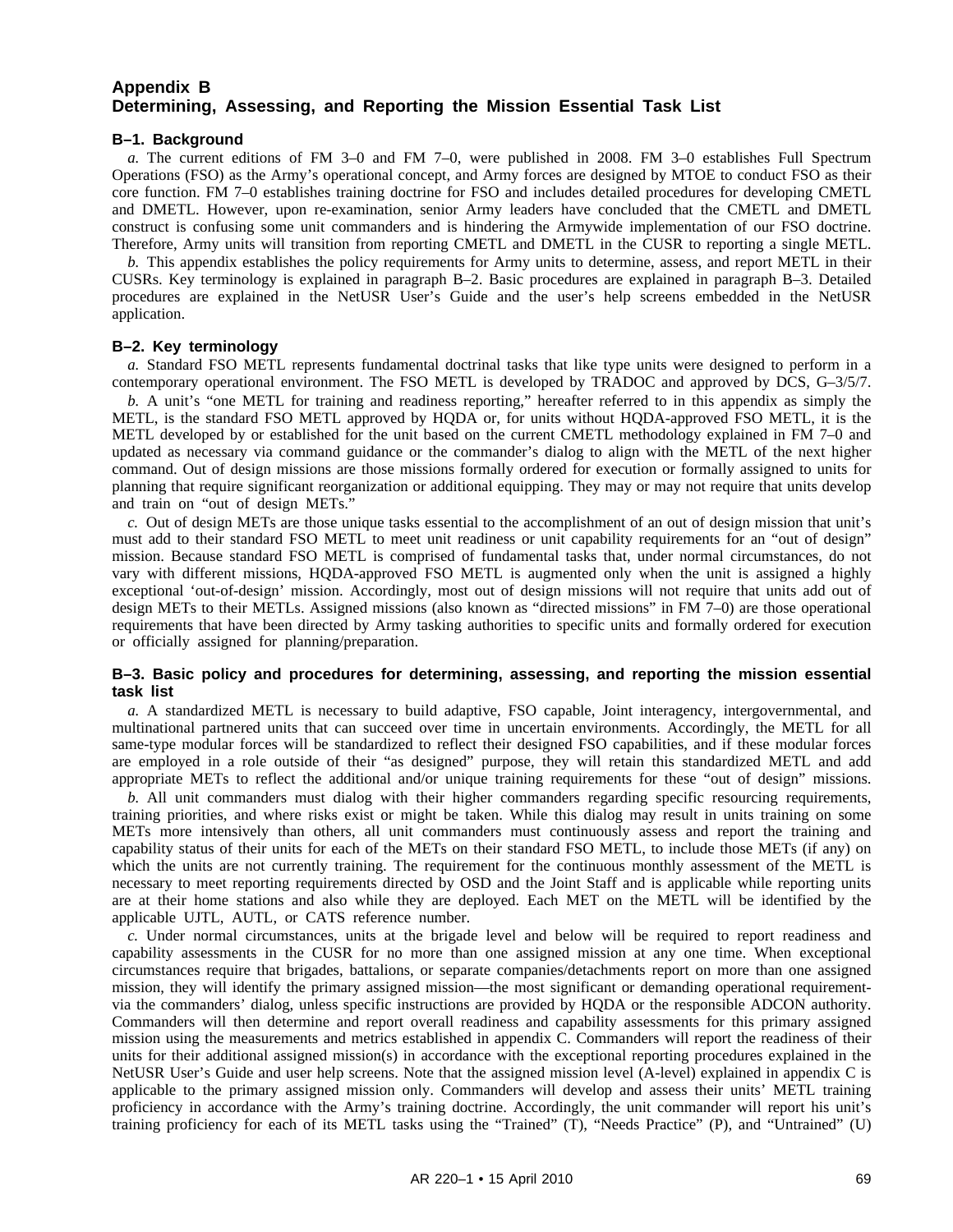assessment ratings in accordance with and other authoritative policy and/or applicable command guidance. Commanders assess a standard FSO METL task as 'trained' when the unit can perform to standard all components of the task, as listed on the approved FSO METL.

*d.* Commanders of Army reporting units will report their assessments of unit training readiness and unit capability for the METL (including when the METL is augmented for an out of design mission), as follows:

(1) For each MET on the METL (includes any out of design METs), reporting units will determine and report a training proficiency assessment using the "TPU" metrics established in Army training doctrine and explained by the Army Training Network (ATN) and report a task capability assessment using the "Y/Q/N" metrics established in this regulation and explained in the NetUSR User's Guide and user's help screens. The unit commander will identify any out of design METs and also will indicate the out of design mission that the out of design METs support. The unit's Tlevel and the capability assessment for the unit's core functions and designed capabilities will be based on the TPU and Y/Q/N assessments of the METs in the METL (excluding any out of design METs), respectively.

(2) Units augment their FSO METL for an out of design mission if necessary and begin training on any unique tasks and for the operational environment associated with the assigned mission 9 months before they are scheduled for deployment or nine months before they are required to be prepared for mission execution.

(3) If the unit has an assigned mission, then the capability assessment for the assigned mission will be based on the Y/Q/N assessments of the METs in the METL that are specifically associated with the assigned mission. (See app C regarding the readiness assessments for assigned missions.) The supporting NetUSR software will auto-calculate the Tlevel and the Y/Q/N capability assessments for the unit's core functions and designed capabilities. Additionally, the supporting NetUSR software will calculate for any assigned mission based on the metrics and methodology established in chapters 4 and 9 of this regulation. The NetUSR User's Guide and user's help screens explain the detailed reporting procedures.

# **Appendix C Determining and Reporting the Assigned Mission Level (A-level)**

## **C–1. Concept**

The A-level is an overall readiness assessment that reflects the unit's ability to accomplish the assigned mission and those tasks on its METL that are specifically associated with the assigned mission. The A-level contains measured resource areas that indicate the availability status of resources (personnel and equipment) measured against the resource requirements for the assigned mission that have been established or conveyed by the Army tasking authority (ATA). If the unit is preparing for or executing an assigned mission encompassing all of its core functions and designed capabilities, then the A-level and C-level will coincide.

#### **C–2. Basic business rules**

*a.* General and reporting units that have assigned missions will report an overall assigned mission level (A-level) 1, 2, 3, or 4). This overall A-level will consider and include the readiness status of subordinate units/elements-those that submit separate reports and those that do not—that have assigned missions supporting the assigned mission of the reporting unit while these subordinate units/elements remain under the command authority of the reporting unit. Reporting units will not consider detached elements in their A-level assessments/determinations. Additionally, assigned mission status reporting is not required for unit deployments to accomplish training only or to participate in training exercises. While assigned missions normally require units to deploy away from their home stations, the assigned mission status reporting requirements established in this appendix also apply to assigned missions that can be executed by units from their home station locations (for example, civil support operations). Commanders will provide detailed comments in the remarks field for each assigned mission assessment to explain any capability gaps associated with the assigned mission. When units are programmed to receive any resources or training required for their assigned mission after arrival in theater (for example, in- theater manning augmentations, TPE, APS, or in-theater training), commanders also must project when the units are expected to attain sufficient assets or training to report A-level 1. If the unit's current manning status does not meet the manning standards established by the ATA for its deployment and in-theater manning augmentations are programmed, the commander will project what the LAD plus 30 days personnel fill percentage will be and what the assigned mission manning level will be after the unit receives the programmed manning augmentations.

*b.* Assigned mission status reporting and Army units will report assigned mission status data in the CUSR as follows:

(1) Unless supplementary guidance received from HQDA (DAMO–ODR) or the Army tasking authority require earlier reporting, assigned mission status data reporting by Army measured units will begin in accordance with the following criteria, depending on whichever event or date is earliest or applicable.

- *(a)* When training for the assigned mission becomes the focus of unit training.
- *(b)* Within 24 hours after the unit receives an order (WARNORD or EXORD) to execute a major OPLAN, named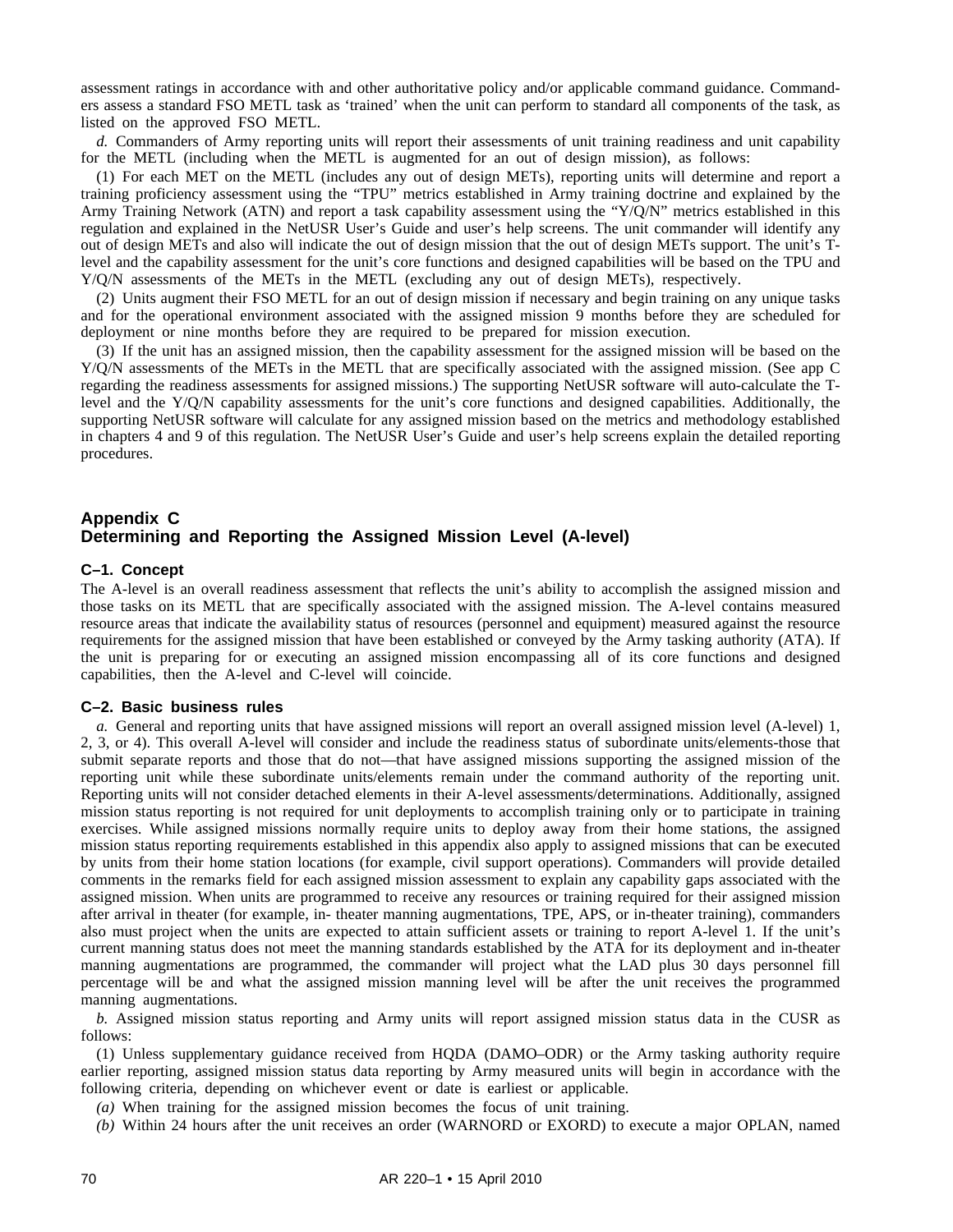operation or any of the following missions: homeland security, peacekeeping or peace enforcement operations, humanitarian assistance, consequence management, counter-drug operations, civil disturbance operations, and natural disaster relief operations (includes wildfire fighting missions).

*(c)* Not later than 270 days (AC) or 730 days (RC) prior to the unit's scheduled deployment/employment (that is, LAD minus 270/730 days) or upon receipt of formal orders/NOS, whichever is applicable, and continually until the unit redeploys or is released from orders for the assigned mission.

*(d)* In accordance with command guidance.

(2) If the A-level changes, unit commanders must submit change reports in accordance with table 4–1 within 24 hours of the event causing the change.

(3) Assigned mission status reporting ends for all measured when the measured units have been formally released from orders for their assigned missions (for example, upon relief in place), when the units have re-deployed to their home stations (that is, at the "return date"), or when subordinate units/elements (organic, attached, assigned or OPCON) with the assigned missions are no longer under their command authority, whichever event comes first or is applicable.

*c.* Reportable units/elements and Assigned mission level data will be reported by measured units as described above and, when applicable, by measured units for their subordinate units/elements with assigned missions that do not report separately while these elements are in this reporting status. Various scenarios and conditions for assigned mission status reporting are explained in the NetUSR User's Guide and user help screens.

*d.* Reporting by exception and Assigned mission status data will be determined and reported for Army units/ elements that do not meet the above criteria when directed by HQDA (DAMO–ODR) or the ATA, by exception. For example, DUIC elements that have been assigned exceptional operational requirements that warrant visibility via a CUSR can be directed to prepare and submit reports in accordance with the provisions of paragraph 10–2.

*e.* Measured areas supporting A-level measurements and the two measured areas-assigned mission manning (AMM) and assigned mission equipping (AME)—that support the determination of the overall A-level assessment are outlined in table C–1. The initial A-level determination is based on the worst case level of these two supporting measured area levels. Commanders may upgrade/downgrade this initial A-level determination in accordance with the provisions of paragraph 4–5. (Note that the commander's assessment of the unit's training proficiency in the METL tasks associated with the assigned mission and the serviceability status of mission required equipment items should be considered when determining the need for subjective changes to the A-level.)

*f.* Establishing assigned mission requirements and for any mission assigned to a unit by the ATA, the ATA will establish or convey the specific manning and equipping requirements to the unit that will serve as the basis for the unit's determination of the AMM and AME levels as follows.

*g.* The ATA can, without further HQDA-approval, establish the manning and equipment requirements for the assigned mission and convey them to the unit when—

(1) The manning and equipping requirements determined by the ATA for the assigned mission do not exceed the unit's MTOE/TDA requirements.

(2) The manning and equipment requirements determined by the ATA for the assigned mission exceed the unit's MTOE/TDA requirements but the ATA will resource the overages internally.

(3) The manning and equipment requirements determined by the ATA for the assigned mission exceed the unit's MTOE/TDA requirements but the overages have been formally approved by the HQDA, DCS, G–3/5/7. For example, further HQDA approval is not required for equipment requirements that are established on a mission essential equipment list (MEEL) that has been formally approved by the DCS, G–3/5/7 for specific missions.

(4) The ATA will obtain the approval of the HQDA, DCS, G–3/5/7 before establishing or conveying manning and equipment requirements when—

*(a)* The manning and equipment requirements determined by the ATA for the assigned mission exceed the unit's MTOE/TDA requirements in any way (that is, by type/grade/classification or by number) and will not be resourced internally by the ATA.

*(b)* The manning and equipment requirements determined by the ATA for the assigned mission will result in an operational needs statement (ONS) or a Joint unit operational needs statement (JUONS).

*(c)* Following determination by the ATA of the unit's manning and equipment requirements for the assigned mission and, if applicable, any HQDA actions required, the ATA will provide the appropriate command guidance to clearly establish the approved requirements. For example, the ATA guidance will specify any additions or deviations to the unit's MTOE/TDA requirements, include or reference the memorandum received from the DCS, G-3/5/7 approving specific additions or deviations to the MTOE/TDA requirements, cite the formally approved MEEL or ONS that is applicable, and so forth.

*(d)* If the manning and equipping requirements for the currently assigned mission are not specified to the unit by the ATA, then the unit commander will use the MTOE/TDA requirements for personnel and equipment as the basis for determining and reporting the unit's manning and equipping status levels for the assigned mission. This means that the AMM and AME levels will replicate the P- and S-levels determined by the unit to support the C-level assessment.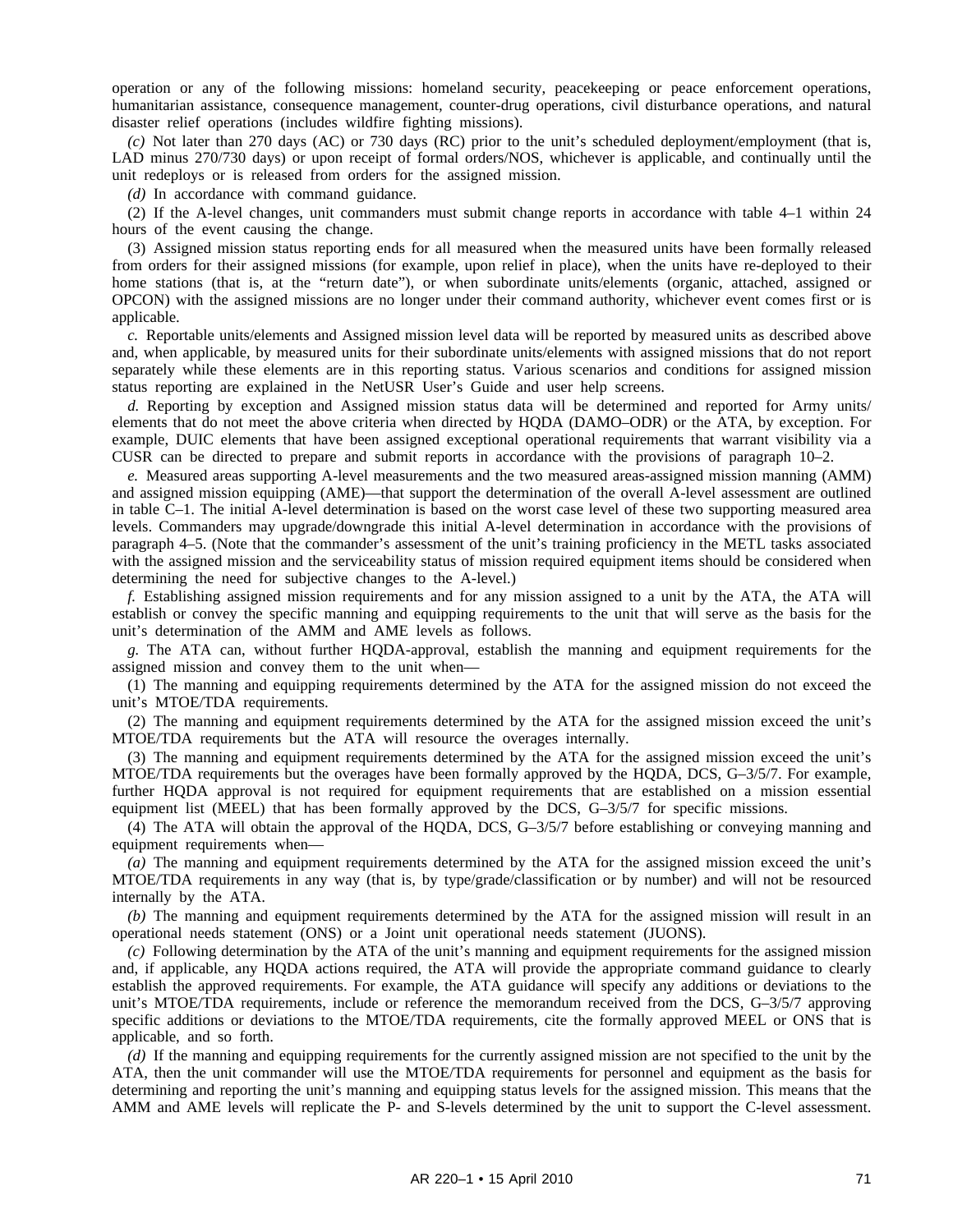*(e)* Commanders will provide appropriate comments to explain any resource or training deficiencies for their units' assigned missions and to explain their concerns regarding their units' overall readiness for their assigned missions.

*(f)* The NetUSR User's Guide and user help screens explain A-level reporting procedures and provide detailed data entry instructions.

| Table C-T<br>Assigned mission manning and assigned mission equipping level criteria |                                                                                                                                                                                                      |                                                                                                                         |                                                                                                                                                         |                                                                                                                                                    |  |
|-------------------------------------------------------------------------------------|------------------------------------------------------------------------------------------------------------------------------------------------------------------------------------------------------|-------------------------------------------------------------------------------------------------------------------------|---------------------------------------------------------------------------------------------------------------------------------------------------------|----------------------------------------------------------------------------------------------------------------------------------------------------|--|
| Measurement<br>(Note 1)                                                             | Level 1                                                                                                                                                                                              | Level 2                                                                                                                 | Level 3                                                                                                                                                 | Level 4                                                                                                                                            |  |
| Assigned Mission<br>Manning (AMM)<br>(note 2)                                       | $\geq$ 90 – 100 percent of mis-<br>sion required personnel<br>and $\geq$ 85 – 100 percent of $\geq$ 75 percent of mission<br>mission required senior<br>grade personnel cur-<br>rently are available | $\geq$ 80 percent of mission<br>required personnel and<br>required senior grade<br>personnel currently are<br>available | $\geq$ 70 percent of mission<br>required personnel and<br>$\geq$ 65 percent of mission<br>required senior grade<br>personnel currently are<br>available | <70 percent of mission re-<br>quired personnel or <65<br>percent of mission re-<br>quired senior grade per-<br>sonnel currently are avail-<br>able |  |
| Assigned Mission<br>Equipping (AME)<br>(note <sub>3</sub>                           | $\geq$ 90 - 100 percent of mis-<br>sion required equipment<br>items currently are<br>on-hand (available)                                                                                             | $\geq$ 80 - 89 percent of mis-<br>sion required equipment<br>items currently are<br>on-hand (available)                 | $\geq$ 65 – 79 percent of mis-<br>sion required equipment<br>items currently are<br>on-hand (available)                                                 | <65 percent of mission re-<br>quired equipment items<br>currently are on-hand<br>(available)                                                       |  |

Notes:

**Table C–1**

1. All resource status measurements are based on the applicable requirements documents or ATA guidance that establish or convey the HQDA-approved resource requirements for the assigned mission. The unit's MTOE/TDA requirements will be used if the ATA has not established or conveyed other HQDA-approved manning and equipment requirements.

2. The assigned mission manning level percentages are determined by dividing the unit's available strength by the mission required strength and the unit's available senior grade strength by the mission required senior grade strength (aggregate). Mission required personnel are those personnel required by the unit to successfully accomplish the assigned mission as established or conveyed by the ATA.

3. This assigned mission equipping level percentage is determined by dividing the number of on–hand (available) equipment items required for the mission (aggregate) by the number of mission required equipment items (aggregate). When determining this percentage, consider, or comment on the availability of TPE, equipment items established by a MEEL, APS, and so forth, as stipulated by the applicable Army tasking authority. Mission required equipment items are those HQDA-approved equipment items required by the unit to successfully accomplish the assigned mission in accordance with the authoritative documents and/or formal guidance from the ATA. These items normally consist of unit organic equipment, TPE and equipment transfers occurring as part of the relief in place process. 4. The initial A-level determination will match the lowest (worst case) of the AMM and AME levels.

# Upgrades/downgrades are governed by the provisions of paragraph 4–5.

#### **Table C–2 Assigned mission levels (A-levels)**

| <b>ASSIGNED INSSIGN IEVERS (A-IEVERS)</b>                                                                      |                                                      |                                         |                                                                                                                                                                                                                                                                                                                   |  |  |
|----------------------------------------------------------------------------------------------------------------|------------------------------------------------------|-----------------------------------------|-------------------------------------------------------------------------------------------------------------------------------------------------------------------------------------------------------------------------------------------------------------------------------------------------------------------|--|--|
| A-level 1                                                                                                      | A-level 2                                            | A-level 3                               | A-level 4                                                                                                                                                                                                                                                                                                         |  |  |
| The unit is fully trained and<br>possesses the resources re-<br>quired to undertake the as-<br>signed mission. | The unit is trained and re-<br>the assigned mission. | The unit is trained and re-<br>mission. | The unit requires additional resources<br>sourced to undertake most of sourced to undertake many, but or training to undertake the currently<br>not all portions of the assigned assigned mission; however, it may be<br>directed to undertake portions of the<br>assigned mission with the resources<br>on hand. |  |  |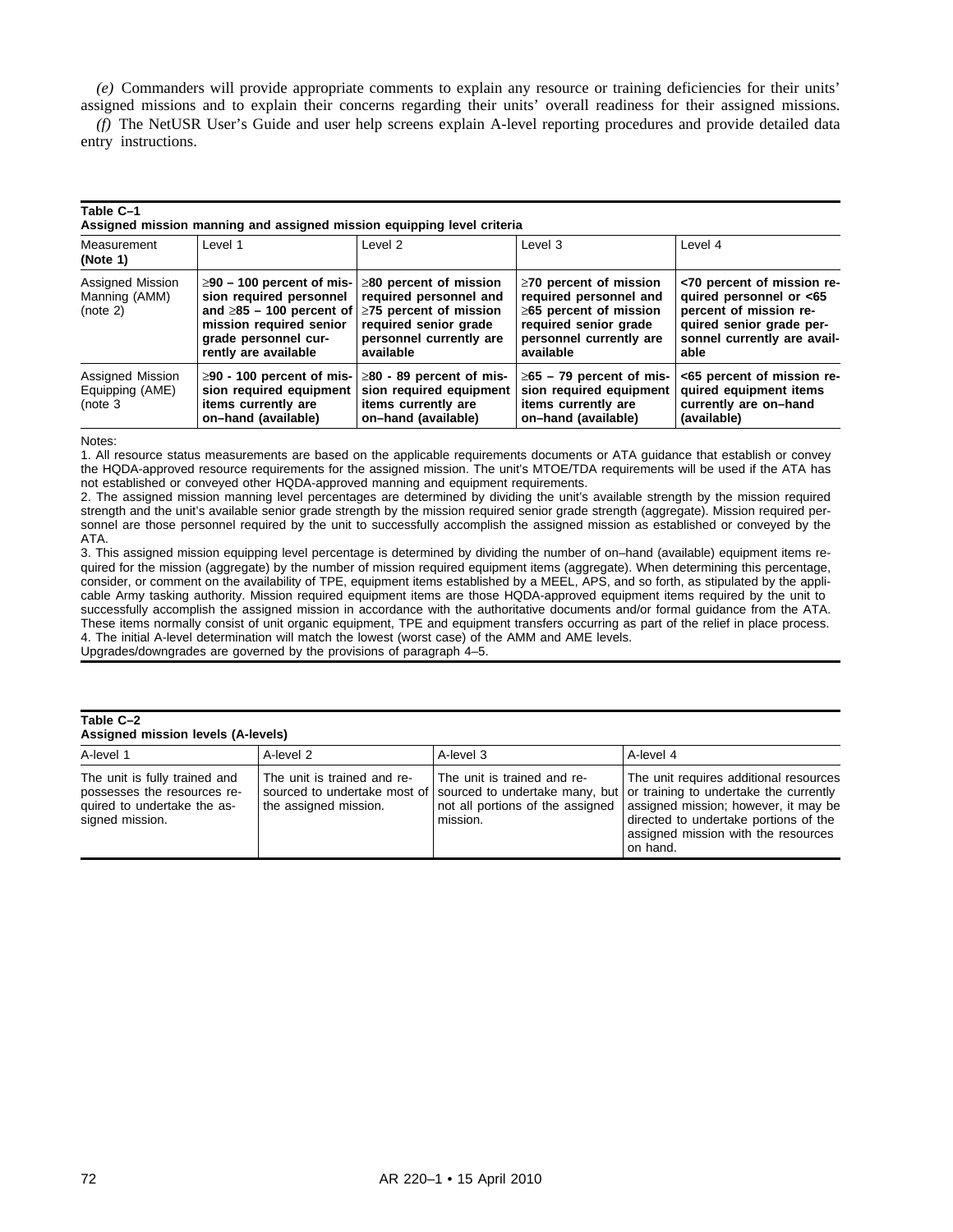# **Appendix D Management Control Evaluation Checklist**

# **D–1. Function**

The functions covered by this checklist involve the administration of the Army's unit status reporting and force registration processes. They include key controls for the following areas: CUSR Management Oversight by commands and agencies at echelons above the reporting units (that is, ACOM, ASCC, DRU, and DARNG/JFHQ–State (for nonmobilized ARNG units) and installations).

- *a.* Preparation and submission of CUSRs by composite reporting units.
- *b.* Preparation and submission of CUSRs by other reporting units.
- *c.* CUSR requirements unique to RC Units and APS.
- *d.* Force registration requirements.

# **D–2. Purpose**

The purpose of this checklist is to assist HQDA, its field operating agencies; the responsible ACOM/ASCC/DRU, DARNG/JFHQ–State (when applicable), installations and the commanders of reporting units in evaluating the applicable key management controls outlined below. It is not intended to cover all controls.

# **D–3. Instructions**

Answers must be based on the actual testing of management controls (such as, document analysis, direct observation, sampling and simulation). Answers that indicate deficiencies must be explained and corrective action indicated in supporting documentation. These key management controls must be formally evaluated at least once every 2 years. Certification that this evaluation has been conducted must be accomplished on DA Form 11–2 (Internal Control Evaluation Certification).

# **D–4. Test questions**

*a. Commander's unit status report management oversight by commands and agencies at echelons above reporting units.*

(1) Are the officials responsible for CUSR management oversight knowledgeable regarding the provisions of AR 220–1 and is this publications and other required references available and in use?

(2) Is a CUSR training and education program established for the commanders of reporting units and CUSR management officials in subordinate organizations and/or are provisions for CUSR instruction and assistance available to subordinates, when needed?

(3) If applicable, were any published instructions that supplement the provisions of AR 220–1 coordinated with and/ or approved by DAMO–ODR in accordance with AR 220–1?

(4) Is the information contained in CUSRs used to identify, analyze, and correct problem areas in subordinate units (para 3–1)?

(5) Do installations under the purview of the IMCOM provide adequate facilities and technical support to facilitate status reporting (para 3–1)?

(6) Are memorandums of agreement or memorandums of understanding between commands and the Commander, IMCOM in effect to establish any additional CUSR support and assistance that will be provided at IMCOM's installations (para 3–1)?

(7) Does the mobilization station require the advance party of a mobilizing RC unit to prepare and submit a CUSR within 24 hours of its arrival at the mobilization station (para 3–2)?

(8) Are adequate instructions and guidance provided to units that are alerted for or assigned an operational requirement regarding the specific resource and training requirements for the assigned mission and the A–level data reporting requirements (para 4–3)?

(9) Does the gaining command or ASCC require deploying units to submit a deployed report within 24 hours after the main body of the unit has closed into theater during RSOI (reception, staging, onward movement, and integration) (para 4–4)?

(10) Are C–5 reporting units authorized or directed to report to report C–5 in accordance with applicable standards and criteria (para 4–8)?

(11) Are commanders of measured units accurately identifying the subordinate units/elements that should be included in the organic or designed/established structure for CUSR purposes (para 4–9)?

(12) Are reporting units using the established CUSR submission channels or have alternative channels been prescribed (para 4–9)?

(13) Are CUSRs submitted by reporting units reviewed for computation errors or administrative defects during processing (para 4–10)?

(14) Is there a process to ensure that the basic unit identification data entered by measured units is current and accurate (para 4–10)?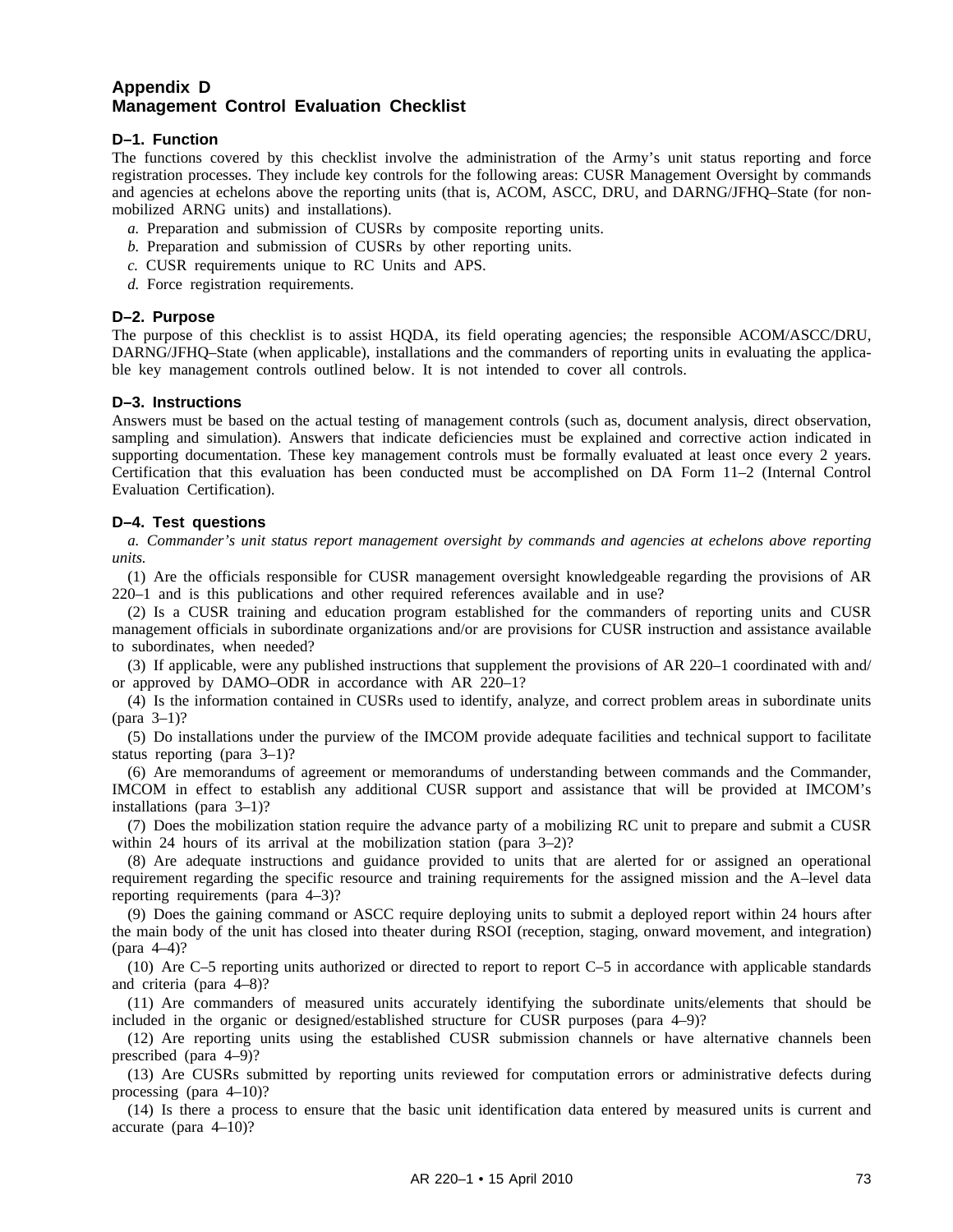(15) Are procedures in place to ensure that all reporting units submit reports in accordance with required timelines (para  $4-11$  and table  $4-1$ )?

(16) Are the CUSR requirements for all units registered in the DRRS–Army database identified, approved and annotated in accordance with applicable criteria (paras 8–1 and 8–5)?

(17) Are procedures in place for the responsible command and/or DARNG/JFHQ–State, when applicable, to specifically identify deployable TDA units with AA-level UICs and to ensure that they submit the required reports (para 8–3)?

*b. Preparation and submission of commander's unit status reports by composite reporting units.*

(1) Are CUSRs prepared by subordinate units/elements reviewed for administrative errors before submission (para  $3-1$ ?

(2) Does the unit have the necessary computer hardware, software and trained personnel to prepare and submit CUSRs (para 3–1)?

(3) Are units downloading and using authoritative data as prescribed (para 4–1)?

(4) Are CURSs retained on file and destroyed in accordance with applicable requirements (para 4–3)?

(5) Are C–5 reporting units authorized to report C–5 in accordance with applicable standards and criteria (para 4–8)?

(6) Are commanders accurately identifying the units/elements that should be included in their organic or designed/ established structures for CUSR purposes (para 4–9)?

(7) Are commanders accurately identifying their attachments and detachments (para 4–9)?

(8) Are change reports submitted by units within 24 hours of the event necessitating the change report (para 4–11)? (9) Are commanders selecting and using the correct report category based on their operational circumstances (para 4–11)?

(10) Is the unit's basic unit identification (BUI) data reviewed and updated in conjunction with report submission (para 4–11)?

(11) Are subordinate units correctly determining and reporting the number of non-available Soldiers in accordance with the applicable criteria and policy, respectively (para  $9-2$ )?

(12) Are subordinate units correctly identifying and reporting their maintenance reportable and on–hand (available) equipment items and their substitute and in-lieu of equipment items in accordance with applicable criteria and policy, respectively (para 9–3)?

(13) Have all exempt LINs indicated by subordinate units been properly approved (para 9–3)?

(14) Are subordinate units counting as on–hand (available) for CUSR purposes in accordance with the applicable criteria and policy? (para 9–3)?

(15) Are subordinate units using the monthly materiel condition status report (MCSR) to compute their R-levels (para 9–4)?

(16) Is the status of the unit's standardized FSO METs and any out of design METs determined and reported in the CUSR in accordance with applicable criteria and policy, respectively (paras 9–5 and 9–6)?

(17) Prior to the deployment of their units for assigned missions, are commanders providing readiness projections based on the receipt of programmed resources in-theater as required (para 9–6)?

(18) While their units are deployed, are unit commanders continuing to determine and report their units' C-levels in accordance with policy requirements (para 10–5)?

(19) Are CUSRs properly classified and transmitted via secure means (para  $11-1$ )?

(20) When alerted for or assigned an operational requirement, are unit commanders determining and reporting an Alevel indicating the ability of their units to accomplish the designated operational requirement with the units/elements currently under their command and control (app C)?

*c. Preparation and submission of commander's unit status reports by parent units.*

(1) Are CUSRs reviewed and approved by the responsible unit commander before submission (para 3–1)?

(2) Does the unit have the necessary computer hardware, software, and trained personnel to prepare and submit unit status reports (para 3–1)?

(3) When alerted for or assigned an operational requirement, are unit commanders determining and reporting a Alevel indicating the ability of their units to accomplish their primary assigned missions (para 4–4)?

(4) When alerted for or assigned an operational requirement, are the commanders of measured units continuing to determine and report their units' C-levels in accordance with the established requirements (para 4–4)?

(5) Are C–5 reporting units authorized to report C–5 in accordance with applicable standards and criteria (para 4–8)?

(6) Are commanders accurately identifying the subordinate units/elements that should be included in the organic structure for CUSR purposes (para 4–9)?

(7) Are commanders accurately identifying the subordinate units/elements that are currently under their command and control for CUSR purposes (para 4–9)?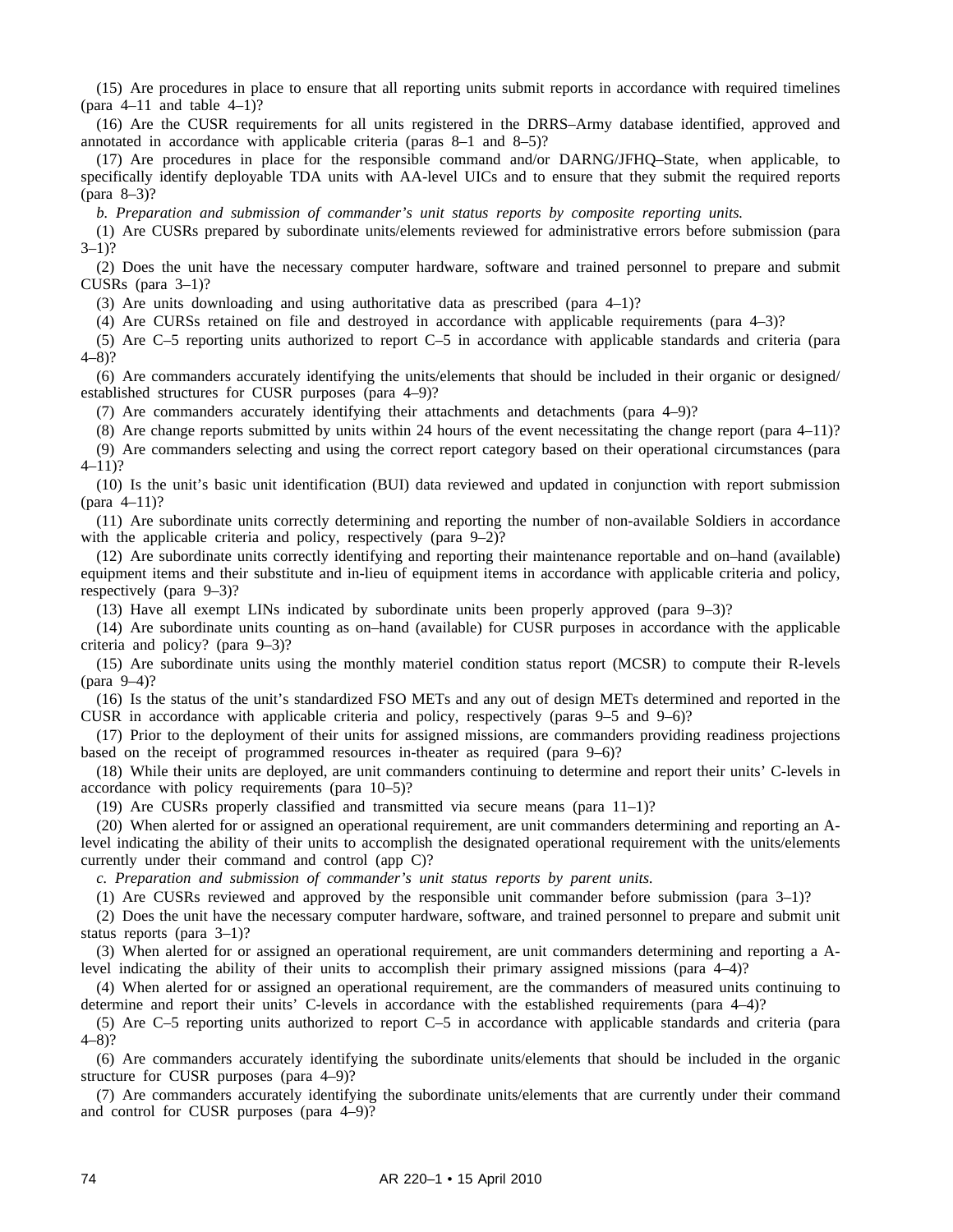(8) Do deploying units submit a deployed report within 24 hours after its main body has closed into theater during RSOI (para 4–11)?

(9) Are changes reports submitted by units within 24 hours of the event necessitating the change report (para 4–11)? (10) Are commanders selecting and using the correct report type, based on their unit type, and operational circumstances (para 4–11)?

(11) Is the unit's BUI data reviewed and updated in conjunction with CUSR preparation (para 4–11)?

(12) Are the number of non-available Soldiers determined and reported in accordance with the applicable criteria and policy, respectively (para 9–2)?

(13) Are reportable equipment items, substitute and in-lieu of equipment items correctly identified and reported in accordance with applicable criteria and policy, respectively (para 9–3)?

(14) If applicable, are all exempt LINs properly approved (para 9–3)?

(15) Are only equipment items that are in the possession/control of the unit counted as on hand (available) for USR purposes (para 9–3)?

(16) Is the monthly material condition status report used by the unit to compute the R-level (para 9–4)?

(17) Is the unit's standardized FSO METs and any out of design METs determined and reported in the CUSR in accordance with applicable criteria and policy, respectively (paras 9–5 and 9–6)?

(18) Are CUSRs properly classified and transmitted via secure means (para 11–1)?

(19) Are CUSRs retained on file and then destroyed in accordance with applicable requirements (para 11–3)?

(20) Prior to the deployment of their units for their assigned missions, are commanders reporting their readiness projections based on the receipt of programmed resources in-theater as required (app C)?

*d. Commander's unit status report requirements unique to Reserve Component units.*

(1) Do commanders of non mobilized or non federalized) RC units accomplish status assessments in sufficient detail to validate that status levels have not changed before submitting validation reports and are validation reports submitted during the months when regular reports are not due (para 4–11)?

(2) Does the advance party of a mobilizing RC unit prepare and submit a CUSR within 24 hours of its arrival at the mobilization station (para 4–11)?

(3) Following alert, are RC units preparing and submitting regular reports monthly, as required (para 8–4)?

#### **D–5. Force registration**

*a.* Has the command/ARNG/DASA appointed primary and alternate UICIOs for their organizations and installations and reported the contact information for those personnel appointed to HQDA (USACCSA) (para 3–2)?

*b.* Does the command/ARNG UICIO complete the registration of the parent (AA-level) UIC and all structured DUICs and sub-unit UICs in accordance with the permanent orders or, for ARNG, in accordance with the Organizational Authorities issued under the purview of NGB (para 6–2)?

*c.* Does the command/ARNG UICIO register all DUICs required for current operations, deployments, and mobilizations (para  $6-2$ )?

*d.* Does the command/ARNG UICIO provide a change report to USACCSA within 24 hours following any change to the present geographical location (PRGEO data field), the current status and activity code (ACTIV data field), the next higher operational command (OPCON data field), or the next higher administrative control (ADCON data field) authority (para 6–2)?

*e.* Does the command/ARNG have a sufficient number of personnel trained as DRRS–Army data handlers and alternate UICIO(s) to maintain continuous (that is, 24 hours a day, 7 days a week) operations during crises (para  $6-2$ )?

*f.* Does the command/ARNG UICIO ensure that the data in their organization's database is current and correct (para  $6 - 3$ ?

*g.* Does the command/ARNG UICIO synchronize the organization's DRRS–Army databases with the DRRS–Army database at HQDA and advise USACCSA immediately of any suspected discrepancies (para 6–3)?

*h.* Does the command/ARNG UICIO review classified BIDE and ABIDE annually to ascertain whether the classification level still applies and, on a case-by-case basis, determine downgrading of classified BIDE/ABIDE (para 6–4)?

*i.* Does the command/ARNG UICIO execute inactivation and discontinuation transactions in the DRRS–Army database to inactivate MTOE units on the effective date of the Permanent Order, ensuring that property books are cleared in accordance with the provisions of AR 710–2, paragraph  $2-5$  (para 6–6)?

*j.* Does the command/ARNG UICIO register unstructured DUICs in accordance with established policy and inactivate these unstructured DUICs when they are no longer needed (para 6–7)?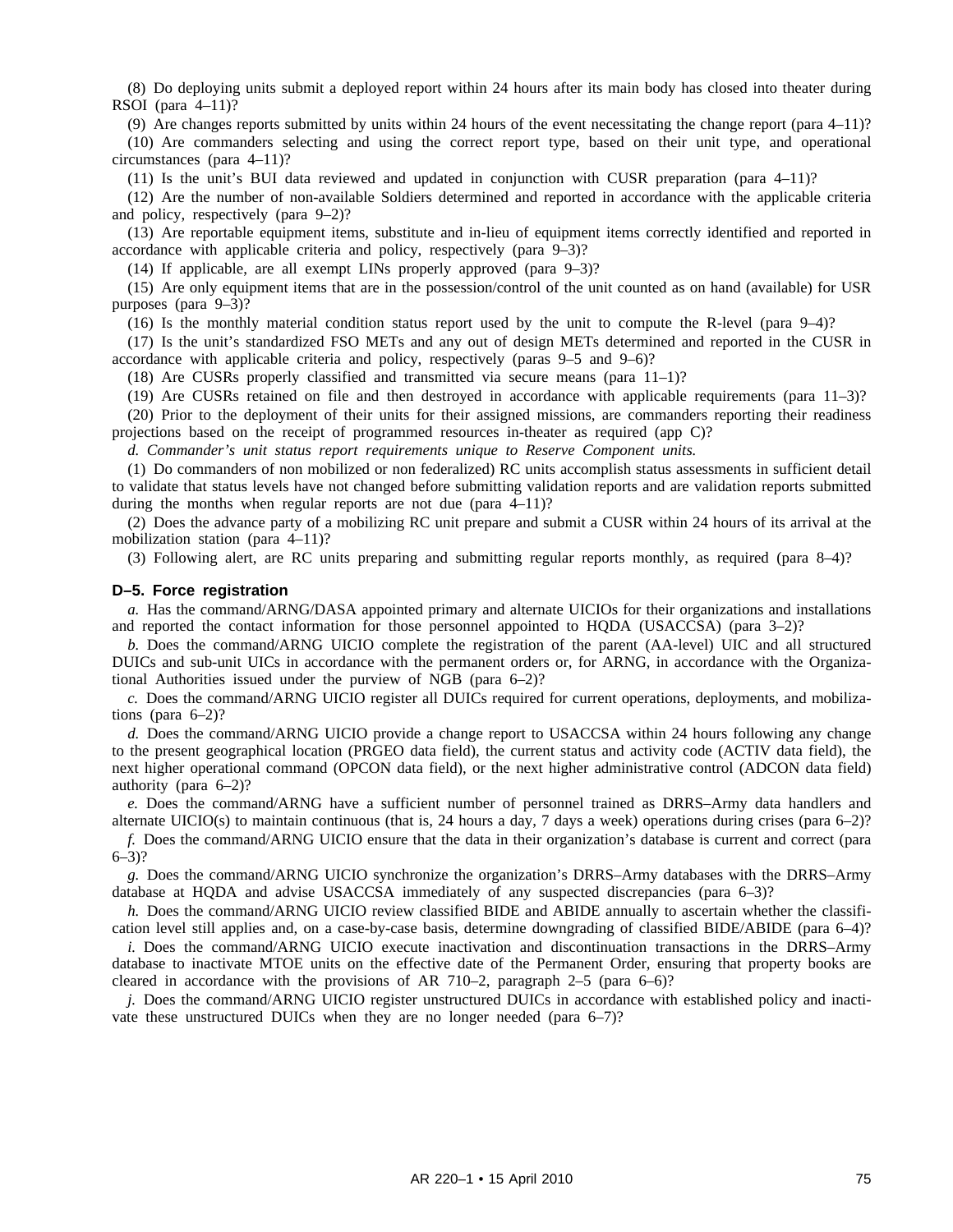# **D–6. Supersession**

The evaluation replaces the checklist for Unit Reporting Status previously published in AR 220–1, dated 19 December 2006.

# **D–7. Comments**

Help to make this a better tool for evaluating management controls. Submit comments to DCS, G-3/5/7 (DAMO–ODR), Army Readiness Division, 400 Army Pentagon, Washington, DC 20310–0400.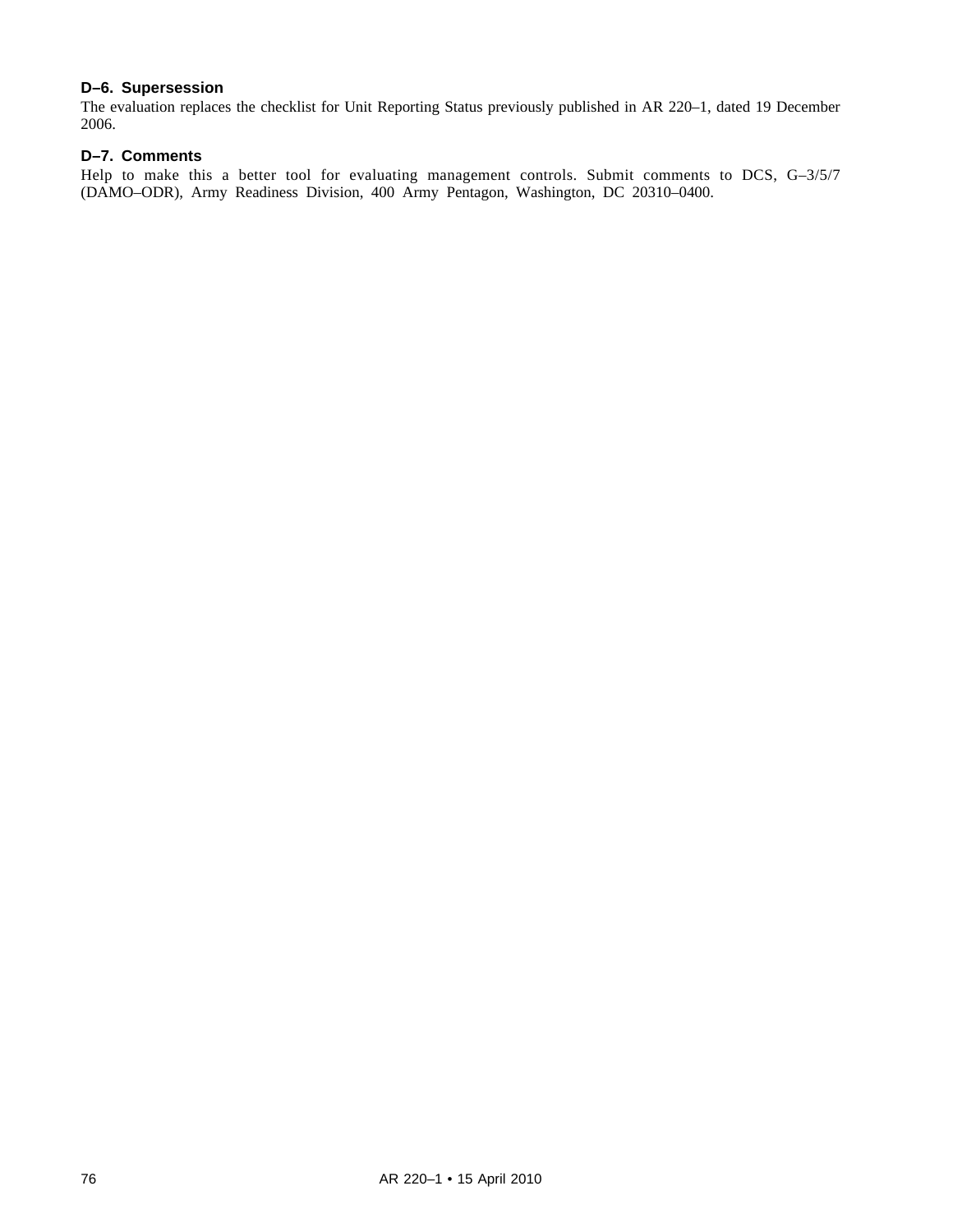# **Glossary**

**Section I Abbreviations**

**ABIDE** Army basic identity data elements

**ACP** Army Campaign Plan

**ACOM** Army Command

**ACSIM** Assistant Chief of Staff for Installation Management

**ADCON** administrative control

**ADP** automatic data processing

**ADPE** automatic data processing equipment

**ADS** authoritative data source

**ADSW** active duty for special work

**ADT** active duty training

**AGR** Active Guard Reserve

**ALMP** Army Language Master Plan

**AME** assigned mission equipping

**AMEDD** Army Medical Department

**AMIM** Army Modernization Information Memorandum

# **AMOPS**

Army Mobilization and Operations Planning System

**AMOSC**

additionally awarded military occupational specialty code

**AMSS** Army Materiel Status System

**AOR** area of responsibility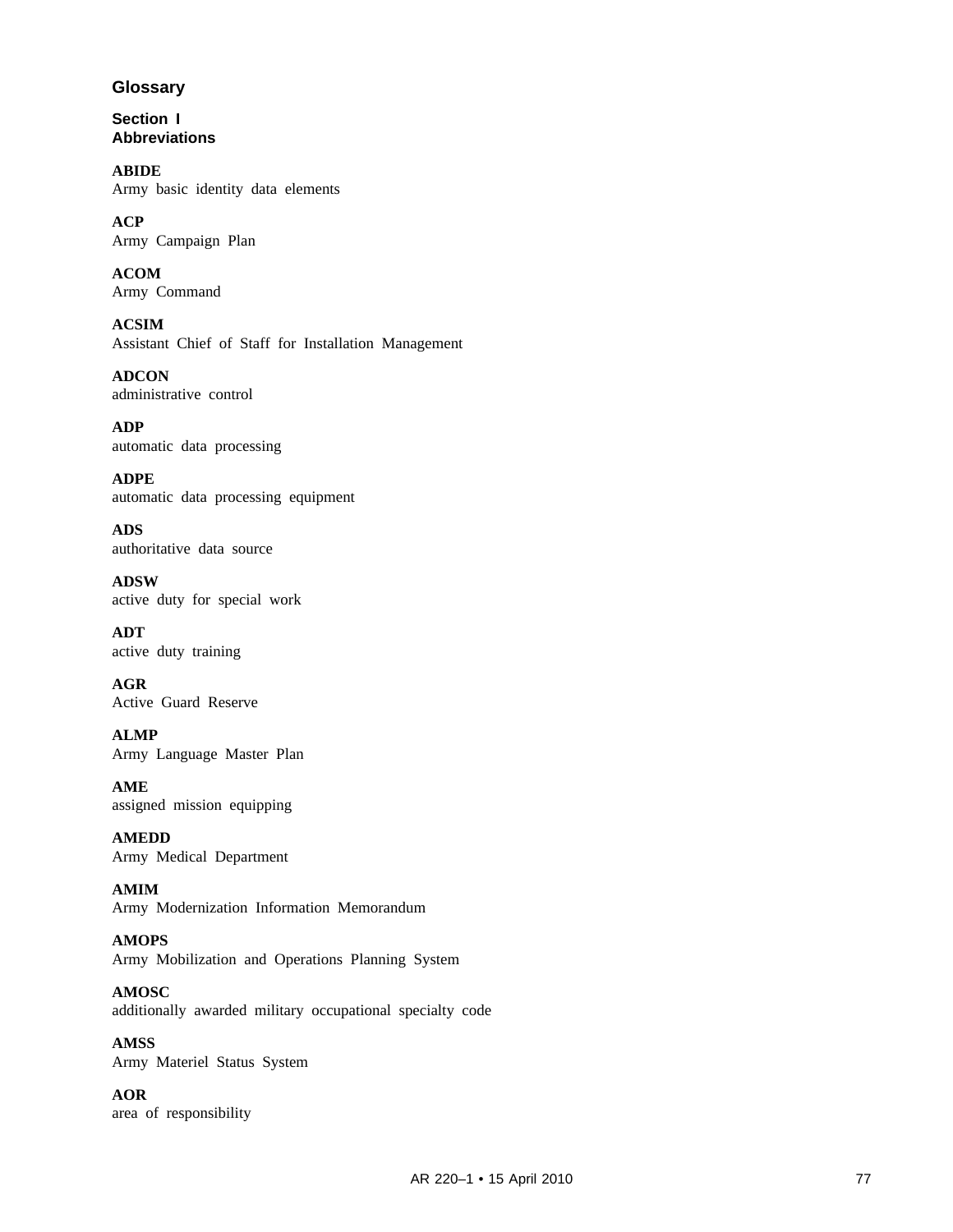# **APS**

Army prepositioned stocks; Army prepositioned sets

**AR** Army regulation

**ARFORGEN** Army force generation

**ARMS** Army Readiness Management System

**ARNG** Army National Guard

**ARNGUS** Army National Guard of the United States

**ARTEP** Army Training and Evaluation Program

**ASCC** Army Service Component Command

**ASI** additional skill identifier

**ASIOE** associated support items of equipment

**ASL** authorized stockage list

**ASORTS** Army Status of Resources and Training System

**AT** annual training

**ATA** Army tasking authority

**ATLD** Army Training and Leader Development

**ATLDG** Army Training and Leader Development Guidance

**AUGTDA** augmentation table of distribution and allowances

**AUTL** Army Universal Task List

**BDE** brigade

**BIDE** basic identity data elements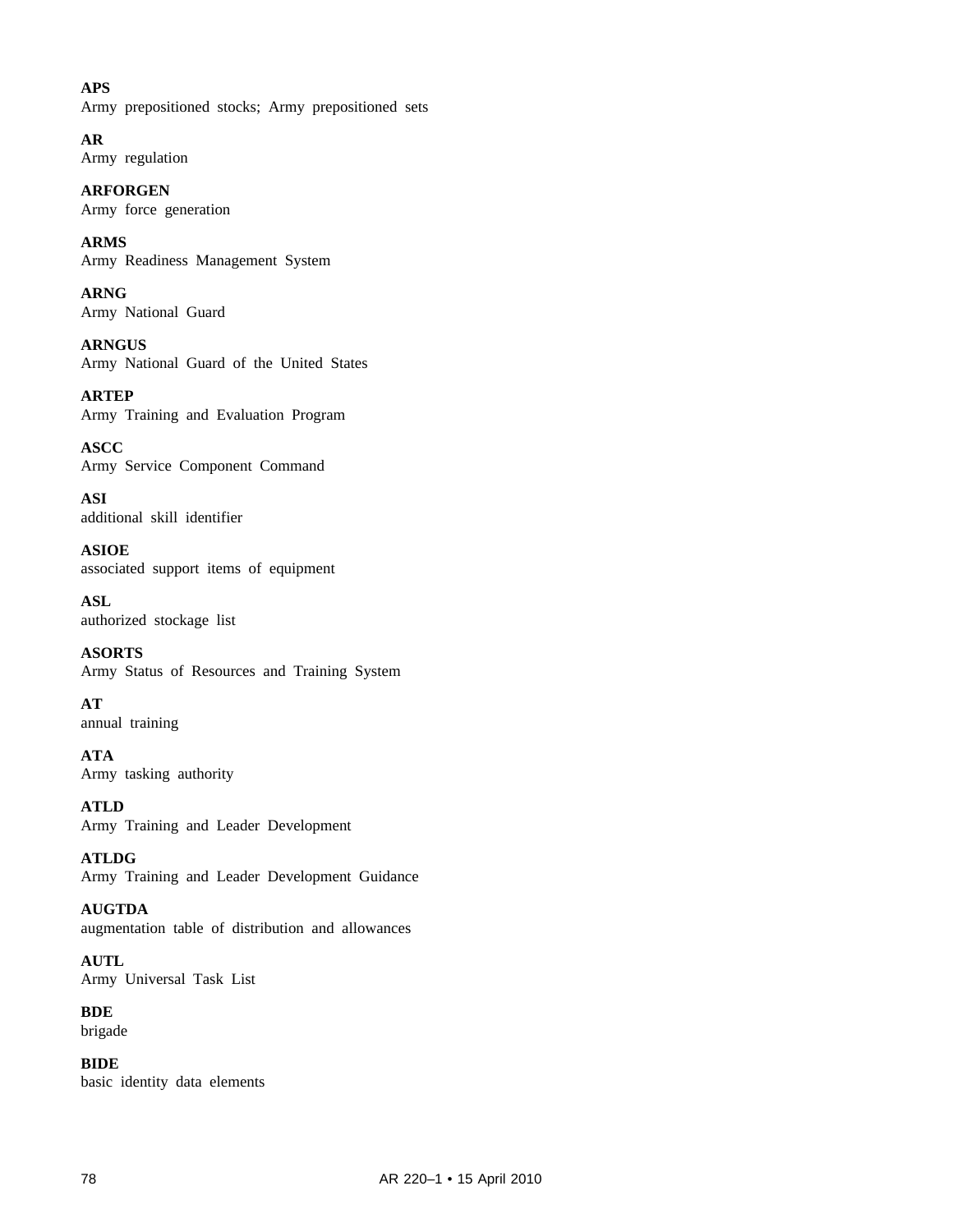**BN**

battalion

**BOG** Boots on the Ground (time)

**BUI** basic unit information

**C41** command, control, communications, computers, and intelligence

**CA** civil affairs

**CAR** Chief, Army Reserve

**CATS** Combined Arms Training Strategy

**CBD** chemical and biological defense

**CBDRT** chemical/biological defense resources and training

**CBRNE** chemical-biological, radiological, nuclear, and high yield explosives

**CCMRF** CBRNE Consequence Management Response Force

**CDU** critical dual use

**CEF** Contingency Expeditionary Force

**CFAST** Collaborative Force-Building, Analysis, Sustainment, and Transportation

**CJCS** Chairman of the Joint Chiefs of Staff

**CJCSI** Chairman of the Joint Chiefs of Staff Instruction

**CJCSM** Chairman of the Joint Chiefs of Staff Manual

**CMF** career management field

**CNGB** Chief, National Guard Bureau

**COCOM** combatant command (command authority)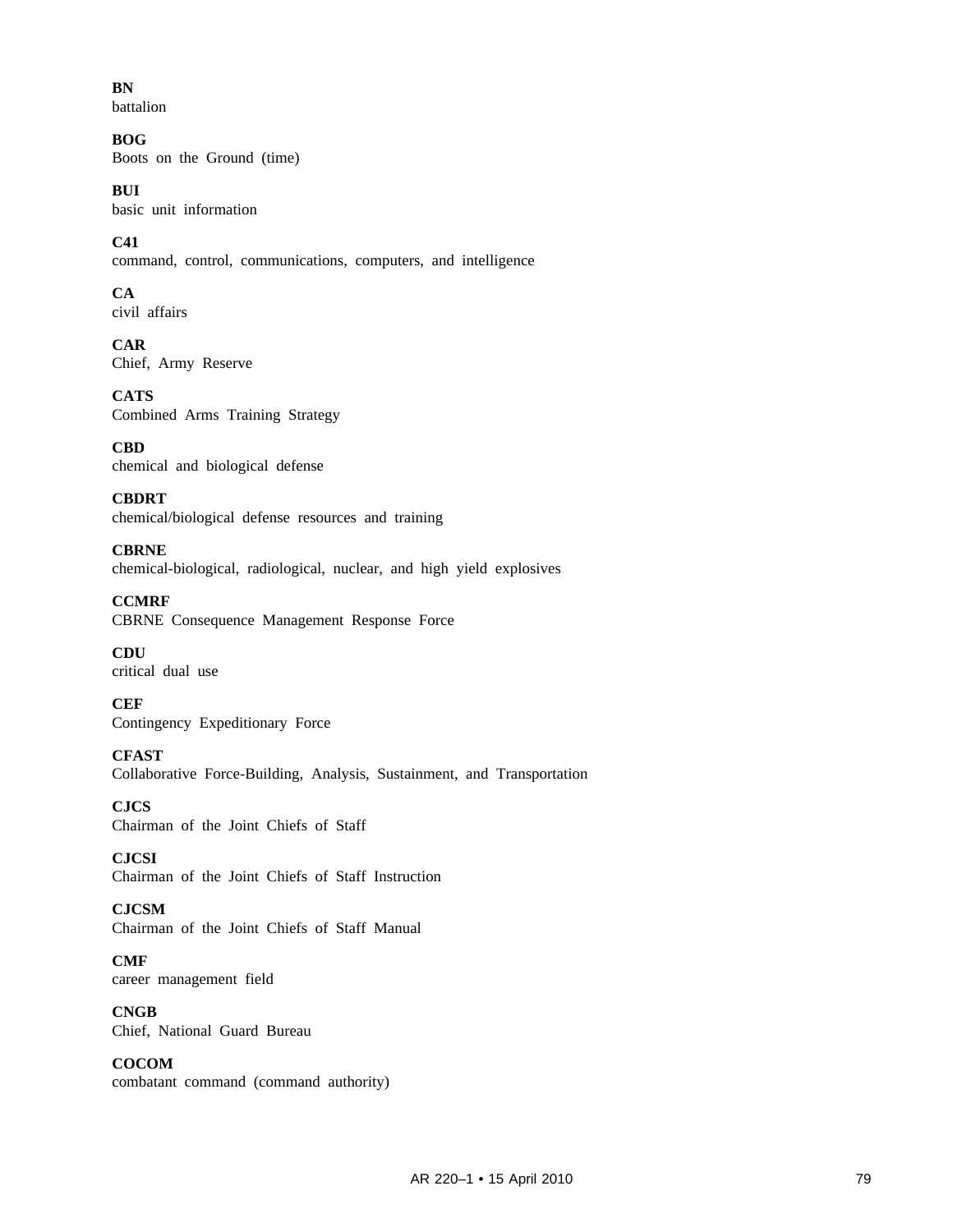**COMPO** force structure component

**COMSEC** communications security

**CONUS** continental United States

**CONUSA** the numbered armies in the continental United States

**COSCOM** Corps Support Command

**CPX** command post exercise

**CRS** Chairman's Readiness System

**CSA** Chief of Staff, Army

**CTA** common table of allowances

**CTC** combat training center

**CUSR** commander's unit status report

**CY** calendar year

**DA Pam** Department of the Army Pamphlet

**DARNG** Director, Army National Guard

**DASA** Department of the Army Staff Agencies

**DCS, G–1** Deputy Chief of Staff, G–1

**DCS, G–2** Deputy Chief of Staff, G–2

**DCS, G–3/5/7** Deputy Chief of Staff, G–3/5/7

**DCS, G–4** Deputy Chief of Staff, G–4

**DCS, G–8** Deputy Chief of Staff, G–8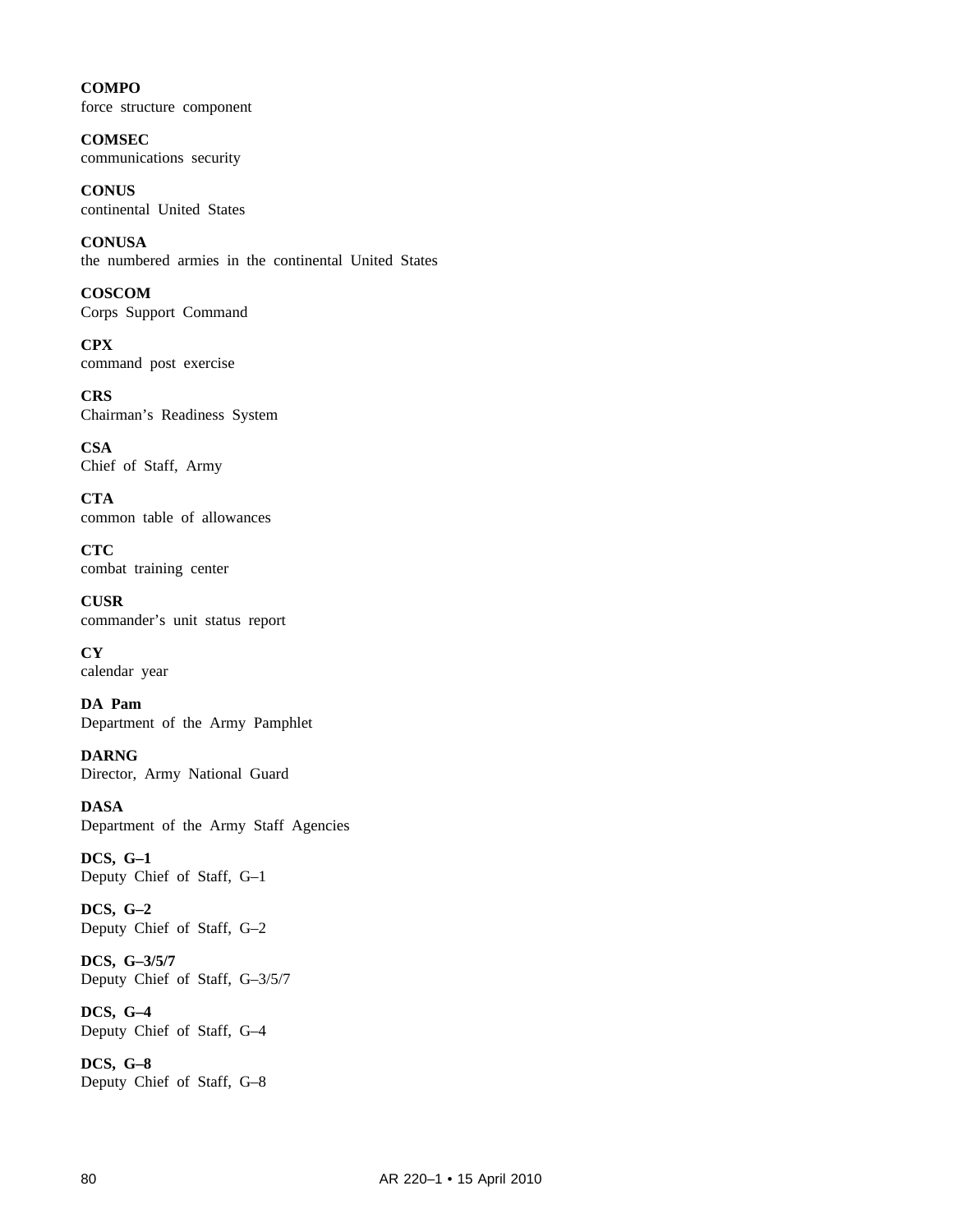**DEF** Deployed Expeditionary Force

**DEPMEDS** deployable medical system

**DEPORD** deployment order

**DLPT** Defense Language Proficiency Test

**DOD** Department of Defense

**DODAAC** DOD Activity Address Code

**DMOS** duty military occupational specialty

**DRB** division ready brigade

**DRRS** Defense Readiness Reporting System

**DRRS–A** Defense Readiness Reporting System–Army

**DRU** Direct Reporting Unit

**DSCA** Defense Support of Civil Authority

**DUIC** derivative unit identification code

**ECS** equipment concentration sites

**e-date** effective date

**EOH** equipment on–hand

**ER** equipment readiness (serviceability)

**ERC** equipment readiness code

**EXEVAL** external evaluation

**EXORD** Execution order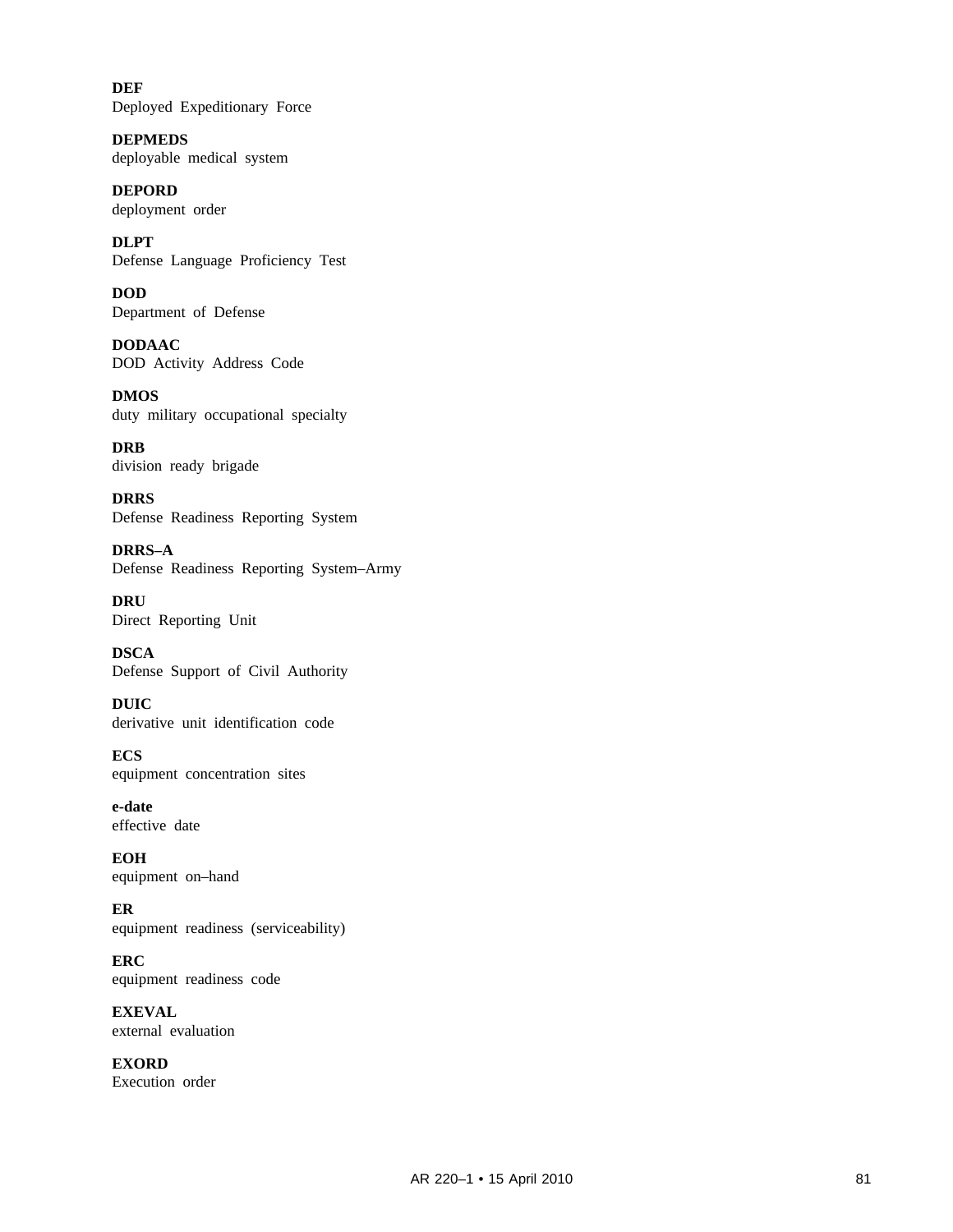**FM** field manual

**FMC** fully mission capable

**FORSCOM** United States Army Forces Command

**FOUO** for official use only

**FRP** force review point

**FSO** full spectrum operations

**FTP** file transfer protocol

**FTX** field training exercise

**FY** fiscal year

**GCCS** Global Command and Control System

**GENTEXT** general text

**GMT** Greenwich meantime

**GRF** Global Response Force

**GRP** group

**GSORTS** Global Status of Resources and Training System

**HHC** Headquarters and Headquarters Company

**HLD** Homeland Defense

**HQ** Headquarters

**HQDA** Headquarters, Department of the Army

**IADT** initial active duty for training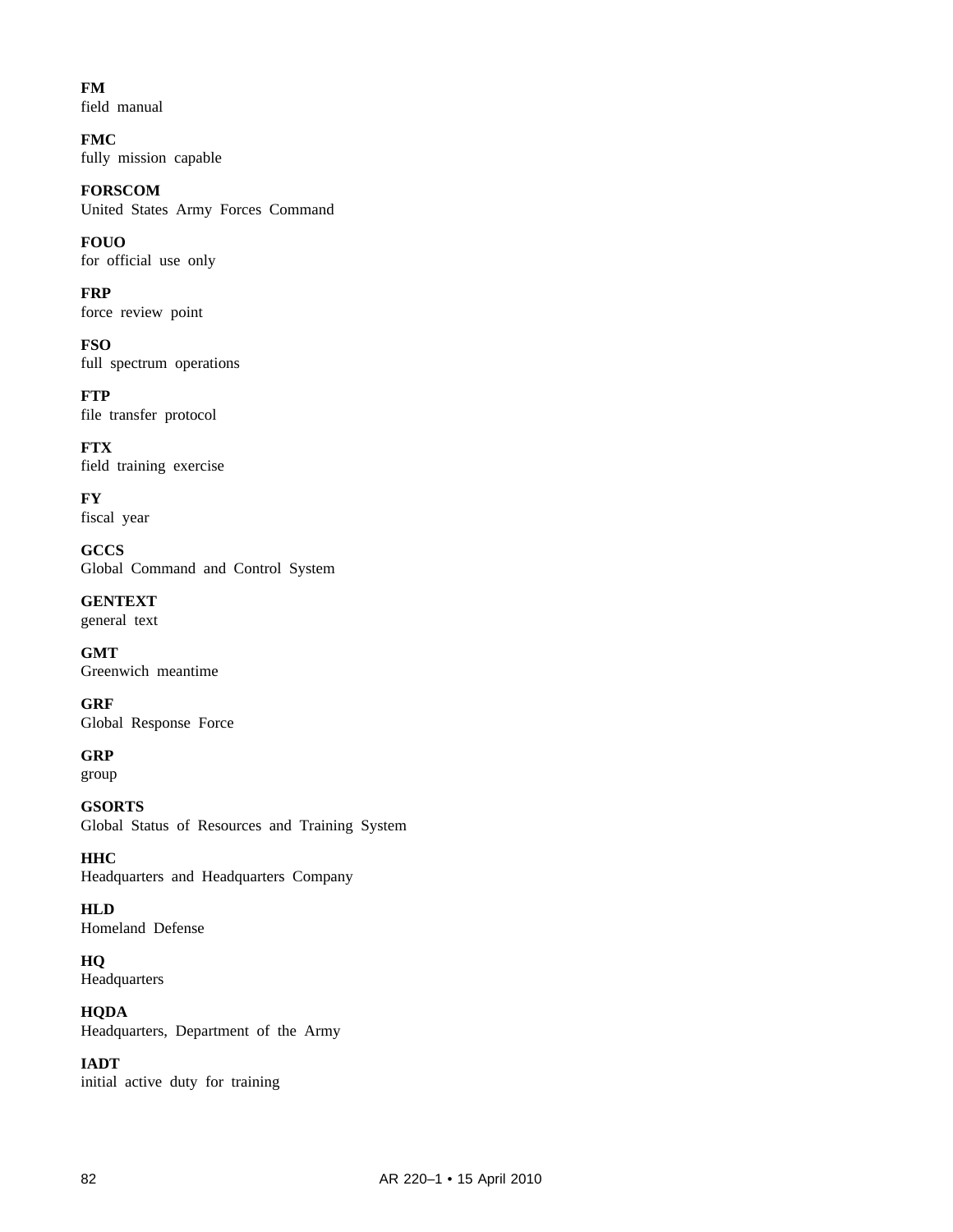**IET** initial entry training

**ILO** in lieu of

**IMA** Installation Management Agency

**IOC** initial operational capability, Industrial Operations Command

**IRR** Individual Ready Reserve

**JANAP** Joint Army-Navy-Air Force publication

**JCAs** Joint capability areas

**JCS** Joint Chiefs of Staff

**JFHQ** Joint Forces Headquarters (formerly STARC)

**JOPES** Joint Planning and Execution System

**JSCP** Joint Strategic Capabilities Plan

**JTF** Joint Task Force

**JUONS** Joint unit operational needs statement

**LAD** latest arrival date

**LBE** left behind equipment

**LFX** live fire exercise

**LIC** language identification code

**LIN** line item number

**LM** life cycle management

**LOGSA** Logistics Support Activity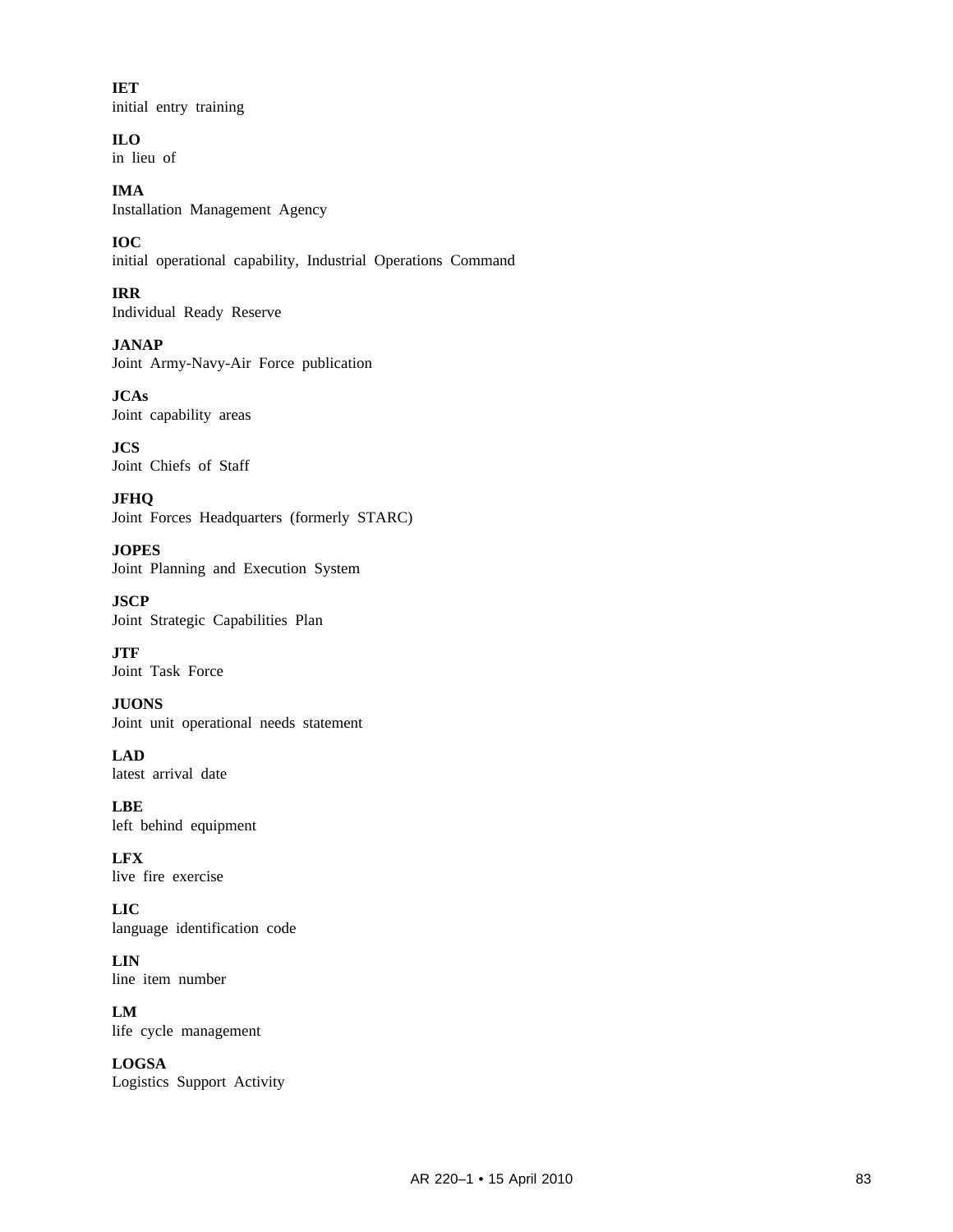**MARC** manpower requirements criteria

**MATES** mobilization and training equipment site

**MCSR** Materiel Condition Status Report

**MEB** Medical Evaluation Board

**MEDCOM** U.S. Army Medical Command

**MEDPROS** Medical Protection System

**MEEL** mission essential equipment list

**MET** mission essential task

**METL** mission essential task list

**MFORCE** Master Force

**MMDF** maintenance master data file

**MMEWR** minimum essential warfighting requirements

**MMRB** MOS medical retention board

**MOBORD** Mobilization order

**MOA** memorandum of agreement

**MODS** Medical Occupational Data System

**MOP** memorandum of policy

**MOS** military occupation specialty

**MOSC** military occupational specialty code

**MOSQ** military occupational specialty qualified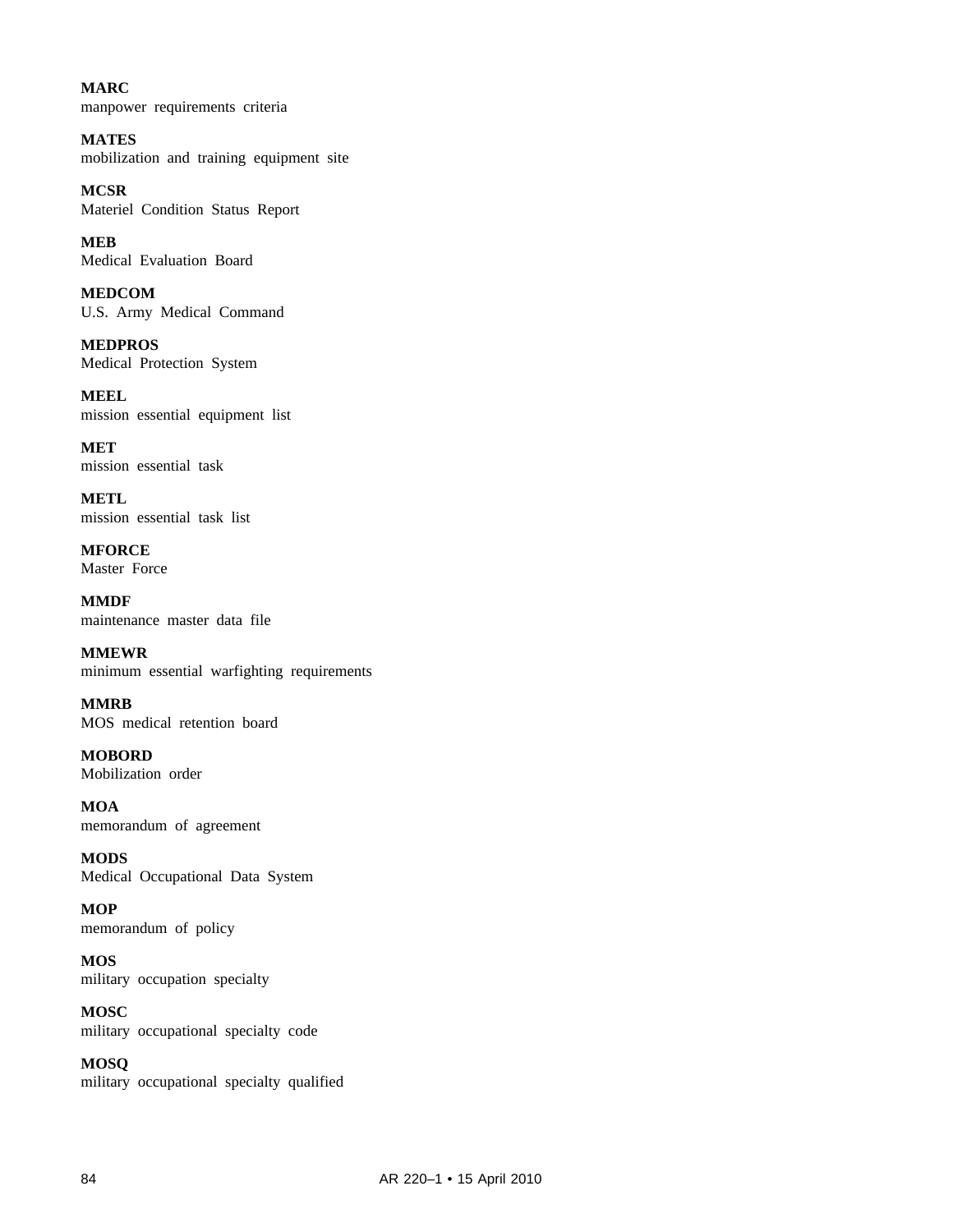**MOU** memorandum of understanding

**MR** medical requirements

**MTF** message text format

**MTP** Mission Training Plan

**MTOE** modification table of organization and equipment

**MTP** mission training plan

**NA** non-applicable

**NAP** not authorized prepositioning

**NBC** nuclear, biological, chemical

**NCO** noncommissioned officer

**NET** new equipment training

**NetUSR** net centric unit status report

**NGB** National Guard Bureau

**NLT** no later than

**NMS** National Military Strategy

**NMCC** National Military Command Center

**NOS** notification of sourcing

**NSN** national stock number

**NTC** National Training Center

**NTCI** Non-type classified items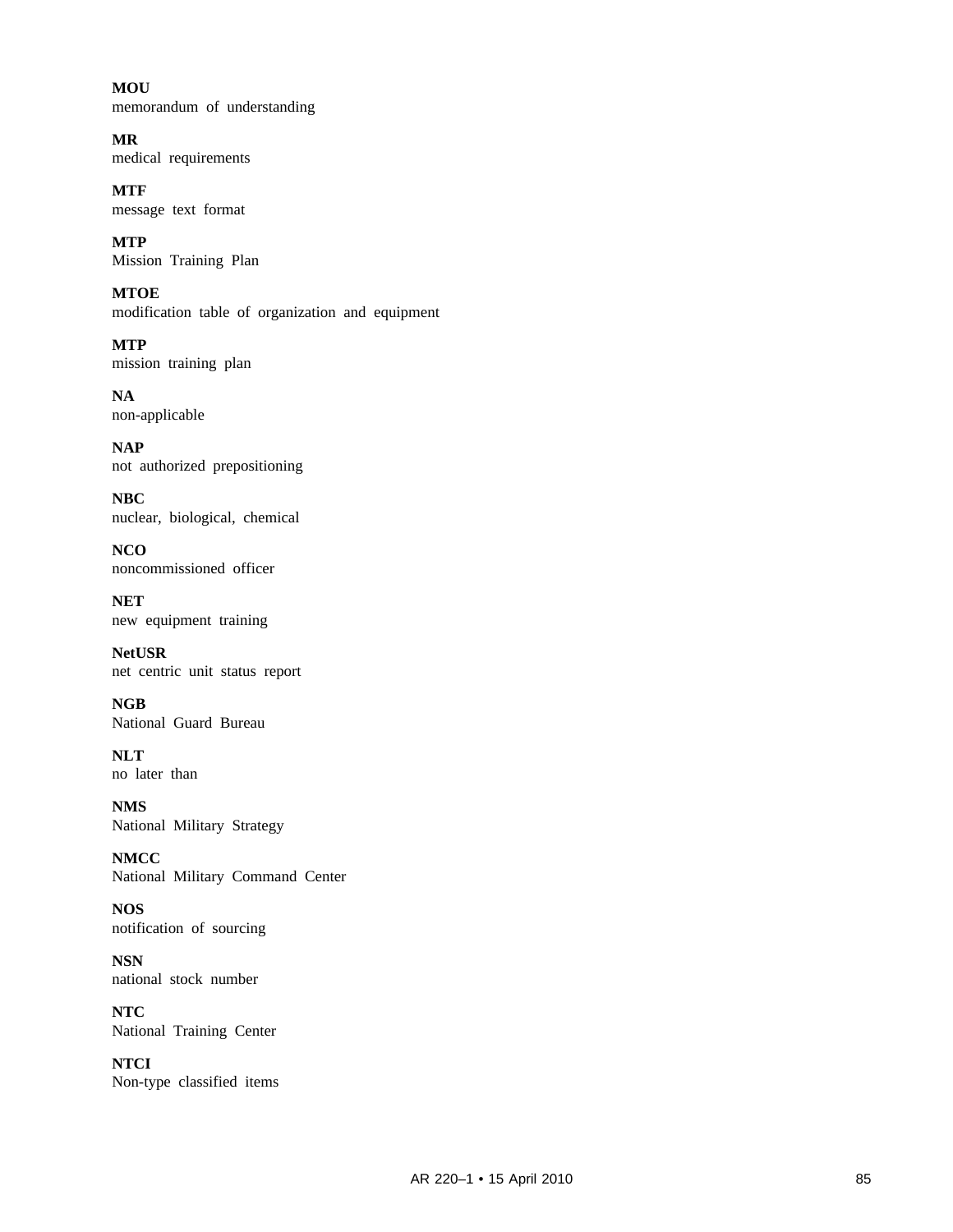# **OADR** originating agencies determination required

**OCONUS** outside continental United States

**OCS** officer candidate school

**ODCS, G–1** Office of the Deputy Chief of Staff, G–1

**ODCS, G–2** Office of the Deputy Chief of Staff, G–2

**ODCS, G–3/5/7** Office of the Deputy Chief of Staff, G–3/5/7

**ODCS, G–4** Office of the Deputy Chief of Staff, G–4

**ODCS, G–8** Office of the Deputy Chief, G–8

**OE** operational environment

**ONS** operational needs statement

**OPCON** operational control

**OPFOR** opposing forces

**OPLAN** operations plan

**OPTEMPO** operating tempo; also operations tempo

**OTSG** Office of The Surgeon General

**PBUSE** Property Book Unit Supply Enhanced

**PC–ASORTS** Personal Computer-Army Status of Resources and Training System

**PCS** permanent change of station

**PEB** physical evaluation board

**PCTEF** percent effective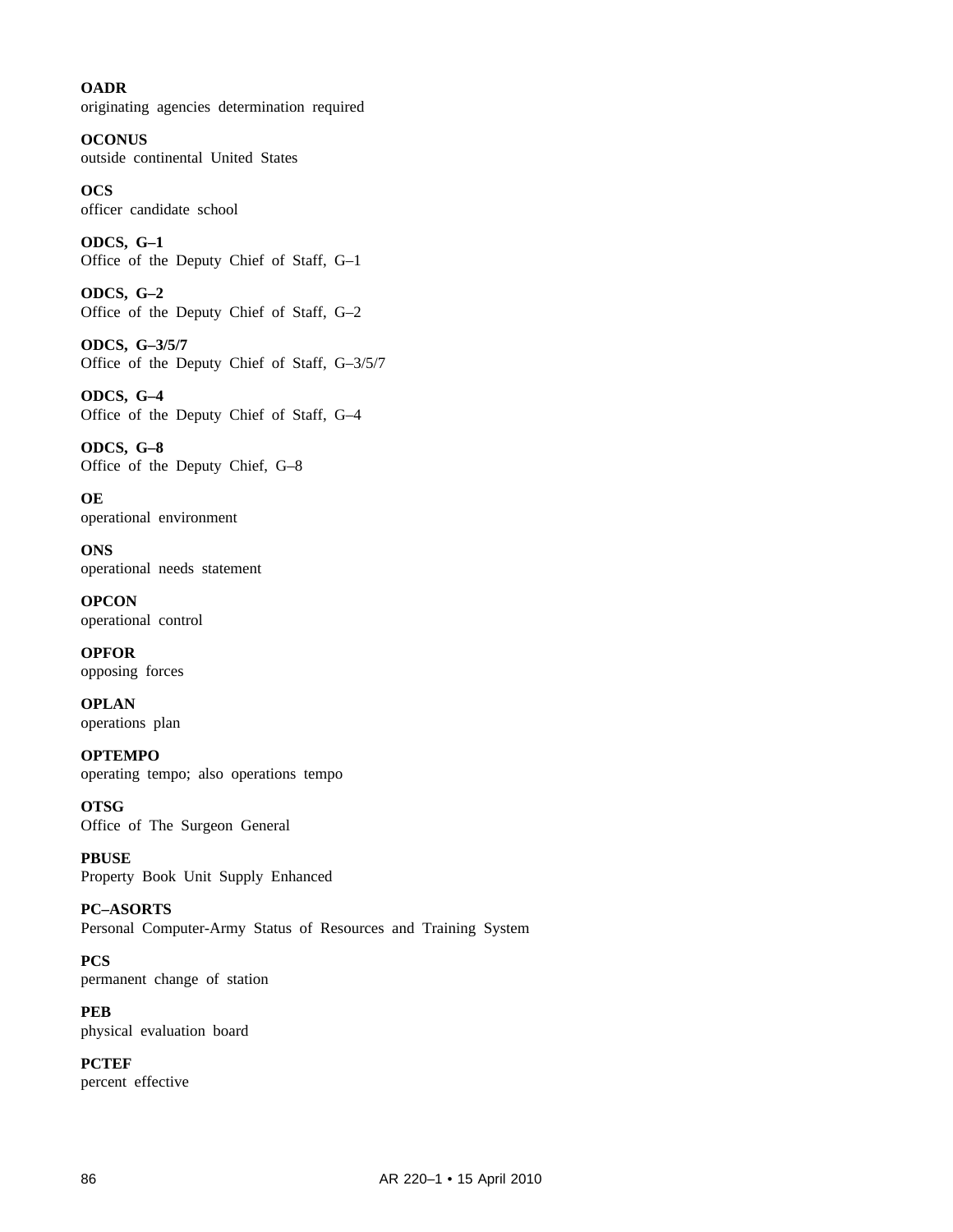**PLL** prescribed load list

**PMCS** preventive maintenance checks and services

**PME** professional military education

**PMOSC** primary military occupational specialty code

**POE** port of embarkation

**POR** preparation of replacements for overseas movement

**PROFIS** professional filler system

**PSYOPS** psychological operations

**RC** Reserve Component

**RDD** required delivery date

**REF** Ready Expeditionary Force

**REQVAL** Requisition Validation System

**RICDA** effective date of the report

**RSOI** reception, staging, onward movement, and integration

**RTS** regional training site

**RTS–M** Regional training site-maintenance

**RTS–MED** regional training site-medical

**SB** supply bulletin

**SBE** stay behind equipment

**SCG** security classification guide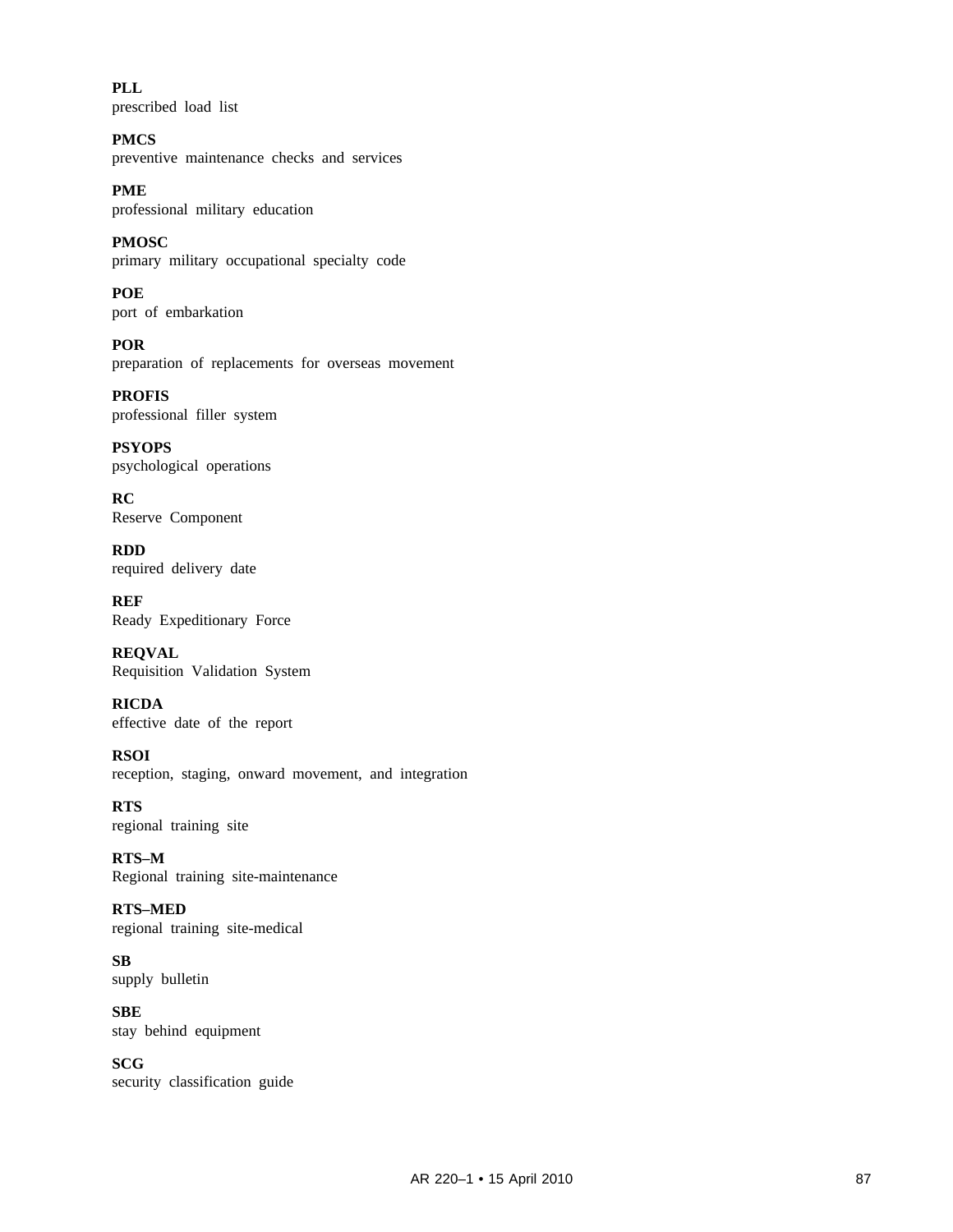**SIDPERS** Standard Installation/Division Personnel System

**SIOP** Single Integrated Operational Plan

**SIPRNET** Secret Internet Protocol Router Network

**SKI** special skill identifier

**SKO** sets, kits, or outfits

**SKOT** sets, kits, outfits, and tools

**SMOSC** secondary military occupational specialty code

**SOCOM** Special Operations Command

**SOF** special operations forces

**SORTS** status of resources and training system

**SPBS–R** Standard Property Book System-Redesign

**SRC** standard requirement code

**STAMIS** Standard Army Management Information System

**STARC** State Area Command (now Joint Force Headquarters-JFHQ)

**STRAC** standards in weapons training

**T&EO** Training and Evaluation Outlines

**TAADS** The Army Authorization Document System

**TAADS–R** The Army Authorization Documents System-Redesign

**TAT** to accompany troops

**TBD** to be determined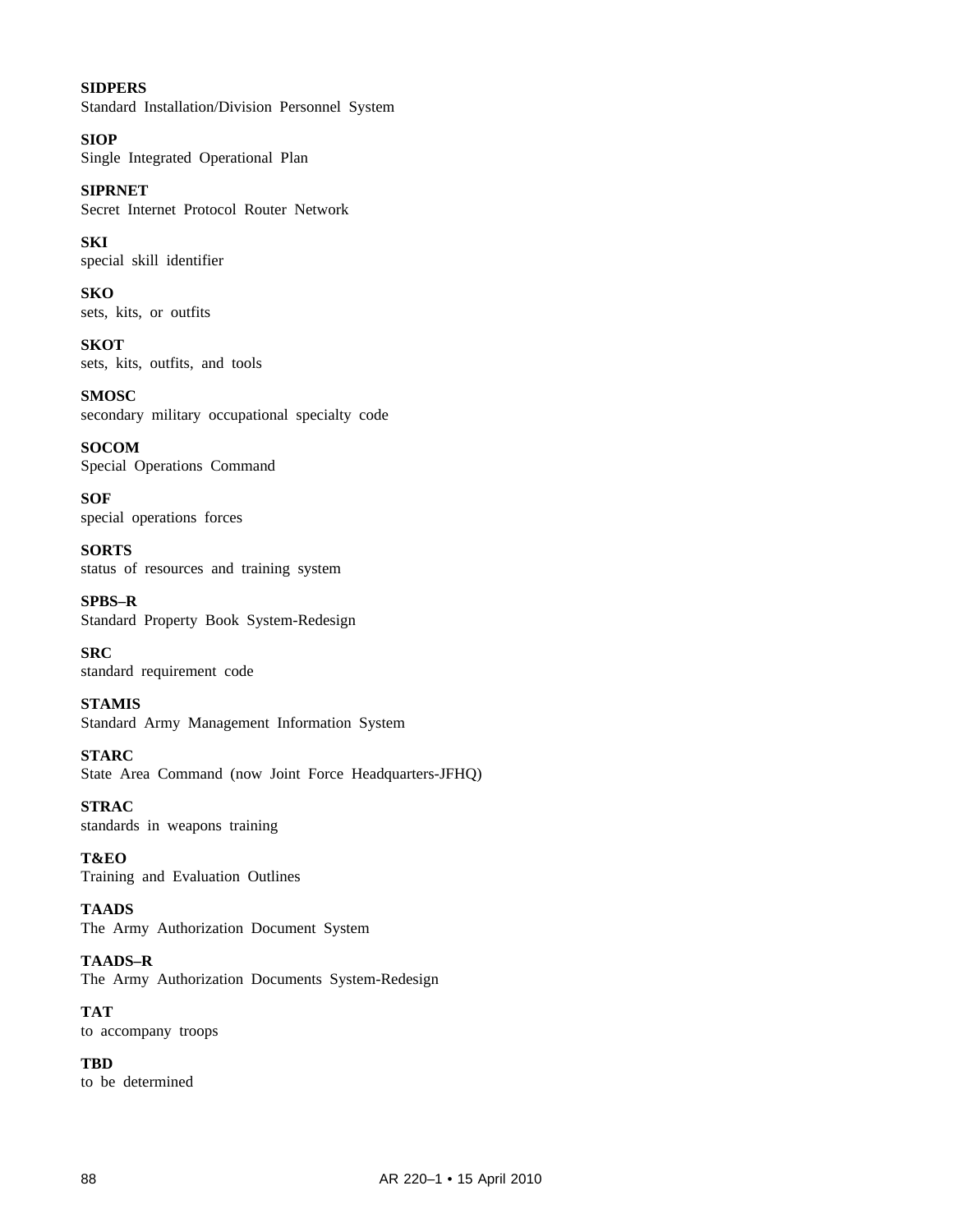**TCS** temporary change of station

**TDA** table of distribution and allowances

**TDY** temporary duty

**TF** task force

**TM** technical manual

**TMDE** test measurement and diagnostic equipment

**TOE** table of organization and equipment

**TPE** theater provided equipment

**TPFDD** time-phased force deployment data

**TPFDL** time-phased force deployment list

**TPU** troop-program unit

**TRADOC** U.S. Army Training and Doctrine Command

**TSG** The Surgeon General

**TTADS** temporary tour of active duty

**UIC** unit identification code

**UICIO** unit identification code information officers

**ULLS** Unit Level Logistics System

**URF** Unit Request Form

**USACAPOC** U.S. Army Civil Affairs And Psychological Operations Command

**USACCSA** U.S. Army Command and Control Support Agency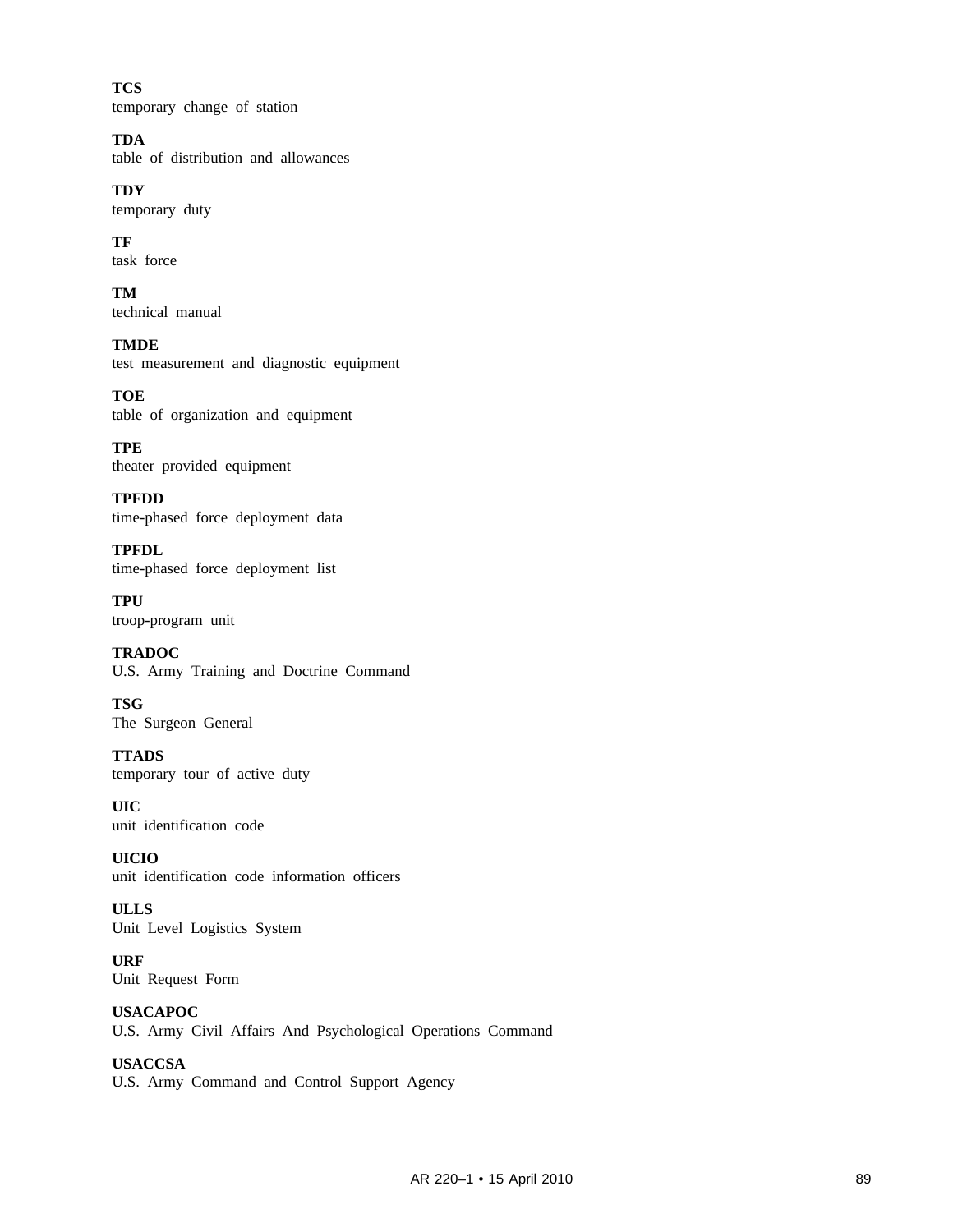# **USAFMSA**

U.S. Army Force Management Support Agency

**USAGs** U.S. Army Garrisons

**USAJFKSWCS** U.S. Army John F. Kennedy Special Warfare Center and School

**USAMC** U.S. Army Materiel Command

**USAMMA** U.S. Army Medical Materiel Activity

**USAMMCE** U.S. Army Medical Materiel Center Europe

**USAR** U.S. Army Reserve

**USARAF** U.S. Army Africa

**USARC** U.S. Army Reserve Command

**USASFC** U.S. Army Special Forces Command

**USASOC** U.S. Army Special Operations Command

**USMTF** United States message text format

**USP&FO** United States Property and Fiscal Officer

**UTE** unit training equipment

**WARNORD** warning order

**WebTAADS** Web-based: The Army Authorization Documentation System (now FMS)

# **WINTAADS**

Windows based: The Authorized Documentation System

**WO**

warrant officer

**ZLIN** Developmental line item number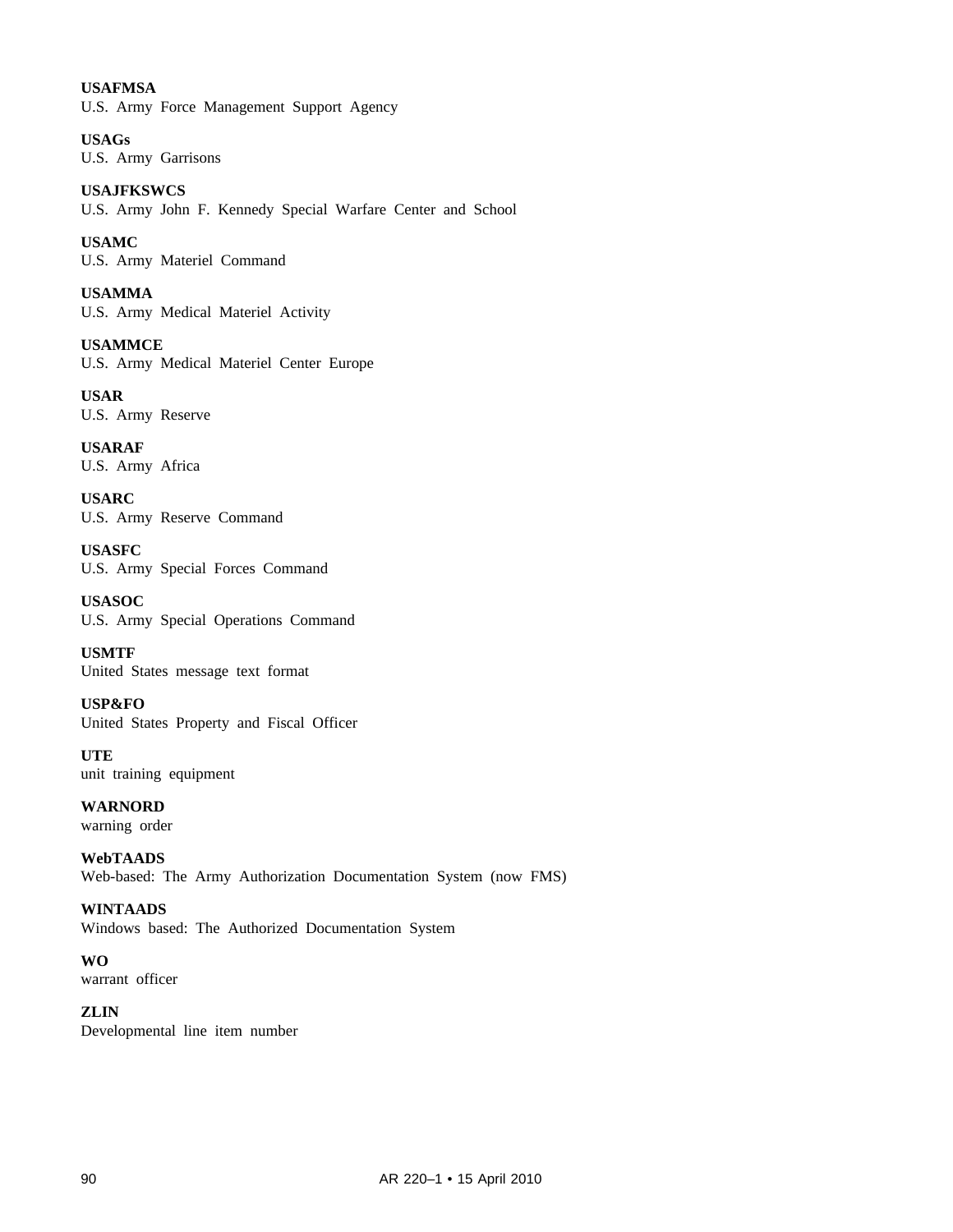# **Section II Terms**

## **Active Army**

The Active Army consists of—(1) regular Army Soldiers on active duty; (2) the Army National Guard of the United States (ARNGUS) and the U.S. Army Reserve (USAR) Soldiers on active duty; (3) Army National Guard Soldiers in the service of the United States pursuant to a call; and (4) all persons appointed, enlisted, or inducted into the Army without component. Excluded are ARNGUS and USAR Soldiers serving on: (1) active duty for training; (2) Active Guard Reserve status (AGR); (3) active duty for special work; (4) temporary tours of active duty for 180 days or less; and (5) active duty pursuant to the call of the President (10 USC 12304). (AR 635–200)

## **Active duty**

Full-time duty in the active military service of the United States. Includes full-time training duty, annual training duty, and attendance, while in the active military service, at a school designated as a service school by law or by the Secretary of the military department concerned. Does not include full-time National Guard duty (see Title 10, United States Code (USC)).

# **Active Guard/Reserve**

Army National Guard of the United States and United States Army Reserve (USAR) personnel serving on active duty (AD) under Section 12301, Title 10, United States Code, and the Army National Guard of the United States (ARNGUS) personnel serving on full-time National Guard duty (FTNGD) under Section 502(f), Title 32, United States Code. These personnel are on FTNGD or AD (other than for training on AD in the Active Army) for 180 days or more for the purpose of organizing, administering, recruiting, instructing, or training the Reserve components.

# **Active service**

Service on active duty or full-time National Guard Duty (see Title 10, USC).

## **Ad hoc unit**

A unit formed to perform a particular mission in support of specific operation without consideration of wider Service application.

## **Administrative control**

Direction or exercise of authority over subordinate or other organizations in respect to administration and support, including organization of Service forces, control of resources and equipment, personnel management, unit logistics, individual and unit training, readiness, mobilization, demobilization, discipline, and other matters not included in the operational missions of the subordinate or other organizations. Also called ADCON (JP 1–02).

## **Annual training**

The minimal period of training reserve members must perform each year to satisfy the training requirements associated with their Reserve Component assignment. Also called AT (JP 1–02).

## **Area of concentration**

The functional area orientation of officers.

## **Army Command**

An Army force designated by the Secretary of the Army, performing multiple Army service Title 10 functions (3013B) across multiple disciplines. Command responsibilities are those established by the Secretary and normally associated with administrative control (ADCON).

## **Army Force Generation**

A structured progression of increased unit readiness over time, resulting in recurring periods of availability of trained, ready, and cohesive units prepared for operational deployment in support of regional combatant commander requirements.

## **Army National Guard**

As used in this regulation, ARNG describes Army units under the control of the individual States and Territories that become a component of The Army when in the service of the United States. Also, those Army organizations designated as force structure component (compo) 2.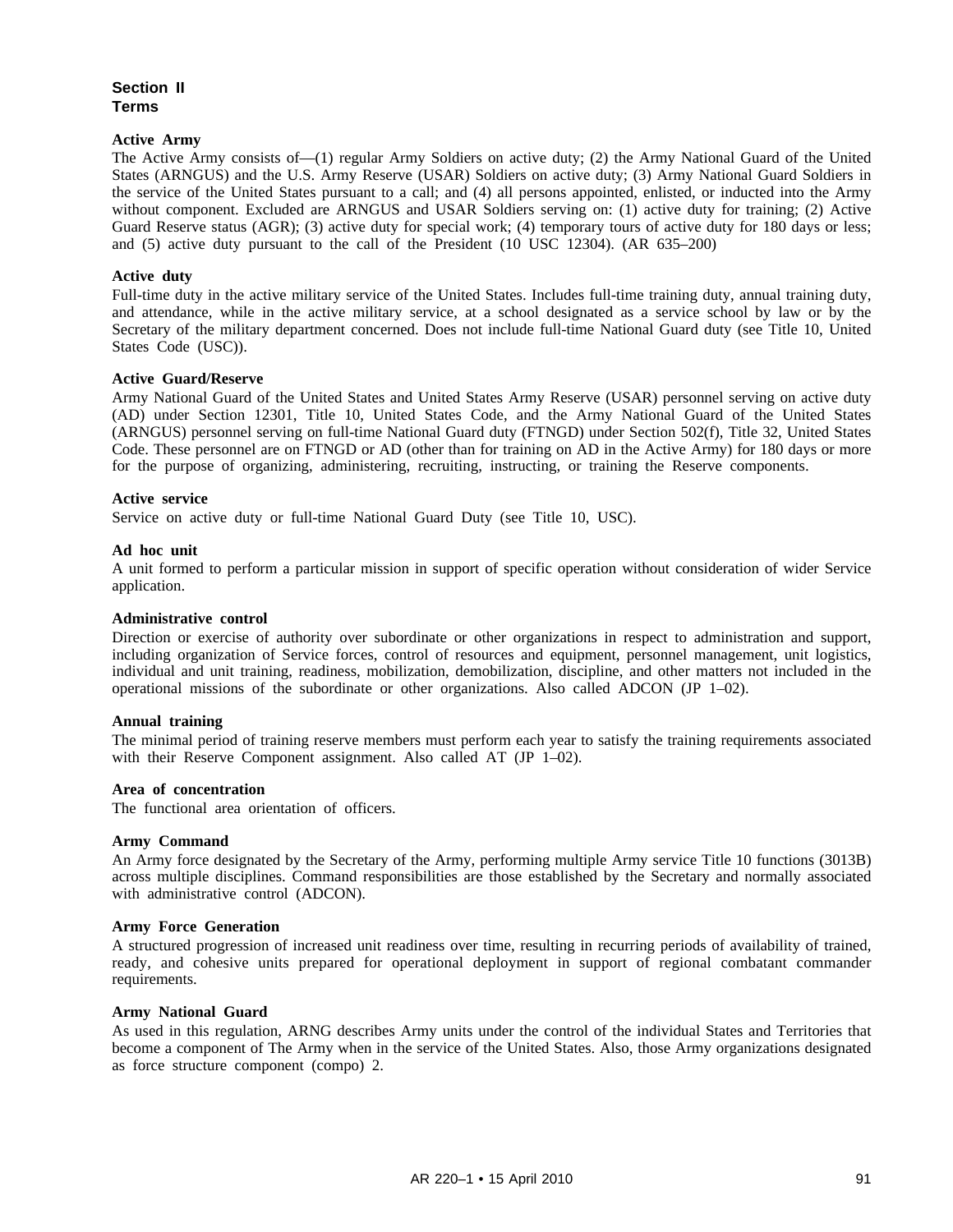# **Army National Guard of the United States**

As used in this regulation, ARNGUS describes federally recognized Army units consisting of members of the ARNG who have been mobilized and come under the control of Federal authorities.

# **Army Service Component Command (ASCC)**

An Army force designated by the Secretary of the Army, composed primarily of operational organizations serving as the Army component for a combatant commander. If designated by the combatant commander, it serves as a Joint Forces Land Component Command (JFLCC), or Joint Task Force (JTF). Command responsibilities are those established by the Secretary and normally associated with operational control (OPCON) and ADCON.

# **Army training and evaluation program**

A program for collective training in units. It describes the collective tasks that the unit must perform to accomplish its mission and survive on the battlefield.

### **Assessed unit**

Active and Reserve Component units and key installations (includes both operating forces and generating forces) that are registered in the DRRS–Army database and that are required to submit a unit status report in accordance with the provisions of AR 220–1 to meet the unit status reporting requirements specifically prescribed by OSD's DRRS.

### **Assessment**

A status assessment that is highly subjective because it is based on the unit's commander's judgment.

### **Assign**

To place units or personnel in an organization where such placement is relatively permanent, and/or where such organization controls and administers the units or personnel for the primary function, or greater portion of the functions, of the unit, or personnel. To detail individuals to specific duties or functions where such duties or functions are primary and/or relatively permanent (JP 1–02).

### **Assigned mission**

An operational requirement that a unit is formally assigned to plan for, prepare for, or to execute.

### **Assigned strength**

The assigned personnel strength of a unit includes all permanently assigned personnel plus those personnel carried on a separate TDA providing full-time Reserve Component support who will mobilize with the unit and personnel designated to join an active component unit under PROFIS, the professional filler system. Personnel temporarily absent (for example, leave and TDY) are included in assigned strength.

## **Attach**

The placement of units or personnel in an organization where such placement is relatively temporary. The detailing of individuals to specific functions where such functions are secondary or relatively temporary, for example, attached for quarters and rations; attached for flying duty (JP 1–02).

## **Augmentation table of organization and equipment**

An augmentation TOE is an authorization documentation document created to authorize additional personnel or equipment or both by an MTOE unit to perform an added peacetime or non-MTOE mission (see HQDA Letter  $220-01-1$ ).

## **Authorization documents**

HQDA- or proponent-approved records that reflect personnel and equipment requirements and authorizations for one or more units. Authorization documents also provide unit organizational information. Such documents are MTOE and TDA.

## **Authorized strength**

That portion of the required manpower that can be supported by the manpower available and that is reflected in the authorized column of authorization documents.

#### **Availability**

Capabilities or forces that are (or can be) trained, equipped, resourced and ready for deployment to fulfill combatant commander's operational requirements in accordance with that commander's established timelines, or as designated by the Primary JFP.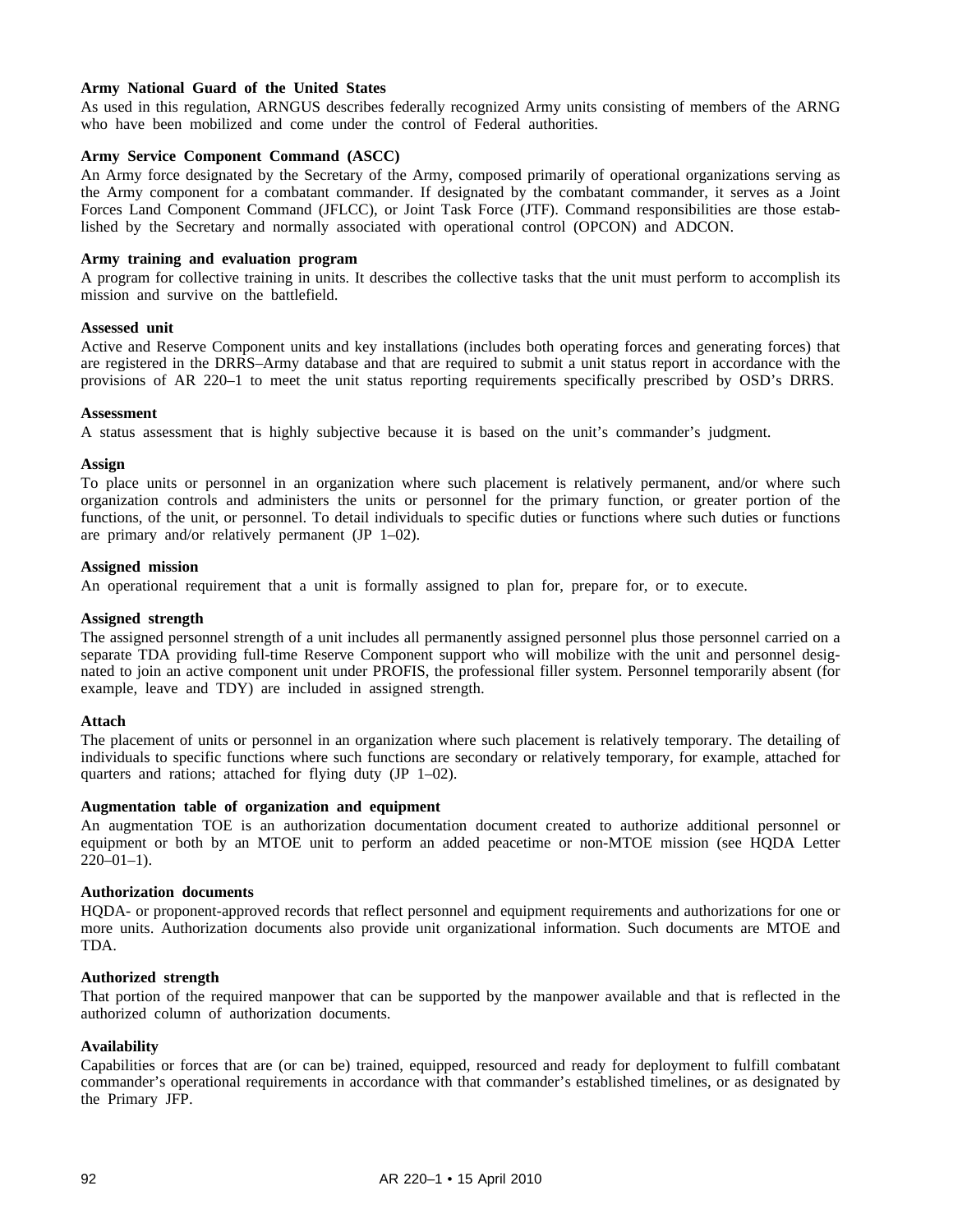### **Available days**

Applies to assessing equipment's ability to do its combat or support job. Available days are the days equipment is on hand in the organization and fully able to do its mission. The time that equipment is fully mission capable.

## **Available Force Pool**

The third force pool under ARFORGEN that includes those modular units that have been assessed as "Available" at designated capability levels (from training and readiness "gates") to conduct mission execution under any GCC.

### **Available strength**

That portion of a unit's assigned strength available for deployment and/or employment with the measured unit to accomplish its assigned wartime mission, as qualified in appendix D. Also see personnel availability.

### **Battle Command**

The art and science of understanding, visualizing, describing, directing and assessing forces to impose the commander's will on a hostile, thinking and adaptive enemy. Battle command apples leadership to translate decisions and actions by synchronizing forces and war-fighting functions in time, space and purpose-to accomplish missions (FM 3–0).

### **Boots on the Ground (time)**

The time (duration) that a unit is located in a theater of operations. The Boots of the Ground clock begins when the majority (more than 50 percent) of the unit arrives in theater and continues until the majority (more than 50 percent) of the unit has departed from the theater.

### **Cadre unit**

Organized at the cadre (nucleus) level to provide a base for expansion to full authorization in case of mobilization; for example, a unit that will have a training mission. Cadre type units will not be organized or used solely for non-wartime missions. Units organized at the cadre level of the TOE will be authorized only that equipment needed for cadre training.

### **Carrier unit identification code**

Provides a means to assign personnel and account for equipment that arrives at the unit location before unit activation. Upon activation of the MTOE unit, HQDA (DAMO–FD) will discontinue the carrier UIC.

## **Category level (C–level)**

An overall unit readiness metric established by the Joint Staff. C-levels indicate the overall status of the selected unit resources measured against the resources required to undertake the wartime missions for which the unit is organized or designed. C-levels, by themselves, do not project a unit's combat performance once committed to combat.

#### **Combatant command**

A command with a broad continuing mission under a single commander and composed of significant assigned components of two or more Military Departments. The organization is established and so designated by the President, through the Secretary of Defense with the advice and assistance of the Chairman of the Joint Chiefs of Staff. Also called unified combatant command.

## **Combatant Command Authority (COCOM)**

Non transferable command authority established by Title 10, USC, Section 164, exercised only by commanders of unified or specified combatant commands, unless otherwise directed by the President or the Secretary of Defense. COCOM provides full authority to organize and employ commands and forces as the combatant commander considers necessary to accomplish assigned missions. Operational control is inherent in COCOM (JP 1–02).

### **Command and control**

The exercise of authority and direction by a properly designated commander over assigned forces in the accomplishment of the mission. Command and control functions are performed through an arrangement of personnel, equipment, communications, facilities, and procedures employed by a commander in planning, directing, coordinating, and controlling forces and operations in the accomplishment of the mission. (Also see battle command) (JP 1–02).

#### **Command and control system**

The facilities, equipment, communications, procedures, and personnel essential to a commander for planning, directing, and controlling operations of assigned forces pursuant to the missions assigned (JP 1–02).

#### **Command authority**

The authority over a subordinate unit/element that enables a reporting unit to task organize and direct that unit/element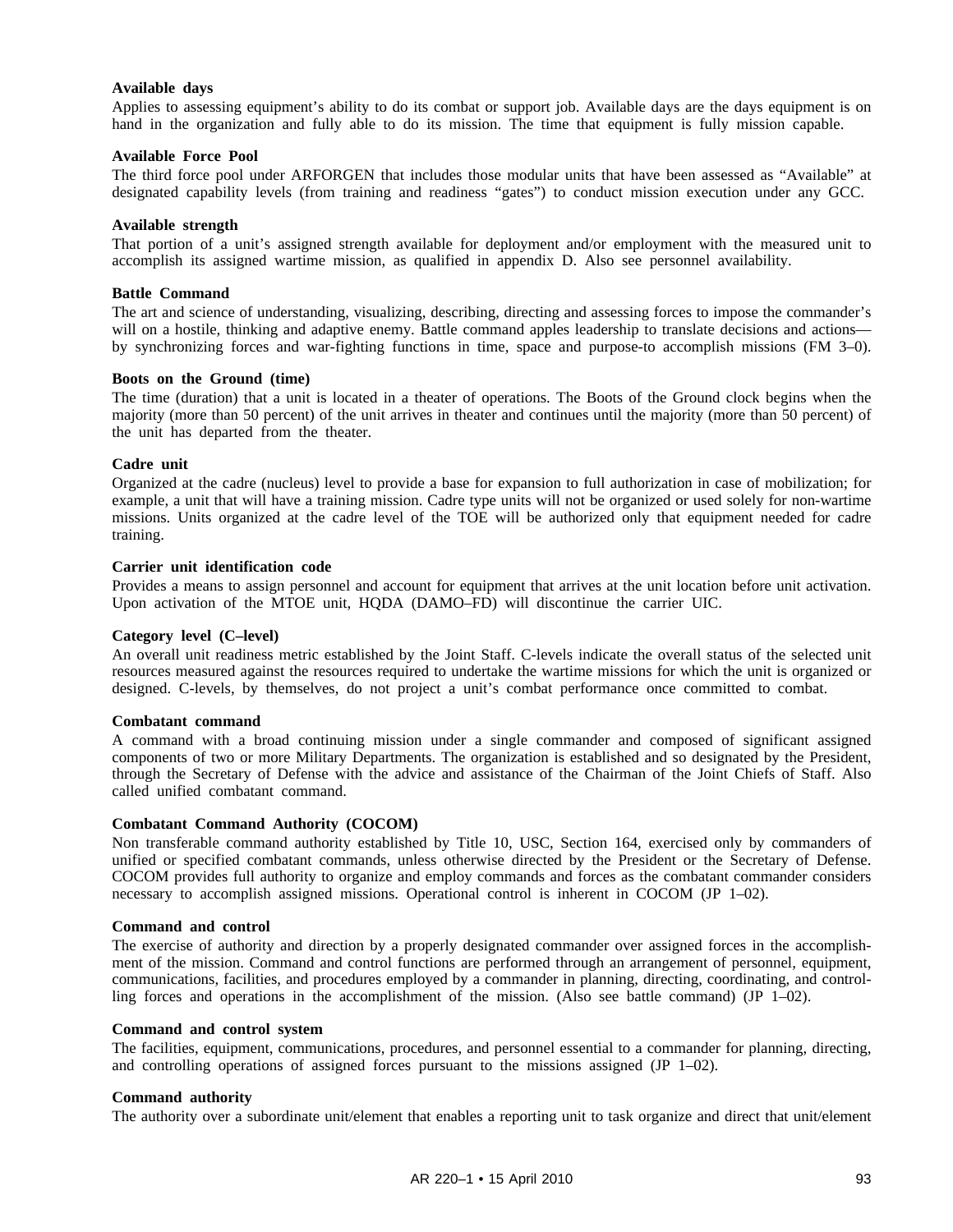for operations in accordance with the Army command relationships defined in FM 3–0 (that is, organic, assigned, attached or OPCON).

### **Common table of allowances item**

An item of materiel that can be authorized by common or specific usage criteria and that does not require documentation in TAADS–R and a centralized computation of requirements by the Structure and Composition System (SACS) (see HQDA Letter 220–01–1).

## **COMPO 1**

Those Army organizations that, as a result of TAA and POM processes, are designated as force structure component (COMPO) 1 and registered as such by UIC in the DRRS–Army database, the authorized database of record for operational Army organizations (also known as "active component" and "regular Army"). Upon mobilization, ARNGUS/ARNG (COMPO 2) and USAR (COMPO 3) units do not become COMPO 1 organizations; they retain their applicable force structure component designations while on active duty.

### **Composite report**

A report submitted by a major unit or major headquarters providing an overall assessment based on the condition of subordinate measured units and their ability to operate together.

## **Contingency Expeditionary Force (CEF)**

Remaining (not in a DEF) Available Force Pool units, task organized to meet operational plans and contingency requirements. These forces are capable of rapid deployment but are not yet alerted to deploy (AC) or alerted for mobilization (RC). CEF forces will transition into DEF(s) if alerted.

### **Continental United States Army**

Commands, supports, and supervises United States Army Reserve units in specified geographical areas. The CONUSA reports directly to FORSCOM.

#### **Control**

In the context of command and control, the regulation of forces and warfighting functions to accomplish the mission in accordance with the commander's intent (FM 3.0).

#### **Critical dual use equipment items**

Critical dual use (CDU) equipment items are those equipment items that support both the operational requirements of Army units (COMPO 1, COMPO 2, and COMPO 3) and that are necessary to enable Army units (COMPO 1, COMPO 2, and COMPO 3) and personnel to assist civil authorities in responses to natural disasters, acts of terrorism, and other man-made disasters as identified in national planning scenarios (that is, facilitate DSCA).

### **Deploy**

The relocation of forces, personnel, or equipment from home station to meet operational requirements.

#### **Deployable unit**

A unit that is capable of being relocated to desired areas of operations.

# **Deployment Expeditionary Force (DEF)**

Task organized units designed to execute planned operational requirements and those currently executing deployed missions to include HLD/HLS. (Note: RC units in a DEF are sourced against a future requirement, have been alerted for mobilization, or are currently mobilized.)

#### **Derivative unit identification code (DUIC)**

The DUICs are assigned to organic elements of organizations that require separate UIC registration in accordance with the provisions of this publication. Examples are sub-elements either located with or away from the parent unit but included by separate paragraphs within the parent unit document (see HQDA Letter 220–01–1). Also see definitions for sub-unit UIC and parent unit.

## **Detachment**

A part of a unit separated from its main organization for duty elsewhere. A temporary military or naval unit formed from other units or parts of units (JP 1–02).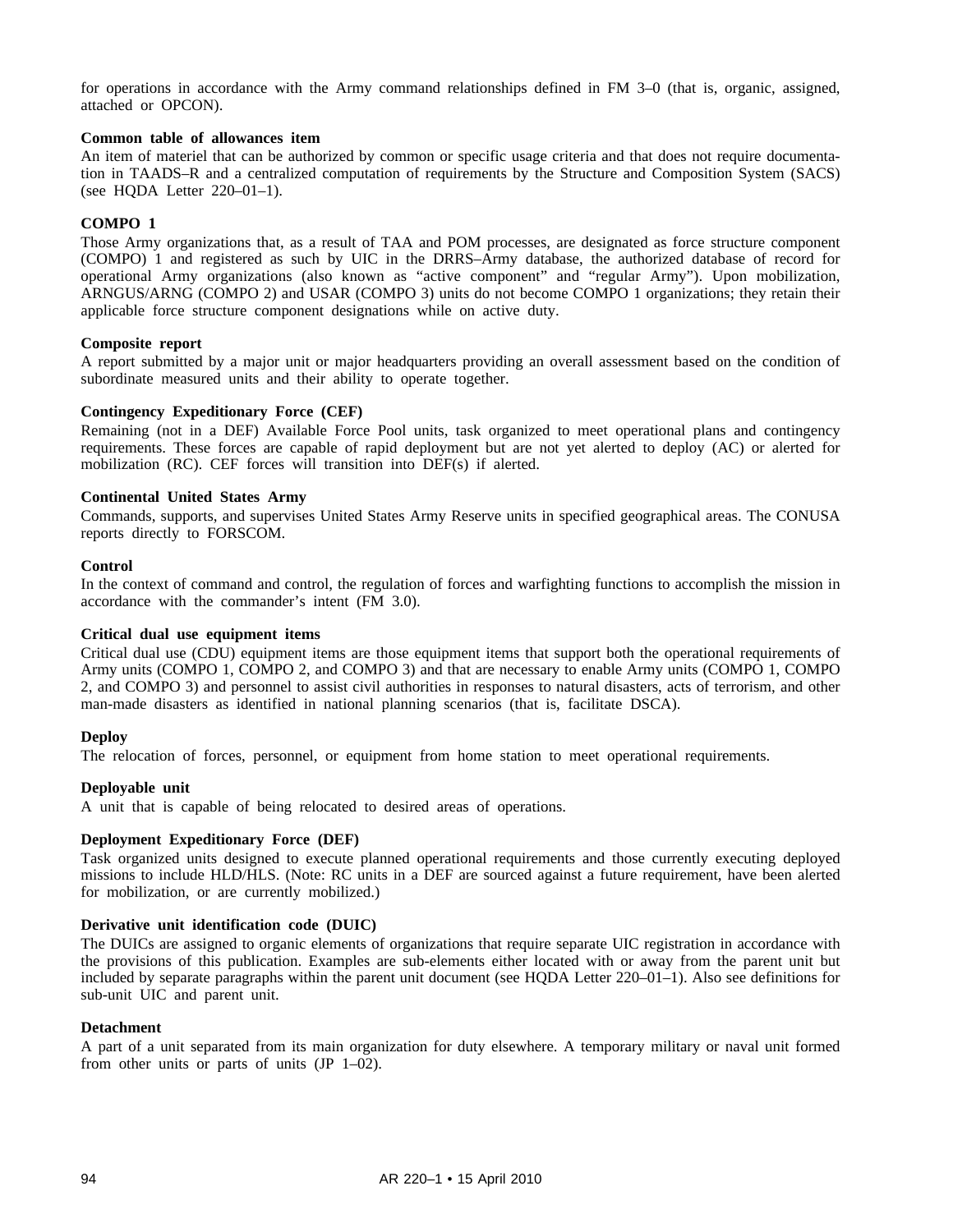## **Developmental line item number (ZLIN)**

A temporary number assigned by AMC catalog data activity for planning purposes to a developmental or nondevelopmental item before type classification and replacement with a standard item number (AR 708–1 and AR 70–1).

### **Duty MOS**

The MOSC assigned to the position against which the warrant officer or enlisted Soldier is assigned or, in the absence of a documented position, the MOSC that best reflects the principle duties being performed by the incumbent (DA Pam 611–21).

### **Direct Reporting Unit**

An Army organization composed of one or more units with institutional or operational functions; designated by the Secretary of the Army; providing broad general support to the Army in a normally single, unique discipline not otherwise available elsewhere in the Army. Direct reporting units report directly to a HQDA principal and/or ACOM and operate under authorities established by the Secretary of the Army.

#### **E-date (effective date)**

A six-position numeric code that signifies the actual date that an authorization document is effective; for example, 871001. The first two digits are the calendar year, the third and fourth are the month, and the fifth and sixth are the day.

### **Equipment mission capable**

A logistic indicator that portrays how well a unit is maintaining that portion of its on–hand equipment that is both unit status and maintenance reportable. For USR reporting purposes, fully mission capable (FMC) equates to equipment mission capable.

### **Equipment-on-hand (accountable)**

A logistic indicator depicting the organization's fill of assigned and reportable equipment based on property book records. The EOH (accountable) is computed by comparing assigned and reportable equipment on–hand to the authoritative mission requirements. Also referred to as equipment on–hand (assigned)

### **Equipment-on-hand (available)**

A unit readiness indicator depicting the equipment items currently available to the organization for mission accomplishment. The EOH (available) is computed by comparing the available equipment and reportable equipment on hand to the authoritative mission requirements.

#### **Equipment readiness/serviceability**

A logistic indicator that portrays the combined impact of equipment shortages and maintenance shortfalls in a unit's ability to meet wartime requirements. (Note: the term "equipment serviceability" is used at the Joint level).

### **Expeditionary Force Package**

The task organization of Army units into mission-tailored packages, providing better predictability, and targeted resourcing for units based on mission requirements.

#### **Force pool**

Under ARFORGEN rotational forces are grouped into three force pools (RESET, Train-Ready and Available). Force pools are differentiated by the activities and capabilities of the units in each pool.

#### **Force structure component (COMPO)**

A numerical designation (1, 2, 3, and 6) resulting from the TAA process that is used primarily to categorize Army force structure during POM development. The force structure component data that can be registered in the DRRS–Army database and that is applicable to the USR process is: COMPO 1, (Active Component), COMPO 2 (ARNG), COMPO 3 (USAR), and COMPO 6 (APS). Previously used force structure components that are now obsolete are: COMPO 4 (required but unresourced units), COMPO 7 (direct host nation support), COMPO 8 (indirect host nation support), and COMPO 9 (logistics civil augmentation).

#### **Full deployment**

Full deployment occurs when the preponderance (more than half) of the assigned personnel in a parent unit (AA-level UIC) is deployed, to include the unit's command and control system, and only a small rear detachment, consisting of non-deploying personnel and/or stay-behind equipment items, remains at the home station.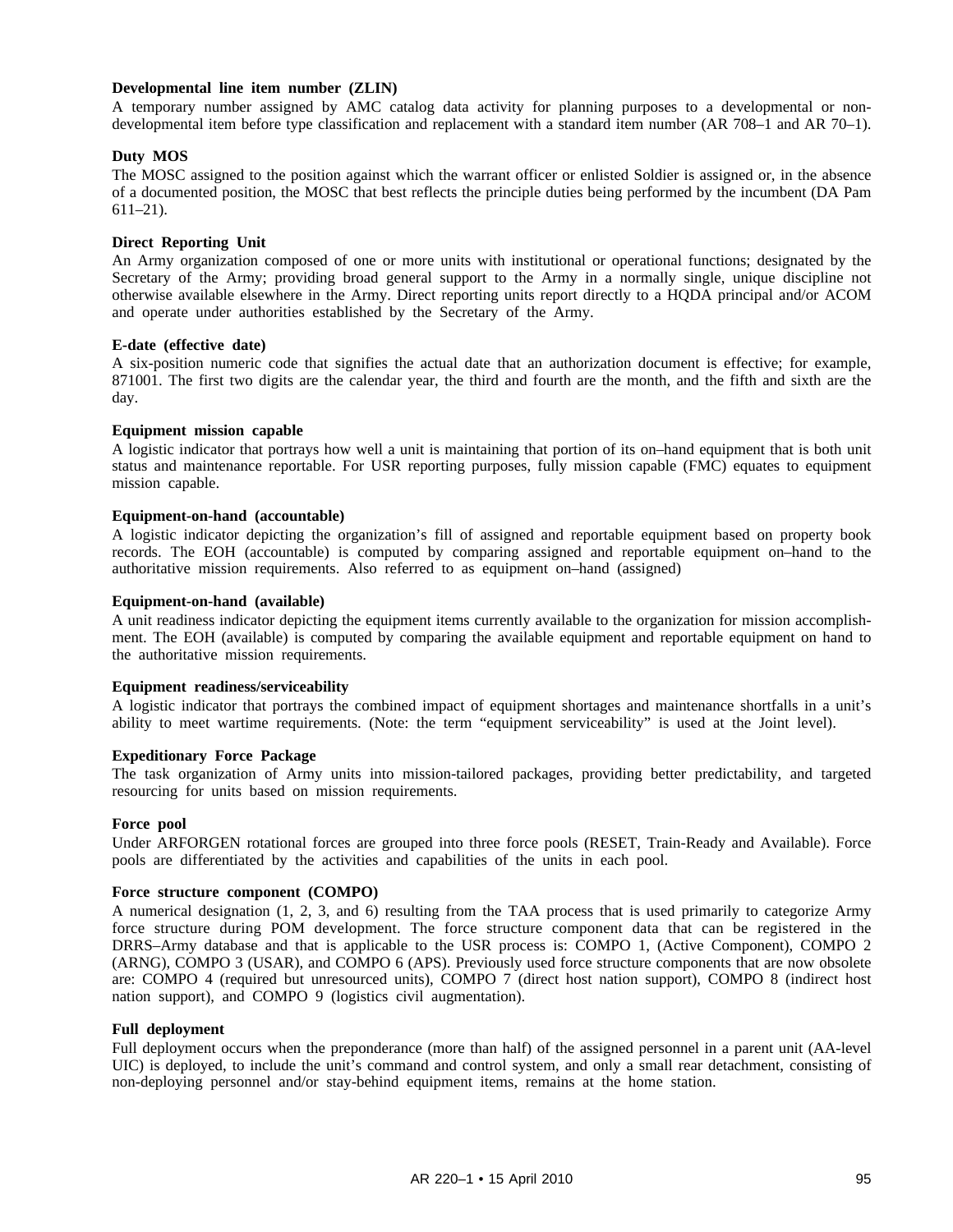## **Full METL proficiency**

The unit training condition where each METL task can be performed to standard by the unit, and only sustainment training is needed. Full METL proficiency is the benchmark from which the number of training days required for unit training is measured. It is not a deployment standard or the criteria for the T–1 level.

### **Full Spectrum Operations**

The Army's operational concept that is explained in FM 3–0. Army forces combine offensive, defensive, and stability or civil support operations simultaneously as part of an interdependent joint force to seize, retain, and exploit the initiative, accepting prudent risks to create opportunities to achieve decisive results.

### **Generating Force**

The Generating Force consists of those Army organizations whose primary mission is to generate and sustain the Operational Army's capabilities for employment by joint force commanders (FM 1–01).

### **Globally available structure**

Forces established for the primary purpose of fulfilling global operational requirements.

### **Joint Force Headquarters-State (formerly State area command)**

A mobilization entity within each State and territory that may be ordered to active duty when Army National Guard units in that State or territory are alerted or mobilized. The JFHQ provides for command and control of mobilized Army National Guard of the United States units from home station until arrival at mobilization station. It is also responsible for planning and executing military support for civil defense and land defense plans under the respective area commander. It also provides assistance to military family members.

### **Language identification code (LIC)**

An alpha-numeric code use to identify a requirement for or qualification in a designated foreign language (see AR  $11–6$ ).

## **Left Behind Equipment**

MTOE equipment that a deploying unit leaves behind at its home station.

#### **Line item number**

A six-position alphanumeric number that identifies the generic nomenclature of specific types of equipment. Standard LIN consists of one alpha position followed by five numeric positions. Standard LIN are assigned by Army Materiel Command (AMC) and are listed in EM 0007.

#### **Main body**

Principal part of a tactical command or formation. It does not include detached elements of the command, such as advanced party or closeout party.

### **Major headquarters**

An Army headquarters higher than battalion level.

#### **Major unit**

An Army unit larger than battalion size.

#### **Measurement**

A status assessment that is highly objective because it is calculated from authoritative data.

#### **Measured unit**

Active and Reserve Component Operating Force units that are registered in the DRRS–Army database and that are required to submit a unit status report in accordance with the provisions of AR 220–1 to meet unit status reporting requirements specifically prescribed by the GSORTS CJCSI and CJCSM.

#### **Military occupational specialty**

The grouping of duty positions requiring similar qualifications and the performance of closely related duties (see DA Pam 611–21).

### **Military occupational specialty code**

The five-character code used to identify MOS, skill level, and special qualifications.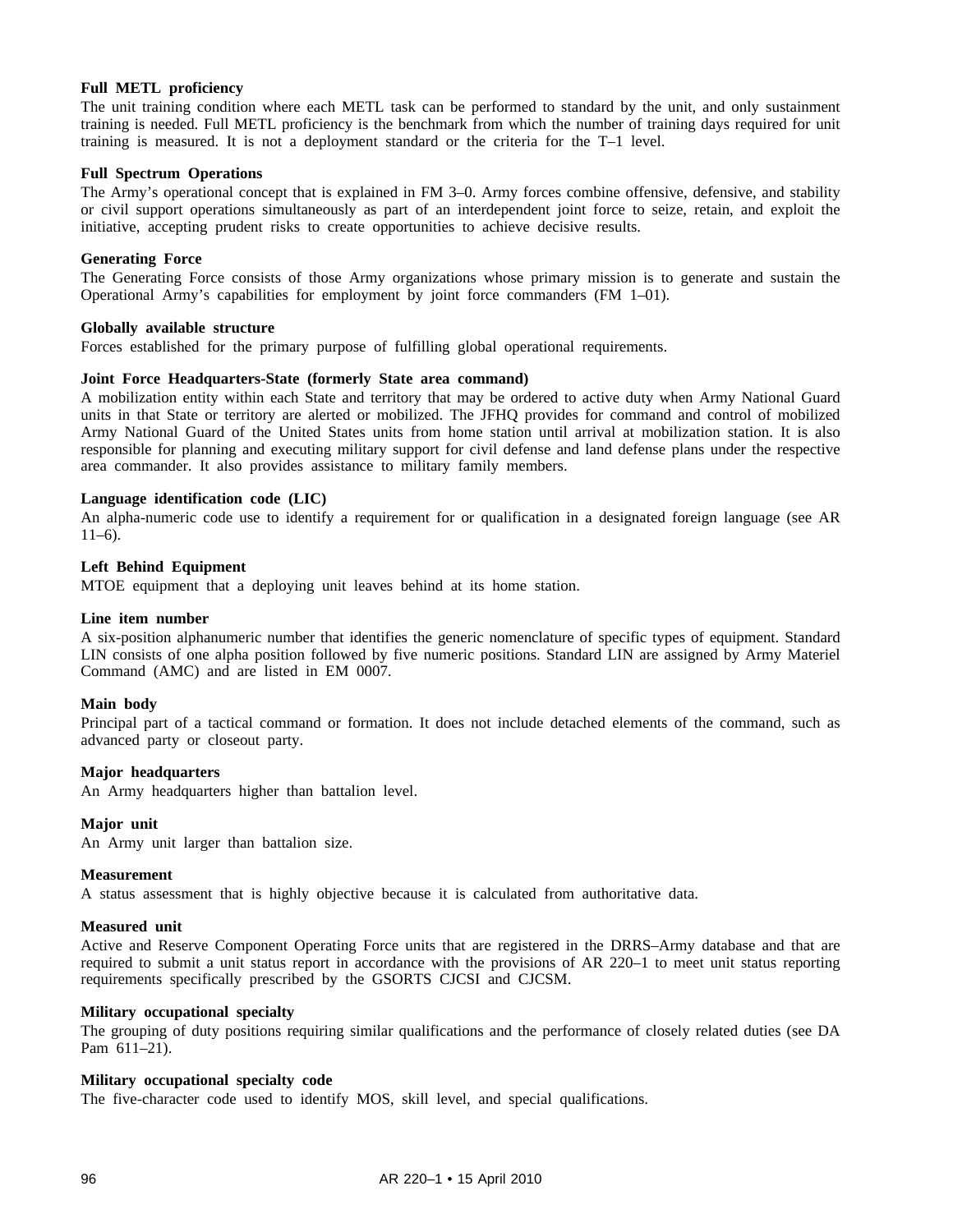## **Military occupational specialty code qualification (MOSQ) by duty position**

Qualified by skill and grade level for the MTOE/TDA required position to which the Soldier is currently assigned and performing duty. As used in AR 220–1, MOSQ by duty position correlates to duty military occupational specialty code qualification (DMOSQ) terminology used in RC publications.

### **Military qualification standards**

A three-phased series of manuals for officers (MQS I, Pre-commissioning; MQS II, Lieutenant; and MQS III, Captain) that state military tasks, skills, knowledge, and professional military education expected of an officer at these levels. MQS I, the pre commission manual, is the same for all pre-commission programs; MQS II and III are branch and specialty specific.

### **Mission**

The task together with the purpose, that clearly indicates the action to be taken and the reason there for. In common usage, especially when applied to lower military organizations, a duty assigned to an individual or organization; a task  $(JP \ 1-02)$ .

### **Mission accomplishment estimate (MAE)**

The measured unit commander's subjective assessment of the unit's ability to execute that portion (percentage) of the wartime or primary mission for which the unit was organized or designed (standardized FSO METL) that the unit would be expected to perform if alerted/committed within 72 hours of the "as of date" of the report. The MAE provides the basis for decisions by the unit commander to upgrade or downgrade the unit's C-level when needed to more accurately portray unit status (see chap 8).

## **Mission capable**

The time that a piece of equipment or system is fully mission capable or partially mission capable. Fully missioncapable equipment is fully mission capable when it can perform all of its combat missions without endangering the lives of crew or operators. The terms "ready," "available," and "full mission capable" are often used to refer to the same status; equipment is on hand and able to perform its combat missions. Partially mission-capable systems and equipment are safely usable and can perform one or more, but not all, primary missions because one or more of its required mission-essential subsystems are inoperative for lack of maintenance or supply. For unit status reporting purposes, the Army uses only FMC time.

#### **Mission-essential task list**

A compilation of collective mission essential tasks, which must be successfully performed if an organization, is to accomplish its wartime mission. Also see standardized FSO METL.

## **Mission-support TDY**

Duties that include meetings, conferences, staff visits, staff augmentation, and medical appointments.

#### **Mobilization**

The act of preparing for war or other emergencies through assembling and organizing national resources. It is the process by which the Armed Forces, or part of them, are brought to a state of readiness for war or other national emergency. This includes assembling and organizing personnel, supplies, and materiel for active military service, federalization of Reserve components, extension of terms of service and other actions necessary to convert to a wartime posture.

### **Mobilization station**

The designated military installation (active, semi-active, or inactive) or mobilization center to which a Reserve Component unit is moved for further processing, organizing, equipping, training, and employing after mobilization and from which the unit may move to its port of embarkation.

#### **Modification table of organization and equipment**

An authorization document that prescribes the modification of a basic TOE necessary to adapt it to the needs of the specific unit or type of unit (AR 71–32).

### **Multiple component unit**

A unit on a single document that is authorized personnel and/or equipment from more than one component.

#### **Net centric**

A continuously evolving, complex community of people, devices, information, and services interconnected by a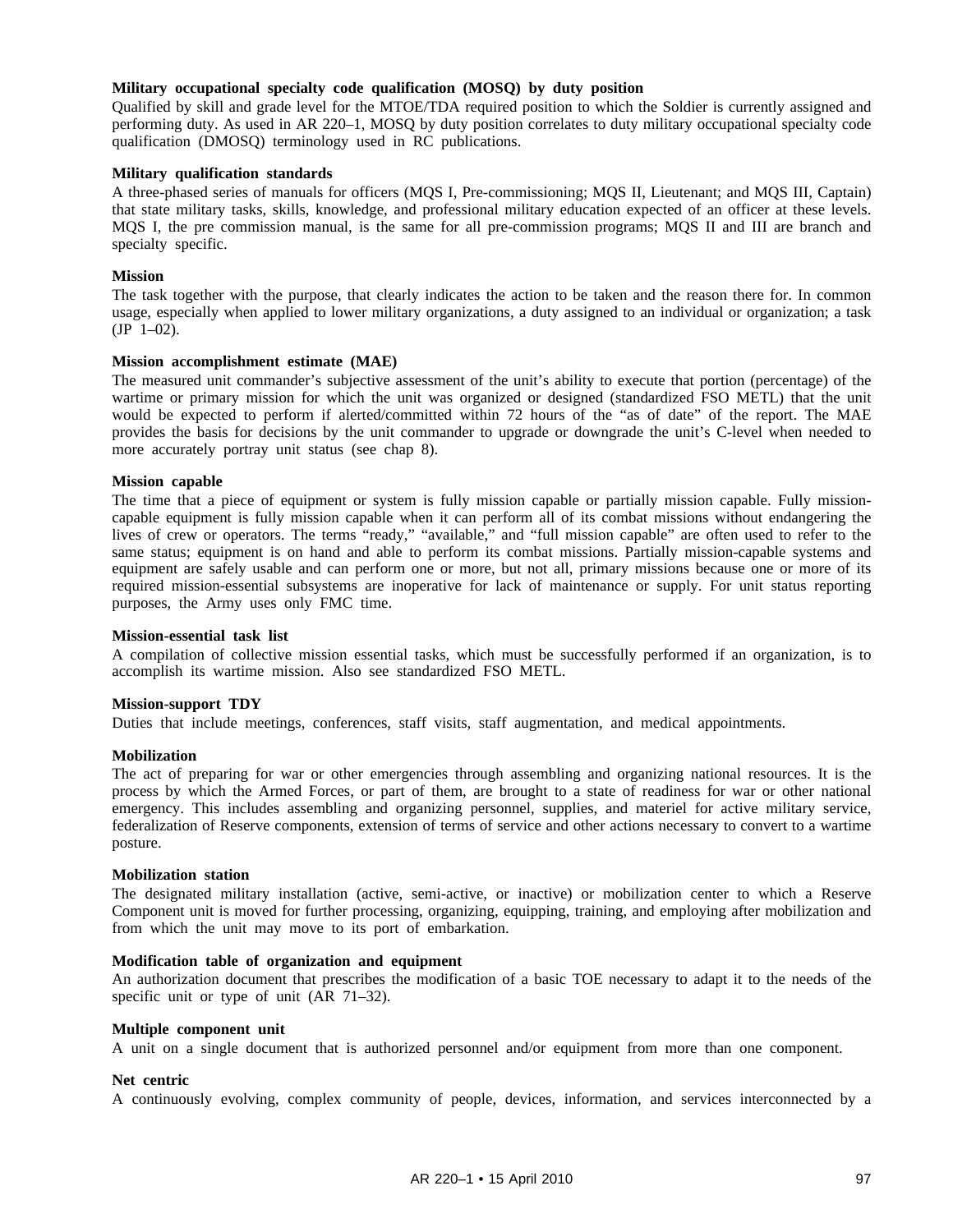communications network to achieve optimal benefit of resources and better synchronization of events and their consequences.

#### **Non-available personnel**

Personnel who are not available for employment/deployment with their assigned units to meet wartime mission requirements in accordance with the personnel availability criteria established in appendix D of this regulation. For USR purposes, the determination of a Soldier's availability is linked directly to the wartime mission requirements of his/her unit of assignment and may not correspond to the Soldier's availability status for specific deployments (includes various operational and peacetime deployments) which would be subject to administrative/personnel policy guidelines established for those deployments.

#### **Non-available days**

Used in assessing the ability of equipment to perform its combat or combat support job. Non-available days are the days the equipment was not able to perform its mission, the time the equipment is not mission capable.

### **Not mission capable**

Equipment that cannot perform one or more of its combat missions.

### **Not mission capable maintenance**

Equipment that cannot perform its combat mission because of maintenance work that is needed or under way.

### **Not mission capable supply**

Equipment that cannot perform its combat mission because of awaiting parts/supplies or a supply shortage.

### **Obsolete line item number**

As used in this regulation, an equipment item that has been formally type classified obsolete by line item number and deleted from chapter 2 of SB 700–20 (EM 0007).

# **Operational control**

Command authority that may be exercised by commanders at any echelon at or below the level of combatant command. Operational control is inherent in combatant command (command authority) and may be delegated within the command. When forces are transferred between combatant commands, the command relationship the gaining commander will exercise (and the losing commander will relinquish) over these forces must be specified by the Secretary of Defense. Operational control is the authority to perform those functions of command over subordinate forces involving organizing and employing commands and forces, assigning tasks, designating objectives, and giving authoritative direction necessary to accomplish the mission. Operational control includes authoritative direction over all aspects of military operations and Joint training necessary to accomplish missions assigned to the command. Operational control should be exercised through the commanders of subordinate organizations. Normally this authority is exercised through subordinate joint force commanders and Service and/or functional component commanders. Operational control normally provides full authority to organize commands and forces and to employ those forces as the commander in operational control considers necessary to accomplish assigned missions; it does not, in and of itself, include authoritative direction for logistics or matters of administration, discipline, internal organization, or unit training. Also called OPCON (JP 1–02).

#### **Operational deployment**

For CUSR purposes, operational deployments requiring units to determine and report the status of an assigned mission are those involving the movement of an Army reporting unit or its reportable subordinate elements away from their home stations to accomplish operational requirements as directed by a higher headquarters. Operational deployments encompass broad mission types and include a wide range of activities, such as peacekeeping, humanitarian relief, and support to civil authorities. They do not include unit deployments to accomplish training or to participate in training exercises.

### **Operational environment**

A composite of the conditions, circumstances, and influences that affect the employment of capabilities and bear on the decisions of the commander (FM 3–0).

#### **Operational theme**

The character of the dominant major operation being conducted at any time within a land force commander's area of operations. The operational theme helps convey the nature of the major operation to the force to facilitate common understanding of how the commander broadly intends to operate (FM 3–0).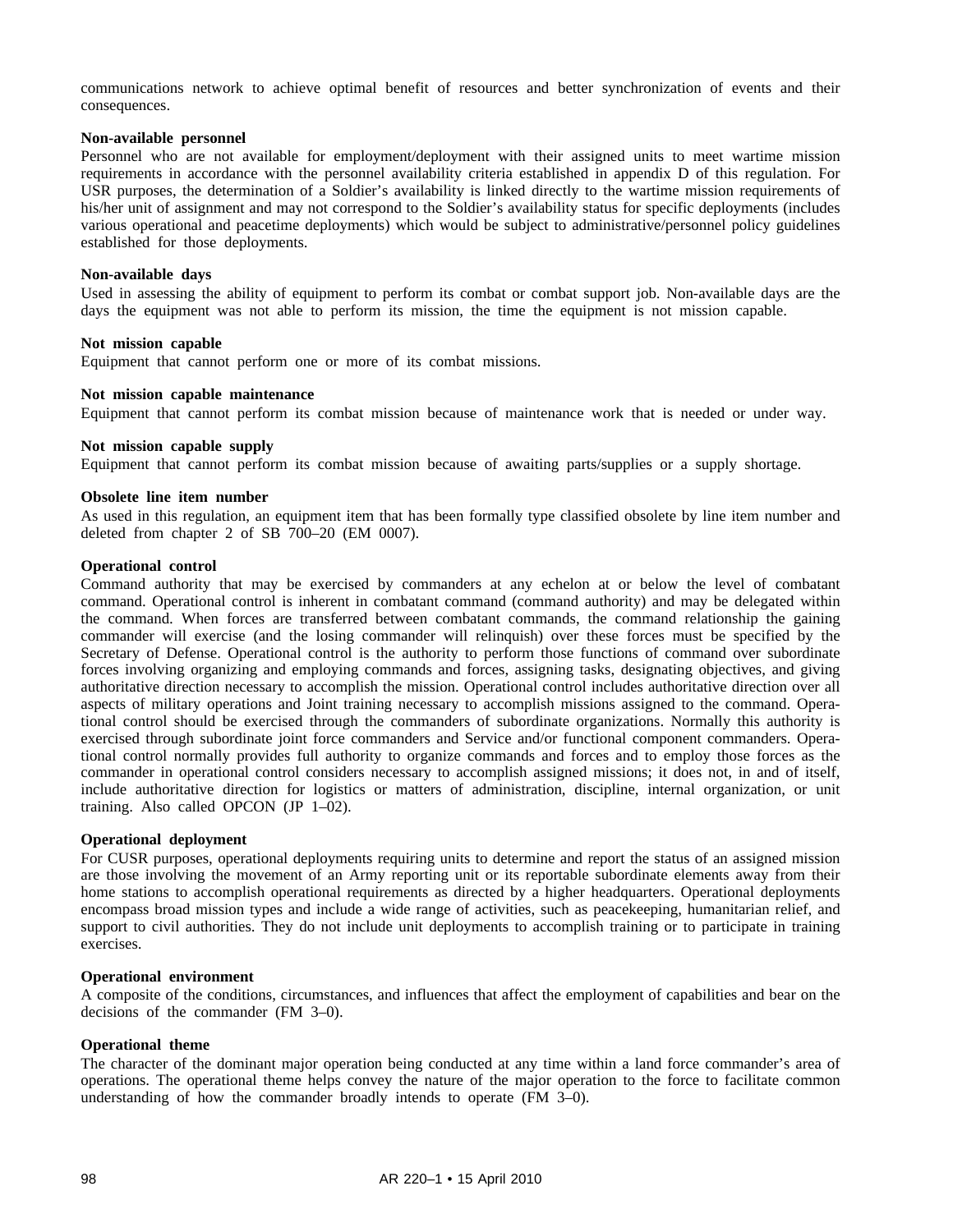# **Operating Forces**

Those forces whose primary missions are to participate in combat and the integral supporting elements thereof (FP  $1-02$ ).

### **Operating tempo (OPTEMPO)**

As used by Army, the annual operating miles or hours for the major equipment system in a battalion-level or equivalent organization. Commanders to forecast and allocate funds for fuel and repair parts for training events and programs use OPTEMPO.

## **Operations tempo (OPTEMPO)**

The rate at which units of the armed forces are involved in military activities, including contingency operations, exercises, and training deployments. (Congress designates this definition of OPTEMPO for the Annual Defense Report.)

## **Organic**

Assigned to and forming an essential part of a military organization. Organic parts of a unit are those listed in its table of organization for the Army, Air Force, and Marine Corps, and are assigned to the administrative organizations of the operating forces for the Navy (JP 1–02).

### **Out of design missions**

Those missions formally ordered for execution or formally assigned to units for planning that require significant reorganization or re-equipping and/or that require significant unit training on "out of design" mission essential tasks.

### **Out of design mission essential tasks**

Those mission essential tasks (METs) that have been specifically directed by commands at higher levels or identified and established via the commanders dialog as necessary for unit training in order to meet unit readiness or unit capability requirements for an "out of design" mission.

### **Pacing items**

Major weapon systems, aircraft, and other items of equipment central to an organization's ability to perform its designated mission. These items are subject to continuous monitoring and management at all levels of command. Pacing items are identified in appendix C.

## **Parent unit**

In MTOE units, a U.S. Army numbered unit of battalion or equivalent level. Also, a numbered company, battery, troop, platoon, detachment, or team that is not an organic element of a battalion. The 5th and 6th positions of a UIC that end in AA identify an organization as a parent unit. Note that certain split units are treated as parent units for documentation in TAADS. TDA parent units are organized under a TDA with a unique TDA number assigned by DA, which includes TDA augmentation to an MTOE unit.

### **Partial deployment**

A partial deployment occurs when a parent unit (AA-level UIC) or major unit (FF-level UIC) has separately deployed subordinate units/elements. There are two types of partial deployments, depending upon the deployment status of the unit's command and control system-a partial deployment with the unit's command and control system and a partial deployment without the unit's command and control system. Also see split-based operations.

## **Percent effective (PCTEF)**

The current percent of effectiveness of the organization. The commander's subjective assessment of the unit's ability to execute the currently assigned mission.

#### **Personnel availability**

The USR measurement indicating which Soldiers are considered to be available because they are attached or assigned to the measured unit/headquarters, are physically present or can be present within the prescribed response time and are not restricted from deploying or employing with the unit by Army policy.

### **Personnel losses**

Actual losses to a reporting unit. Intra-command losses are not included. For example, losses to subordinate units that do not result in a loss to the reporting command are not counted as personnel losses.

#### **Possible days**

The number of calendar days an item was on hand-on the property book-during the DA Form 2406 report period. For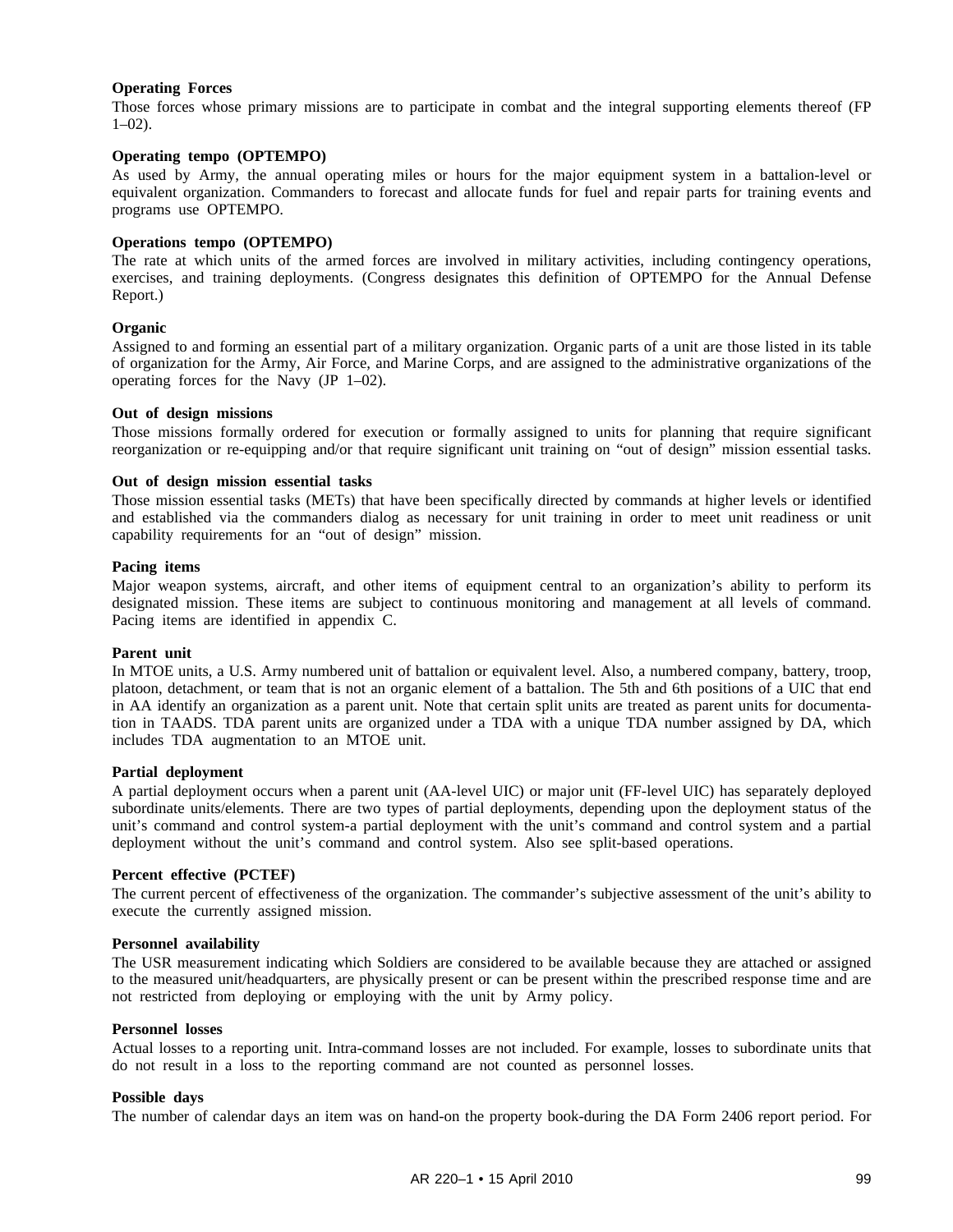an item you received during the reporting period, count the first day it was on–hand as a whole possible day. Do not count the last day an item is on hand-the day you lost it from your property book-as a possible day.

#### **Port of embarkation**

The geographic point in a routing scheme from which cargo or personnel depart. This may be a seaport or aerial port from which personnel and equipment flow to a port of debarkation; for unit and non-unit requirements, it may or may not coincide with the origin. Also called POE (JP 1–02).

# **Professional filler system (PROFIS)**

The system designed to assign/attach active duty AMEDD personnel to Active Army mobilization table of organization equipment required positions that are not authorized or not normally filled in accordance with AR 601–142.

#### **Readiness**

The ability of U.S. military forces to fight and meet the demands of the National Military Strategy. Readiness is the synthesis of two distinct, but interrelated levels: unit readiness and Joint readiness. Unit readiness is the ability to provide capabilities required by the combatant commanders to execute their assigned missions. This is derived from the ability of each unit to deliver the outputs for which it was designed. Joint readiness is the combatant commander's ability to integrate and synchronize ready combat and support forces to execute their assigned missions (JP 1–02).

#### **Ready Expeditionary Force (REF)**

Task organized units, under HICON, designed to train/prepare for potential future operational requirements or task organized to best execute full spectrum training.

#### **Regional combatant command**

Regional combatant commands have geographical areas of responsibility assigned by the unified command plan. They conduct the strategic direction of all US military operations within their designated AOR. The five regional unified commands are the U.S. Atlantic Command, U.S. Central Command, U.S. European Command, U.S. Pacific Command, and U.S. Southern Command.

#### **Reporting unit**

Active and RC units and key installations (includes both operating forces and generating forces) that are registered in the DRRS–Army database and that are required to submit a unit status report in accordance with the provisions of AR 220–1 to meet both internal and externally-directed unit status reporting requirements.

## **Required column**

That portion of a unit's TOE/MTOE/TDA that designates what personnel and equipment are necessary to meet full wartime requirements.

## **Reserve Component**

As used in this regulation, applies to ARNGUS/ARNG and USAR units.

#### **Reserve Component on extended active duty**

A RC organization ordered to extended active duty rather than a short training tour of duty for a limited purpose-for example, to assist in quelling a civil disorder or to assist in disaster relief.

#### **Reset**

The process of organizing and stabilizing a unit for an upcoming readiness cycle. During reset any damaged equipment from a previous cycle is repaired, programmed and required personnel changes and replacement actions occur, and other actions directed by HQDA are accomplished. Reset occurs after the completion of a deployment or when deemed necessary by the Army.

#### **RESET Force Pool**

The initial force pool under ARFORGEN that begins with the establishment of a unit's Return Date Unit's in this force pool have no initial readiness expectations; they are C–5 for 180 days (COMPO 1) or 365 days (RC). Units in the RESET force pool perform the following activities: Soldier-Family reintegration, block leave, unit reconstitution, changes of command, select individual training tasks, and receive new personnel and equipment. Units in the RESET force pool will not receive external (off installation) tasking without having exhausted all possible alternatives. However, units retain the capability to perform civil support operations or respond to GCC requirements (2009 ACP).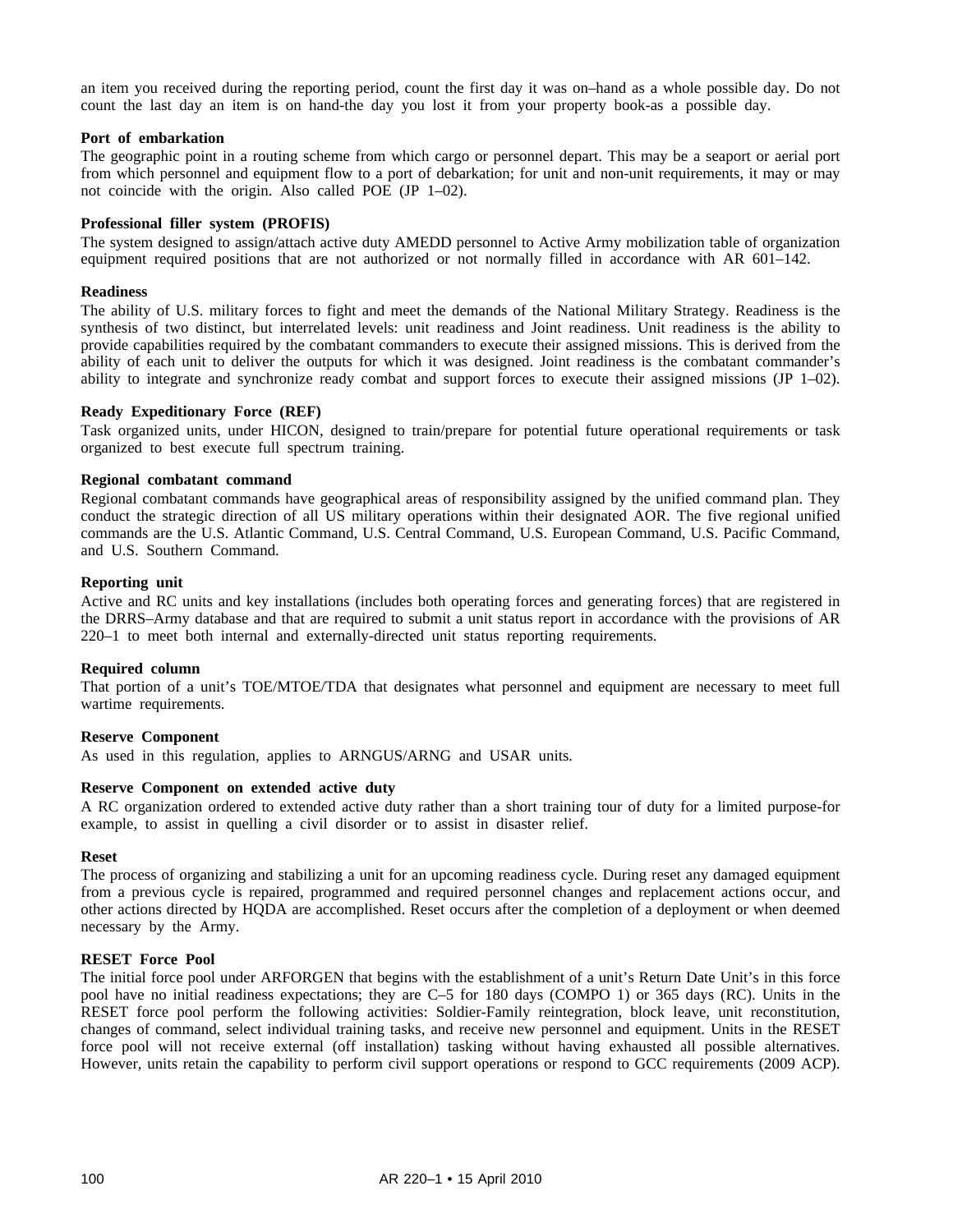## **Return date**

A return date is when 51 percent of the unit's personnel have returned from deployment.

## **RICDA**

The date of change of GSORTS category level information.

#### **Rotational units**

Those units available to deploy under ARFORGEN process.

#### **Senior grade**

A personnel indicator that compares the available enlisted personnel (in grades SGT through CSM) and officers to full wartime requirements.

#### **Skill qualification test**

A performance-oriented test normally consisting of a hands-on component, job site component, and a skill component. The test measures individual proficiency in performing critical tasks related to the Soldier's primary MOS. Results provide the basis for remedial individual training.

#### **Special duty**

The performance of duty with an organization other than the unit to which assigned, while continuing to be administered and accounted for by the unit of assignment. Special duty includes borrowed military manpower and troop diversions.

#### **Special operations forces groups, regiments, and commands**

Active and Reserve special forces groups, psychological operations groups, special operations aviation regiments, ranger regiments, and civil affairs commands.

#### **Split-Based Operations**

Operations that require major units (FF-level UIC) to have subordinate measured units (AA-level UICs) at multiple locations. Also see partial deployment.

#### **Standardized Full Spectrum Operations (FSO) METL**

A set of essential standardized FSO tasks for like units that reflect the as designed capabilities of modular forces. The standardized FSO METL will be developed or prescribed in accordance with Army doctrine established by TRADOC and will be approved by the DCS, G–3/5/7.

#### **State adjutant general**

An individual appointed by the governor of a State to administer the military affairs of the State. A State adjutant general may be federally recognized as a general officer of the line provided he or she meets the prescribed requirements and qualifications. However, they may be federally recognized as a general officer, Adjutant General Corps, for tenure of office.

## **Stay Behind Equipment (SBE)**

Organization equipment that a re-deploying unit is directed by HQDA to temporarily transfer to another unit remaining in theater for a specified period of time in order to meet mission requirements.

#### **Subunit unit identification code**

Subunit UICs are assigned to lettered companies, batteries, or troops organic to a parent unit (AR 71–32). Also referred to as "structured derivatives."

#### **Substitution item**

An item authorized for issue and considered acceptable for unit status reporting instead of a required standard item of like nature and quality. EM 0007 identifies items and procedures for making substitutions.

## **T–Days**

The unit status level determined by the number of training days required by the unit to achieve full METL proficiency.

# **T–Pre Mob**

The unit status determined by designated RC units to indicate the level of training proficiency achieved for premobilization training requirements.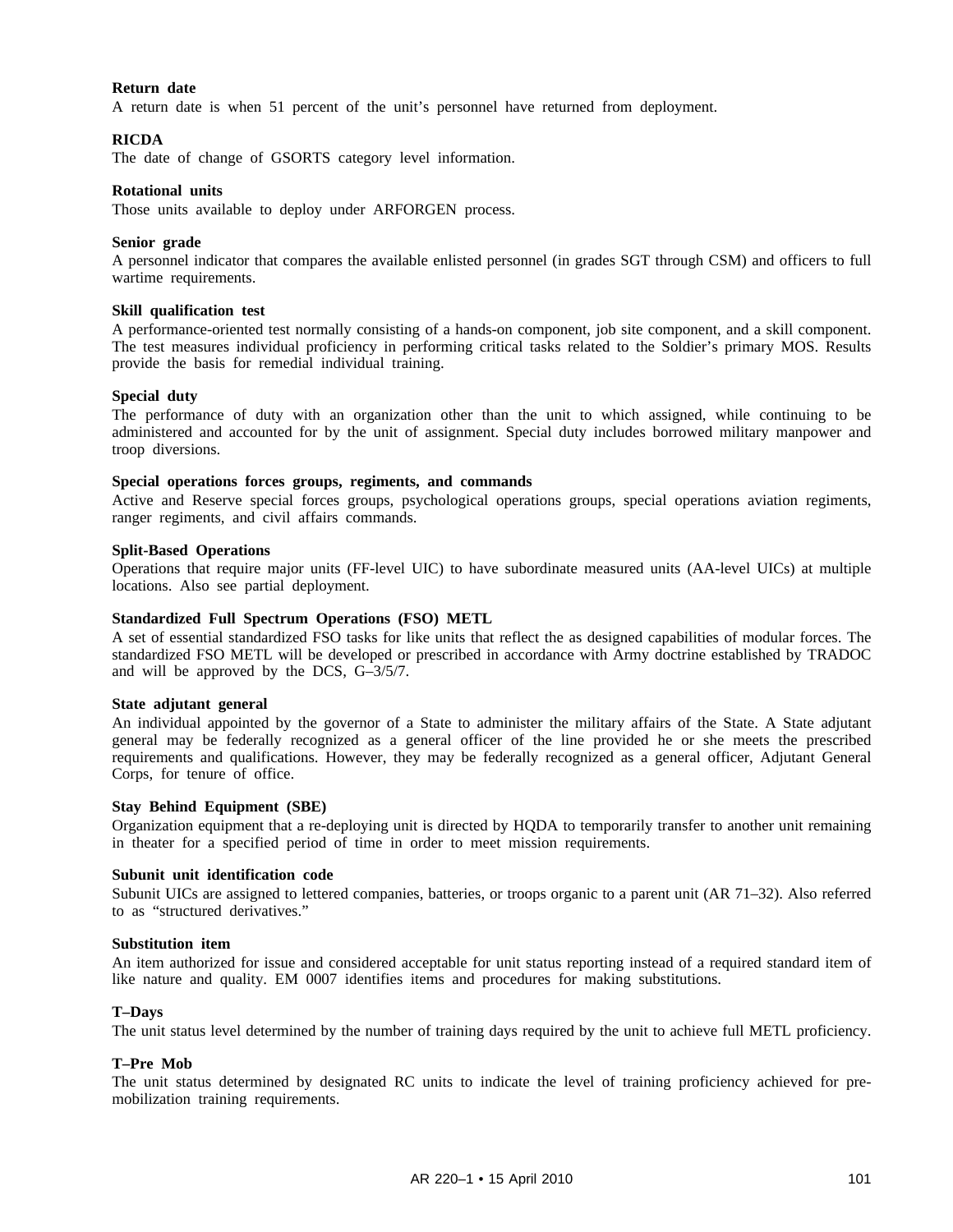# **T–METL**

The unit status level determined by the percentage of the standardized FSO METs trained to standard by the unit. The methodology to determine the T–METL weights the assessments of standardized FSO METs so that tasks determined to "need practice" or to be "untrained" receive relative value.

## **T–NBC**

The unit status level determined by the number of training days required for NBC training to achieve or sustain full METL proficiency.

## **Table of distribution and allowances**

The authorization document that prescribes the organizational structure and the personnel and equipment requirements and authorizations of a military unit to perform a specific mission for which there is no appropriate TOE. An augmentation TOE is an authorization documentation document created to authorize additional personnel or equipment or both by an MTOE unit to perform an added peacetime or non-MTOE mission (AR 71–32).

## **Table of organization and equipment**

The TOE is a document that prescribes the wartime mission, capabilities, organizational structure, and mission essential personnel and equipment requirements for military units. It portrays the doctrinal modernization path of a unit over time from the least modernized configuration (base TOE) to the most modernized (objective TOE) (AR 71–32).

## **Task**

A clearly defined and measurable activity accomplished by individuals and organizations.

## **Temporary change of station**

Status of Soldiers (including RC Soldiers) deploying to a theater of operations as individual fillers in support of a contingency operation or execution of an OPLAN, unless otherwise directed by U.S. Army Human Resources Command or HQDA. Soldiers in TCS status will be returned to their previous permanent home station upon return from the operation, unless otherwise directed by HQDA.

## **Theater committed structure**

Forces authorized primarily to meet enduring theater requirements.

## **Theater provided equipment (TPE)**

Equipment provided to deploying units in theater and that will remain the AOR following the unit's re-deployment.

## **TOE/MTOE, full**

The full strength and equipment of D and E series TOE; level 1 strength and equipment of G and later series TOE; and required column strength and equipment for units organized under MTOE. For TOE organizations, additions provided by TDA for non-TOE missions are excluded from the computation of full TOE. For units organized under type B columns of TOE, the type B column is treated as full TOE/MTOE. For units organized under cadre columns of TOE, the cadre column is treated as full TOE/MTOE. For TDA organizations designated to report organization status, the required column is treated as full TOE.

## **The Army Authorization Documents Systems-Redesign**

An automated system that supports and centralizes the control of the development and documentation of organizational structures. It also supports requirements and authorizations for personnel and equipment needed to accomplish the assigned missions of Army units.

## **Total deployment**

A total deployment occurs when a parent unit (AA-level UIC) deploys with all of its assets (personnel and equipment), without exception.

## **Trained/Needs Practice/Untrained (T/P/U)**

These are the three unit training status assessments that commanders routinely determine for their units in accordance with Army training doctrine and then report in their unit status reports. The specific criteria and procedures for determining each of these unit training assessments are explained at the Army Training Network (ATN).

## **Training and Readiness Oversight**

The authority that combatant commanders may exercise over assigned RC forces when not on active duty or when on active duty for training (JP 1–02).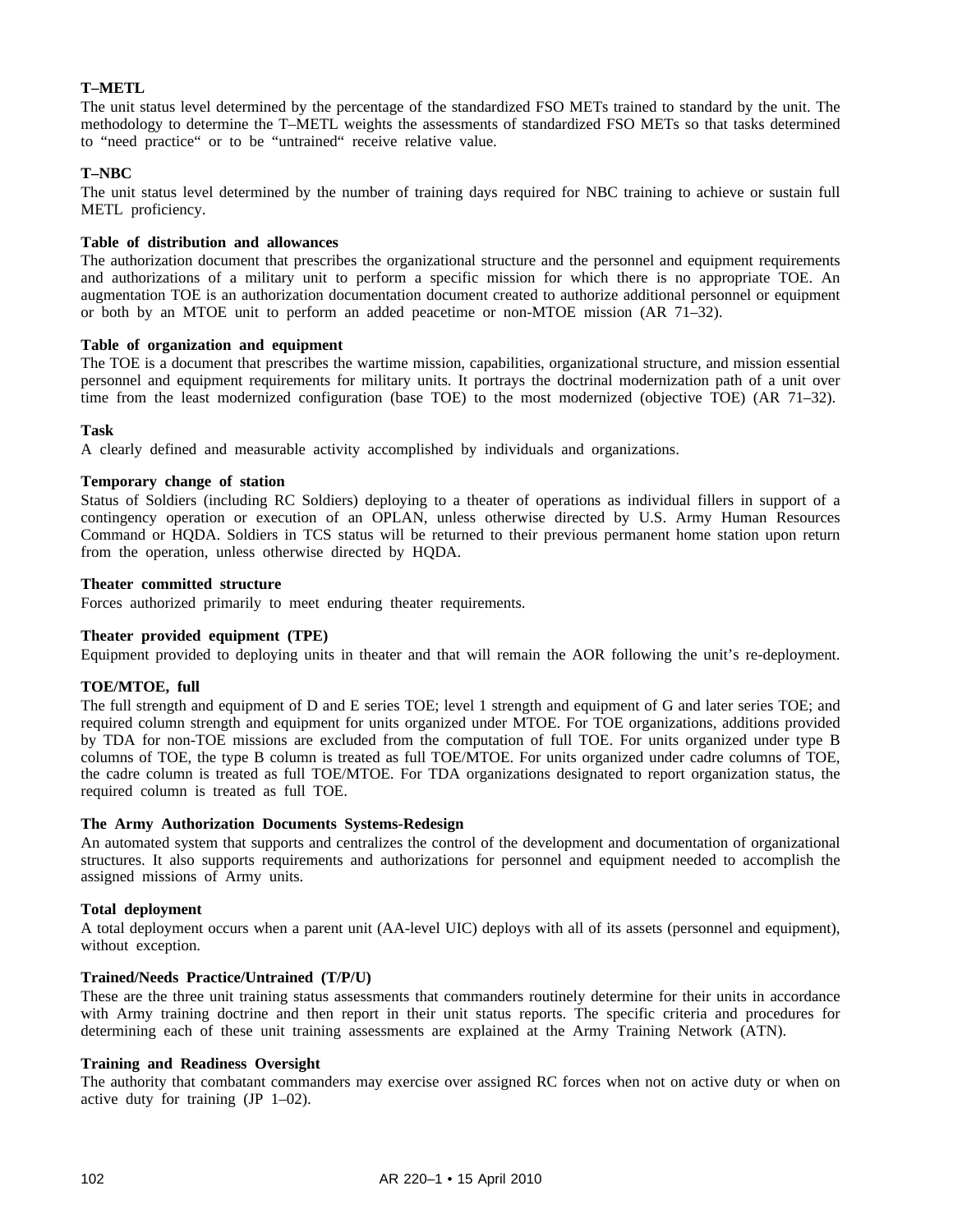## **Training level (T-level)**

The overall unit training level indicating the degree of unit training proficiency in the wartime tasks for which the unit was organized and designed. The T-level is measured against the unit's all-inclusive training requirements to achieve or sustain full METL proficiency. It incorporates the unit's pre-mobilization training requirements and NBC training requirements, if applicable.

## **Train-Ready Force Pool**

The second force pool under ARFORGEN that is between the RESET force pool and the Available force pool. Units in the Train-Ready force pool will increase training readiness and capabilities as quickly as possible given resource availability.

## **Type B units**

Type B MTOE units are configured to conserve U.S. Army manpower by substituting non-U.S. personnel in specified positions of selected (generally combat service support; for example, terminal transfer units) MTOE. Units organized at level B of the TOE will be authorized level B equipment, as adjusted by force structuring constraints.

## **Type classification**

Process that identifies the life cycle status of a material system.

## **Unified command**

A command with a broad continuing mission under a single commander, composed of significant assigned components or two or more Military Departments, and established and so designated by the President, through the Secretary of Defense with the advice of the Chairman of the Joint Chiefs of Staff (JP 1–02).

## **Unit**

Any military element whose structure is prescribed by competent authority, such as a table of organization and equipment; specifically, part of an organization. An organization title of a subdivision of a group in a task force. A standard or basic quantity into which an item of supply is divided, issued or used. In this meaning, also called unit of issue. With regard to Reserve Components of the Armed Forces, denotes a Selected Reserve unit organized, equipped, and trained for mobilization to serve on active duty as a unit or to augment or be augmented by another unit. Headquarters and support functions without wartime missions are not considered units (JP 1–02).

## **Unit identification code**

A 6-character code assigned to a specific unit that can be used to identify that unit. Also see definitions for parent unit, derivative UIC, and subunit UIC.

## **Unit readiness**

The ability of a unit to perform as designed.

## **Unit status**

The measured resource/status levels in a unit at a specific point in time.

## **Wartime requirements**

Doctrinally established requirements needed by type units to fully perform as designed and as part of the total force. The organization design (level 1) establishes wartime required fill levels for personnel and equipment.

## **ZLIN**

See developmental line item number.

# **Section III**

# **Special Abbreviations and Terms**

This section contains no entries.